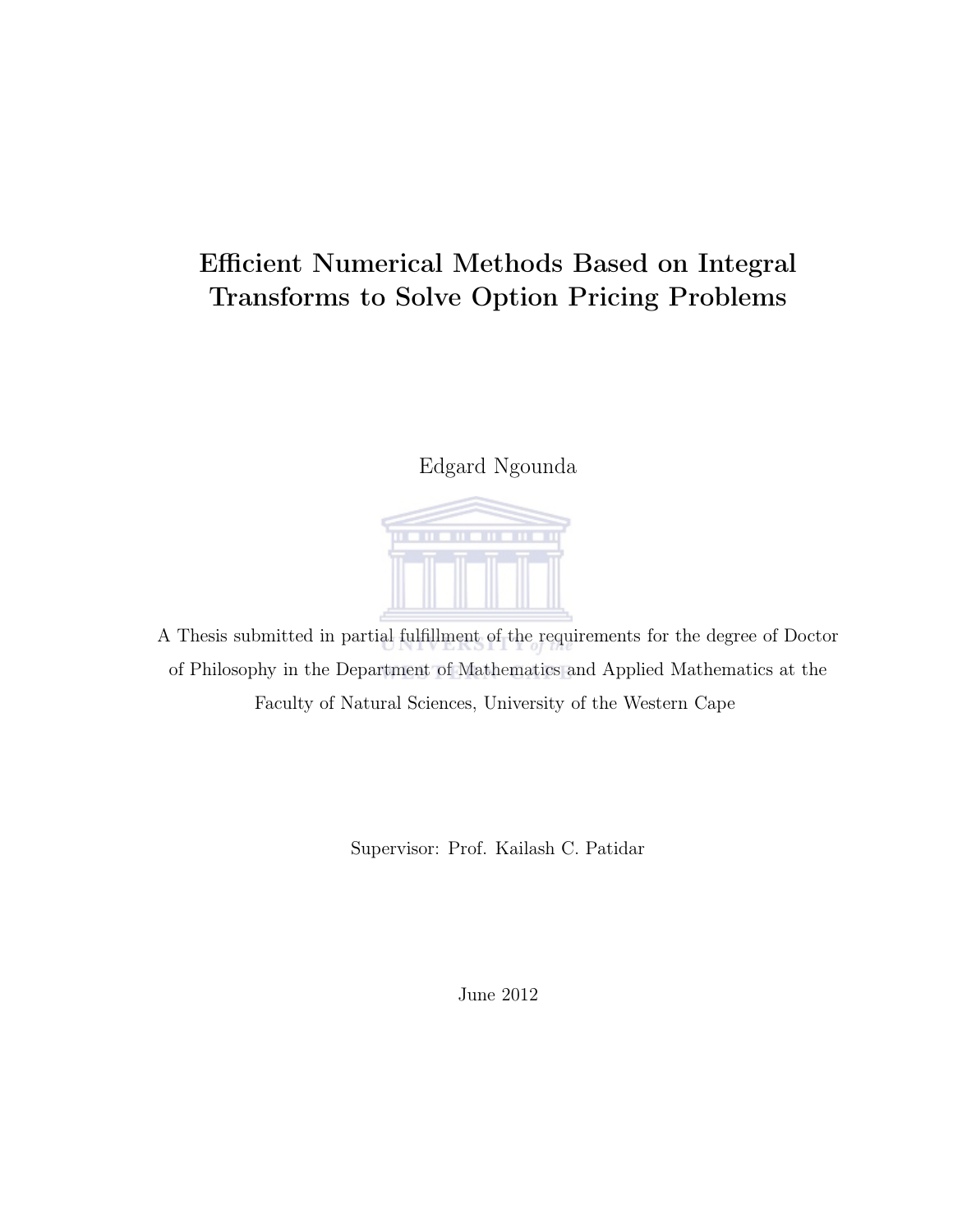# KEYWORDS

Computational finance

Partial differential equations

American and European options

Barrier options

Jump-diffusion model

Heston's volatility model

Contour integrals

Spectral methods

Laplace transforms

Domain decomposition.



**UNIVERSITY** of the **WESTERN CAPE**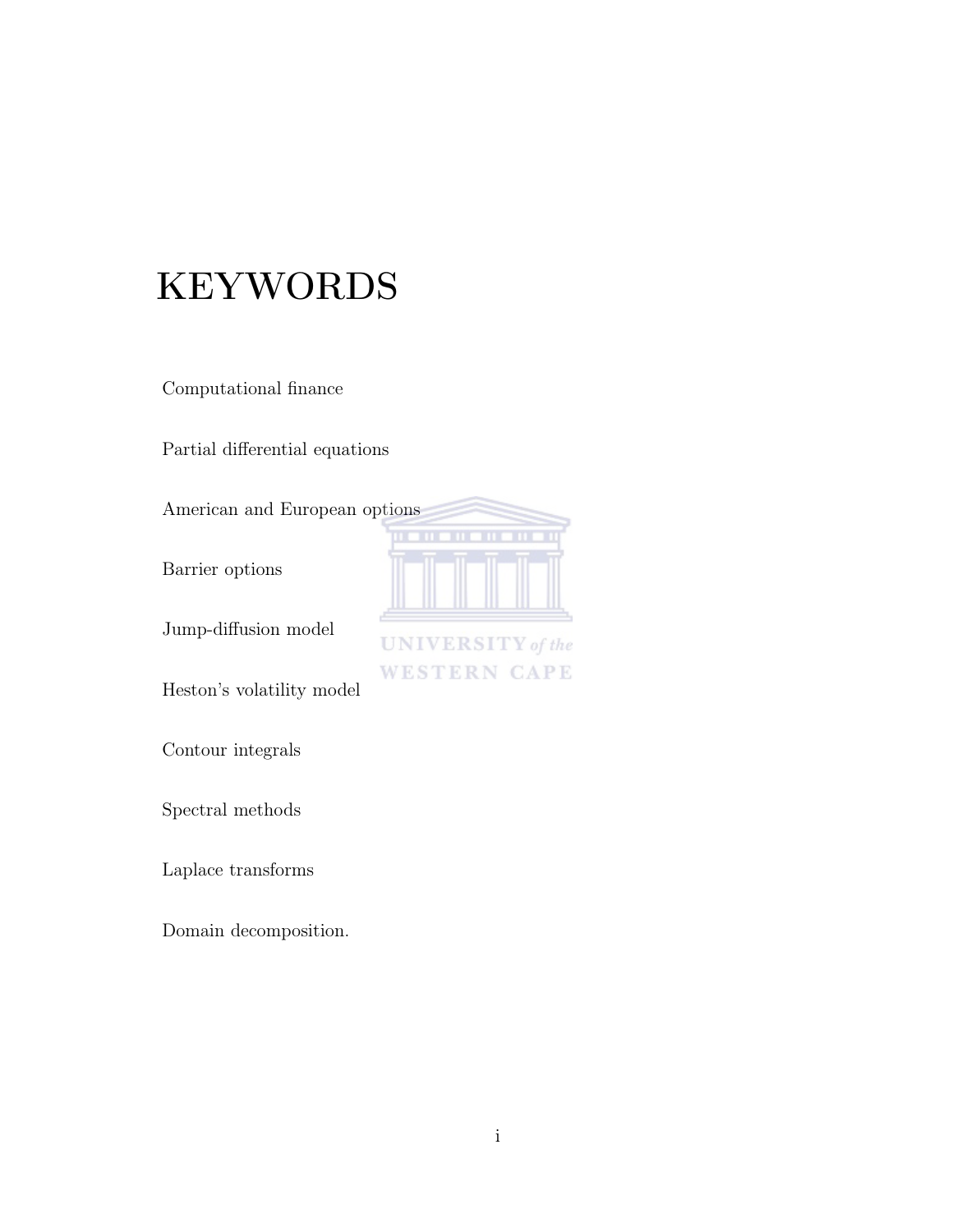## ABSTRACT

#### Efficient Numerical Methods Based on Integral Transforms to Solve Option Pricing Problems

by

#### Edgard Ngounda

#### PhD thesis, Department of Mathematics and Applied Mathematics, Faculty of Natural Sciences, University of the Western Cape

In this thesis, we design and implement a class of numerical methods (based on integral transforms) to solve PDEs for pricing a variety of financial derivatives. Our approach is based on spectral discretization of the spatial (asset) derivatives and the use of inverse Laplace transforms to solve the resulting problem in time. The conventional spectral methods are further modified by using piecewise high order rational interpolants on the Chebyshev mesh within each sub-domain with the boundary domain placed at the strike price where the discontinuity is located. The resulting system is then solved by applying Laplace transform method through deformation of a contour integral. Firstly, we use this approach to price plain vanilla options and then extend it to price options described by a jump-diffusion model, barrier options and the Heston's volatility model. To approximate the integral part in the jump-diffusion model, we use the Gauss-Legendre quadrature method. Finally, we carry out extensive numerical simulations to value these options and associated Greeks (the measures of sensitivity). The results presented in this thesis demonstrate the spectral accuracy and efficiency of our approach, which can therefore be considered as an alternative approach to price these class of options.

June 2012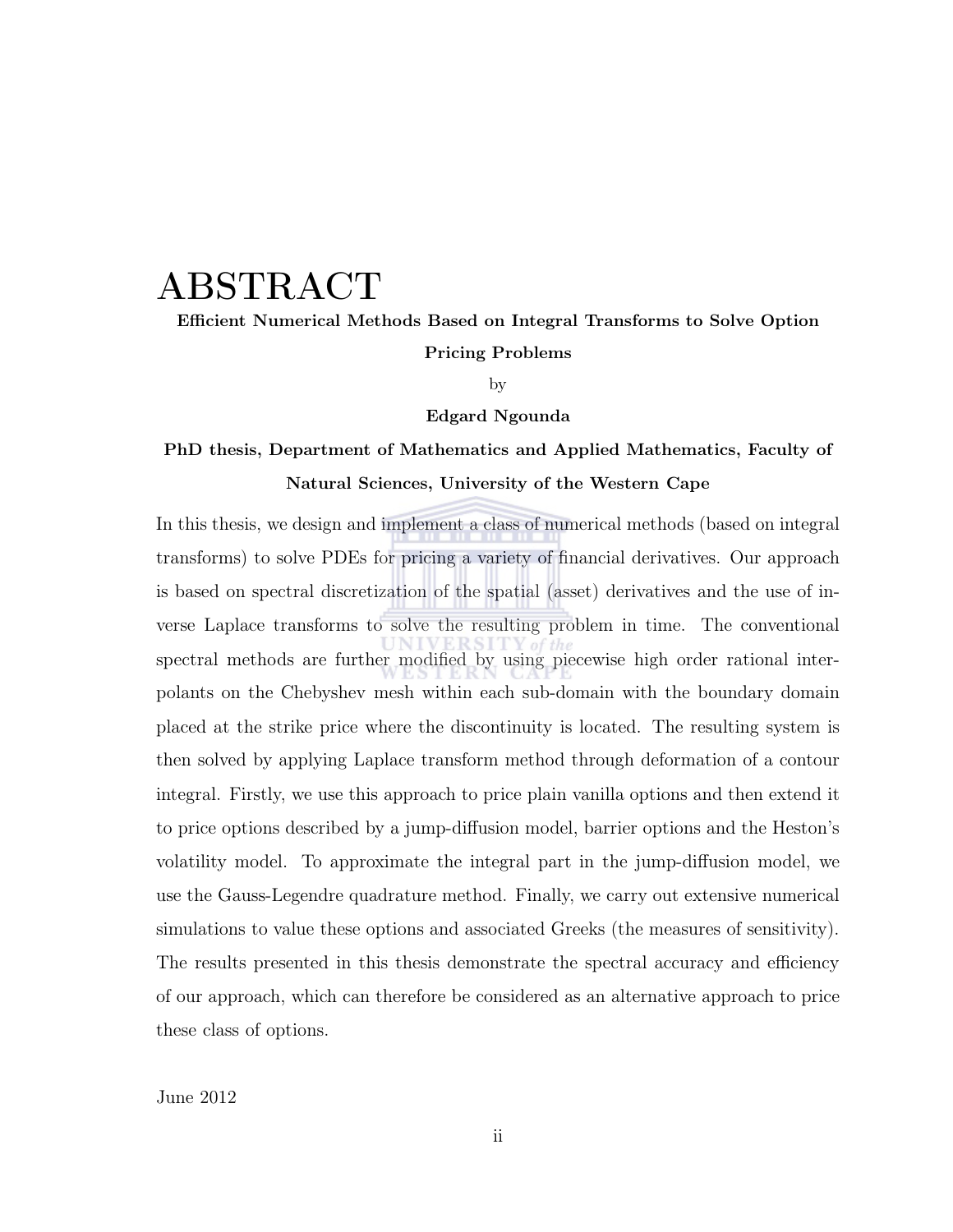# DECLARATION

I declare that *Efficient Numerical Methods Based on Integral Transforms to Solve Option Pricing Problems* is my own work, that it has not been submitted before for any degree or examination at any other university, and that all sources I have used or quoted have been indicated and acknowledged by complete references. **UNIVERSITY** of the

**WESTERN CAPE** 

Edgard Ngounda June 2012

Signed . . . . . .. . .. . .. . .. . .. . .. . .. . .. . . . . .. . .. . .. . .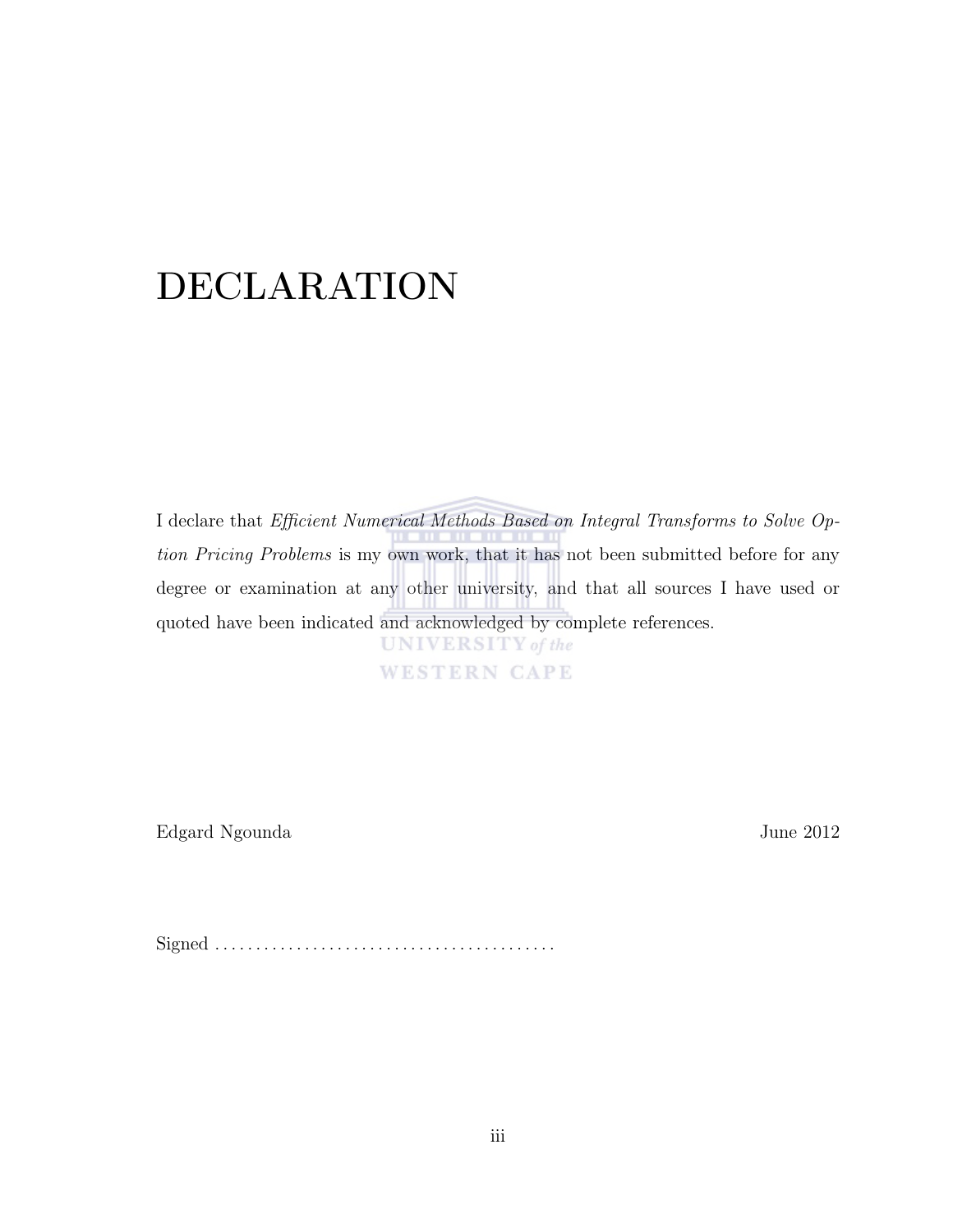## ACKNOWLEDGEMENT

Lévè lé wè Ndjiami, mô dousou na mpari é wè no soumbou à wè a kielè mè mô nà djandja yi.

This work would not have been possible without the financial support from the La Direction Générale des Bourses et Stages du Gabon (DGBS) now called Agence Nationale des Bourses du Gabon (ANBG), from the first year of tertiary studies to the completion of this thesis.

I am grateful to Professor Kailash C. Patidar for accepting me as a PhD student in his research team. Throughout this thesis work, he has been very instrumental in finding the right balance between independence and supervision, trust and test, support and challenge. Thank you prof for the good working relationship that you created over the years, your prompt response in helping to secure financial support from sponsors and in welcoming me in your family environment for late consultations whenever required.

The next person I am indebt to is my PhD fellow Edson Pindza with whom I had the privilege to share the 'ups' and 'downs' moments during the time of my study in South Africa. Thank you for lifting me up during my down moments, for your incentive during countless discussions and interactions.

I am grateful to the love and support of my family. I would like to thank them for their generosity and the part they have played in making the person I am today, without their support I would not have had all that it takes to succeed. To my Mother who always trust and believe in me and never questioned the relevance of my long stay here in South Africa. Great thanks to my uncles Ompigui Thacien and Jules Anoumba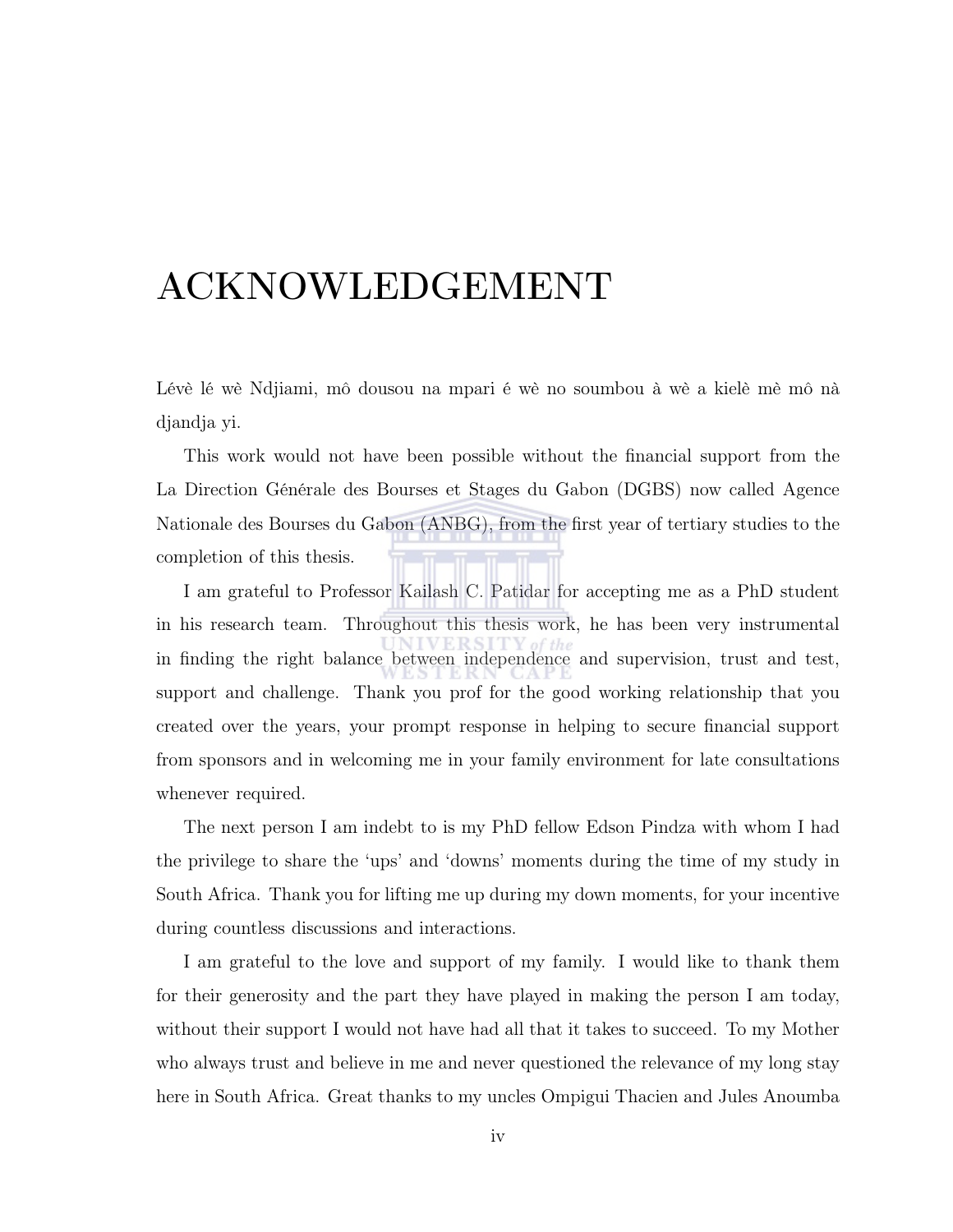and their respective families for the warm welcome every time I had the opportunity to go home. To my brothers and sisters, Ya Seraphine, Lydie, David (and his wife Sandrine), Sandra, Zita, Aude, Gael, Ralph, and my nephew Odi, Owen, Stephanie, Dane for the numerous calls, sms' and emails of supports and encouragements. I also extend my gratitude to my beloved fiancé Aurixiane for her support at the beginning of this undertaking and to her sister Ya Delphine with her family for their enthusiasm and kindness. I would never forget her efforts in helping to get funding for this undertaking. Special words of gratitude to Prof Patidar's wife and their children for their warm welcome at all time at their home. Their warm and tasteful indian tea always made me wanted to come back.

I would like to thank the University of the Western Cape, and the Department of Mathematics and Applied Mathematics for the opportunity to pursuit this thesis. Thanks to the office of Dean of Research for the laptop acquired for the duration of the thesis. My profound appreciation also goes to Prof. John P. Boyd for his input on decomposition methods during emails communication we had at an early stage of this thesis. A heartfelt thanks to friends and PhD candidates in the mathematics postgraduate lab, thank you for the passionate discussions we had on various topics which very often helped to ease the overload of study. Special thanks to Raji and Runke for accommodating me in HPR for two months.

Last but not the least, I wish to thank the small Gabonese community of the Western Cape.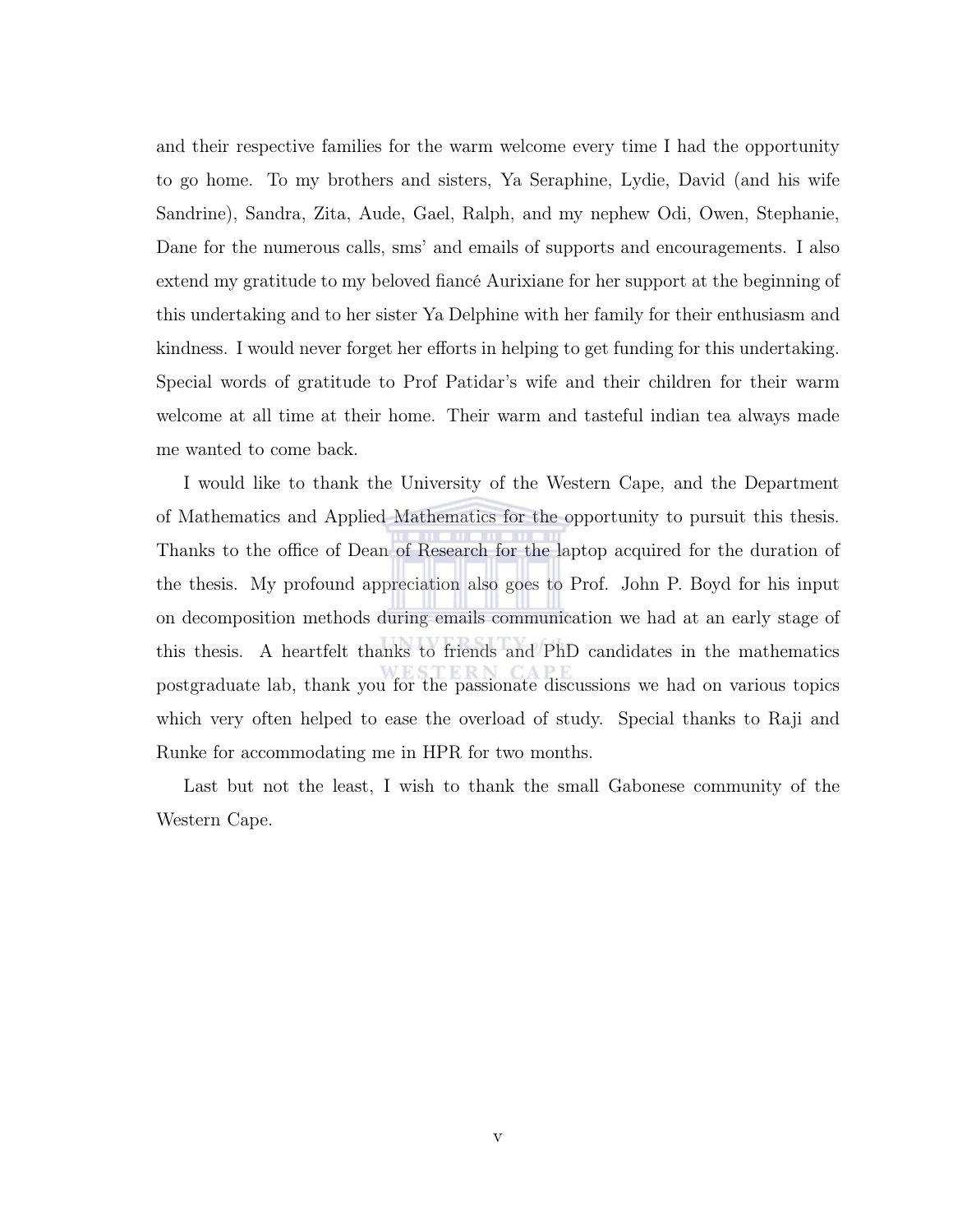# DEDICATION

I dedicate this work to all those who have contributed in one way or other in building the person I am and ought to be, to my mother and late father who instilled in me the notions of respect, discipline, love and the desire for success in my early years.

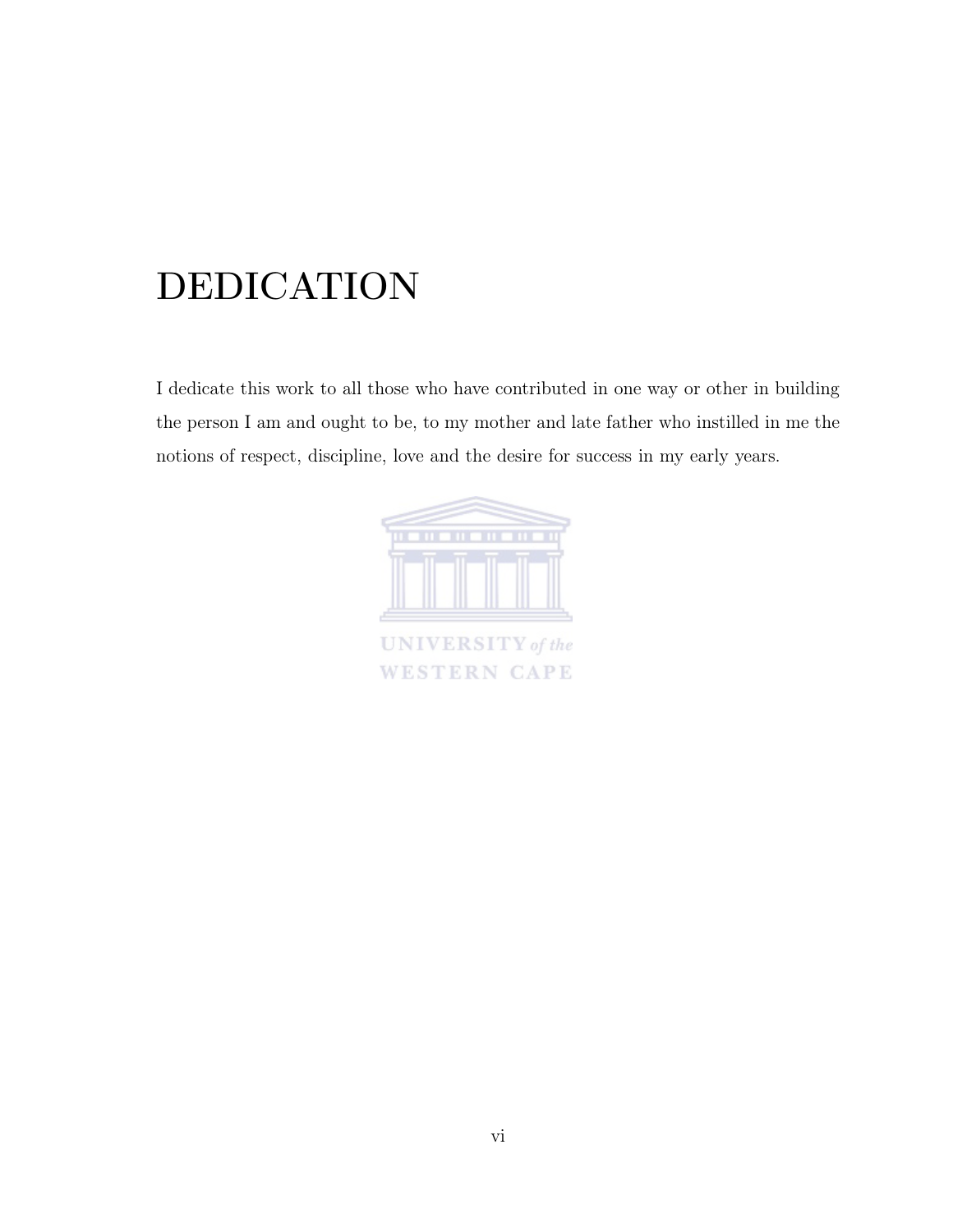# **Contents**

| Keywords     |                                                                                                 | $\mathbf{i}$   |
|--------------|-------------------------------------------------------------------------------------------------|----------------|
| Abstract     |                                                                                                 | ii             |
| Declaration  | m<br>шT                                                                                         | iii            |
|              | Aknowledgement                                                                                  | $\mathbf{V}$   |
| Dedication   |                                                                                                 | vi             |
|              | <b>UNIVERSITY</b> of the<br>List of Tables<br><b>WESTERN CAPE</b>                               | xi             |
|              | List of Figures                                                                                 | xiv            |
|              | List of Publications                                                                            | XV             |
| $\mathbf{1}$ | <b>General introduction</b>                                                                     | $\mathbf{1}$   |
| 1.1          | A quick tour to option pricing $\ldots \ldots \ldots \ldots \ldots \ldots \ldots \ldots \ldots$ | $\mathbf{1}$   |
| 1.2          | Laplace transform and its applications in solving differential equations.                       | $\overline{5}$ |
| 1.3          | Error analysis of the Laplace transform approach for solving parabolic                          |                |
|              | <b>PDEs</b>                                                                                     | 10             |
| 1.4          | Literature review                                                                               | 18             |
| 1.5          | Outline of the thesis                                                                           | 23             |
|              |                                                                                                 |                |

2 Numerical application of the Laplace transform for pricing European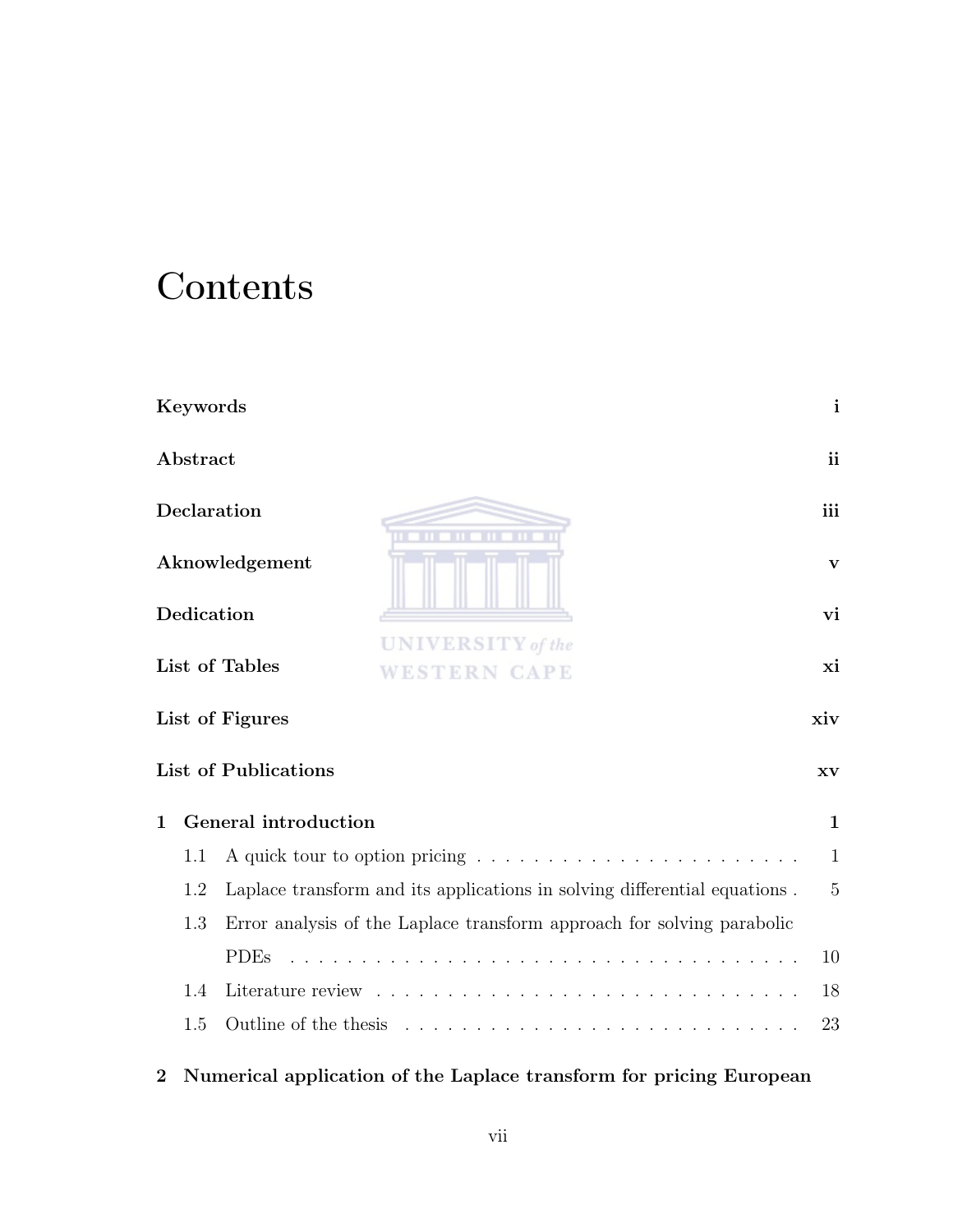|   |     | options                                                                                                            | 25 |
|---|-----|--------------------------------------------------------------------------------------------------------------------|----|
|   | 2.1 |                                                                                                                    | 25 |
|   | 2.2 | Description of the model problem $\dots \dots \dots \dots \dots \dots \dots \dots$                                 | 27 |
|   | 2.3 | Spectral discretization $\ldots \ldots \ldots \ldots \ldots \ldots \ldots \ldots$                                  | 30 |
|   |     | 2.3.1                                                                                                              | 30 |
|   |     | 2.3.2                                                                                                              | 32 |
|   | 2.4 |                                                                                                                    | 34 |
|   |     | Exponential Time Differencing Runge-Kutta Method<br>2.4.1                                                          | 34 |
|   |     | Application of the Laplace transform method $\dots \dots \dots$<br>2.4.2                                           | 37 |
|   | 2.5 |                                                                                                                    | 39 |
|   | 2.6 |                                                                                                                    | 40 |
| 3 |     | Improved Laplace transform method for the numerical solution of                                                    |    |
|   |     | European option pricing problems                                                                                   | 42 |
|   | 3.1 | Introduction $\ldots$ . The set of $\mathbb{R}^n$ and $\mathbb{R}^n$ . $\ldots$ . $\ldots$ . $\ldots$ . $\ldots$ . | 43 |
|   | 3.2 | Description of the model problem $\overline{1 \cdot \overline{1}}$ of the $\cdots \cdots \cdots \cdots \cdots$     | 44 |
|   | 3.3 | Spectral discretization $\mathbb{S}$ TERN $\cdot$ CAPE                                                             | 45 |
|   |     | Chebyshev collocation methods $\ldots \ldots \ldots \ldots \ldots \ldots$<br>3.3.1                                 | 47 |
|   |     | Domain decomposition based on rational interpolant $\ldots \ldots$<br>3.3.2                                        | 51 |
|   | 3.4 | Practical implementation of the Laplace transform method to solve the                                              |    |
|   |     |                                                                                                                    | 56 |
|   | 3.5 |                                                                                                                    | 57 |
|   | 3.6 |                                                                                                                    | 59 |
| 4 |     | A robust Laplace transformed method for pricing American options                                                   | 64 |
|   | 4.1 |                                                                                                                    | 64 |
|   | 4.2 |                                                                                                                    | 67 |
|   | 4.3 | Application of Laplace transform method to solve the semi-discrete prob-                                           |    |
|   |     |                                                                                                                    | 70 |
|   |     | Derivation of the optimal contour parameters $\ldots \ldots \ldots$<br>4.3.1                                       | 72 |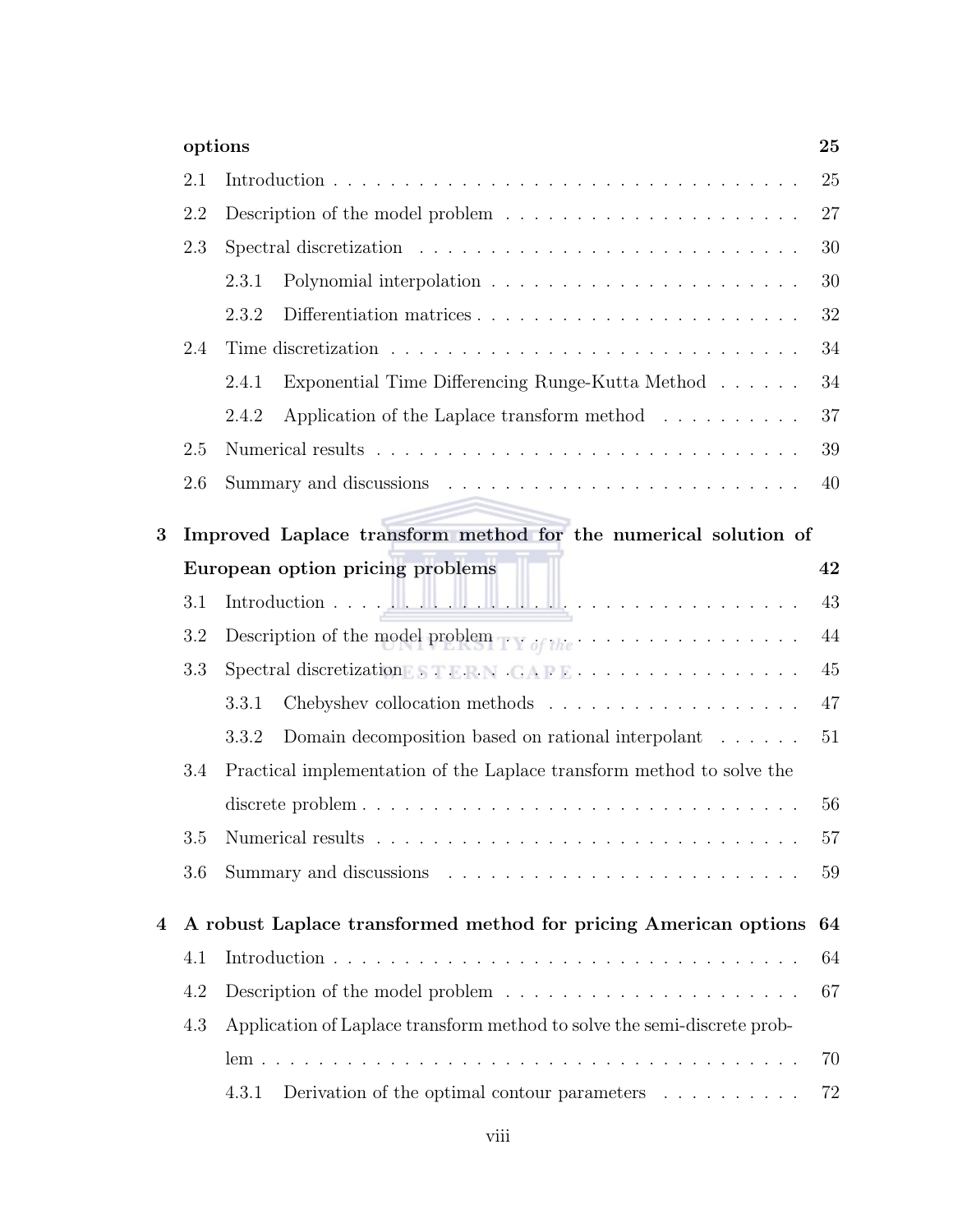|          | 4.4 |                                                                                        | 76  |
|----------|-----|----------------------------------------------------------------------------------------|-----|
|          | 4.5 |                                                                                        | 79  |
| $\bf{5}$ |     | Contour integral method for pricing European options with jumps                        | 80  |
|          | 5.1 |                                                                                        | 81  |
|          | 5.2 |                                                                                        | 84  |
|          | 5.3 |                                                                                        | 87  |
|          |     | Spectral domain decomposition method based on rational inter-<br>5.3.1                 |     |
|          |     |                                                                                        | 87  |
|          | 5.4 | Application of Laplace transform method to the jump-diffusion model.                   | 94  |
|          | 5.5 |                                                                                        | 95  |
|          | 5.6 |                                                                                        | 96  |
| 6        |     | ----------<br>Pricing barrier options using a Laplace transform approach               | 100 |
|          | 6.1 |                                                                                        | 100 |
|          | 6.2 |                                                                                        | 103 |
|          | 6.3 | ${\large \bf Application~of~Laplace~transform~method~to~solve~the~semi-discrete~prob}$ |     |
|          |     |                                                                                        | 105 |
|          | 6.4 |                                                                                        | 107 |
|          | 6.5 |                                                                                        | 109 |
| 7        |     | A contour integral methods for solving Heston's volatility model                       | 113 |
|          | 7.1 |                                                                                        |     |
|          | 7.2 | Description of the model problem $\dots \dots \dots \dots \dots \dots \dots$           | 115 |
|          | 7.3 | Spectral discretization $\ldots \ldots \ldots \ldots \ldots \ldots \ldots \ldots$      | 116 |
|          | 7.4 |                                                                                        | 119 |
|          | 7.5 |                                                                                        | 120 |
| 8        |     | Concluding remarks and scope for future research                                       | 122 |
|          |     | <b>Bibliography</b>                                                                    | 125 |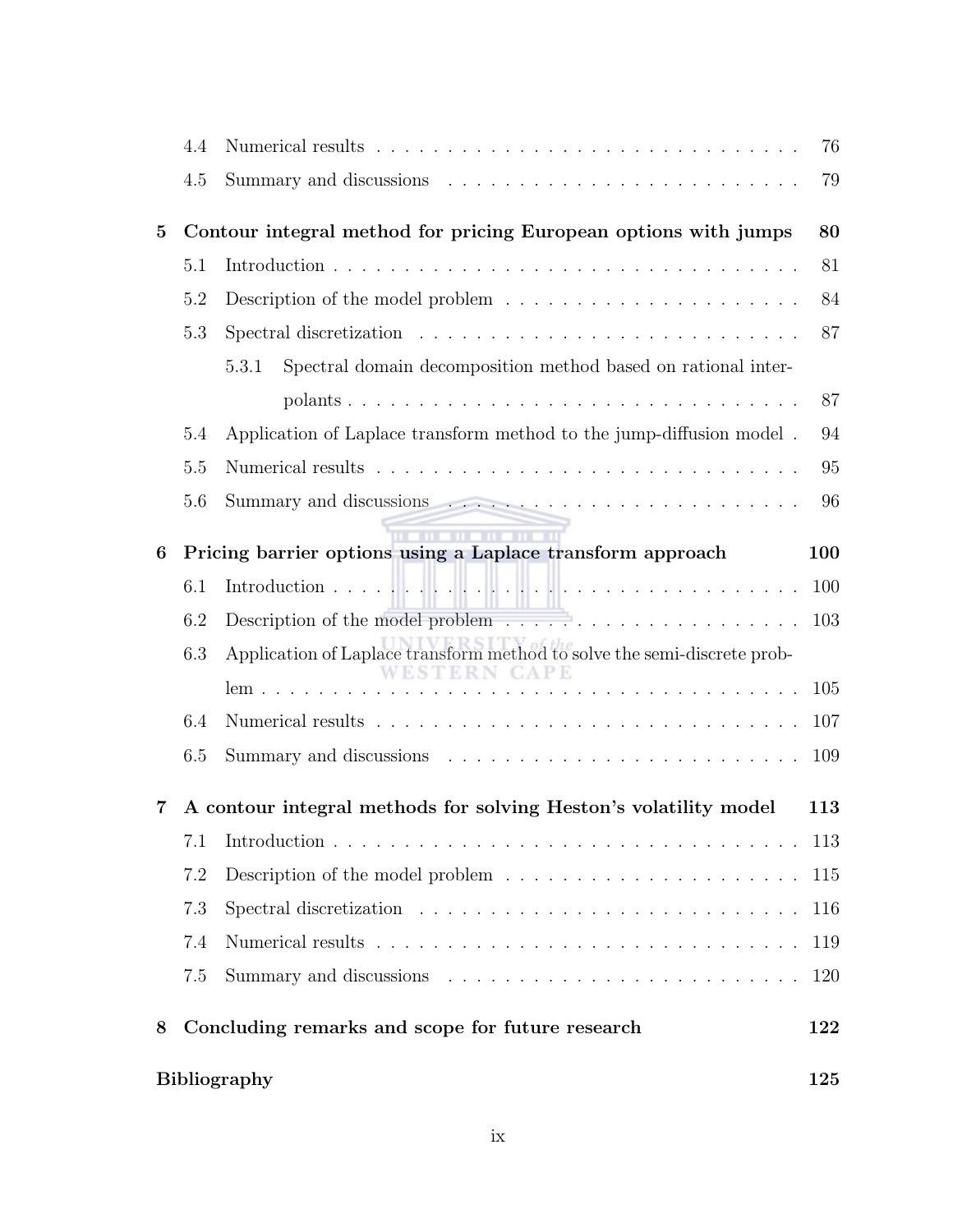# List of Tables

| 2.5.1 Comparison of the errors defined by $(2.5.1)$ , for the Crank-Nicolson's                   |    |
|--------------------------------------------------------------------------------------------------|----|
| (CN) method, ETDRK4 and the Inverse Laplace Transform (ILT) ap-                                  |    |
|                                                                                                  | 40 |
| 3.5.1 Numerical results obtained by using Crank-Nicholson and Inverse Laplace                    |    |
| transform method for time and standard finite difference method for the                          |    |
| spatial (asset) discretization using the parameters $K = 10$ ; $\sigma = 0.3$ ;                  |    |
| $r = 0.05; T = 0.25; S_{\text{max}} = 3K. \dots \dots \dots \dots \dots \dots \dots \dots \dots$ | 60 |
| 3.5.2 Numerical results obtained by using Crank-Nicholson and Inverse Laplace                    |    |
| transform method for time and Spectral domain decomposition method                               |    |
| for the spatial (asset) discretization with two sub-domains and the pa-                          |    |
| rameters $K = 10$ ; $\sigma = 0.3$ ; $r = 0.05$ ; $T = 0.25$ ; $S_{\text{max}} = 3K$ .           | 60 |
| 4.3.1 Optimal parameters of the contour (4.3.4) for $\Lambda = 50$                               | 75 |
| 4.4.1 Values of the American put options on a non-dividend paying asset using                    |    |
| the OS (Operator Splitting), OCA (Optimal Compact Algorithm), and                                |    |
|                                                                                                  | 78 |
| 4.4.2 Values of the American put options on a dividend paying asset using the                    |    |
| OS (Operator Splitting), OCA (Optimal Compact Algorithm), and our                                |    |
|                                                                                                  | 78 |
|                                                                                                  |    |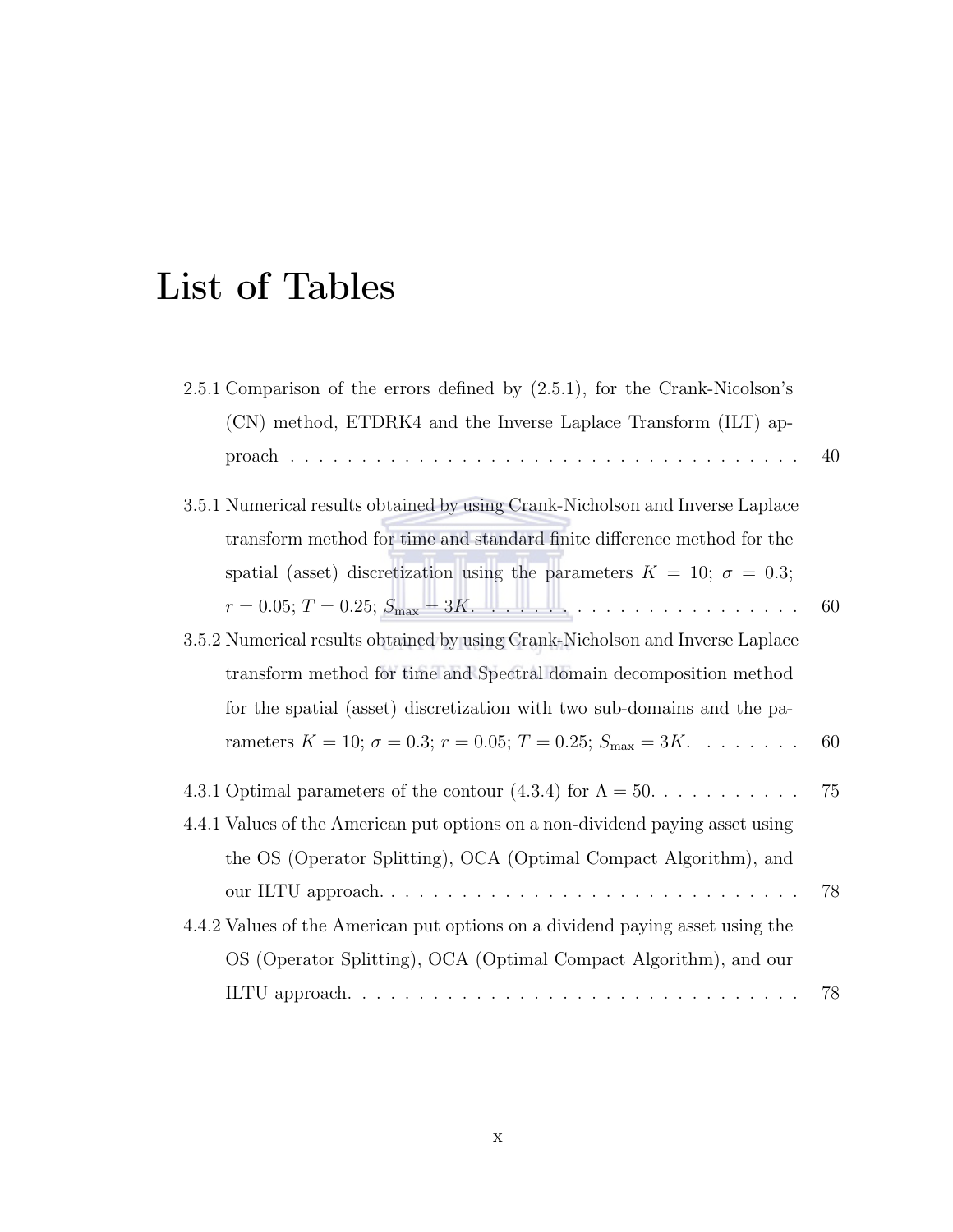| 5.5.1 Numerical results obtained by using Crank-Nicholson and Inverse Laplace                                          |     |
|------------------------------------------------------------------------------------------------------------------------|-----|
| transform method for time and standard finite difference method for the                                                |     |
| spatial (asset) discretization; M number of points on the contour and us-                                              |     |
| ing the parameters $K = 10$ ; $\sigma = 0.2$ ; $\lambda = 0.1$ ; $\gamma = 0.3$ ; $\mu = 0$ ; $r = 0.02$ ;             |     |
| $T = 0.25; x_{\text{min}} = -2, x_{\text{max}} = 1.5. \dots \dots \dots \dots \dots \dots \dots \dots \dots$           | 97  |
| 5.5.2 Numerical results obtained by using Crank-Nicholson and Inverse Laplace                                          |     |
| transform method for time and spectral domain decomposition method                                                     |     |
| for the spatial (asset) discretization; M the number of points on the                                                  |     |
| contour and using the parameters $K = 10$ ; $\sigma = 0.2$ ; $\lambda = 0.1$ ; $\gamma = 0.3$ ;                        |     |
| $\mu = 0; r = 0.02; T = 0.25; x_{\min} = -2, x_{\max} = 1.5. \dots \dots \dots \dots$                                  | 97  |
| 6.4.1 Values of the European single barrier down-and-out options using the                                             |     |
| CN, ILT-FDM and our ILT-SDDM. Parameters values are $K = 10$ ,                                                         |     |
|                                                                                                                        | 109 |
| 6.4.2 Values of the European double barrier knock-out options using the CN,                                            |     |
| CN-improved, and our ILT-SDDM. Parameters values are $K = 100$ ;                                                       |     |
|                                                                                                                        |     |
| 7.4.1 Values of the European put option associated with the Heston's volatility                                        |     |
| model using $\varphi = 0.0625$ , $K = 10$ ; $\sigma = 0.9$ ; $r = 0.1$ ; $\rho = 0.1$ ; $\varsigma = 0.16$ ;           |     |
| $T = 0.25, s_{\text{max}} = 20, \varphi_{\text{max}} = 1. \dots \dots \dots \dots \dots \dots \dots \dots \dots \dots$ | 120 |
|                                                                                                                        |     |

7.4.2 Values of the European put option associated with the Heston's volatility model using  $\varphi = 0.25, K = 10; \sigma = 0.9; r = 0.1; \rho = 0.1; \varsigma = 0.16;$ T = 0.25, smax = 20, ϕmax = 1. . . . . . . . . . . . . . . . . . . . . . . . 120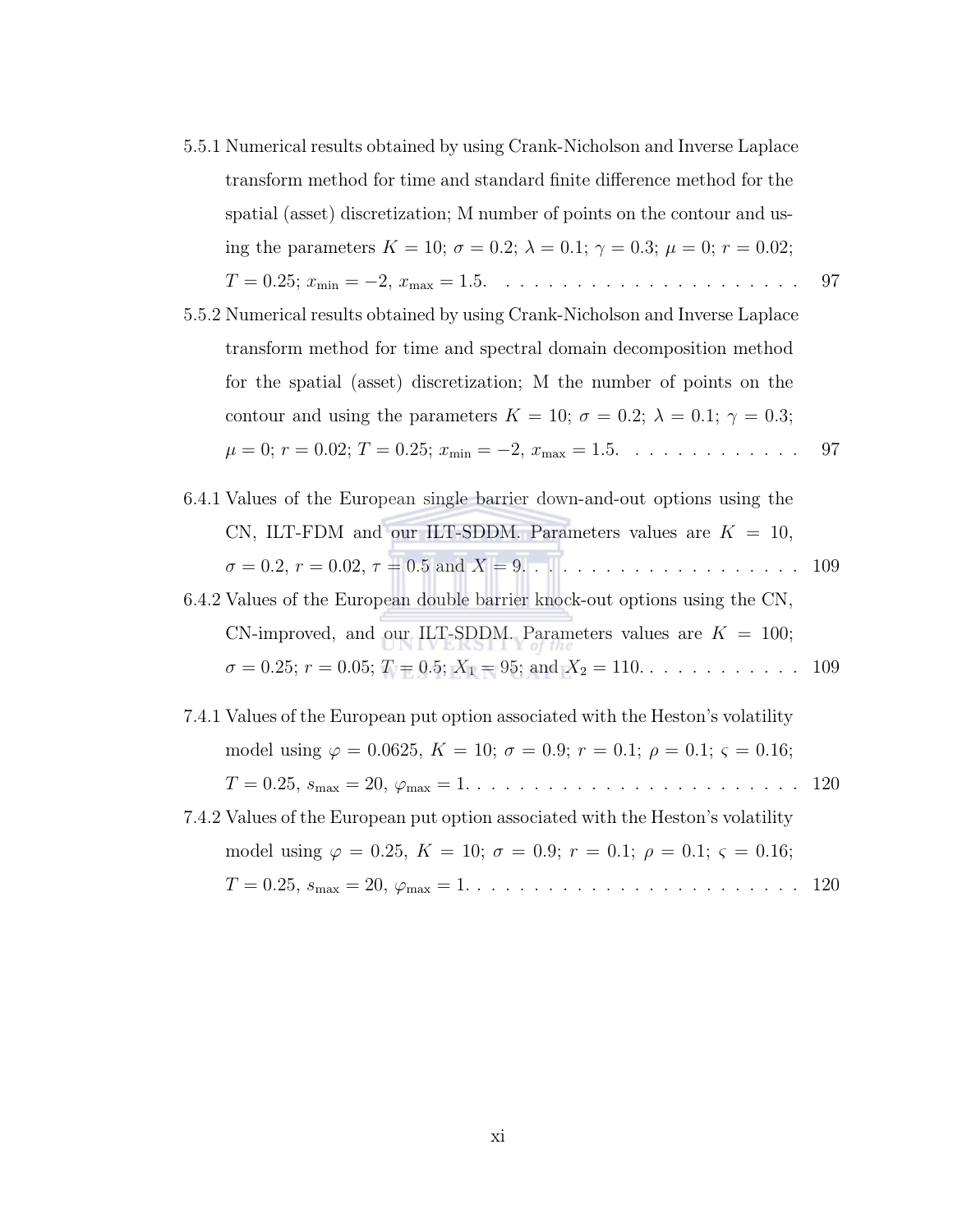# List of Figures

|                                                                                                                                     | 9  |
|-------------------------------------------------------------------------------------------------------------------------------------|----|
| 1.3.1 Convergence error in the maximum norm of the Laplace transform method                                                         |    |
| for the European call option using the parameters $K = 10$ ; $\sigma = 0.3$ ;                                                       |    |
| $r = 0.05; T = 0.25; S_{\text{max}} = 3K. \dots \dots \dots \dots \dots \dots \dots \dots \dots$                                    | 17 |
| 2.2.1 Exact solution given by (2.2.7) for $r = 0.05$ , $T = 0.25$ , $\sigma = 0.3$ , $K =$                                          |    |
|                                                                                                                                     | 29 |
| 3.5.1 Valuation of the European option using SDDM and ILT method using                                                              |    |
| parameters $K = 10$ ; $\sigma = 0.3$ ; $r = 0.05$ ; $T = 0.25$ ; $S_{\text{max}} = 3K$ ; and                                        |    |
| $N = 40$ in each of the two sub-domains.<br>$\mathbf{r}$ , $\mathbf{r}$ , $\mathbf{r}$ , $\mathbf{r}$ , $\mathbf{r}$ , $\mathbf{r}$ | 61 |
| 3.5.2 Comparison of finite difference, standard spectral and spectral method                                                        |    |
| based on the domain decomposition using the parameters $K = 10$ ; $\sigma =$                                                        |    |
|                                                                                                                                     | 61 |
| 3.5.3 Comparison of the ILT and CN methods with SDDM method for pricing                                                             |    |
| European options using the parameters $K = 10$ ; $\sigma = 0.3$ ; $r = 0.05$ ;                                                      |    |
| $T = 0.25$ ; $S_{\text{max}} = 3K$ ; and $N = 40$ in each sub-domain.                                                               | 62 |
| 3.5.4 Left figure: results for $\Delta$ obtained by using the Inverse Laplace transform                                             |    |
| (ILT) and the exact formula; Right figure: maximum errors occurred                                                                  |    |
| during the computation of the $\Delta$ . Computing parameters were taken as                                                         |    |
| $K = 10$ ; $\sigma = 0.3$ ; $r = 0.05$ ; $T = 0.25$ ; $S_{\text{max}} = 3K$ ; and $N = 40$ in each                                  |    |
| $sub-domain \dots$                                                                                                                  | 62 |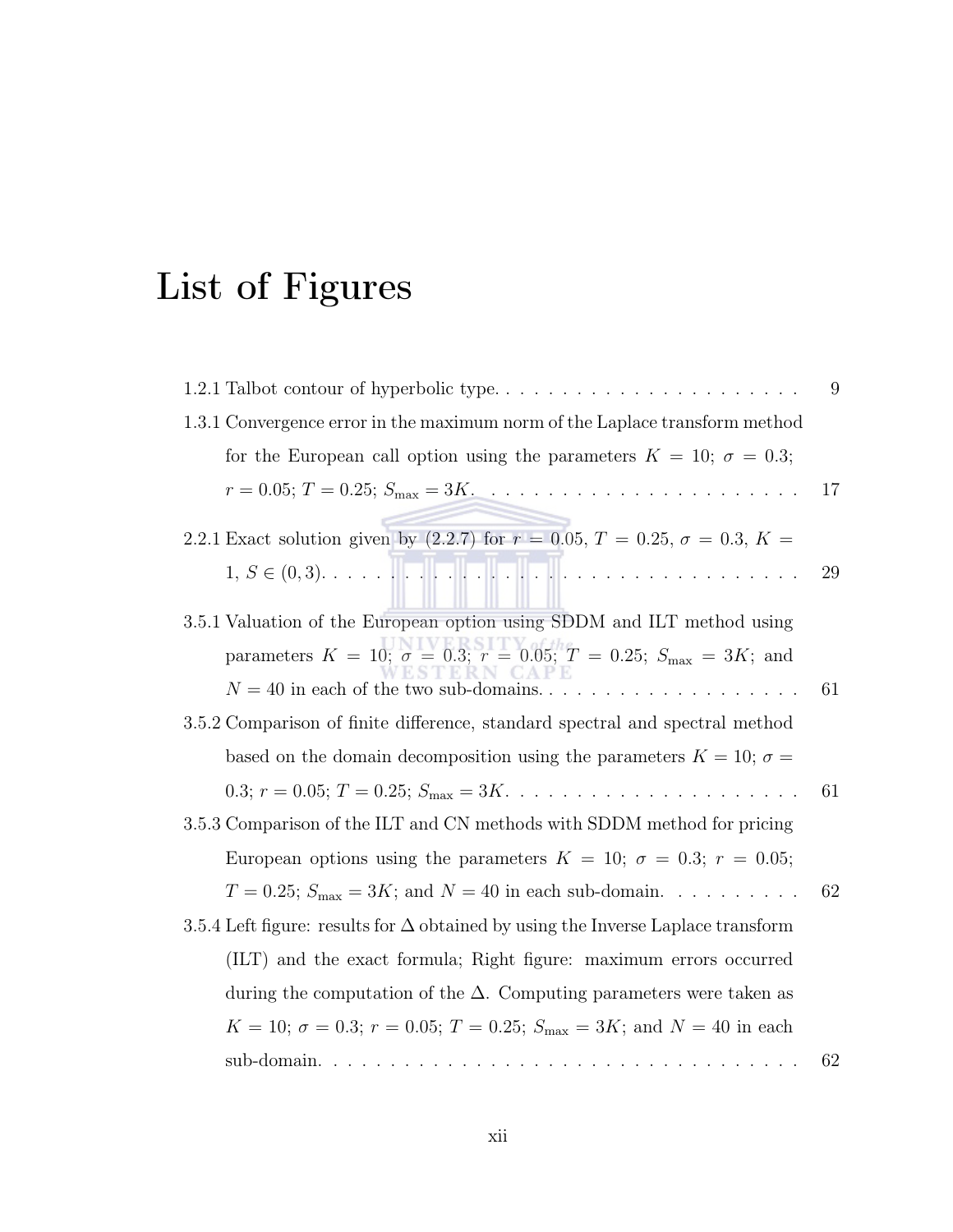- 3.5.5 Left figure: results for Γ obtained by using the Inverse Laplace transform (ILT) and the exact formula; Right figure: maximum errors occurred during the computation of Γ. Computing parameters were taken as  $K = 10$ ;  $\sigma = 0.3$ ;  $r = 0.05$ ;  $T = 0.25$ ;  $S_{\text{max}} = 3K$ ; and  $N = 40$  in each sub-domain. . . . . . . . . . . . . . . . . . . . . . . . . . . . . . . . . . 63
- 4.4.1 Left figure: Values of the American put option; Right figure: maximum errors using our ILTU approach using parameters  $K = 100$ ;  $\sigma = 0.3$ ;  $r = 0.05; T = 0.25; S_{\text{max}} = 3K; \text{ and } N = 50 \text{ in each of the two sub-}$ domains. . . . . . . . . . . . . . . . . . . . . . . . . . . . . . . . . . . . 78
- 4.4.2 Results for  $\Delta$  (left figure) and  $\Gamma$  (right figure) obtained by using our ILTU approach using the parameters  $K = 100$ ;  $\sigma = 0.3$ ;  $r = 0.05$ ;  $T = 0.25$ ;  $S_{\text{max}} = 3K$ ; and  $N = 50$  in each of the two sub-domains. . . . 79
- 5.5.1 Left figure: Inverse Laplace transform (ILT) solution of the European call option with jump, without jump and the exact solution; Right figure: maximum errors occurred during the evaluation of the European call option with jump using Inverse Laplace transform (ILT). The domain was divided into two sub-domains, and other computing parameters were taken as  $K = 10$ ;  $\sigma = 0.2$ ;  $r = 0.02$ ;  $\gamma = 0.2$ ;  $\lambda = 0.5$ ,  $\mu = 0$ ;  $T = 0.25$ ;  $x_{\text{max}} = 1.5, x_{\text{min}} = -3; N = 50$  in each sub-domain. . . . . . . . . . . 98
- 5.5.2 Left figure: Inverse Laplace transform (ILT) approximation of the  $\Delta$ with jump, without jump and the exact solution; Right figure: maximum errors occurred during the computation of  $\Delta$ . Computing parameters were taken as  $K = 10$ ;  $\sigma = 0.2$ ;  $r = 0.02$ ;  $\gamma = 0.2$ ;  $\lambda = 0.5$ ,  $\mu = 0$ ;  $T = 0.25; x_{\text{max}} = 1.5, x_{\text{min}} = -3; N = 50$  in each sub-domain. . . . . . 98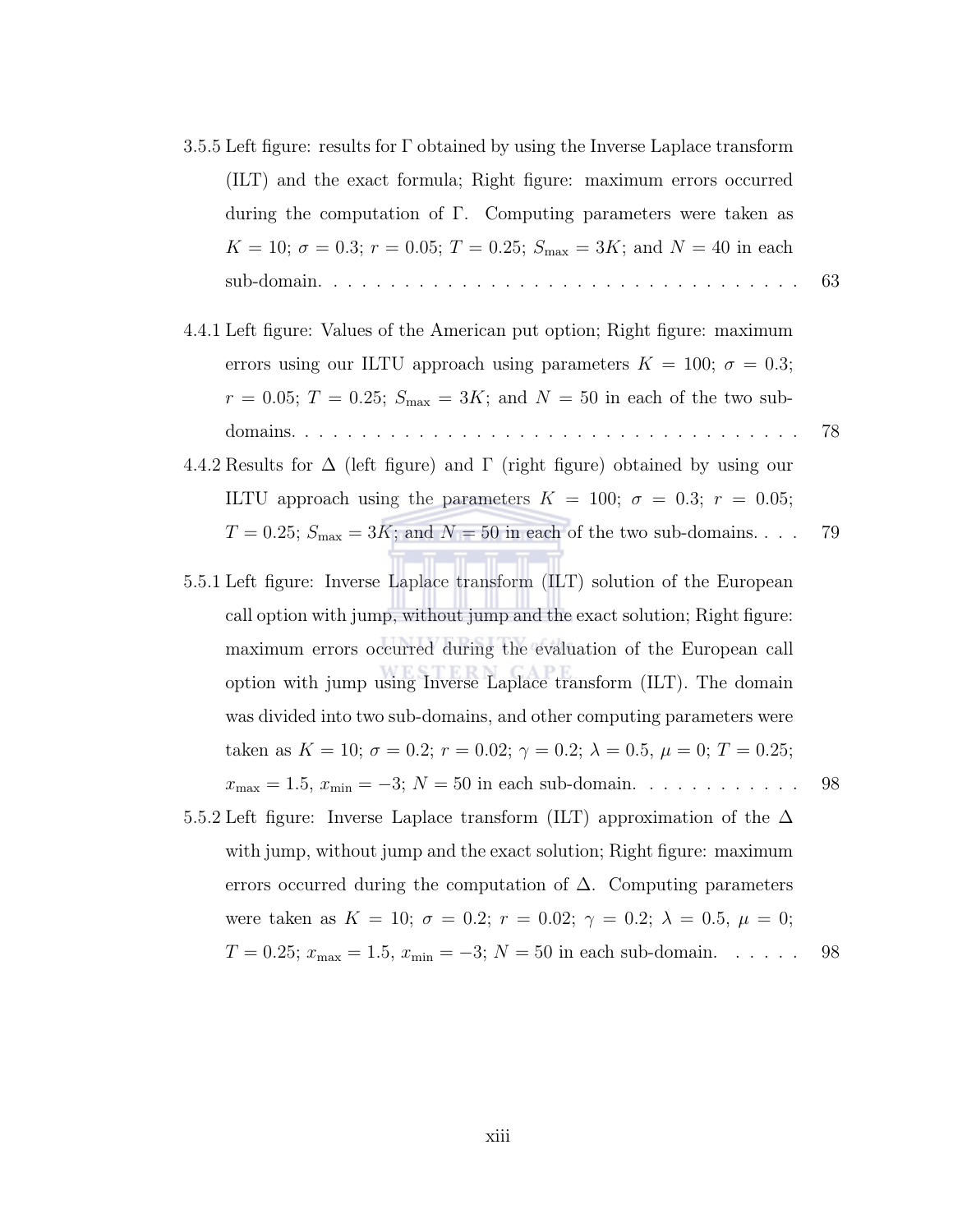- 5.5.3 Left figure: Inverse Laplace transform (ILT) approximation of the Γ with jump, without jump and the exact solution; Right figure: maximum errors occurred during the computation of Γ. Computing parameters were taken as  $K = 10$ ;  $\sigma = 0.2$ ;  $r = 0.02$ ;  $\gamma = 0.2$ ;  $\lambda = 0.5$ ,  $\mu = 0$ ;  $T = 0.25$ ;  $x_{\text{max}} = 1.5$ ,  $x_{\text{min}} = -3$ ;  $N = 50$  in each sub-domain. . . . . . 99 6.4.1 Values of the European single barrier down-out call option (top) and its
- $\Delta$  (bottom left) and  $\Gamma$  (bottom right); using  $K = 10$ ;  $\sigma = 0.20$ ;  $r = 0.05$ ; T = 0.50; X = 9. . . . . . . . . . . . . . . . . . . . . . . . . . . . . . . 110
- 6.4.2 Convergence of CN, ILT-FDM and ILT-SDDM methods for the European single barrier down-out call options (top),  $\Delta$  (bottom left) and  $\Gamma$ (bottom right); using  $K = 10$ ;  $\sigma = 0.20$ ;  $r = 0.05$ ;  $T = 0.50$ ;  $X = 9$ . We took  $N = 50$  in each of the two sub-domains. . . . . . . . . . . . . . . 111
- 6.4.3 Values of the European double barrier knock-out call option (top) and its  $\Delta$  (bottom left) and  $\Gamma$  (bottom right); using  $K = 100$ ;  $\sigma = 0.25$ ; r = 0.05; T = 0.5; X<sup>1</sup> = 95; and X<sup>2</sup> = 110. . . . . . . . . . . . . . . . . 112 **WESTERN CAPE**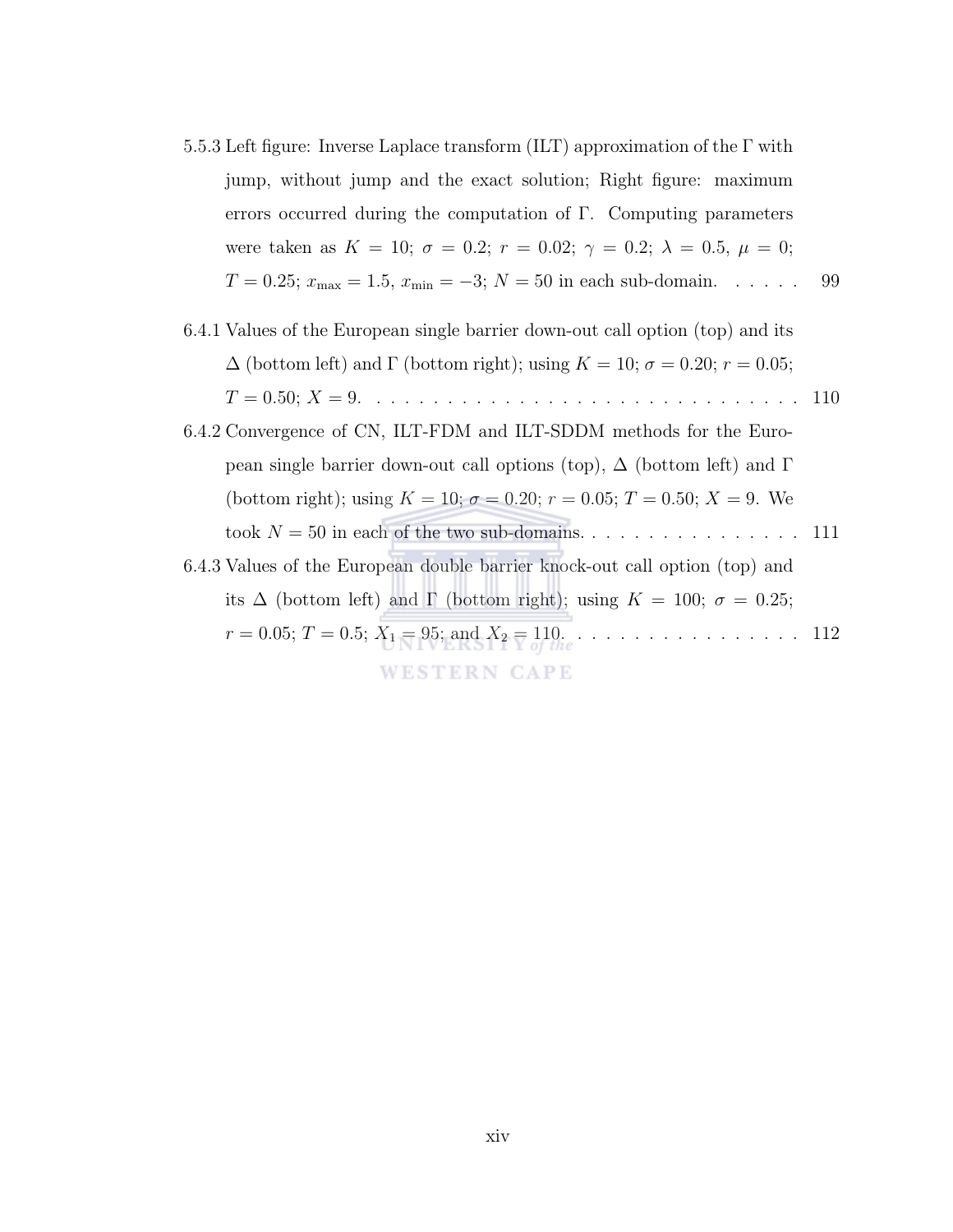## List of Publications

Part of this thesis has been submitted for publications to various international journals in the form of the following research papers:

- 1. E. Ngounda and K.C. Patidar, Numerical application of the Laplace transform for pricing European options, submitted for publication.
- 2. E. Ngounda, K.C. Patidar and E. Pindza, Improved Laplace transform method for the numerical solution of European option pricing problems, submitted for publication.
- 3. E. Ngounda, K.C. Patidar and E. Pindza, A robust Laplace transformed method for pricing American options, submitted for publication.

**UNIVERSITY** of the

- 4. E. Ngounda, K.C. Patidar and E. Pindza, Contour integral method for European options with jumps, submitted for publication.
- 5. E. Ngounda, K.C. Patidar and E. Pindza, Pricing barrier options using Laplace transforms, submitted for publication.
- 6. E. Ngounda, K.C. Patidar and E. Pindza, A contour integral methods for solving Heston's model, submitted for publication.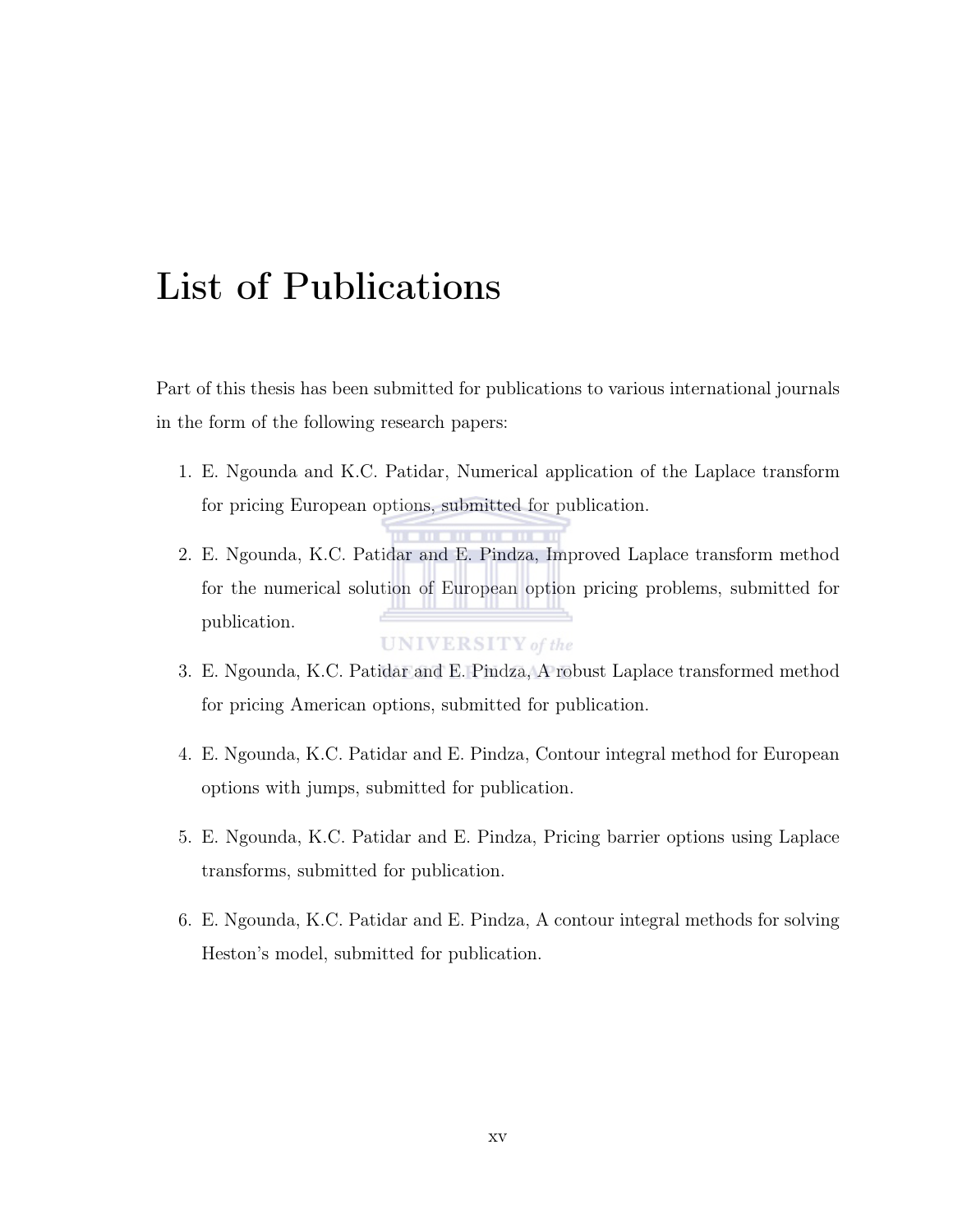### Chapter 1

## General introduction

The increasing interest in pricing financial derivatives has led to the development of many models that can best describe the evolution of options in the market place. As a result the pricing of these financial instruments has become an active research area in mathematical modeling. Analytical solutions of some of these models either do not exist or are difficult to obtain in a closed-form. Because of this numerical methods have become a fundamental tool for practitioners when pricing these options.

Some of the numerical methods most used in option pricing include finite difference, finite element and Runge-Kutta. However an alternative method which has emerged in recent years for numerically solving linear parabolic problems is based on Laplace transform [1, 50, 125]. In this thesis, we explore the utility of this method for pricing options.

Below we present some basic notions used in the option pricing theory. Then we proceed with the analysis of the Laplace transform method followed by the literature review and outline of the rest of the thesis.

### 1.1 A quick tour to option pricing

An option is a financial instrument which gives its holder the right without any obligation to buy or sell an asset at the predetermined price known as strike price within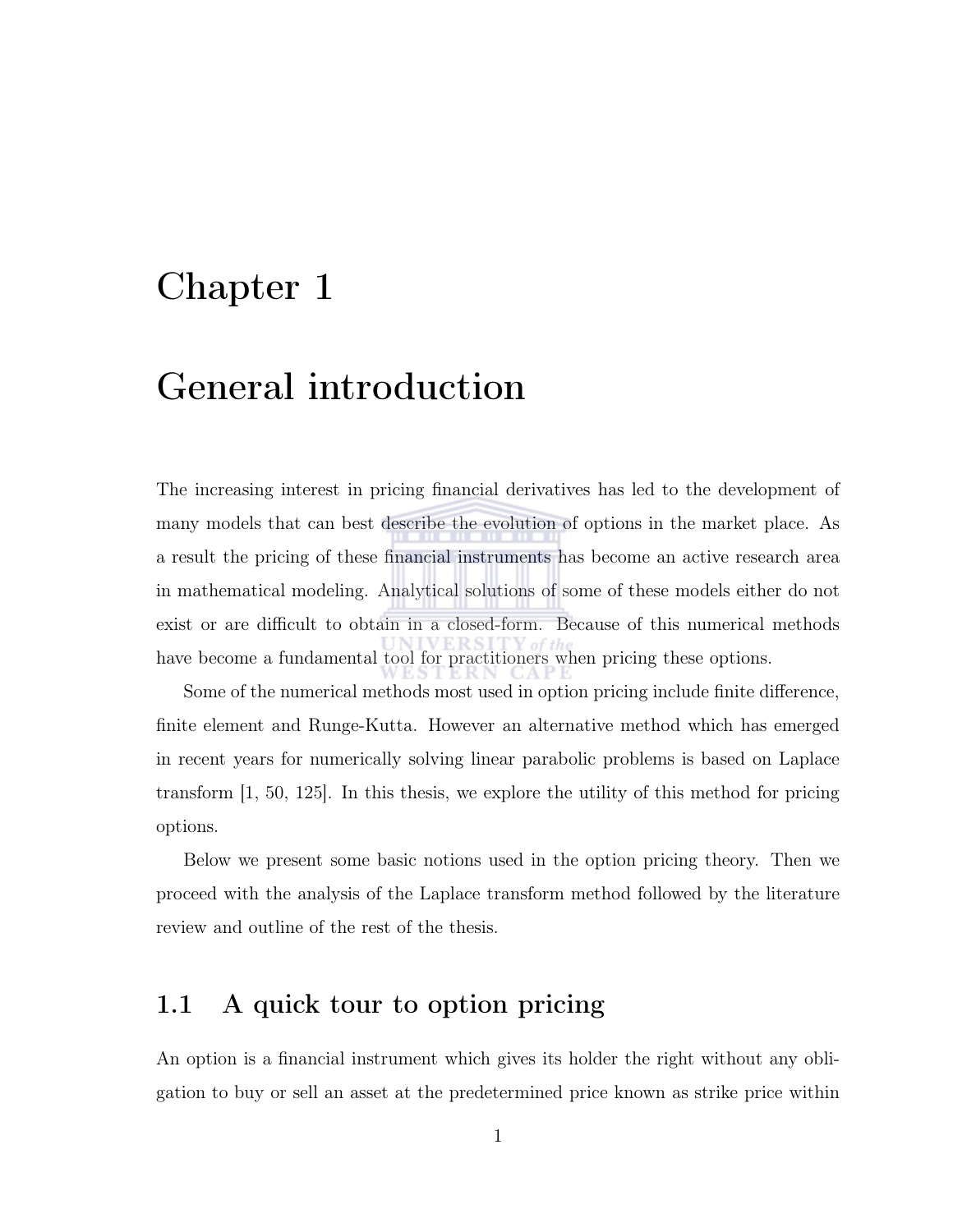a specified period of time (expiration time). If the option gives its holder the right to buy the underlying asset, it is a call option. In contrast, if the holder can only exercise his/her right to sell then it is a put option. Choosing to sell or buy an underlying option is termed as exercising the option. The nature of the option is largely dependent on the exercise date. When the option's holder is only allowed to exercise his/her right at expiration time, the option is called a European option. On the other hand if the holder can exercise the option at any convenient time prior to expiry, the option is called a American option. These two types of options are often classified as plain vanilla options. Besides these, there are other types of options very widely used in the financial market, namely, the exotic options. In this thesis, we will explore methods for pricing some of these options.

Options are mainly used for speculation and hedging. Speculators trade the options to make money according to their judgment of the trend of the asset prices. For example, if the underlying stock is subjected to market's fluctuations, the holder of the call option is likely to make money if at the exercise date the asset is worth more than the strick price and decides to sell it. On the other hand, the option is worthless if at the exercise date, the stock price is less than the strike price. The hedging takes place when investors want to secure the investment by reducing the risk of unpredictable events in the financial market.

Since its development in the 1970s by F. Black and M. Scholes, the Black-Scholes equation has become a fundamental model for pricing financial derivatives [12], in particular, options. For European and American options, the Black-Scholes equation is given by

$$
\frac{\partial V}{\partial t} + \frac{1}{2}\sigma^2 S^2 \frac{\partial^2 V}{\partial S^2} + rS \frac{\partial V}{\partial S} - rV = 0, \qquad S \in (0, \infty), \quad t \in (0, T), \tag{1.1.1}
$$

where  $V(S,t)$  is the value of the option,  $S$  the underlying asset,  $0 \leq t \leq T$  the time at which the option is obtained,  $T$  is the expiry date of the option,  $r$  is the interest rate,  $\sigma$  the volatility of the underlying asset and K the strike price. At maturity, the payoff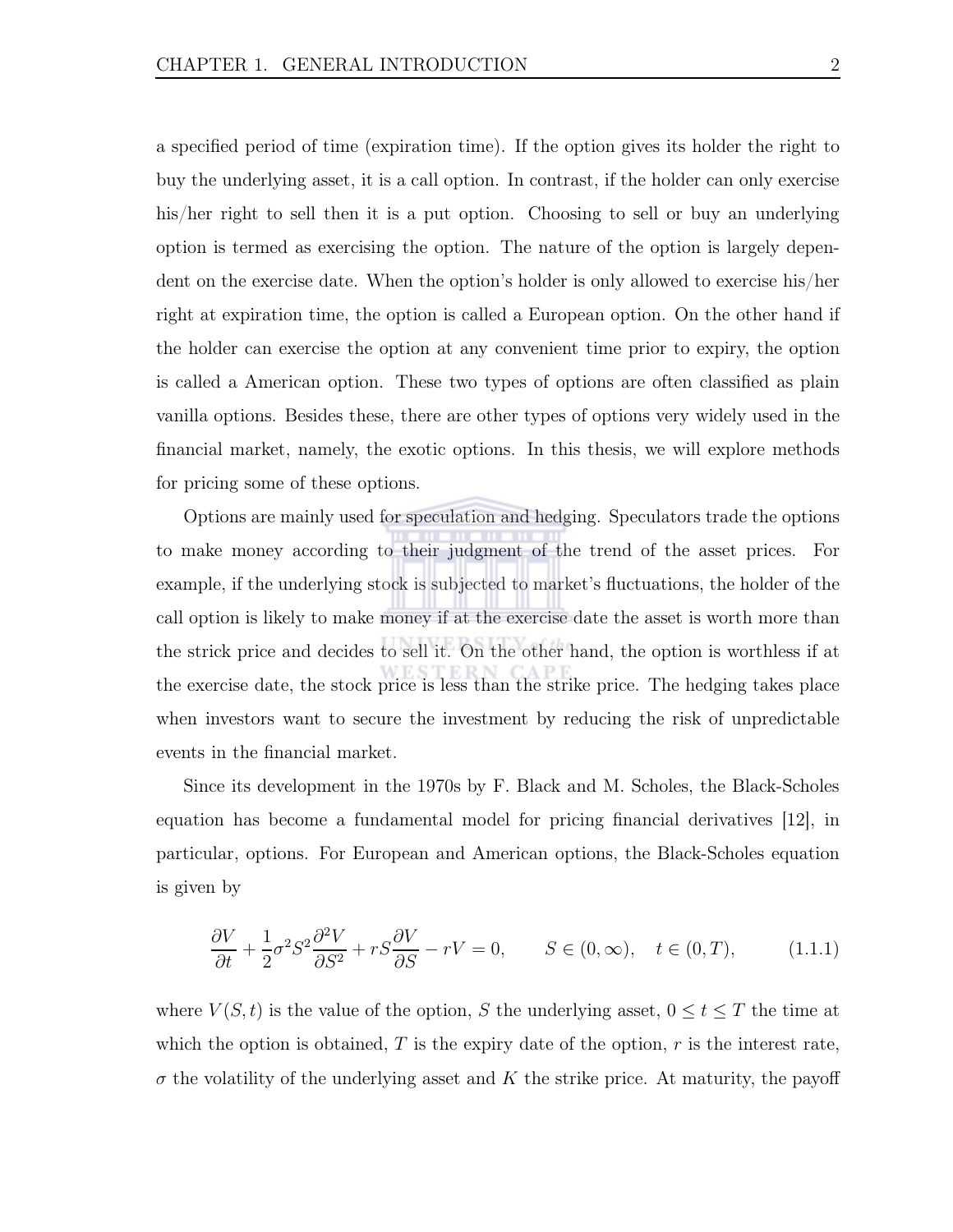of European and American options is given by

$$
\max(S - K, 0) \quad \text{for a call option,} \quad \text{max}(K - S, 0) \quad \text{for a put option.} \quad \text{(1.1.2)}
$$

American option pricing PDEs differ from their European counterpart due to the possibility of an early exercise (before the maturity) of the option which translates the American option pricing models to free boundary PDEs. On one side of the free boundary (known as the continuation region) it is optimal to hold the option. On the other side of the free boundary (known as the stoping region), it is optimal to exercise it. For a put (call) option, the stoping region is located on the left (right) of the free boundary whereas the continuation region is on the right (left). Therefore, determining the free boundary becomes a crucial part when one wishes to solve these type of options. To this end, let  $S_f$  be the free boundary,  $S_f$ , divides the domain  $(S, t)$  into two parts, the continuation region

$$
\{(S, t) \in \mathbb{R}_+ \times [0, T] : V(S, t) > \max(K - S, 0)\},\
$$

which is the region where the option is suppose to be alive, and the stopping region which is the region where early exercise is advisable, and is defined as

$$
\{(S,t) \in \mathbb{R}_+ \times [0,T] : V(S,t) = \max(K-S,0)\}.
$$

The price of the American option  $V(S, t)$  satisfies (1.1.1) when

$$
\begin{cases}\nS < S_f(t), \quad 0 \le t < T, \quad \text{ for call option,} \\
S > S_f(t), \quad 0 \le t < T, \quad \text{for a put option.}\n\end{cases}
$$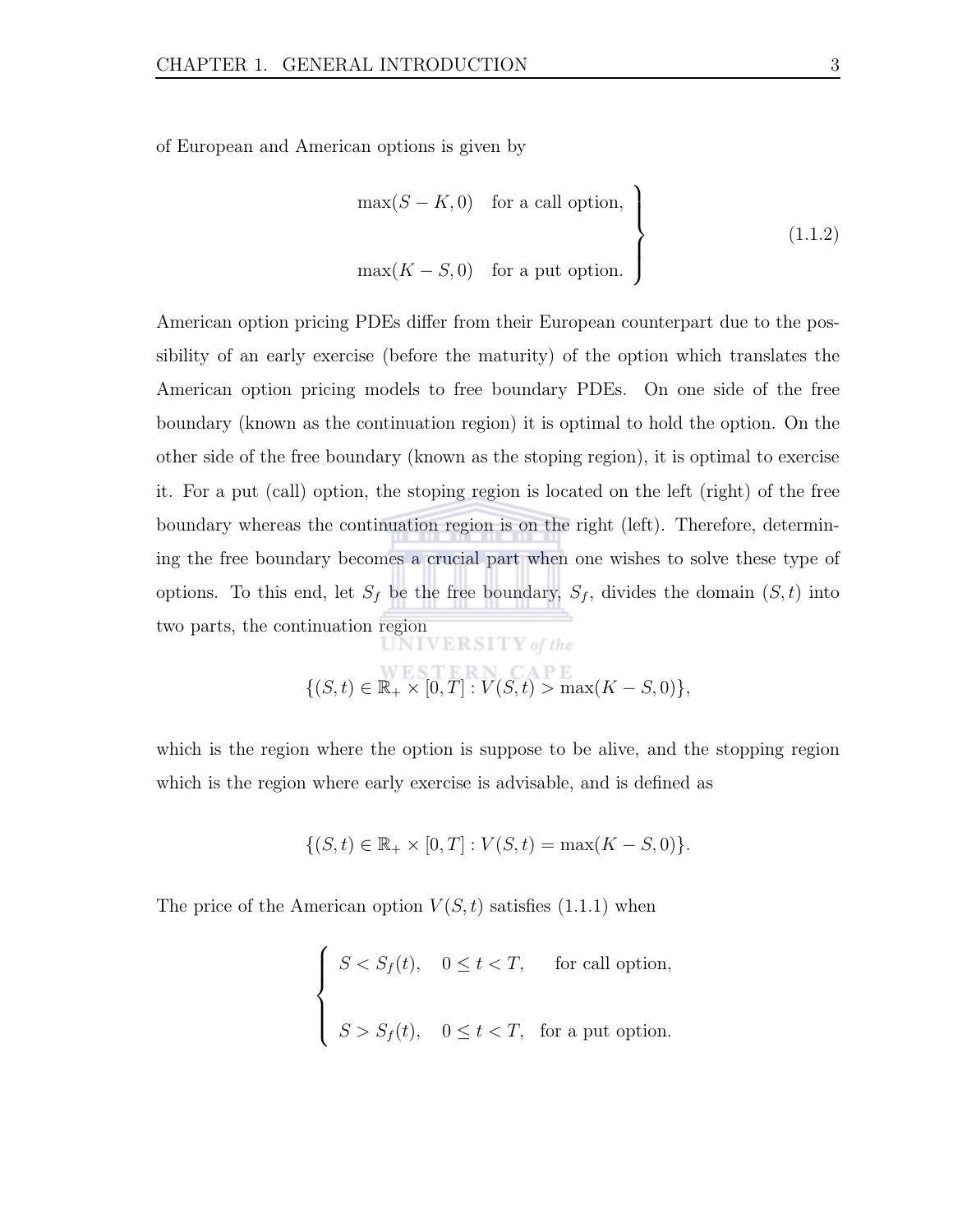On the free boundary  $S_f$ , the value of the option is

$$
V(S_f(t), t) = K - S_f(t).
$$

Analytical solutions for European options  $(1.1.1)-(1.1.2)$  are relatively easy to obtain. For these, we refer the reader to [64, 71] or any other standard text book on the financial engineering. Unlike European options, the free boundary makes pricing American options very challenging. The difficulty in pricing American options is finding the early exercise boundary associated with the possibility of an early trade prior to the expiration date of the option. As a result, finding the unknown boundary becomes an integral part of the solution of American options.

The Black-Scholes model is derived based on the assumption that the underlying asset follows a geometric Brownian motion process and has a continuous sample path which indicates that small changes in stock price occur in short intervals. However, on the stock market, jumps are regularly observed in the discrete movements of the stock price  $S(t)$  [19, 62, 70]. These movements cannot be capture by the log-normal distribution characteristic of the stock price in the Black-Scholes setting and therefore alternative models which address these shortcoming are necessary. Alternative models include but not limited to the stochastic volatility models [62], Lévy models [21], Jumpdiffusion model [100]. With the introduction of jumps, the market becomes incomplete and the derivation of the fair price of the derivatives becomes somewhat more involved. In such cases, the application of the It<sub>O</sub> calculus  $[80]$  translates the problem to a partial integro-differential equation (PIDE) of the form

$$
\frac{\partial V}{\partial t} = \frac{1}{2}\sigma^2 S^2 \frac{\partial^2 V}{\partial S^2} + (r - \lambda \kappa) S \frac{\partial V}{\partial S} - (r + \lambda)V + \lambda \int_0^\infty V(S\eta)\psi(\eta)d\eta, \qquad (1.1.3)
$$

where r is the risk free interest rate  $(r \geq 0)$ ,  $\lambda$  is the intensity of the Poisson process  $(\lambda > 0)$ ,  $\kappa$  is the expected jump size, t is the current time,  $\psi(\eta)$  is the probability function of the jump amplitude  $\eta$ , where  $\psi(\eta) \geq 0$ , for all  $\eta$ .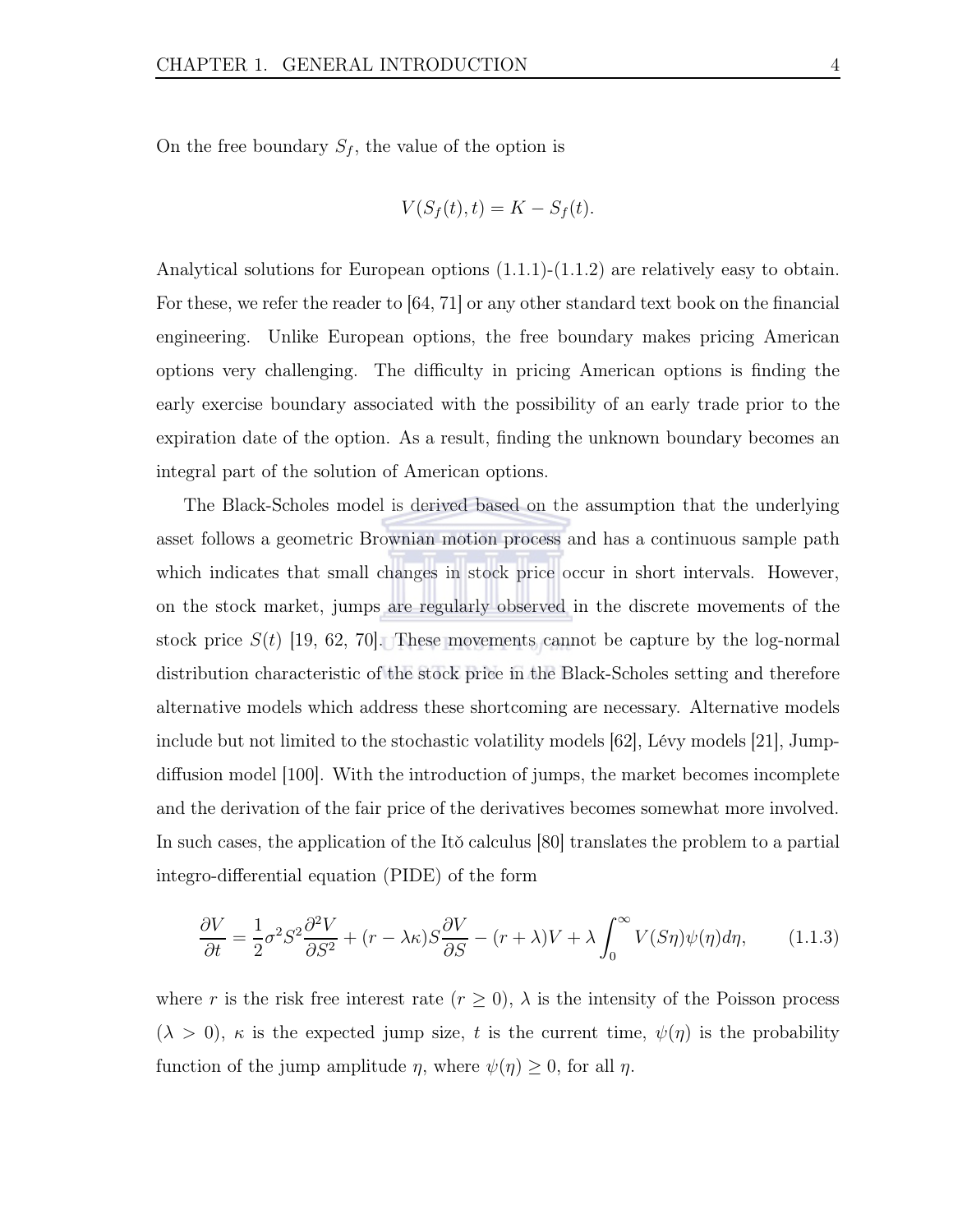In addition to these options we will also consider barrier options which have expanded rapidly in recent years. These options are mostly traded in the over-the-counter market in which financial institutions sell a variety of exotic options tailored to meet the demands of various clients. They are characterized by the dependence of their payoffs on the path of the underlying asset throughout their life time. When the asset price reaches a specified barrier level, these options are either exercisable (activated), in this case, they are called knock-in options or they expire (extinguish) in which, case they are called knock-out options.

Another class of option pricing problem is the model under the stochastic volatility known as the Heston's volatility model. This model leads to a more realistic valuation of options than the celebrated Black-Scholes model constituting its extension to the case of a variable volatility [70, 100]. Semi-close formula for solving the Heston's model exists [62] but its implementation is not a straightforward exercise which makes Heston's model difficult to price.

The semi-discrete versions of the problems that one usually encounters in option pricing can be solved using a variety of numerical integrators, including classical Runge-Kutta methods. However, in view of the fact that the method of Laplace transform was quite successful for solving some other class of problems, we decided to explore it for problems in computational finance. To this end, let us discuss some of the basic results concerning the Laplace transform of a function of one variable which can be useful in the construction and analysis of this method.

## 1.2 Laplace transform and its applications in solving differential equations

Over the last two decades, Laplace transform has established itself as a major numerical method for solving linear partial differential equations arising in many area, such as physics, engineering, epidemiology, and in a growing areas such as computational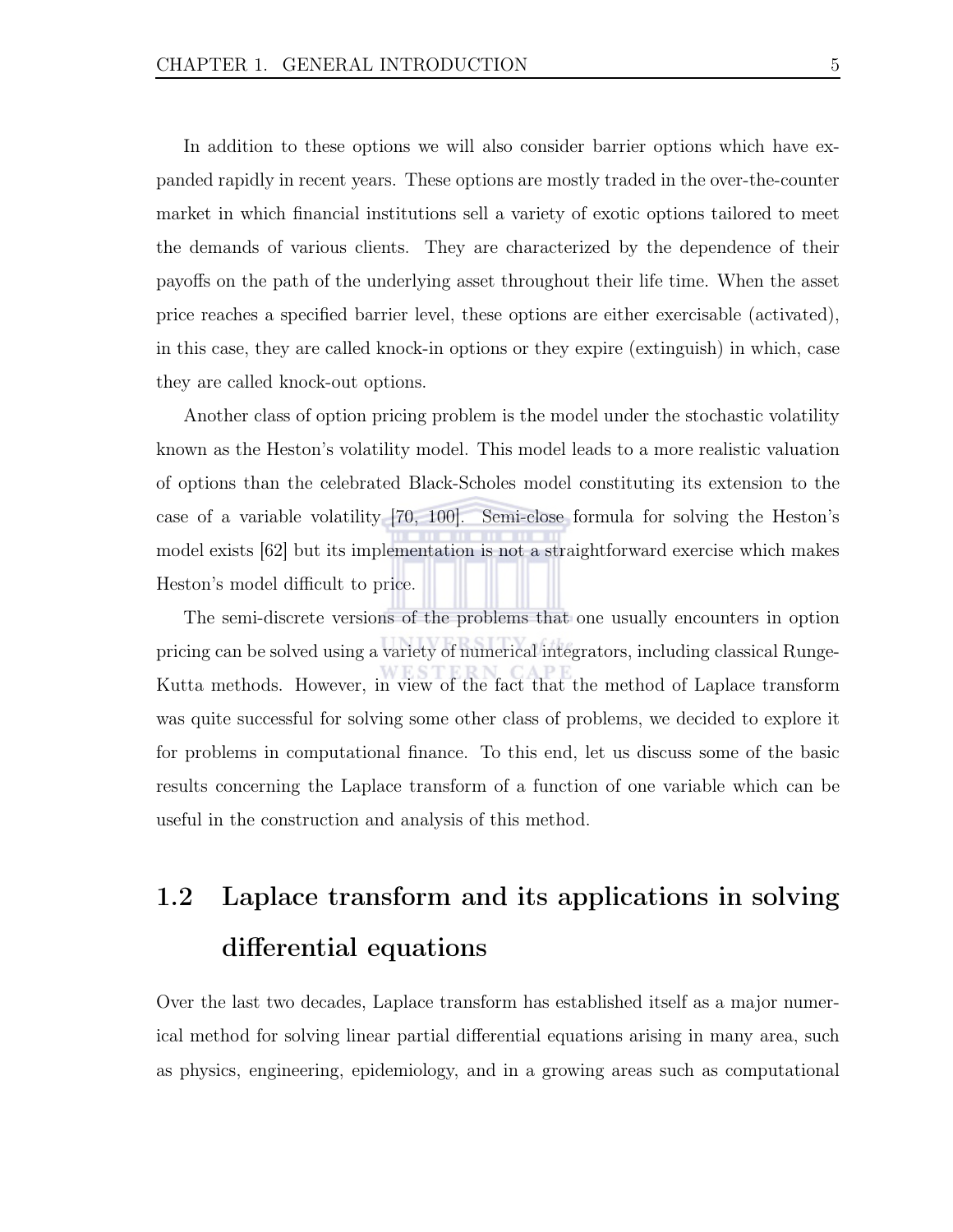finance. It solves the PDE by removing the time variable, leaving an ordinary differential equation (ODE) in Laplace space. After solving the ODE in the Laplace space, the resulting solution is inversed to recover the solution in the usual time and space variables. Unlike time stepping methods such as the classical finite difference methods, which usually require small time steps to accurately solve PDEs, the Laplace transform solve the PDE directly at specific time and offers high accuracy. In addition, it can be easily parallelized [50, 51, 93, 138].

In view of the fact that the applications of the Laplace transform will be explore in this thesis, let us discuss some of its basic properties. To begin with, we note that the Laplace transform of a function  $f(t)$  is defined as

$$
F(z) = \int_0^\infty e^{-zt} f(t) dt, \qquad \text{Re } z > \tilde{\sigma}_0,
$$
 (1.2.1)

where  $\tilde{\sigma}_0$  is the convergence abscissa of the Laplace transform with  $\tilde{\sigma} \geq \tilde{\sigma}_0$ . The following theorem from [37] gives the domain of convergence of the Laplace transform.

Theorem 1.2.1 ([37]) *The exact domain of convergence of the Laplace transform*  $(1.2.1)$  is the right half-plan  $\text{Re } z > \tilde{\sigma}_0$ , possibly including none, part, or all of the *line,*  $\text{Re } z = \tilde{\sigma}_0$ *; admitting the possibilities*  $\tilde{\sigma}_0$ *.* 

#### *Proof.* See [37].

The open half-plane  $\text{Re } z > \tilde{\sigma}_0$  is referred to as the half-plane of convergence of the Laplace transform; the vertical line Re  $z = \tilde{\sigma}_0$  is called the line of convergence.

Theorem 1.2.2 ([37]) *Laplace transform (1.2.1) is an analytic function in the interior of its half-plane of convergence,*  $\text{Re } z = \tilde{\sigma}_0$ .

*Proof.* See [37].

Furthermore, we assume that  $f(t)$  is a function of exponential order as  $t \to +\infty$ , and  $\tilde{\sigma}_0$  is such that  $e^{-\tilde{\sigma}_0 t} |f(t)| \leq +\infty$ . In addition, if  $f(t)$  is absolutely integrable for  $t > 0$ , then the Laplace integral (1.2.1) converges for all Re  $z > \tilde{\sigma}_0$ .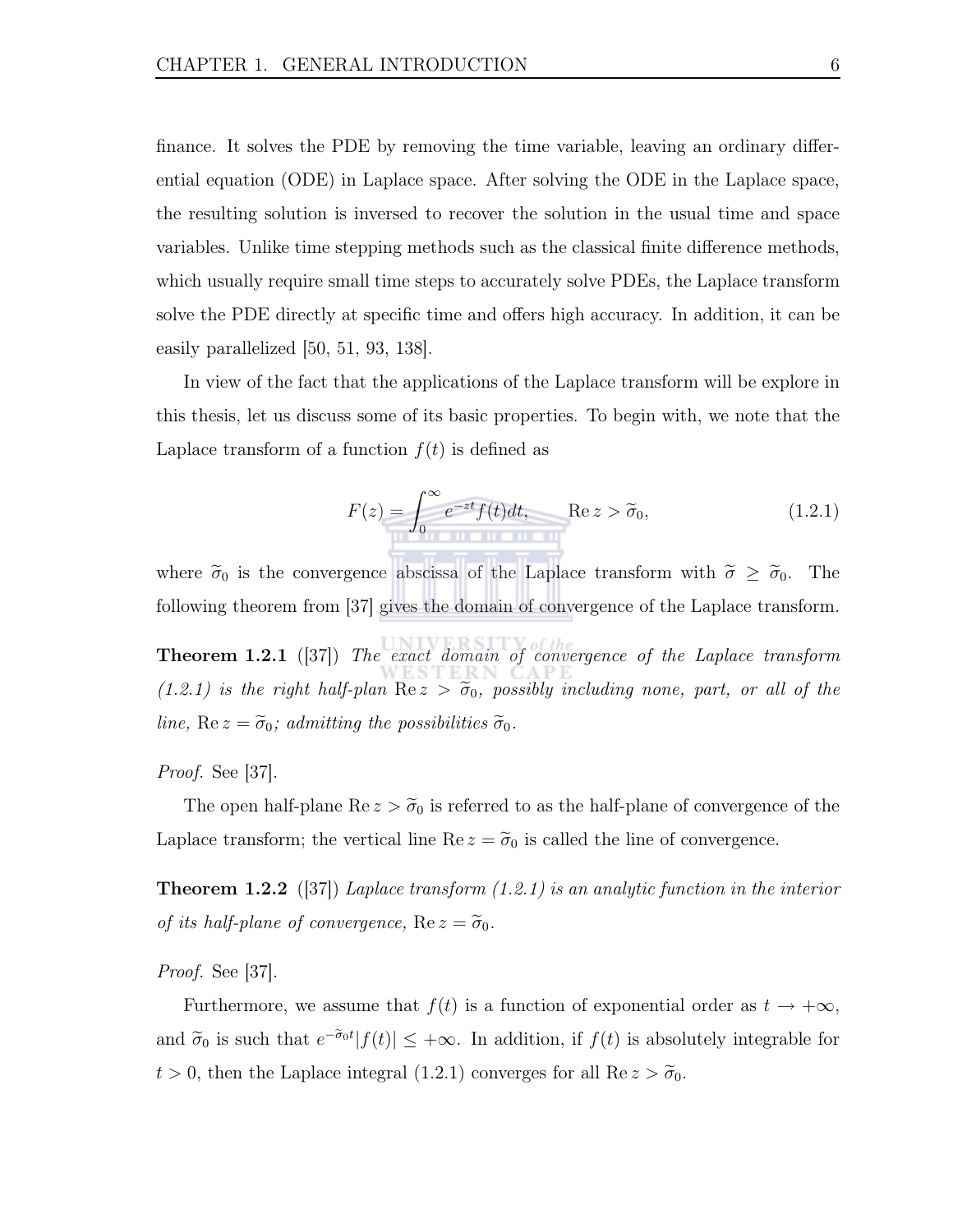The main difficulty, however, in the use of the Laplace transform comes from the recovery of the original function  $f(t)$  for a given Laplace transform  $F(s)$ , i.e., the evaluation of the inverse formula (1.2.2). Analytical solutions are often hard to obtained, and one has to rely on numerical methods to evaluate (1.2.2). An inventory of some of the most significant numerical methods developed in the last three decades using this idea can be found in [36, 40, 102]. These methods were classified by Abate and Valko [1] as Fourier series expansion method, Laguerre function expansion method, method based on the combination of Gaver functionals, and method based on the deformation of the Bromwich contour. In this thesis, we use the last of these four methods.

The Bromwich integral is given by

$$
f(t) = \frac{1}{2\pi i} \int_{\mathcal{C}} e^{zt} F(z) dz, \qquad t > 0,
$$
\n(1.2.2)

where  $\mathcal C$  is a contour known as the Bromwich contour. Originally,  $\mathcal C$  represents the vertical line from  $\tilde{\sigma}_0 - i\infty$  to  $\tilde{\sigma}_0 + i\infty$  with  $\tilde{\sigma} > \tilde{\sigma}_0$ . Formula (1.2.2) is valid if all singularities of  $F(z)$  are located to the left of the vertical line  $x = \tilde{\sigma}$ , i.e., Re  $z < \tilde{\sigma}$ which is the case for linear parabolic PDEs. CAPE

For the numerical evaluation of  $(1.2.2)$ , the contour C can be parameterized by

$$
z = \tilde{\sigma} + iy, \quad -\infty < y < \infty. \tag{1.2.3}
$$

Then the integral (1.2.2) takes the form

$$
f(t) = \frac{e^{\tilde{\sigma}t}}{2\pi i} \int_{-\infty}^{\infty} e^{iyt} F(\tilde{\sigma} + iy) dy.
$$
 (1.2.4)

Unfortunately, in most cases, the above integral is difficult to evaluate numerically for a number of reasons: firstly, the integrand is highly oscillatory on the Bromwich contour (1.2.3), when  $y \to \pm \infty$ . Secondly, the transformed function  $F(\tilde{\sigma} + iy)$  may decay slowly as  $y \to \pm \infty$  ([39]).

Our numerical method for inverting the Laplace transform is based on the method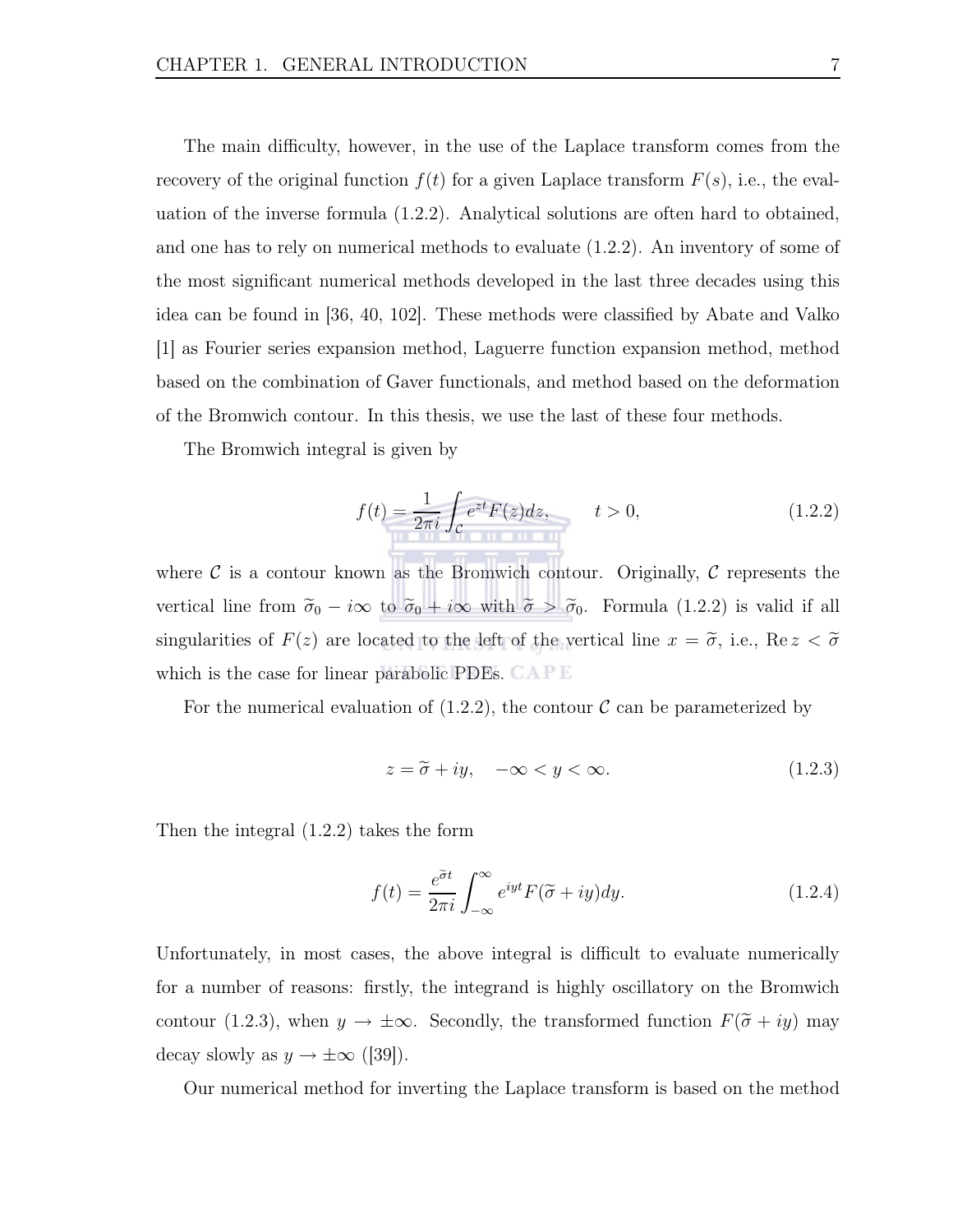developed by Talbot [125] and uses the deformation of the Bromwich contour. Talbot's idea was to deform the Bromwich line into a contour which starts and ends in the left half-plane (see Figure 1.2.1 page 9 for an example of such a contour). Such a deformation of the contour is possible by the Cauchy's integral theorem [123]. This theorem is applicable provided that all singularities of the transformed function  $F(z)$ are contained in the interior of the new contour and that  $|F(z)| \to 0$  as  $|z| \to \infty$  in the half-plane Re  $z < \tilde{\sigma}_0$  [138]. Such contours are used in [93, 125, 138], all of which are of the form

$$
z=z(\ell), \quad -\infty<\ell<\infty,
$$

with the property that Re  $z \to -\infty$  as  $\ell \to \pm \infty$ .

The efficiency of the Talbot approach depends on the choice of the contour, as well as the number of functions evaluation in the trapezoidal rule. Simpler contours such as hyperbolas and parabolas are proposed in [93, 138]. These contours display a better convergence rate of order  $\mathcal{O}(10^{-N})$  than the original cotangent contour used by Talbot [137]. In this chapter, we consider the hyperbola as the integration contour defined by

$$
z = \widetilde{\mu} (1 + \sin (i\ell - \alpha)), \quad \ell \in \mathbb{R}, \tag{1.2.5}
$$

where the real parameters  $\tilde{\mu} > 0$  and  $0 < \alpha < \pi/2$  determine the geometry of the contour. The positive parameter  $\tilde{\mu}$  controls the width of the contour while  $\alpha$  determines its geometric shape, i.e., the asymptotic angle. On the contour (1.2.5) the inversion formula (1.2.2) can be rewritten as

$$
f(t) = \frac{1}{2\pi i} \int_{-\infty}^{\infty} e^{z(\ell)t} F(z(\ell)) z'(\ell) d\ell,
$$
\n(1.2.6)

where

$$
z'(\ell) = \widetilde{\mu} i \cos (i\ell - \alpha).
$$

For  $h > 0$  such that  $\ell_k = kh$ , where k is an integer, the trapezoidal rule can then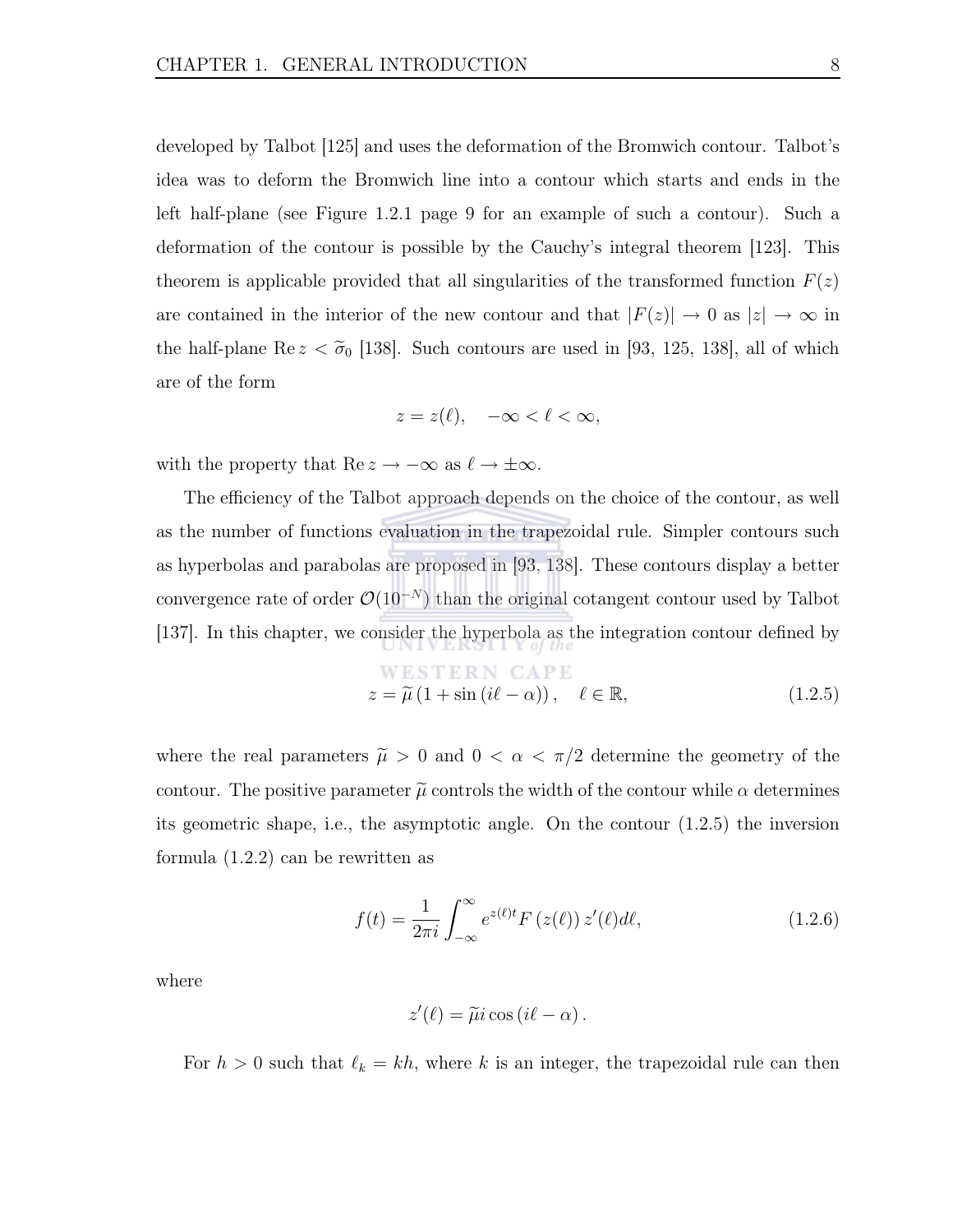

where  $h$  is the step-size. In practice, the infinite sum has to be truncated at a finite integer M, in which case one commits a truncation error as discussed below. Note that, because of the symmetry of the contour  $(1.2.5)$ , we can re-written  $(1.2.7)$  as

$$
\tilde{f}_M(t) \approx \text{Re}\left\{\frac{h}{\pi i} \sum_{k=0}^M e^{z(\ell_k)t} F\left(z(\ell_k)\right) z'(\ell_k)\right\},\tag{1.2.8}
$$

where  $\degree$  indicates that the first term is divided by 2. The benefit of using  $(1.2.8)$  is that it reduces by half the summation  $(1.2.7)$  and subsequently the number of linear system to be evaluated in  $(2.4.17)$  (see page 38),  $(3.4.6)$  (see page 57) and  $(5.4.6)$  (see page 94).

In the following sections, we analyze the overall error that occur during the approximation of the solution using this integration method in time.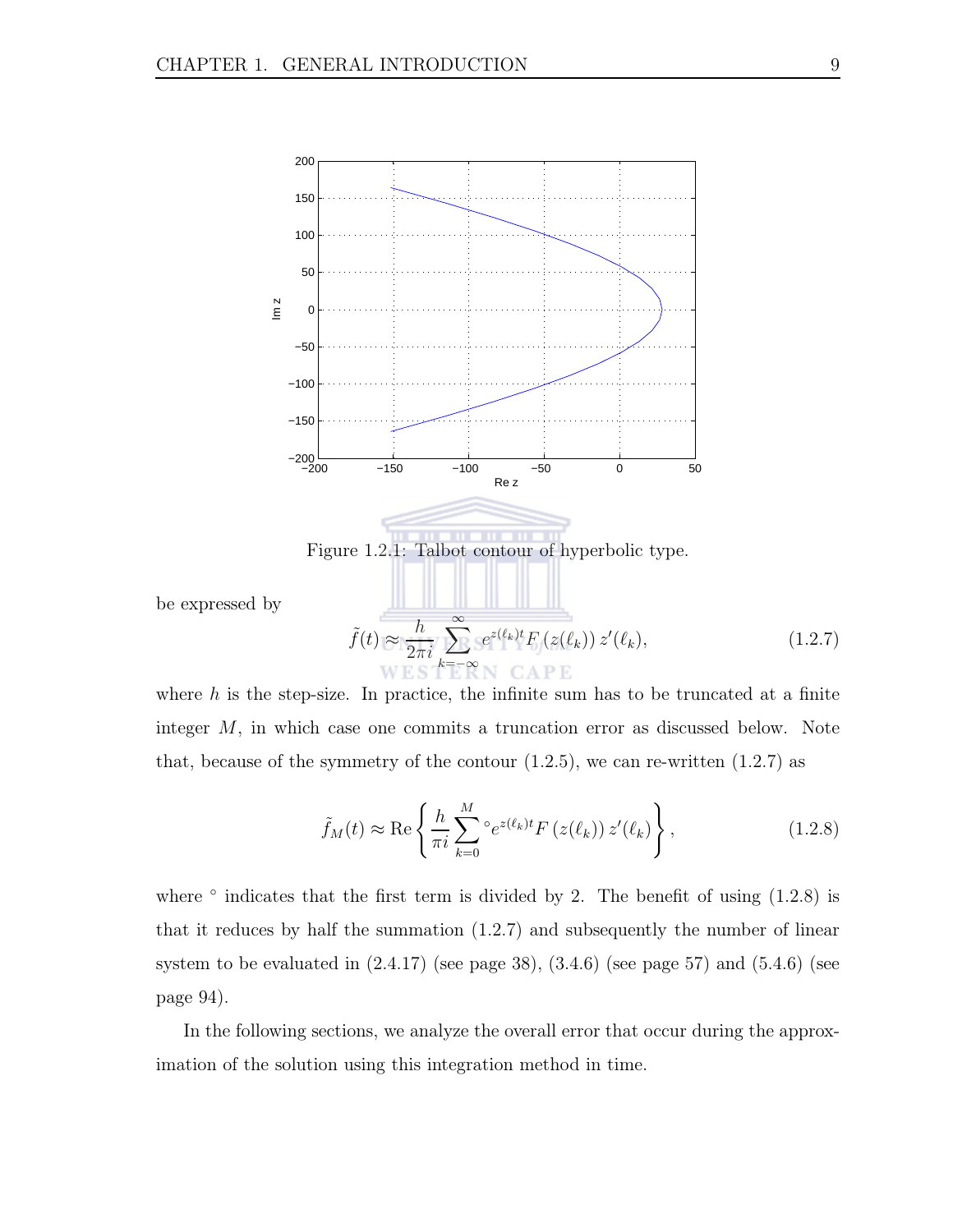## 1.3 Error analysis of the Laplace transform approach for solving parabolic PDEs

In this section, we analyze the overall error associated with the use of Laplace transform for integration in the time direction. To this end, first we note that the application of the trapezoidal rule  $(1.2.7)$  to the unbounded integral  $(1.2.6)$  introduces discretization error. Secondly, a truncation of the infinite series  $(1.2.7)$  at a finite integer M (for practical implementation) produces a truncation error as one would expects. Furthermore, since the evaluation of  $(1.2.7)$  is done in floating point environment, a roundoff (conditioning) error is also introduced at each evaluation there. This roundoff error may increase dramatically and affect the accuracy of the numerical solution due to the exponential factor involved in (1.2.8) as we will discuss below. The total error occurred due to the use of the Laplace transform is therefore the sum of the discretization, truncation and conditioning errors.

#### $UNIVERSITY$  of the Discretization error WESTERN CAPE

The discretization error in this case is the difference between the continuous formula (1.2.6) and the corresponding trapezoidal formula (1.2.7), i.e.,

$$
E_d = f(t) - \tilde{f}(t)
$$
  
= 
$$
\int_{-\infty}^{\infty} e^{z(\ell)t} F(z(\ell)) z'(\ell) d\ell - \frac{h}{2\pi i} \sum_{k=-\infty}^{\infty} e^{z(\ell_k)t} F(z(\ell_k)) z'(\ell_k).
$$
 (1.3.1)

To estimate the discrete error (1.3.1), the idea is to use the contour integral to represent  $E_d$ . This approach is based on the Cauchy's residue theorem in complex analysis was originally developed by Martensen [96] for an analytic function  $f(t)$  defined on  $(-\infty, \infty)$ . In that paper, the author showed that for an analytic function, the trapezoidal rule (1.2.7) converges exponentially as illustrated in the following theorem.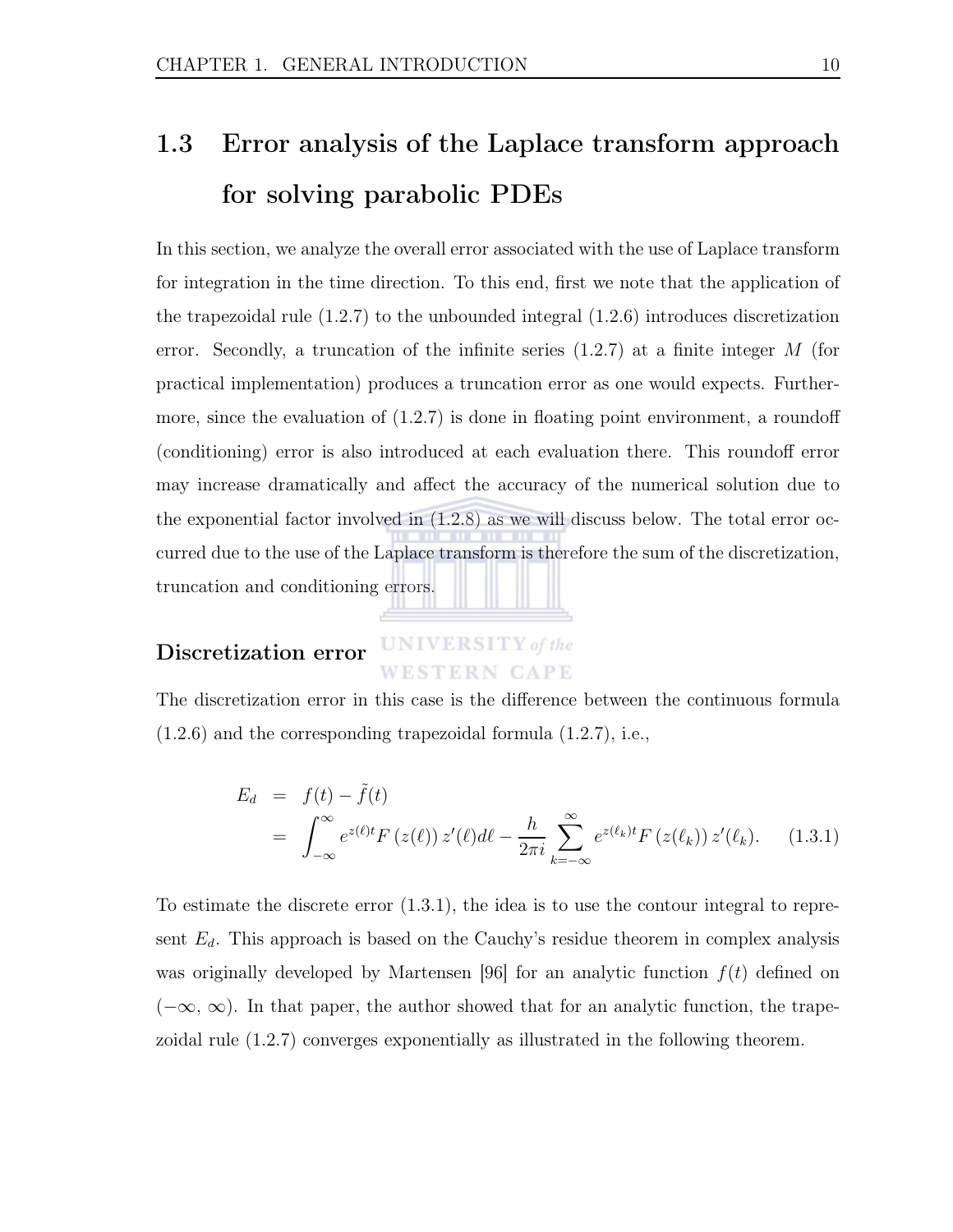**Theorem 1.3.1** ([96]) Let  $f : \mathbb{R} \to \mathbb{R}$  be an analytic function. Then there exists a *strip*  $\mathbb{R} \times (-d, d)$  *in the complex plane with*  $d > 0$  *such that* f *can be extended to a complex analytic function*  $f : \mathbb{R} \times (-d, d) \to \mathbb{C}$ *. Furthermore, the error for the trapezoidal rule indicated in (1.3.1), is given by*

$$
E_d = Re \left\{ \int_{-\infty + i\theta}^{\infty + i\theta} \left( 1 - i \cot \frac{\pi z}{h} \right) f(z) dz \right\},\,
$$

*where*  $0 < \theta < d$ *. Moreover, it is bounded by* 

$$
|E_d| \le \frac{2C}{e^{2\pi d/h} - 1},
$$

*where* C *is a constant such that*



*Proof.* See [96].

From the above theorem it is clear that  $\blacksquare$  of the WESTERN CAPE

$$
|E_d| \le \frac{2e^{-2\pi d/h}C}{1 - e^{-2\pi d/h}} \to 0 \quad \text{as} \quad h \to 0. \tag{1.3.2}
$$

#### Truncation error

The truncation error is the error made by ignoring the remaining terms in (1.2.7) after truncating the series at a finite number  $M$ , and is given by

$$
E_t = \frac{h}{2\pi i} \sum_{k=-\infty}^{\infty} e^{z(\ell_k)t} F(z(\ell_k)) z'(\ell_k) - \frac{h}{2\pi i} \sum_{k=-N}^{N} e^{z(\ell_k)t} F(z(\ell_k)) z'(\ell_k)
$$
  
= 
$$
\frac{h}{2\pi i} \left( \sum_{k=-\infty}^{N-1} e^{z(\ell_k)t} F(z(\ell_k)) z'(\ell_k) + \sum_{k=N+1}^{\infty} e^{z(\ell_k)t} F(z(\ell_k)) z'(\ell_k) \right).
$$
(1.3.3)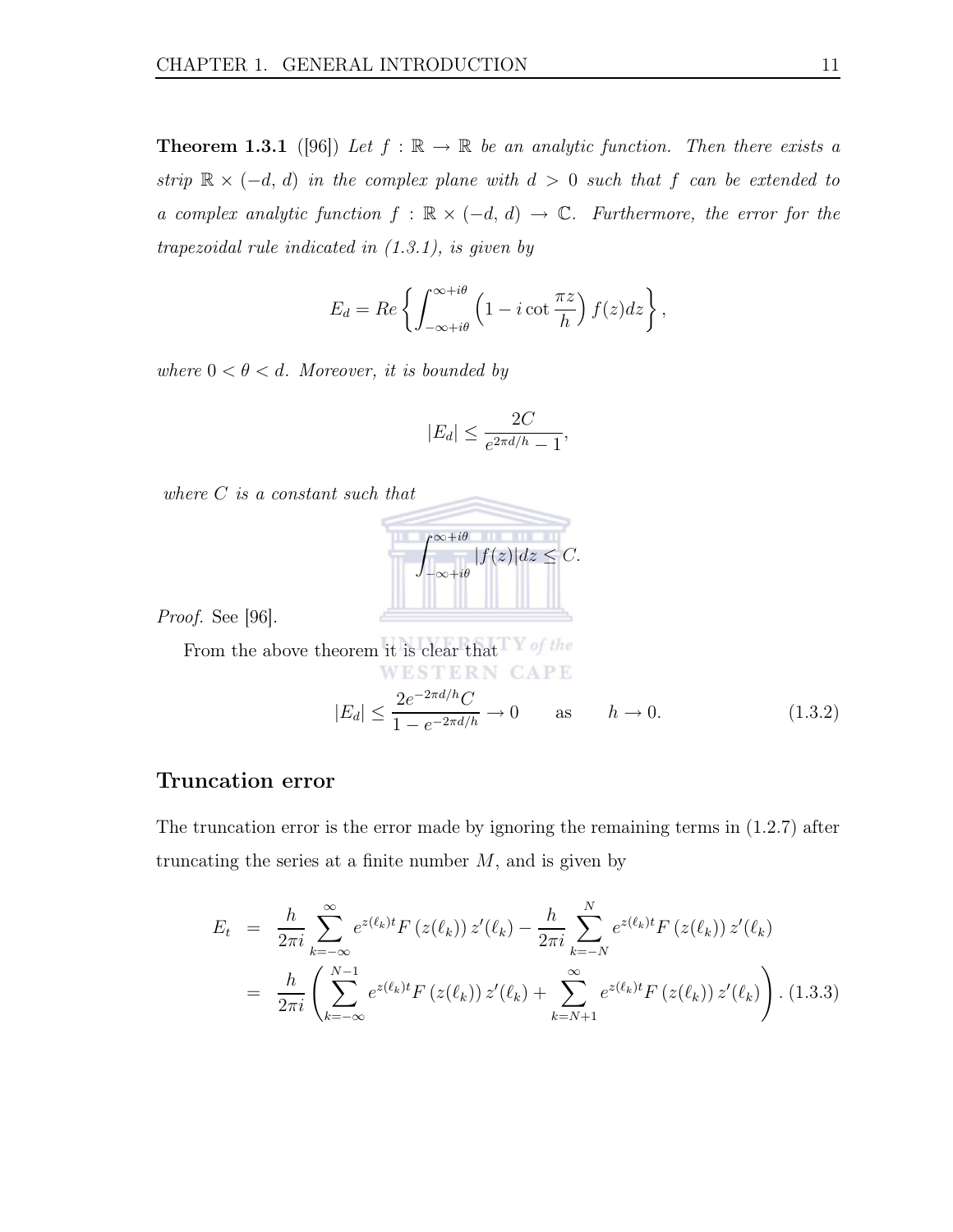Note that we have  $\overline{F(z(\ell_k))} = F(\overline{z(\ell_k)})$  and  $\overline{z(\ell_k)} = z(\ell_{-k})$ ; and since the contour is symmetric, (1.3.1) becomes

$$
E_t = \frac{h}{\pi i} \sum_{k=N+1}^{\infty} e^{z(\ell_k)t} F(z(\ell_k)) z'(\ell_k).
$$
 (1.3.4)

Because of the exponential factor  $e^{z(\ell_k)t}$ , the terms in the sum decrease exponentially as  $k \to \infty$  and therefore in this case one commits only an exponentially small error whose contribution can be neglected.

#### Conditioning error

To study the conditioning error in the application of the Laplace transform, recall that in (1.2.7), the approximation  $\tilde{f}(t)$  requires the evaluation of the transformed  $F(z_k)$  =  $F(z(\ell_k))$ , for  $-M, -M+1, ..., M-1, M$ . In reality these evaluations are affected by round-off errors which means that the actual approximation that takes place is

$$
\tilde{F}(z_k) = F(z_k) + \rho_k, \qquad k = -M, -M + 1, ..., M - 1, M,
$$

where  $\rho_k > 0$  is a small value such that  $|\rho_k| \leq \epsilon$ , with  $\epsilon$  given by the machine precision. As a result, in (1.2.7) what one really gets is

$$
\tilde{f}_M(t) = \frac{h}{2\pi i} \sum_{k=-M}^{M} e^{z_k t} \left( F(z_k) + \rho_k \right) z'_k
$$

$$
= \tilde{f}_M(t) + \frac{h}{2\pi i} \sum_{k=-M}^{M} e^{z_k t} \rho_k z'_k.
$$

We set

$$
f_{\rho}(t) = \frac{h}{2\pi i} \sum_{k=-M}^{M} e^{z_k t} \rho_k z'_k.
$$

To see how the conditioning error affects the numerical results, we need to estimate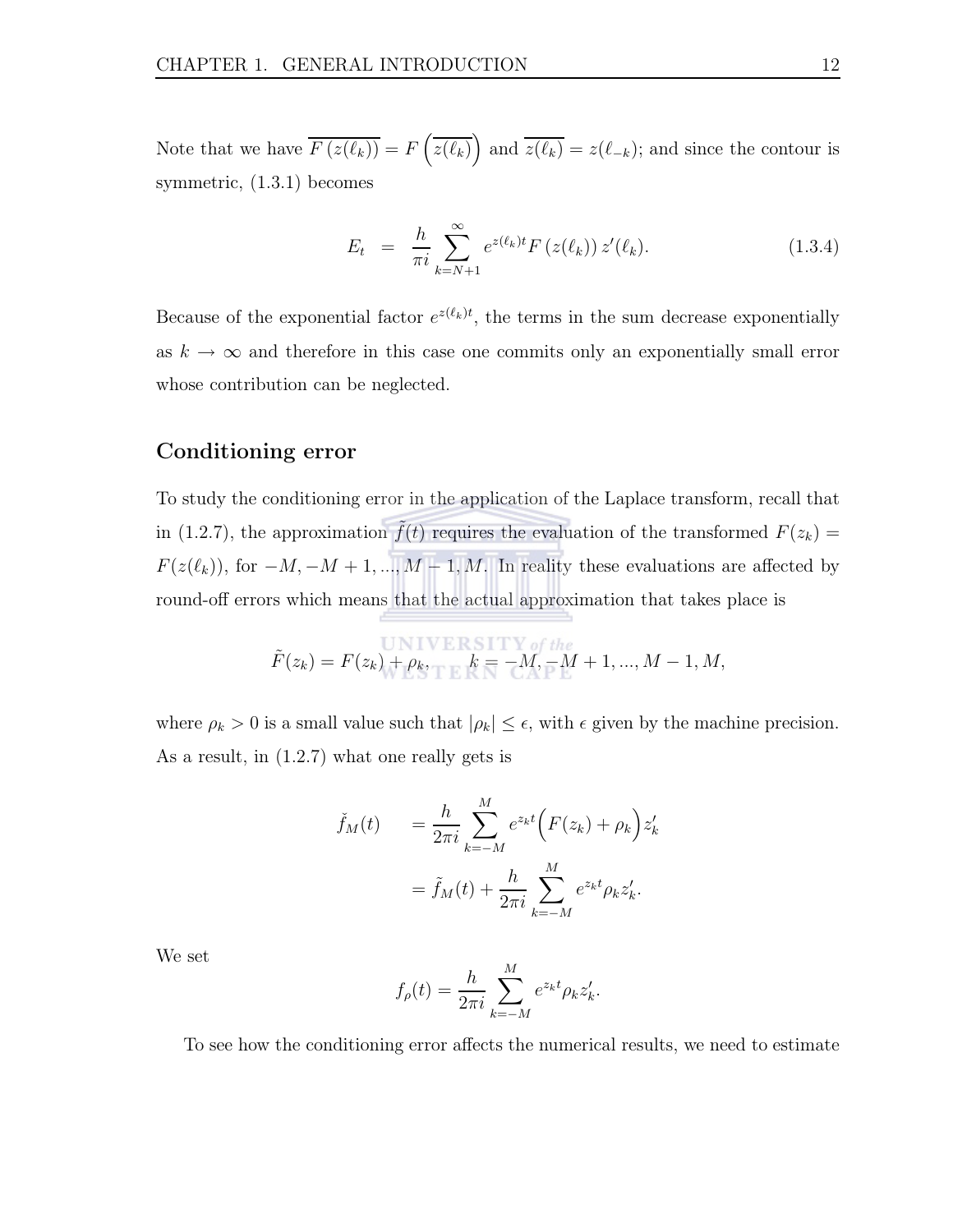$||f_{\rho}(t)||.$  Before we proceed, we state the following lemma [93]. Let

$$
L(x) = 1 + |\ln(1 - e^{-x})|, \quad x > 0.
$$

The function L is such that,  $L(x) \to 1$  as  $x \to \infty$  and  $L(x) \sim |\ln x|$  as  $x \to 0^+$ . Then function  $L$  satisfies the following lemma:

Lemma 1.3.2 *The function* L *defined above satisfies the following inequality*

$$
\int_0^\infty e^{-\gamma \cosh x} dx \le L(\gamma), \qquad \gamma > 0.
$$

*Proof.* Consider the change of variable  $\nu = \cosh x - 1$  so that

$$
\int_0^\infty e^{-\gamma \cosh x} dx = e^{-\gamma} \int_0^\infty \frac{e^{-\gamma \nu}}{\sqrt{\nu(2+\nu)}} d\nu.
$$
  

$$
a = \sinh^2(1/2), \text{ so that }
$$

$$
\int_0^a \frac{d\nu}{\sqrt{\nu(2+\nu)}} = 1, \text{ and } \frac{1}{\sqrt{(k+a)(2+k+a)}} \le \frac{1}{k+1}, \quad k \ge 0.
$$

Thus

 $Set$ 

$$
e^{-\gamma} \int_0^\infty \frac{e^{-\gamma \nu}}{\sqrt{\nu(2+\nu)}} d\nu \le e^{-\gamma} \left(1 + \sum_{k=0}^\infty e^{-\gamma k} \int_{a+k}^{a+k+1} \frac{d\nu}{\sqrt{\nu(2+\nu)}}\right)
$$
  

$$
\le e^{-\gamma} \left(1 + \sum_{k=0}^\infty \frac{e^{-\gamma k}}{k+1}\right) = e^{-\gamma} + L(\gamma) - 1,
$$

which concludes the proof.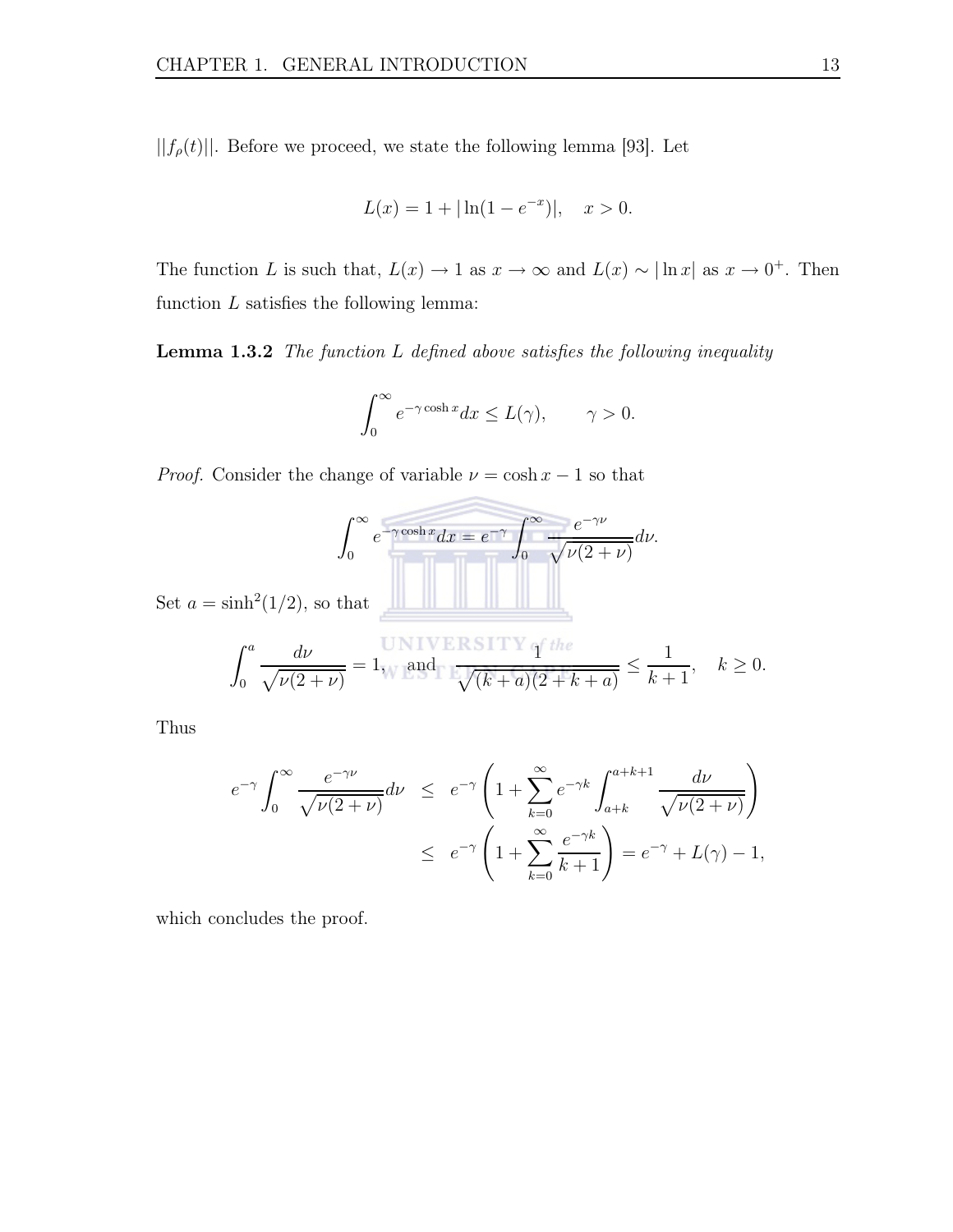Now, we note that

$$
||f_{\rho}(t)|| = \left\| \frac{h}{2\pi i} \sum_{k=-M}^{M} e^{z_{k}t} \rho_{k} z'_{k} \right\|
$$
  
\n
$$
= \left\| \frac{\tilde{\mu}e^{\tilde{\mu}t}}{2\pi} h \sum_{k=-M}^{M} e^{\tilde{\mu} \sin(i\ell_{k}-\alpha)t} \rho_{k} \cos(i\ell-\alpha) \right\|, \quad \alpha \in (\pi/4, \pi/2),
$$
  
\n
$$
\leq \frac{\tilde{\mu}e^{\tilde{\mu}t}}{2\pi} h \sum_{k=-M}^{M} \left\| e^{\tilde{\mu} \sin(i\ell_{k}-\alpha)t} \rho_{k} \cos(i\ell-\alpha) \right\|.
$$
 (1.3.5)

The following two inequalities are proved in [93]. Here we re-state them in our context. One of them is

$$
\left\|e^{\tilde{\mu}t\sin(i\ell-\alpha)}\rho_k\cos\left(i\ell-\alpha\right)\right\| \leq \rho e^{-\tilde{\mu}t\sin\alpha\cosh\ell}\cos\left(i\ell-\alpha\right),
$$
  
whereas the other one is  

$$
e^{-\tilde{\mu}t\sin\alpha\cosh\ell}\cos\left(i\ell-\alpha\right) \leq \frac{1}{e\tilde{\mu}\varrho\sin\alpha t}e^{-(1-\varrho)\tilde{\mu}t\sin\alpha\cosh\ell}, \quad \varrho \in (0,1). \quad (1.3.6)
$$

From  $(1.3.5)$  and  $(1.3.6)$ , we deduce that

$$
||f_{\rho}(t)|| \leq \frac{e^{\tilde{\mu}t}\rho}{2\pi e\rho\sin\alpha} \frac{h}{t} \sum_{k=-M}^{M} e^{-(1-\varrho)\tilde{\mu}t\sin\alpha\cosh\ell_{k}},
$$
  

$$
\leq \frac{e^{\tilde{\mu}t}\rho}{\pi e\rho\sin\alpha} \frac{h}{t} \sum_{k=0}^{\infty} e^{-(1-\varrho)\tilde{\mu}t\sin\alpha\cosh\ell_{k}},
$$
  

$$
\leq \frac{e^{\tilde{\mu}t}}{\pi e\rho\sin\alpha} \frac{\rho}{t} \int_{0}^{\infty} e^{-(1-\varrho)\tilde{\mu}t\sin\alpha\cosh\ell}.
$$

Using Lemma 1.3.2, we obtain

$$
||f_{\rho}(t)|| \leq \frac{e^{\tilde{\mu}t}}{\pi e \sin \alpha t} \frac{\rho}{t} \left[ L \left( (1 - \varrho) \tilde{\mu} t \sin \alpha \right) \right]. \tag{1.3.7}
$$

We note that  $(1.3.7)$  is independent of  $F$  and propagates moderately with respect to  $\tilde{\mu}t$ .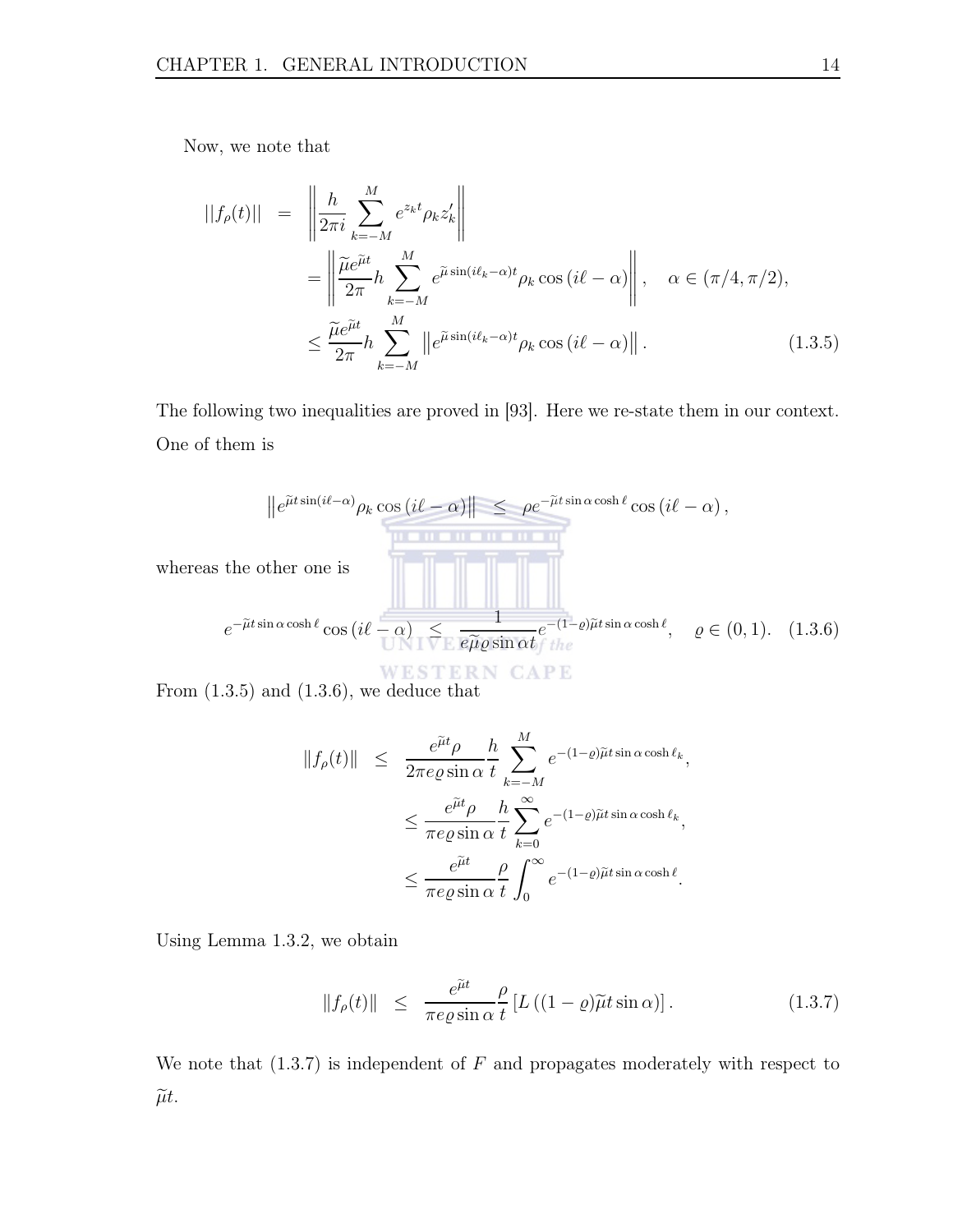In summary,  $(1.3.2)$ , the argument mentioned just after  $(1.3.4)$  and  $(1.3.7)$  imply that the total error is fully controllable as long as we choose the optimal values of the associated contour parameters. The derivation of these parameters is described below.

#### Derivation of the optimal contour parameters

In this subsection, we present the derivation of the contour parameters. The basic idea is taken from [138]. In that paper, the authors derived the following convergence estimate for a family of hyperbolic contours (1.2.5):

$$
E_d = \mathcal{O}(e^{-2\pi(\pi/2 - \alpha)/h}), \quad E_{-d} = \mathcal{O}(e^{\tilde{\mu}t - 2\pi\alpha/h}), \quad h \to 0.
$$
 (1.3.8)

Therefore, the total discretization error on the strip  $(-d, d)$ , denoted by  $E_r$ , is given by

| $E_r = E_d + E_{-d}.$ |
|-----------------------|
|                       |

Moreover, the truncation error that we found satisfies

$$
E_t = \mathcal{O}(e^{\tilde{\mu}t(1-\sin\alpha\cosh(hM))}), \quad M \to \infty.
$$
 (1.3.9)

To estimate the optimal parameters of the contour, an asymptotic balance of the three errors, i.e.,  $E_t$ ,  $E_d$ ,  $E_{-d}$  is required. To this end, we set

$$
E_d = E_{-d} = E_t,\t\t(1.3.10)
$$

so that

$$
\frac{-2\left(\frac{\pi}{2} - \alpha\right)}{h} = \widetilde{\mu}t - \frac{2\pi\alpha}{h} = \widetilde{\mu}t\left(1 - \sin\alpha\cosh(hM)\right). \tag{1.3.11}
$$

We solve these equations for h,  $\tilde{\mu}$  and  $\alpha \in (\pi/4, \pi/2)$ . From the first equation in  $(1.3.11)$ , we deduce that

$$
\tilde{\mu}t = \pi \frac{4\alpha - \pi}{h},\tag{1.3.12}
$$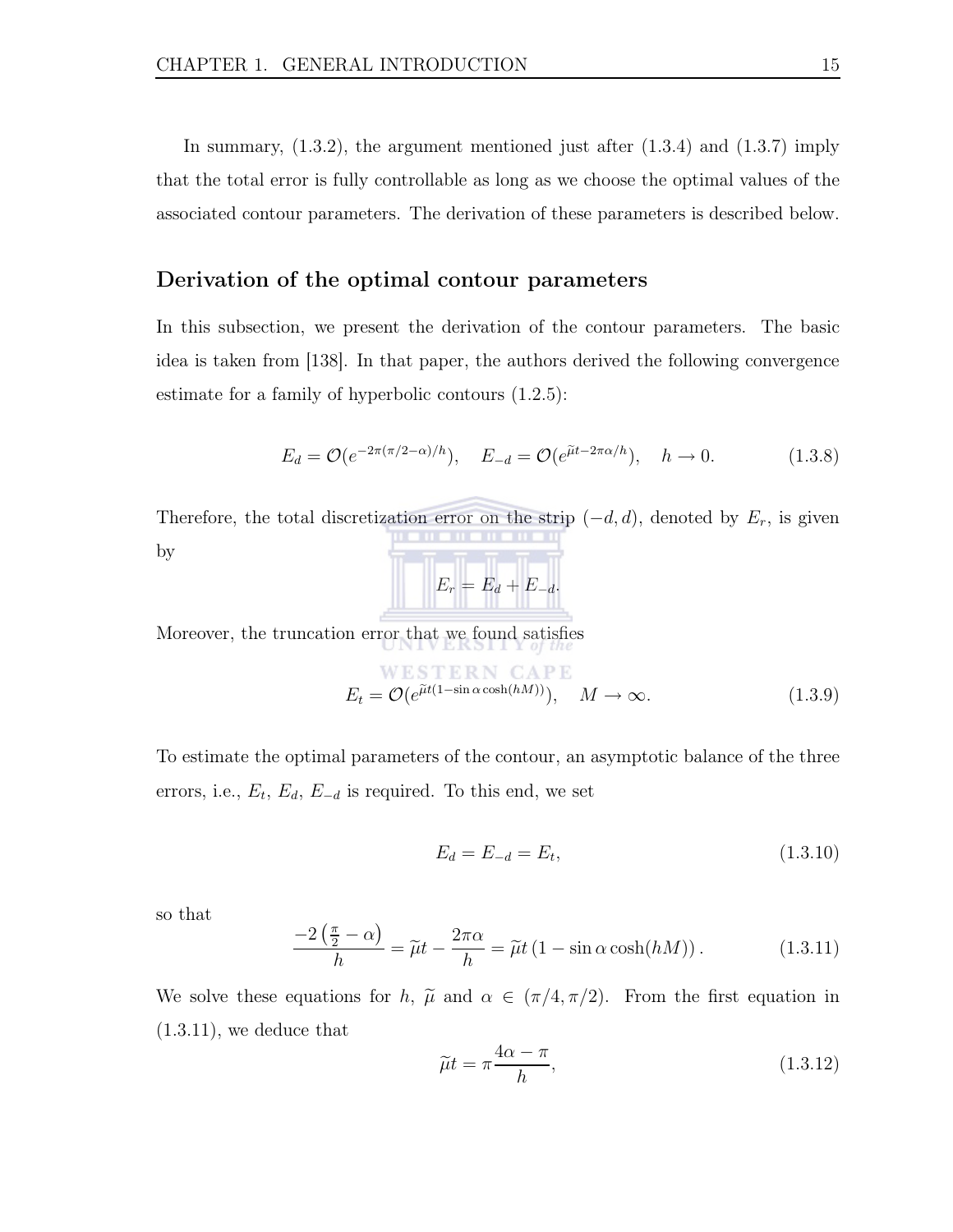and

$$
\cosh(hM) = \frac{2\alpha}{(4\alpha - \pi)\sin\alpha}.
$$
\n(1.3.13)

Denoting  $hM$  by  $A(\alpha)$ , we obtain from  $(1.3.13)$ 

$$
A(\alpha) = hM = \cosh^{-1}\left(\frac{2\alpha}{(4\alpha - \pi)\sin \alpha}\right). \tag{1.3.14}
$$

Finally, (1.3.12) and (1.3.14) give

$$
\widetilde{\mu} = \frac{4\pi\alpha - \pi^2}{A(\alpha)} \frac{M}{t}, \quad \text{and} \quad h = \frac{A(\alpha)}{M}.
$$
\n(1.3.15)

The corresponding convergence estimate can now be derived from h and  $\tilde{\mu}$  in (1.3.15) as

$$
E_M = \mathcal{O}(e^{-B(\alpha)M}), \quad \text{where} \quad B(\alpha) = \frac{\pi^2 - 2\pi\alpha}{A(\alpha)}, \quad M \to \infty. \quad (1.3.16)
$$

To derive the optimal contour's parameters, note that as  $B(\alpha)$  increases,  $E_M$  decreases exponentially. Thus  $E_M$  attains its optimum value at the maximum of  $B(\alpha)$  over the JNIVERSITY of t interval  $(\pi/4, \pi/2)$ . A numerical computation of  $B(\alpha)$  shows that the maximum is attained at

$$
\alpha_{\star} = 1.1721. \tag{1.3.17}
$$

With the optimal value of  $\alpha$  given by  $\alpha_{\star}$  above, we can now compute optimal value of  $\tilde{\mu}$  and h from (1.3.15) and express them as

$$
h_{\star} = \frac{1.0818}{M}
$$
, and  $\tilde{\mu}_{\star} = 4.4921 \frac{M}{t}$ . (1.3.18)

The optimal contour is therefore given by

$$
z = 4.4921 \frac{M}{t} \Big( 1 + \sin(i\ell - 1.1721) \Big), \qquad \ell \in \mathbb{R}, \tag{1.3.19}
$$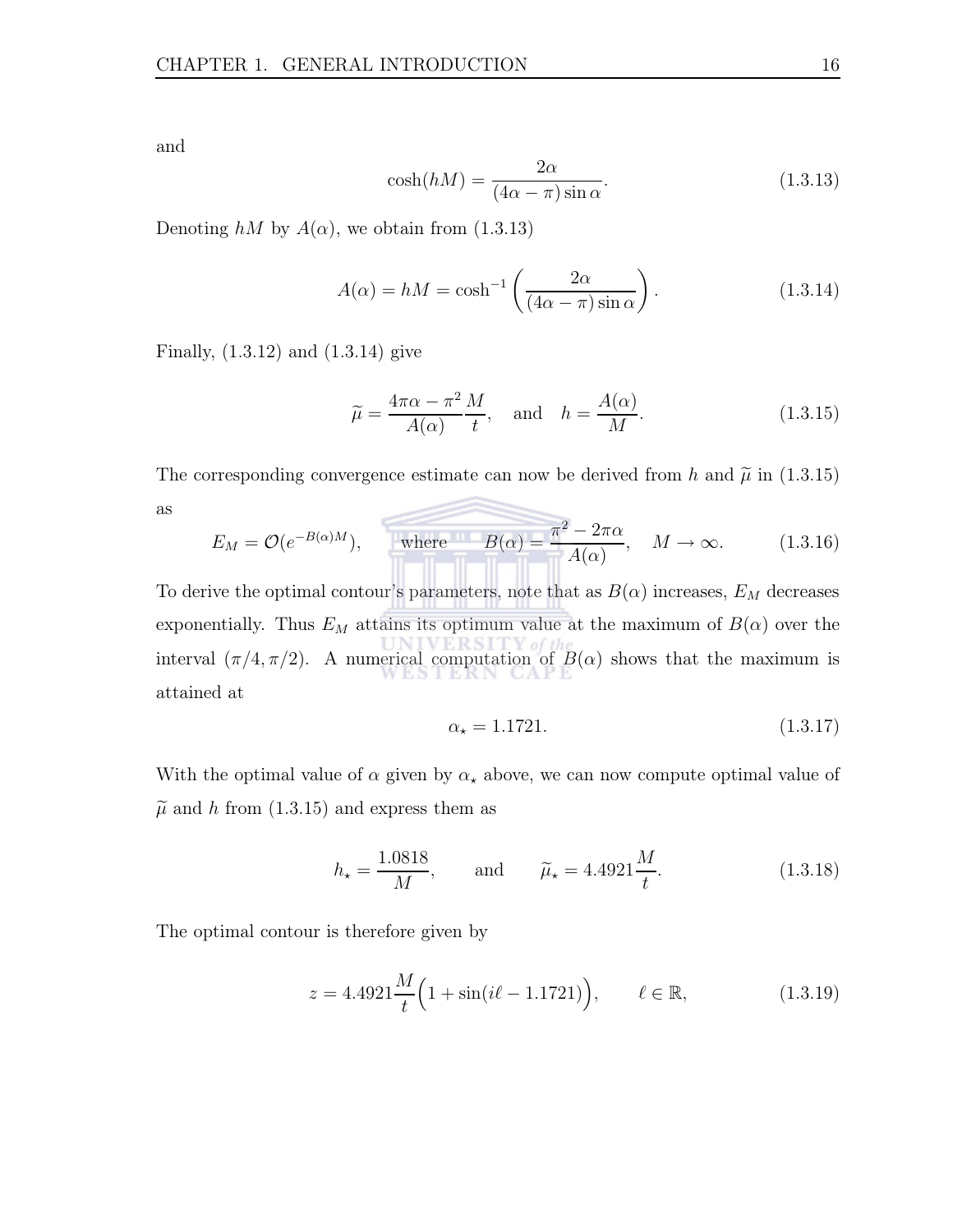and the optimal error as

$$
E_M^* = \mathcal{O}(e^{-2.32M}) = \mathcal{O}(10.2^{-M}), \qquad M \to \infty.
$$
 (1.3.20)

Note from the above that the optimal error while using the Laplace transform will be exponentially small.

In Figure 1.3.1, we show the maximum error (between the exact solution and the numerical solution of the Black-Scholes equation) of the Laplace transform method vs the number of contour points M using parameters  $K = 10$ ;  $\sigma = 0.3$ ;  $r = 0.05$ ;  $T = 0.25$ .



Figure 1.3.1: Convergence error in the maximum norm of the Laplace transform method for the European call option using the parameters  $K = 10$ ;  $\sigma = 0.3$ ;  $r = 0.05$ ;  $T = 0.25$ ;  $S_{\text{max}} = 3K$ .

Option pricing problems discussed in section 1.1 can be reduced to the semi-discrete problem

$$
\dot{V} = AV + b(t), \quad V(0) = V_0,
$$
\n(1.3.21)

where A is an  $N \times N$  real matrix representing the semi-discrete approximation to an elliptic operator, and V,  $V_0$  and  $b(t)$  are  $N \times 1$  vectors representing the semi-discrete solution at time  $t$ , the initial condition and the boundary conditions, respectively. Note  $\dot{V}$  is the derivative w.r.t t.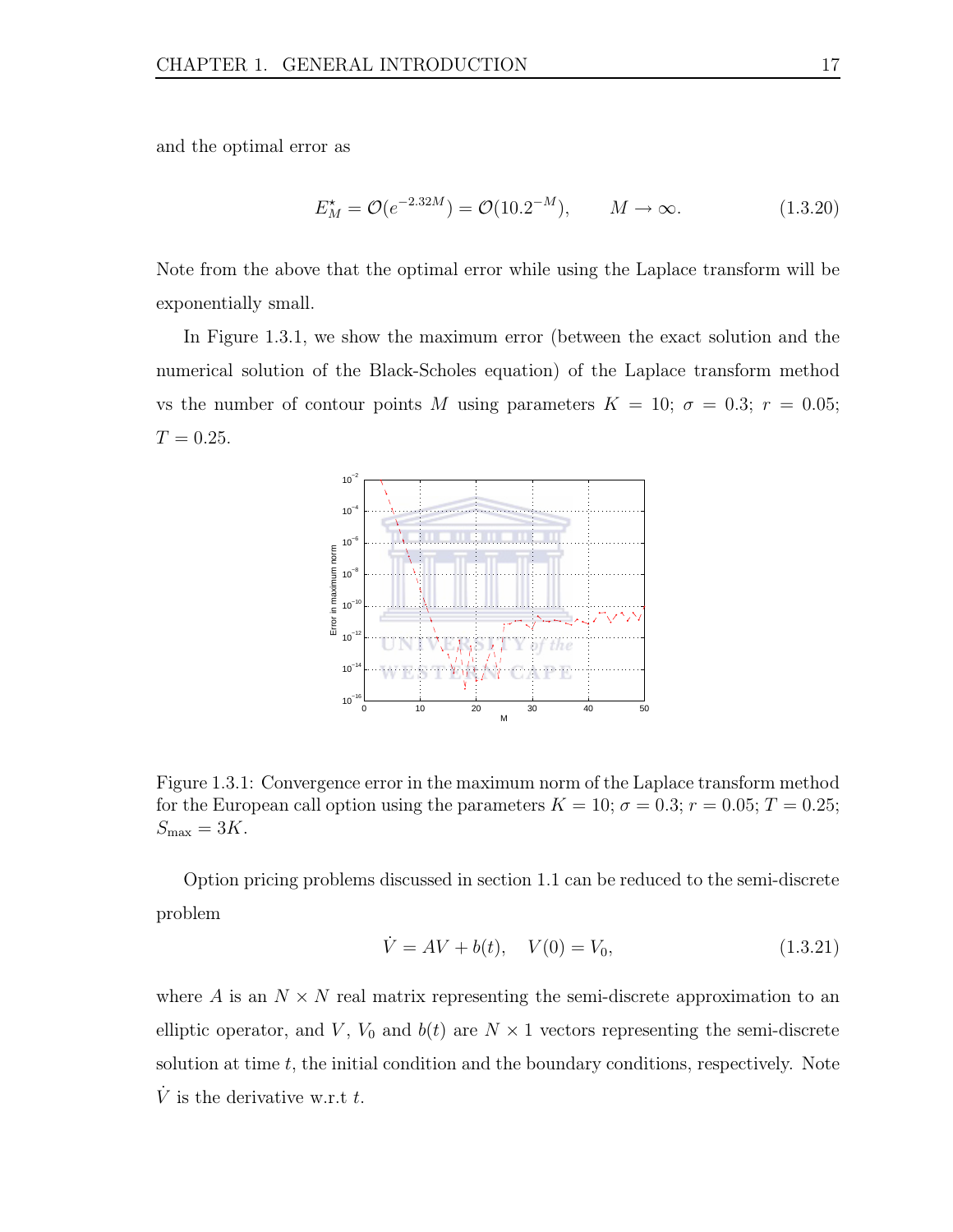In this thesis, we intend to use numerical methods for inverting the Laplace transform to solve such problems. Below we present some of these approaches which we found in the literature.

### 1.4 Literature review

The creasing interest in option pricing problems has led to the development of numerous numerical methods over the past few years. Elementary introduction to this topic can be found in [89, 141, 142]. Various methods for solving European and American options have been explored in [25, 29, 53, 77, 127]. Besides these, Gesk *et al.* [52], introduced quasi-analytical formula which generates approximative solution of an American option by restricting the early exercise at discrete times. In [16, 17], Brennan and Schwartz introduced finite difference methods for solving American options. They proposed a finite difference scheme for solving partial integro differential equations. In their approach the difference operator is splitted into local and non-local parts. Then the local term is treated using an implicit time step integration method and the nonlocal term using an explicit time step integration method. This idea, previously used for non-linear PDEs in [4], allowed an efficient numerical implementation of option prices.

In [122], the approach was to approximate the solution of the Black-Scholes equation by applying a quadrature formula. Like the method of eigenfunctions expansion, this method requires that the matrix operator, resulting from the space discretization, be independent of time and symmetric positive definite.

For European options, Merton [100] derived analytical expressions, however for options under jump-diffusion models no closed-form solutions exist. One has to resort to numerical methods for pricing the resulting partial integro-differential equation (PIDE) that arise. However, the convolution integral involved in these PIDEs adds to the difficulty of finding efficient numerical solutions. Commonly used finite difference methods (FDMs) hardly attain higher order accuracy [3]. Typical quadrature rules such as the trapezoidal and Simpson's rules are of low order as compared to Gaussian quadrature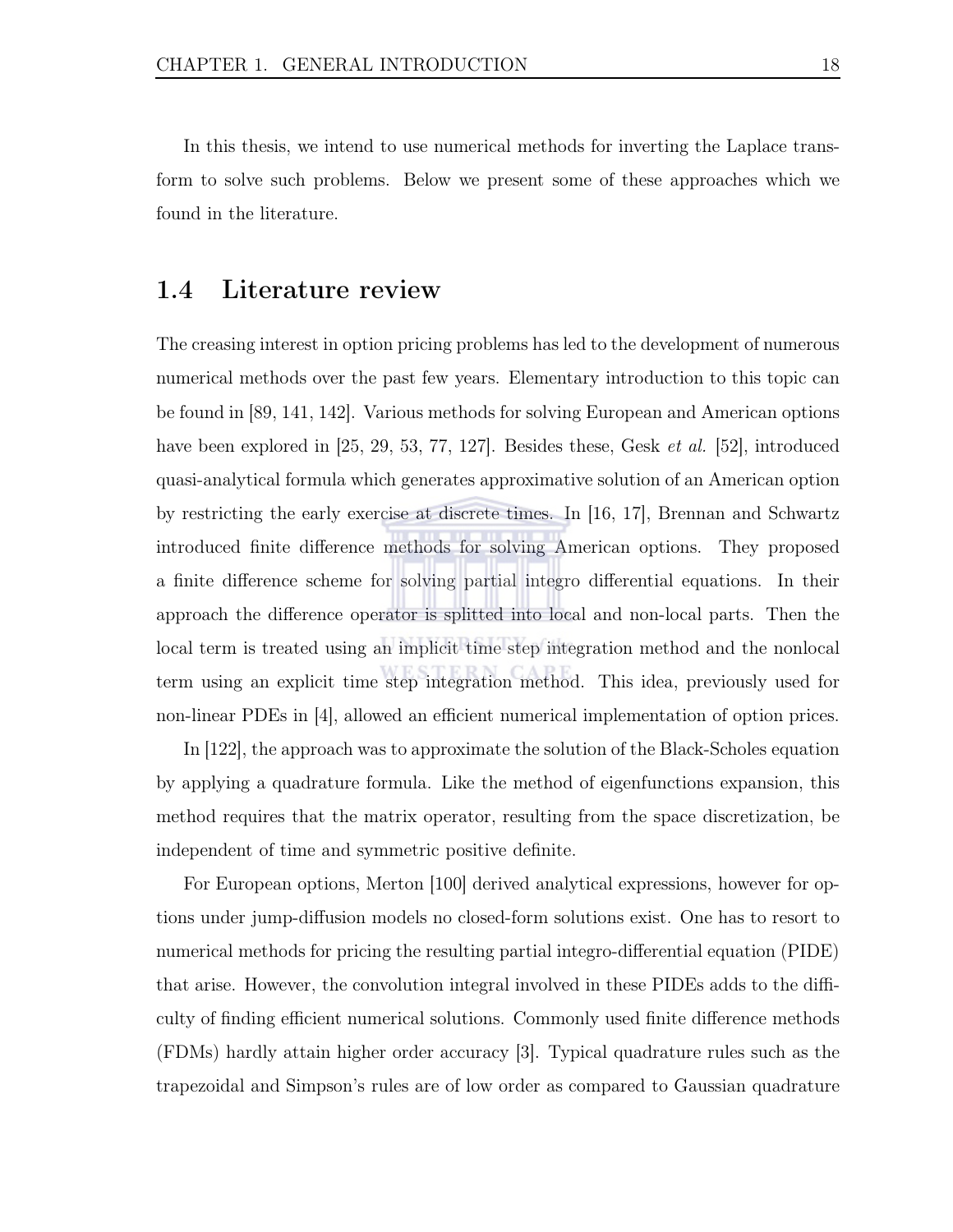method. However the later is expensive to implement since it requires the interpolation to match the Chebyshev grid point with those of the FDMs. To reduce the computational cost in solving the convolution integral term, Fast Fourier Transform (FFT) was used in [3, 150].

Tangman *et al.* [126] proposed a different approach. They combined the central difference method and the exponential time differencing (ETD) scheme to solve the PIDE. The ETD method was proved very effective and gave second order accuracy.

In [84], Kim formulated the American option valuation problem in an economical and mathematically meaningfully ways. He examined the properties associated with the optimal exercise boundary and presented a numerical technique to implement the valuation formulas. Kuske and Keller [88] obtained the optimal exercise boundary by using the Green's theorem to convert the boundary value problem for the option into an integral equation for the optimal exercise boundary. Then they used asymptotic methods to solve this integral for small values of the time to expiration. However, these studies were unable to obtain exact solutions of their integral equations.

In [144] integral transform was used to obtained analytic solution of various option pricing problems rather than to develop an efficient numerical scheme. Related to integral transforms there are other methods based on the so-called H-matrix approach.

As indicated earlier, the modeling of American options leads to a free boundary problem. To solve this problems numerically, Kwok and Wu [143] considered the transformation of the American option into a fixed domain problem. The fixed boundary facilitates effective discretization of the resultant partial differential equation which was then solved by finite difference methods. The advantage of this method is that no embedded iteration is needed at each time step of the evolution. Moreover it capture the whole optimal exercise boundary.

Han and Wu in [58] introduced a fast numerical method for American option problems. In this approach, the original problem was transformed into a standard forward diffusion equation over an infinite domain. An accurate boundary condition was then obtained as a relation between the function and its partial differential derivatives. Dis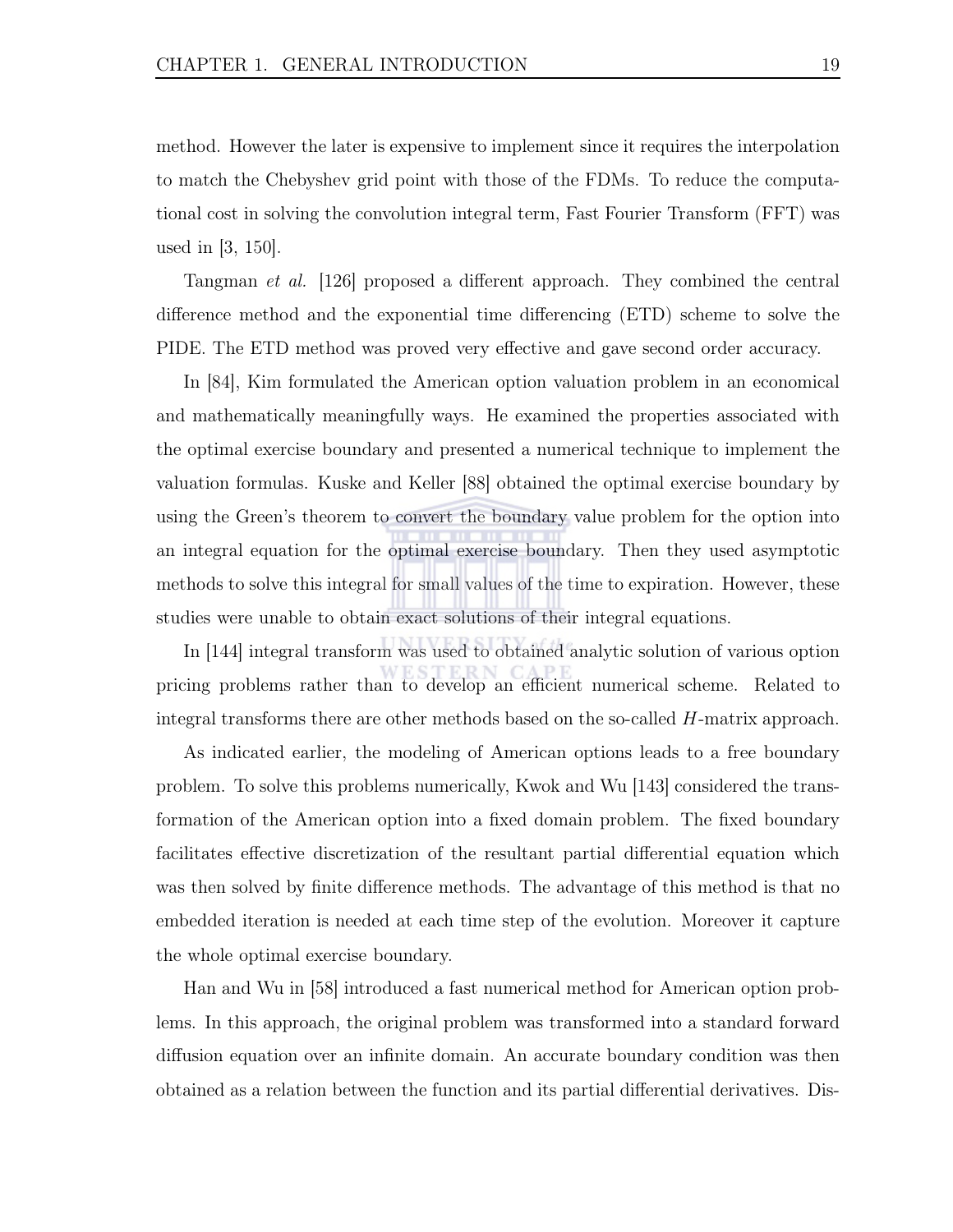cretization of the boundary condition combined with finite difference method allowed an efficient valuation of option's prices.

Following the success of Crank-Nicolson method, a Crandall-Douglas [35, 38] scheme was used for pricing European options in [97]. These authors observed the poor convergence rate for high-order schemes due to the non-smoothness nature of the terminal condition. To improve the convergence rate, Oosterlee *et al.* [107] used a grid stretching transformation combined with a fourth order backward differentiation formula. In order to cluster grid point in the neighborhood of the option's exercise price and the initial price, they applied an analytic transformation. Then the transformed equation was discretized by fourth order finite difference in space and time. But for time integration four initial steps were required which brought some complications since only the payoff was available.

To restore the fourth-order convergence, Tangman *et al.* [127] used a method based on grid stretching to improve on the well known second order Crank-Nicolson method for solving these problems. They proposed a method based on a high order compact scheme together with a grid stretching technique for European options. For American option, they used a time grid stretching transformation but solved the linear complementary problem using an efficient procedure for the location of the free boundary. They showed that this strategy gives optimal results compared to those obtained in [23]. However the grid-stretching strategy failed to produce accurate high-order results. To circumvent this, they considered a front-fixing transformation to get a solution which was smooth on the domain.

Toivanen [131] considered numerical method for pricing American options based on partial differential equations and partial integro-differential equations arising from diffusion and jump-diffusion models, respectively, for the underlying asset. In his study, he derived a numerical method based on the free boundary formulation for pricing American options under jump-diffusion models with finite jumps. The front-tracking method used an implicit finite difference discretization on time-dependent nonuniform grids which were refined near the expiry and free boundary. For interpolations be-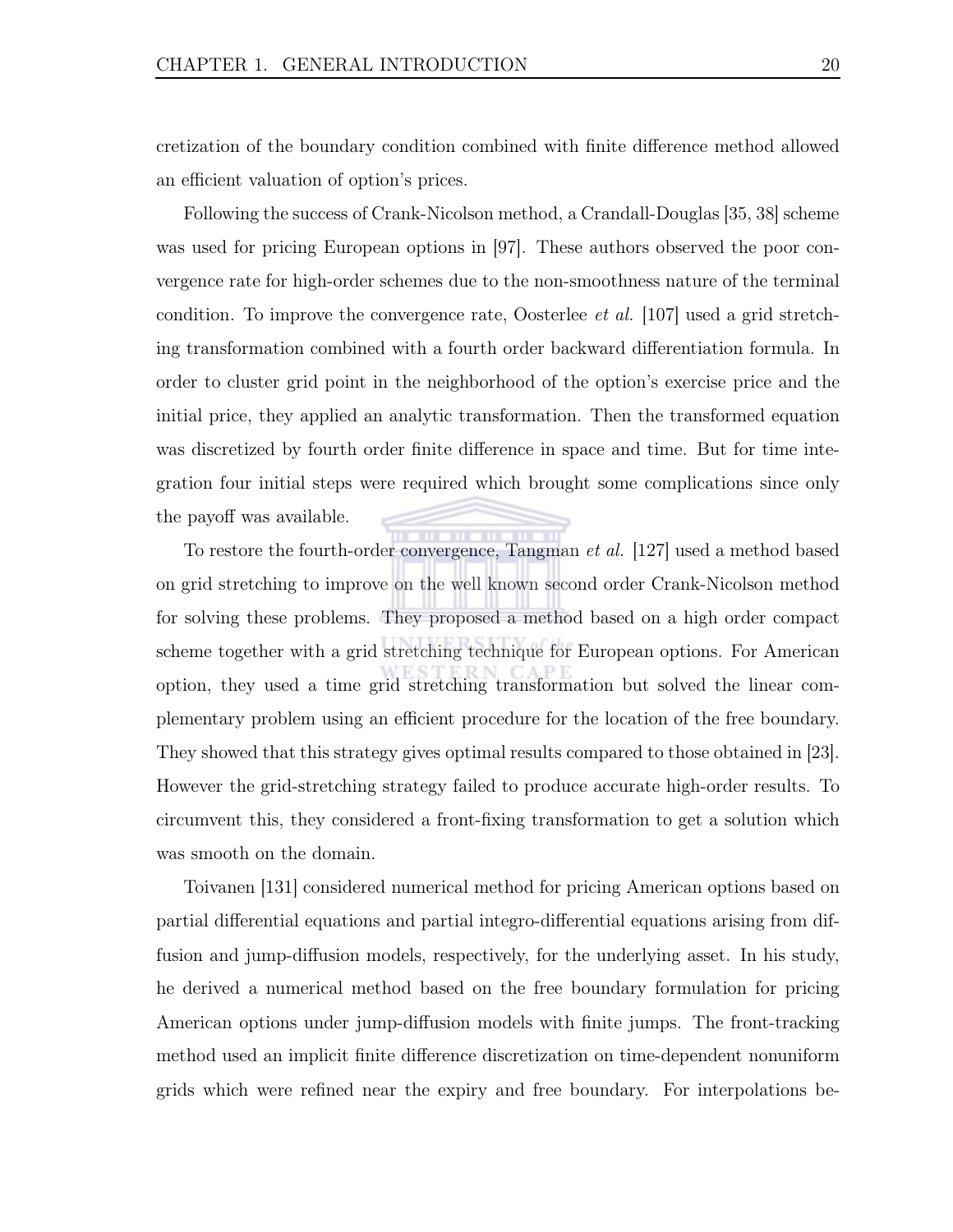tween grids and the construction of finite difference stencils, Lagrange interpolation polynomials were used. This gave an easy way to implement the fourth-order accurate discretization.

To solve the unknown free boundary associated with the American option prices, Brennan and Schwartz [16, 17] used implicit finite difference to account for the early exercise possibility of American options on futures contracts. Macmillan [94] employed a quadratic approximation to value the early exercise. Sev $\check{\text{cov}}$  [120] developed an iterative algorithm for evaluating the approximation of the optimal exercise boundary. His idea was to transform the free boundary problem for the early exercise boundary position into a semi-linear parabolic equation defined on the fixed domain. The resulting equation was then solved by the operator splitting method. To further improve this method, he proposed a transformation of the free boundary problem into a semi-linear parabolic equation coupled with a nonlocal algebraic constraint equation for the free boundary position [121]. A full space-time discretization of the problem led to a system of semi-linear algebraic equations which was solved by an iterative procedure at each **UNIVERSITY** of the time level.

In [104], Nielsen *et al.* developed a penalty method to solve American option prices. In this approach the free and moving boundary are removed by adding a small continuous term to the Black-Scholes equation to ensure that the solution stays in the proper state space. To gain insight in the accuracy of the method, they compared the approximations with the analytic solution.

As far as the numerical methods for barrier options valuation are concerned, lattice methods have been used quiet extensively despite their low order of accuracy. However, the implementation of these methods present a computational challenge. Numerous techniques have been developed to improved their computational cost [59], still the improvement is not fully satisfying. Recently, Monte Carlo methods have emerged as a viable alternative to lattice methods.

Finite difference methods appear to be cost effective and flexible, compared to lattice and Monte Carlo methods, for pricing barrier options. In [15], the authors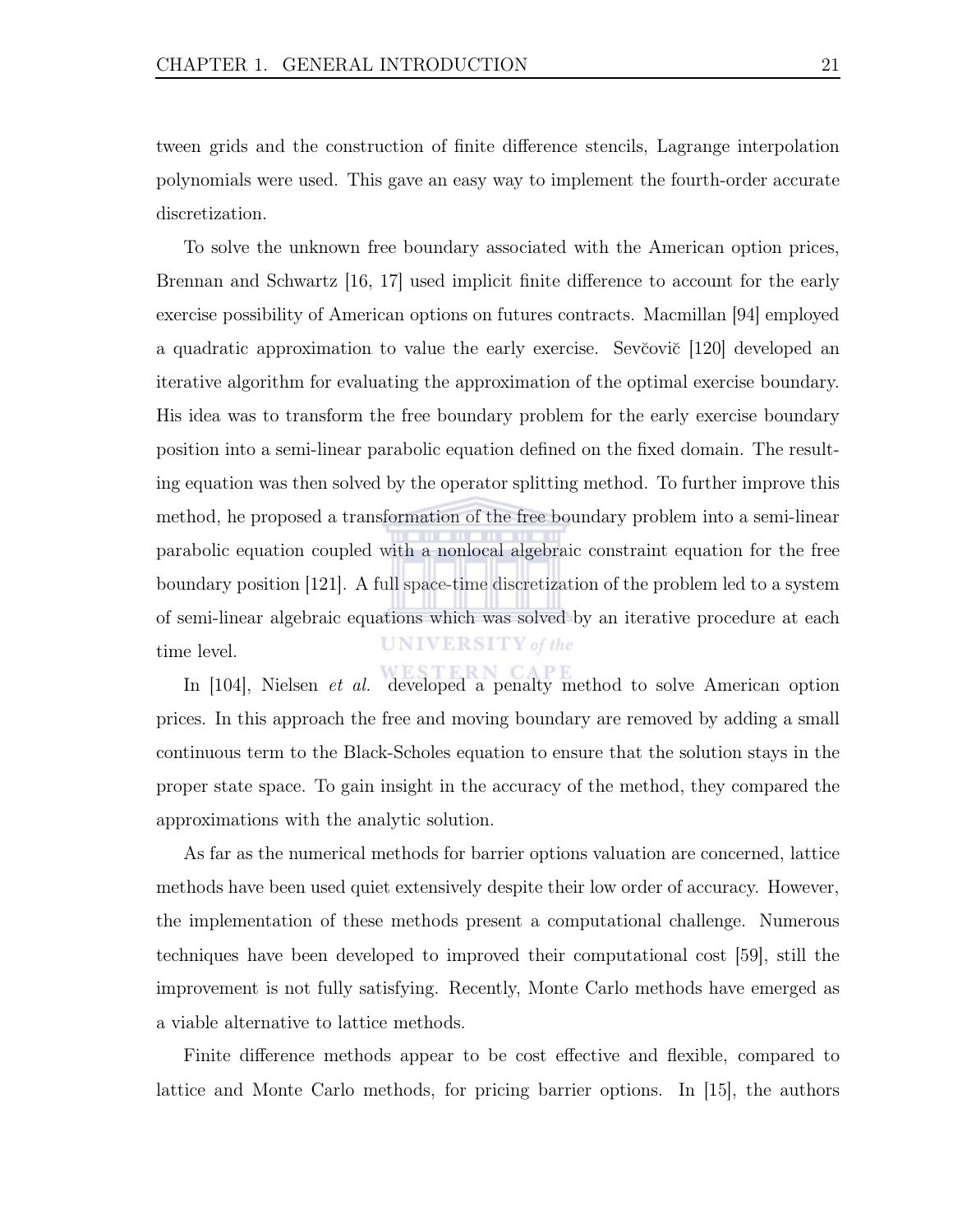considered an explicit finite difference approach. They constructed a grid which lies right at the barrier and applied an interpolation to find the values of the option. Following on the same principle, Figlewski *et al.* [45] used an adaptive method to refine the mesh in regions around a barrier and obtained very efficient results.

Phelim *et al.* developed an explicit finite difference approach to price barrier options in [113]. They developed a new strategy for smoothing Crank-Nicolson scheme at each time step when the barrier is applied. This smoothing procedure gave second order convergence.

Besides the classical models as mentioned above, researchers are also interested in expending to some volatility models. In this regard, the Heston's model ([62]) is one of the most popular stochastic volatility models for pricing derivatives. The model leads to a more realistic option price evaluation than the celebrated Black-Scholes constituting its extension to the two-dimensional form [70, 100]. In [62], Heston derived a semiclosed formula for the model, however, its implementation is not a straightforward exercise because of the oscillatory behavior of the complex integrand which comes into play through the Fourier-type inversion formula. This necessitated the use of the numerical methods to approximate these option pricing problems.

Most of numerical methods for evaluating the Heston model are based on the method-of-line approach which consists of two steps. Firstly, the PDE is discretized in space thus generating a system of ordinary differential equation. Secondly, the subsequent semi-discrete problem is solved in time by applying a suitable time integrating method. This is the approach followed in some of the numerical methods we review below.

Recently some researchers have considered the Laplace inversion method as a valuable alternative to the finite difference method for the solution of the parabolic PDEs [40, 125, 138]. This has led to great applications in the financial world. Very recently Ahn *et al.* [2] develop an efficient numerical method for solving the Black-Scholes equation. This method based on the numerical inversion of Laplace transform and finite differences method in space computes European option prices effectively at reduced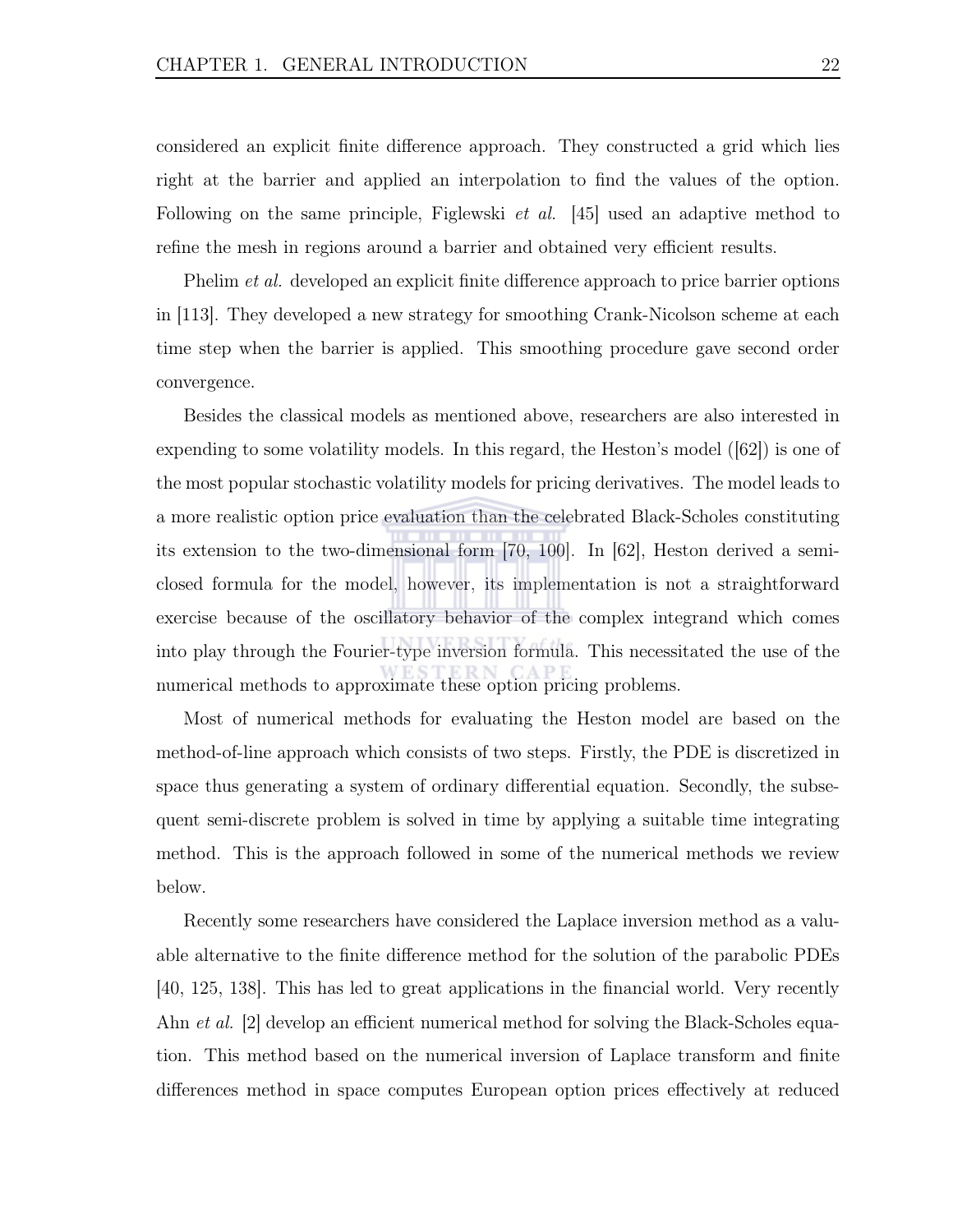cost compared to the more conventional time marching method. They first applied the integral transform on the time domain to eliminate the temporal derivative. Then a finite difference method is applied to the transformed equation on the space domain. The time dependant option prices are recovered by applying an algorithm developed in [110].

Some other works related to the pricing of standard options can be found in [27, 58, 82, 83, 92, 98, 101, 109, 140, 134, 143, 145]. Furthermore, the works which are more specific to the particular models and approaches are reviewed in the individual chapters.

### 1.5 Outline of the thesis

The rest of this thesis is organized as follows:

In Chapter 2, we investigate two efficient numerical methods for solving the Black-Scholes equation for pricing the European options. We use spectral methods to discretize the associated partial differential equation with respect to space and generate a system of ODEs which is then solved by applying two contour integral methods. The first one is the exponential time differencing Runge-Kutta method of order 4. The second one is based on the application of trapezoidal rule to approximate a Bromwich integral. We give a comparative discussion on these two methods and compare the numerical results with conventional methods such as the MATLAB solver ode15s and Crank-Nicholson's method.

In Chapter 3, we investigate a new approach to improve the results obtained in Chapter 2. The approach is based on spectral domain decomposition and the Laplace transform method. The spectral domain decomposition method approximates the solution using piecewise high order rational interpolant on the Chebyshev mesh points within each sub-domain. The boundary domain is placed at the strike price where the discontinuity is located. The resulting system is then solved by applying the inverse Laplace transform method. To assess the accuracy and efficiency of this method,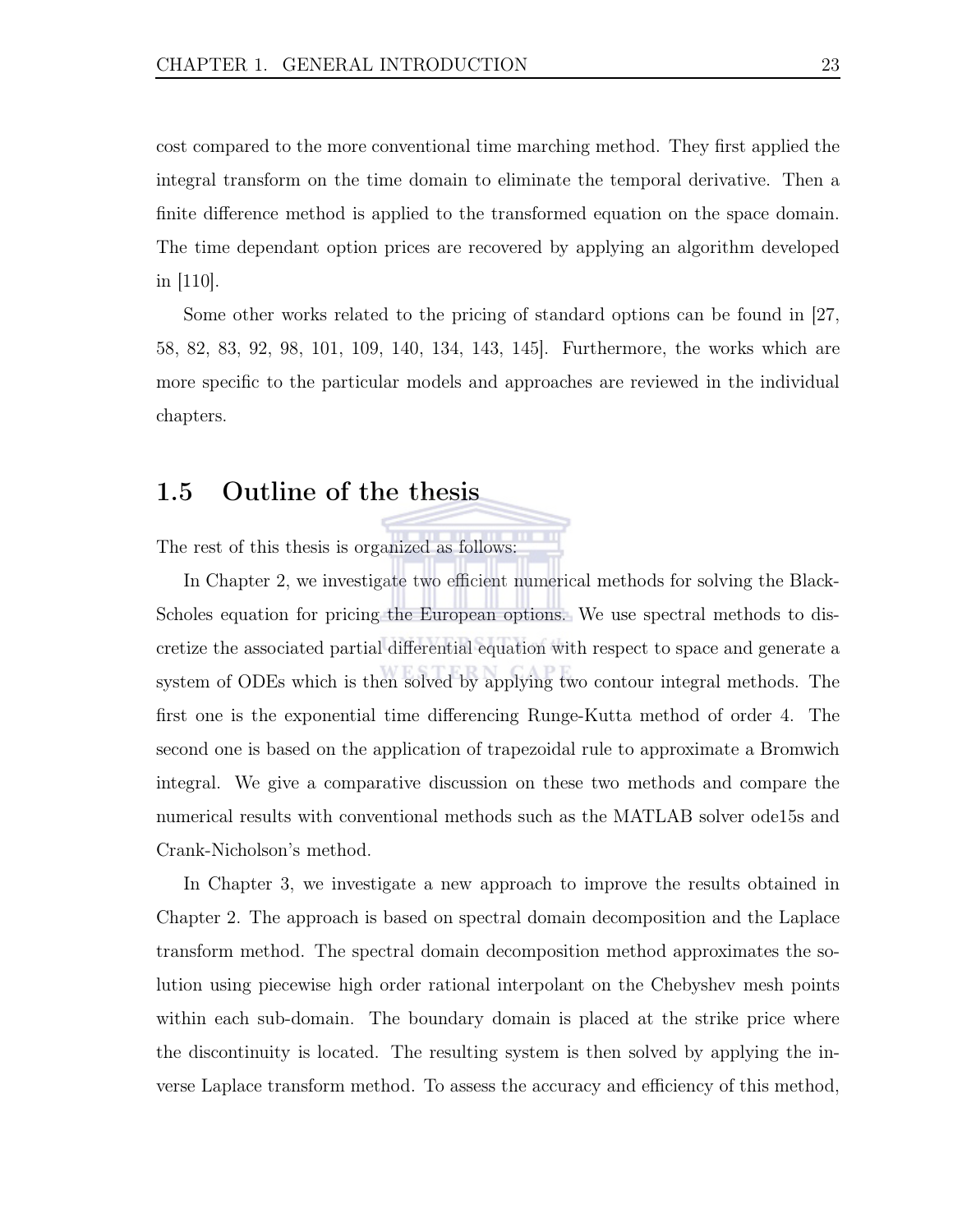the solutions obtained by using this approach are compared with those obtained with conventional methods such as Crank-Nicholson and finite difference methods.

Ideas explored in Chapter 2 and 3 are then extended to design a robust numerical method to price American options in Chapter 4. Due to the non-smooth initial condition associated with the American options, we use spectral domain decomposition method to approximate the option price. To avoid the computation of the unknown free boundary associated with the American option, we use an updating procedure. Numerical results of the proposed method are presented for the solution and the Greeks.

In Chapter 5, we consider options with jumps on a single asset. We take advantage of the suitability of the Chebyshev grid point for Gauss-Legendre quadrature to efficiently approximate the convolution integral. The resulting discrete problem is solved by the inverse Laplace transform using the Bromwich contour integral approach. The numerical results obtained are compared with those obtained using Crank-Nicholson and finite difference methods.

In Chapter 6, we solve problems for pricing exotic options. In particular, we solve a single barrier European down-and-out and a double barrier European knock-out option. We compare the results obtained from our approach with those seen in the literature.

To see further the applicability of the methods proposed in previous chapters, in Chapter 7, we apply them to solve the Heston's volatility model. To approximate the associated two-variable PDE, we construct a grid which is the tensor product of the two grids each of which are based on the Chebyshev points in the two spacial directions. The resulting semi-discrete problem is then solved by applying Laplace transform method.

Finally, we present some concluding remarks and indicate the scope for future research in Chapter 8.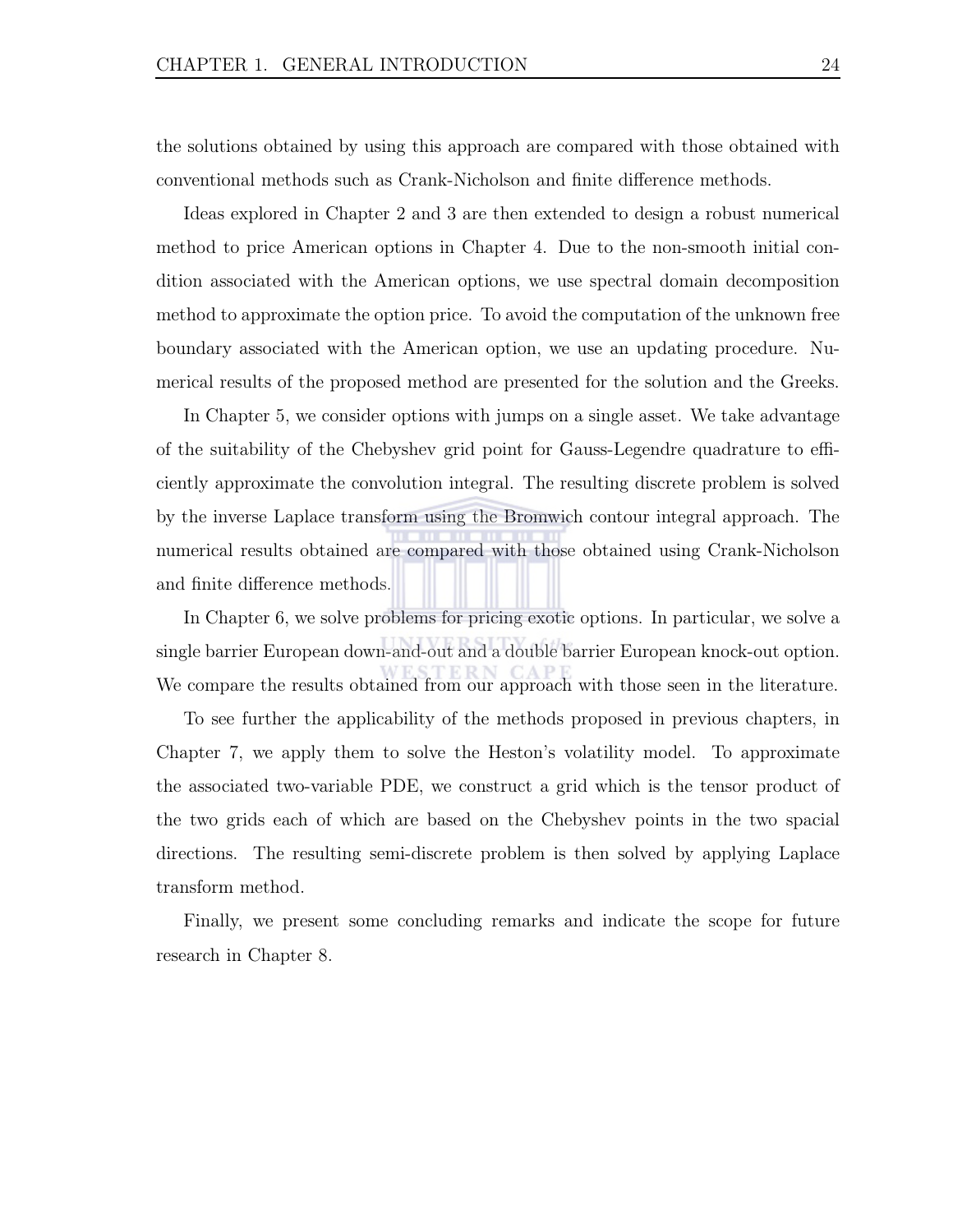# Chapter 2

# Numerical application of the Laplace transform for pricing European

options



In this chapter we investigate two efficient numerical methods for solving the Black-Scholes equation for pricing European options. We use spectral methods to discretize the associated partial differential equation with respect to space and generate a system of ordinary differential equations in time. This system is then solved by applying two time integrating methods. The first method is the exponential time differencing Runge-Kutta method of order 4. The second method is based on the application of trapezoidal rule to approximate a Bromwich integral. We give a comparative discussion on these two methods and compare the numerical results with conventional methods such as the MATLAB solver ode15s and Crank-Nicholson.

# 2.1 Introduction

Since its development in the 1970s by F. Black and M. Scholes, the Black-Scholes equation has become a fundamental model for pricing financial derivatives [12]. A derivative security is a financial instrument whose value depends on the values of some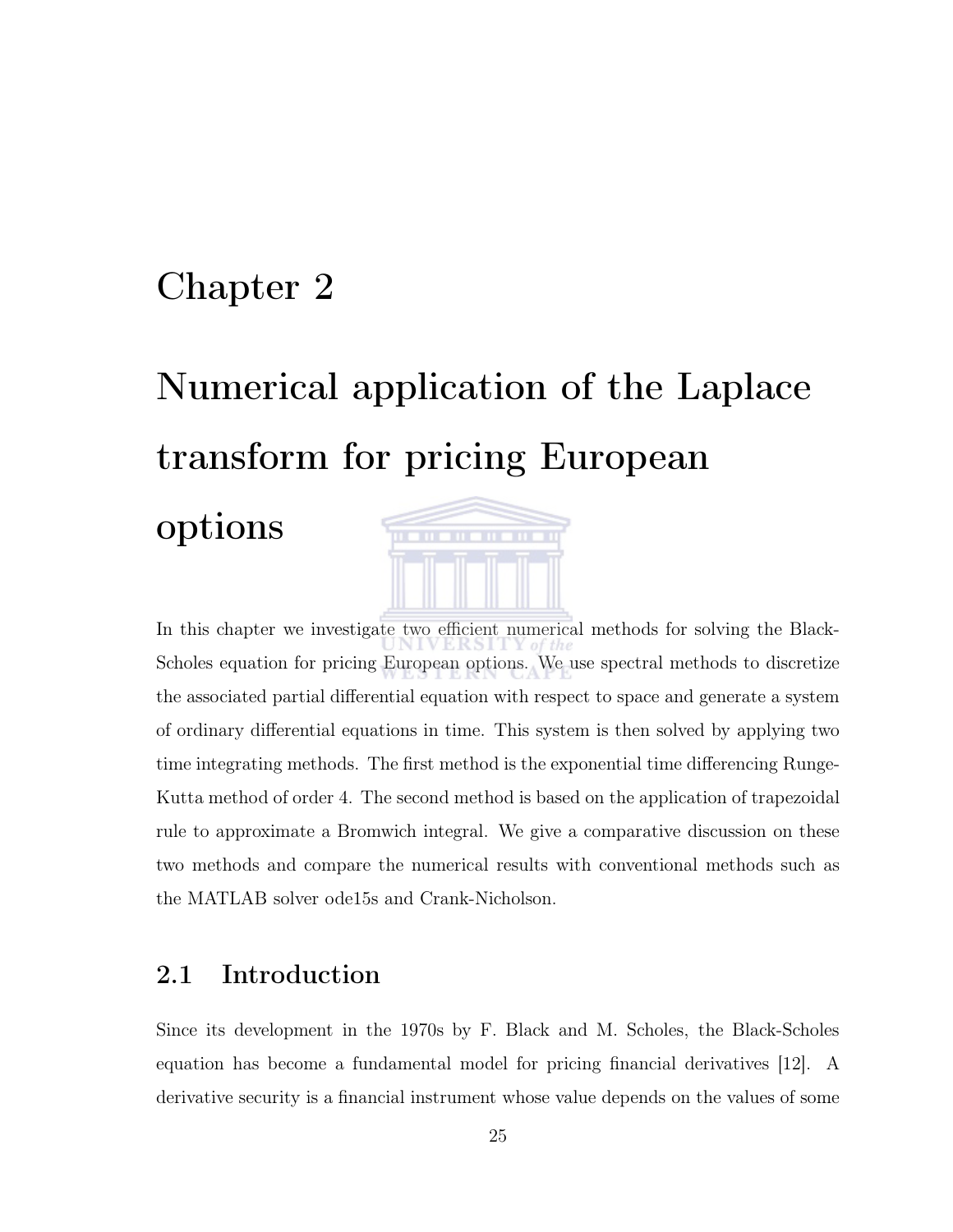other underlying variables, e.g. stocks, foreign currency. Among the most popular derivatives, options are actively traded on different financial markets over the world. An option gives its holder the right without any obligation to buy (call option) or to sell (put option) the underlying asset by a certain date (maturity date) for a certain price (strike price). The European options can only be exercised at maturity.

The Black-Scholes partial differential equation can be used to model different types of options. However, the exact solution to the corresponding problem does not always exists and we must therefore resort to numerical methods to solve such a PDE. Some of the popular methods used in the past to tackle these type of problems are those based on Monte Carlo simulations [14], binomial trees [32] and finite difference methods [71].

Finite difference methods are classical methods for solving PDEs and have been used extensively to price options since the advent of the financial mathematics. The authors in [107] used a grid stretching in combination with backward difference method of fourth order in time to solve the European options. In [127], Tangman et al. used a method based on the grid stretching to generate a high order compact scheme to improve on the well known second order Crank-Nicolson method for solving these problems. In spite of the popularity of these time marching methods, a critical drawback of these schemes is that they usually require as many time steps as spatial meshes to maintain the stability of the method.

In this chapter, we solve a European option pricing problem in two different ways. Firstly, we use spectral method to discretize the PDE with respect to space, thereby generating a system of ordinary differential equations in time. The main feature of spectral methods is that approximation errors associated with the methods often decay exponentially with increasing numbers of degrees of freedom. In contrast, errors associated with finite difference methods and classical finite element methods decay only algebraically. If the error decays exponentially, then a result that is accurate to, say, 10 digits can be obtained using fewer degrees of freedom. This suggests that spectral methods are often more efficient than finite difference methods and classical finite element methods. Secondly, the resulting system of ODEs is solved by applying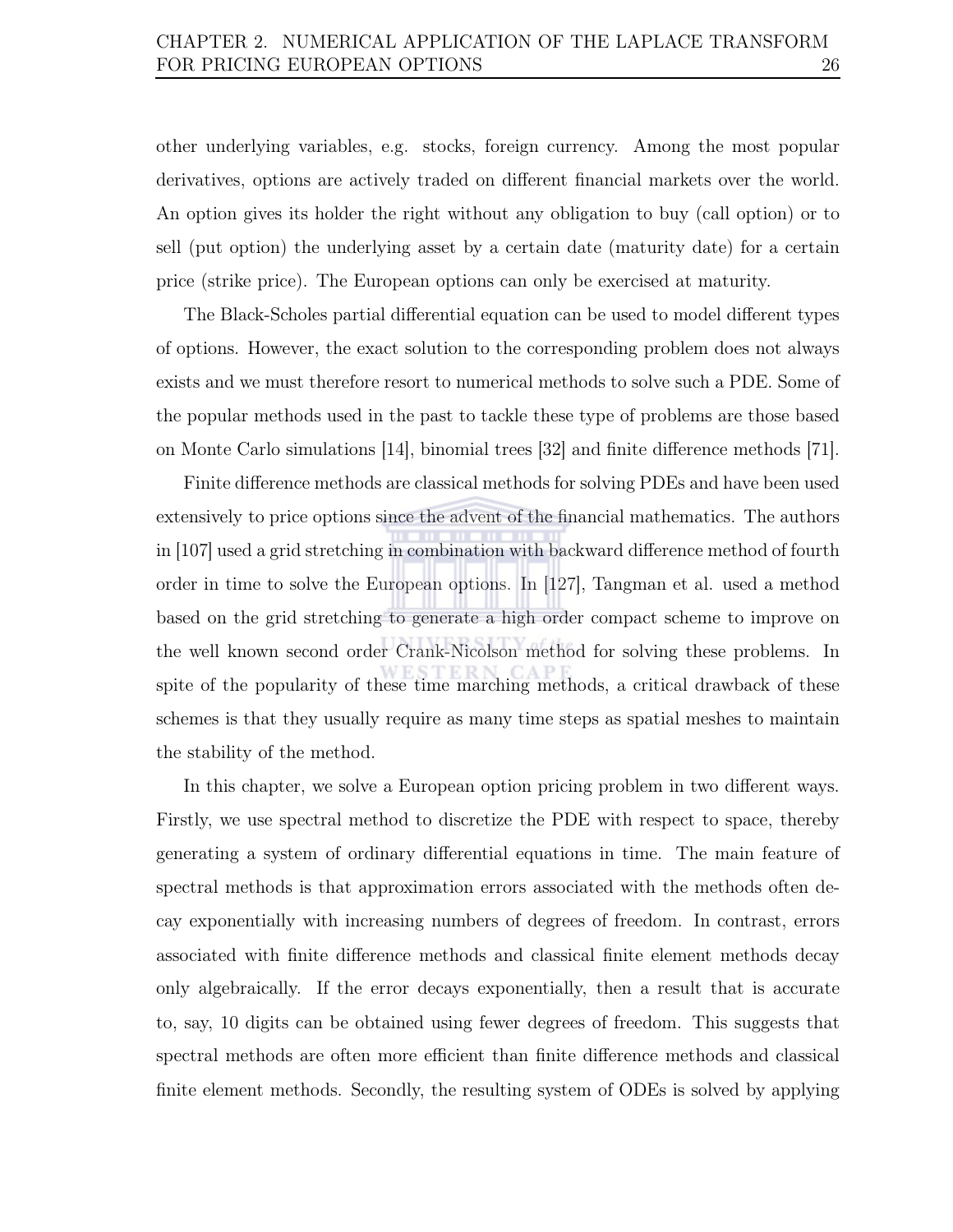two time integrating methods. The first method is the Exponential time differencing Runge-Kutta method of order 4 (ETDRK4) [33]. The second method is the Talbot's method ([125]) which is based on the application of trapezoidal rule to approximate a Bromwich integral. We compare the results obtained by these methods with other methods such as MATLAB solver *ode15s* which is based on the family of backward differentiation formulas (BDFs) called numerical differentiation formulas (NDFs) [86] and Crank-Nicolson. Some other works related to the European option pricing can be found in [6, 9, 28, 85].

The rest of this chapter is organized as follows. In Section 2.2, we give a full description of the Black-Scholes equation used to model the European put and call options. In Section 2.3, we introduce the spectral discretization method. We developed the time integration method based on ETDRK4 method and apply the Laplace transform method to the European call option in Section 2.4. In Section 2.5, we present comparative numerical results. Finally, a brief summary and some concluding remarks are given in Section 2.6.

#### **UNIVERSITY** of the

WESTERN CAPE

# 2.2 Description of the model problem

We consider the following Black-Scholes (BS) equation to price European options

$$
\frac{\partial V}{\partial t} + \frac{1}{2}\sigma^2 S^2 \frac{\partial^2 V}{\partial S^2} + rS \frac{\partial V}{\partial S} - rV = 0, \qquad S \in (0, \infty), \quad t \in (0, T). \tag{2.2.1}
$$

Final condition is given by

$$
V(S,T) = \begin{cases} \max(S-K,0) & \text{for call,} \\ \max(K-S,0) & \text{for put,} \end{cases}
$$
 (2.2.2)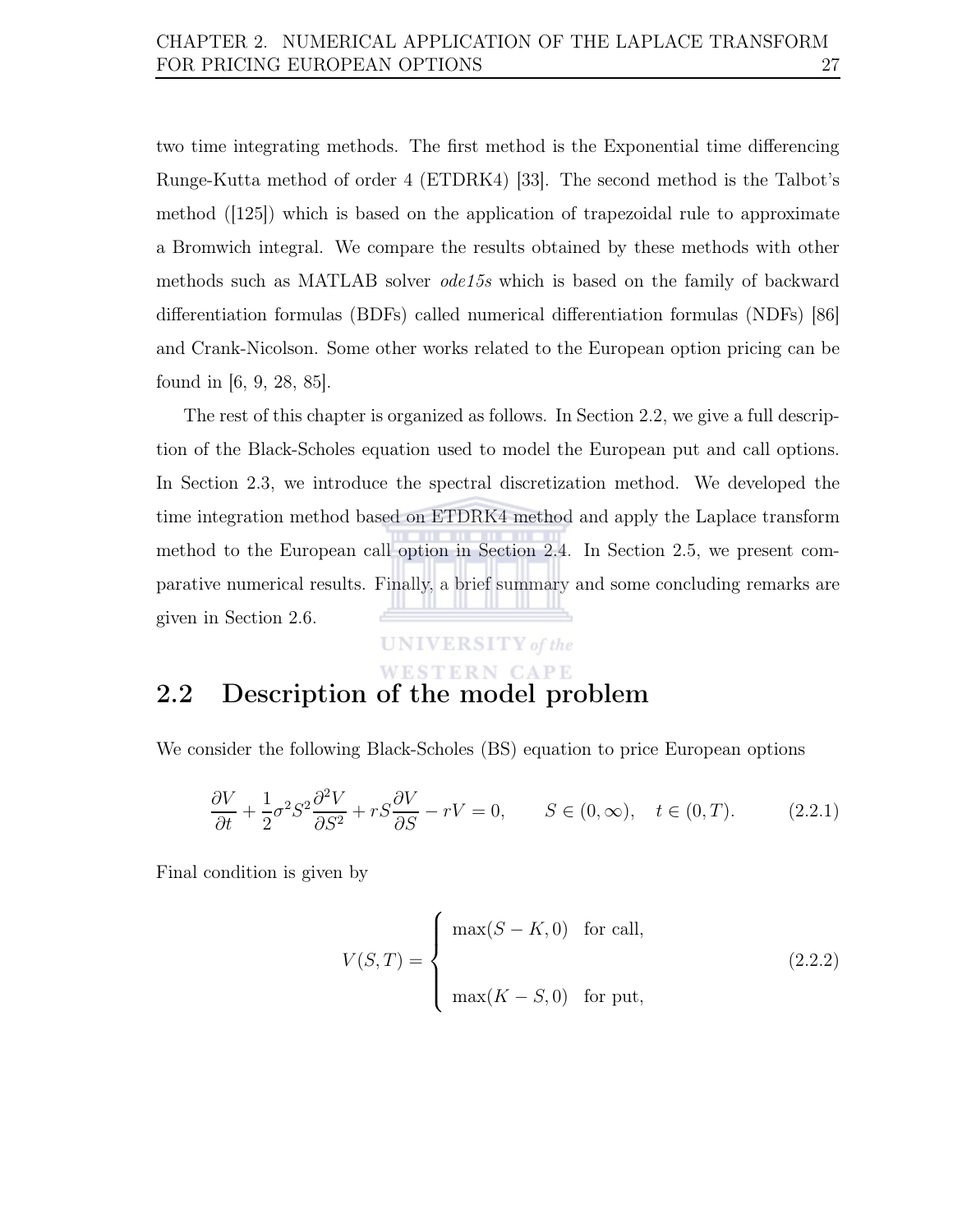whereas the boundary conditions are

$$
V(0,t) = 0, \t V(S,t) \to S - Ke^{-r(T-t)}, \t as \t S \to \infty \t for call,\n
$$
V(0,t) = Ke^{-rt}, \t V(S,t) \to 0,
$$
 as  $S \to \infty$  for put.  
\n(2.2.3)
$$

In the above,  $V(S, t)$  is the price of a call/put option for the underlying asset whose price is S at time t up to the expiry date T, r is the interest rate,  $\sigma$  is the volatility of the underlying asset and  $K$  is the strike price.

We set  $\tau = T - t$  to transform the backward formulation  $(2.2.1) - (2.2.3)$  to the following forward equation

$$
\frac{\partial V}{\partial \tau} - \frac{1}{2} \sigma^2 S^2 \frac{\partial^2 V}{\partial S^2} - rS \frac{\partial V}{\partial S} + rV = 0.
$$
 (2.2.4)

The initial condition is given by the terminal payoff

$$
V(S,0) = \begin{cases} \max(S-K,0) & \text{for call,} \\ \max(K-S,0) & \text{for put} \end{cases}
$$
 (2.2.5)

and the boundary conditions are given by

$$
V(0,\tau) = 0, \t V(S,\tau) \to S - Ke^{-r\tau}, \text{ as } S \to \infty \text{ for call,}
$$
  
\n
$$
V(0,\tau) = Ke^{-r\tau}, \t V(S,\tau) \to 0, \t \text{as } S \to \infty \text{ for put.}
$$
  
\n(2.2.6)

For a European option (call and put), the analytical solution exists and is given by

$$
V(S,\tau) = \begin{cases} SN(d_1) - Ke^{-r\tau} \mathcal{N}(d_2) & \text{for call,} \\ K e^{-r\tau} \mathcal{N}(-d_2) - S \mathcal{N}(-d_1) & \text{for put.} \end{cases}
$$
 (2.2.7)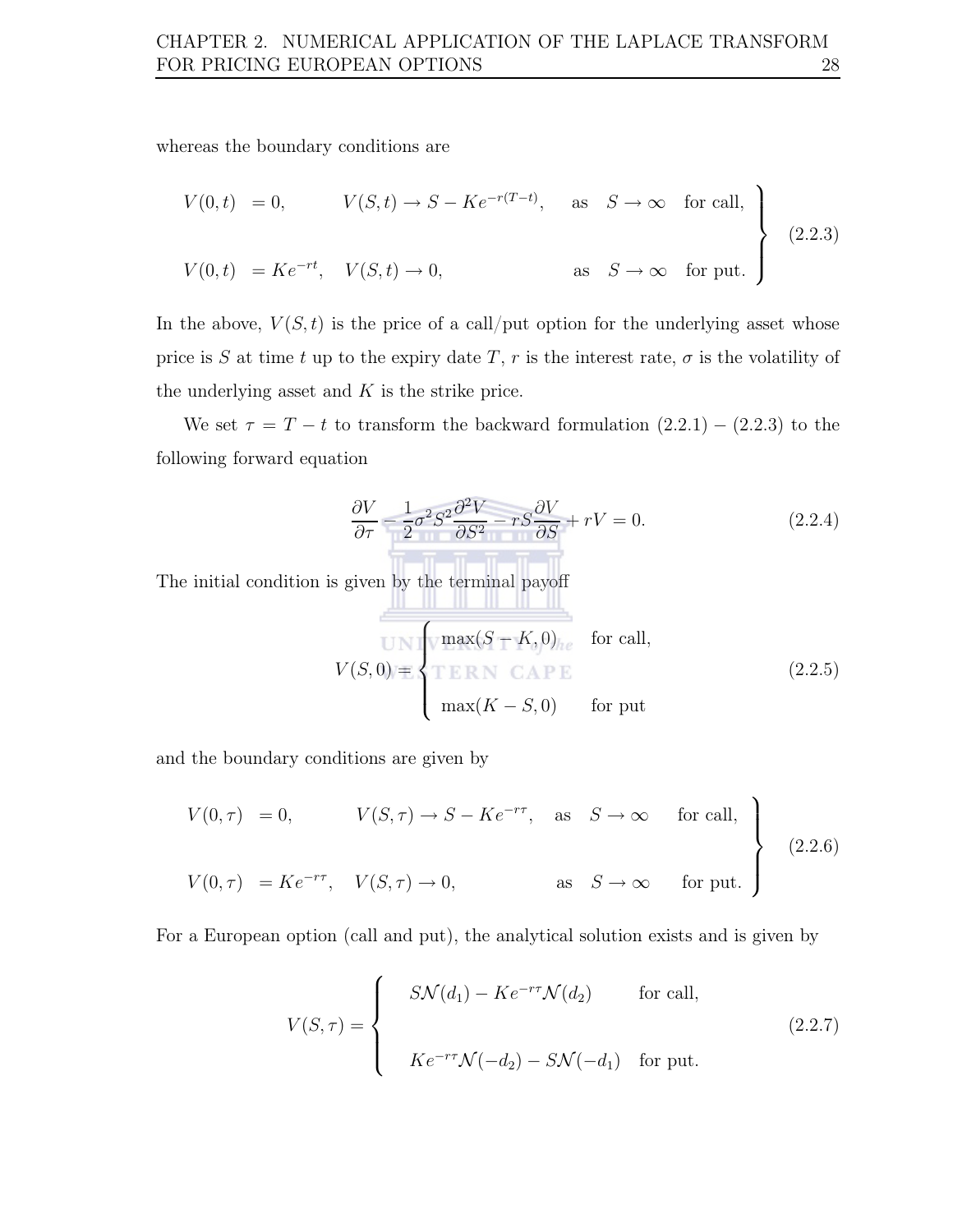where  $\mathcal{N}(.)$  is the normal distribution function defined by

$$
\mathcal{N}(x) = \int_{-\infty}^{x} e^{-\frac{s^2}{2}} ds,
$$

and the expressions for  $d_1$  and  $d_2$  are given by

$$
d_1 = \frac{\log (S/K) + (r + \frac{1}{2}\sigma^2) \tau}{\sigma\sqrt{\tau}},
$$

$$
d_2 = \frac{\log (S/K) + (r - \frac{1}{2}\sigma^2) \tau}{\sigma\sqrt{\tau}}.
$$

A typical representation of (2.2.7) can be seen from Figure 2.2.1 (for a call option)



Figure 2.2.1: Exact solution given by (2.2.7) for  $r = 0.05, T = 0.25, \sigma = 0.3, K =$  $1, S \in (0,3)$ .

Here we note that, even though the analytical solution of European options exist, for practical application as well as due to the aim of solving more complicated option pricing problems which fundamentally originate from these type of basic options, one has to resort to numerical methods. Because once the model gets complicated it would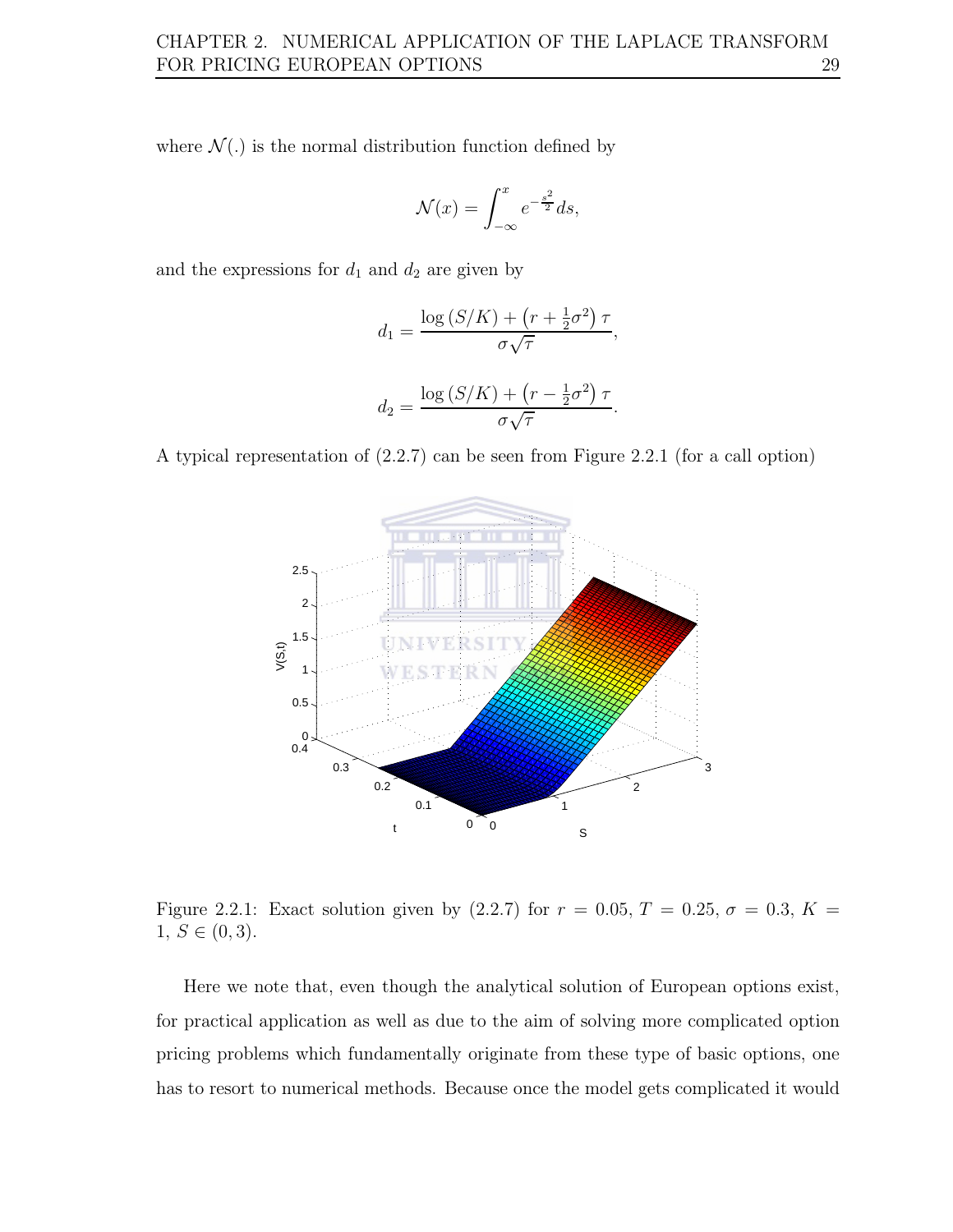be difficult if not impossible to solve it analytically. To this end, in the next sections we develop a numerical approach based on spectral method and inversion of the Laplace transform method. Our intention here is to develop a method that will be used for more complicated problems whose analytical solutions do not exist or are hard to implement directly.

## 2.3 Spectral discretization

To semi-discretize the PDE (2.2.1), we consider a spectral method. The basic idea behind the spectral methods is as follows. For a given set of points, we interpolate the unknown solution and differentiate the interpolating polynomial at these grid points. This discretization process leads to a system of equations which can then be solved using any state-of-the-art solvers.

The discretization using spectral method (in this chapter) is based on the Chebyshev polynomial interpolation [132]. Methods such as finite elements or finite differences divide the domain into sub-domains and use local polynomials of low degree. By contrast, spectral methods use global representations of high degree over the entire domain.

The implementation of spectral methods can be divided into three categories, namely, the Galerkin, tau and the collocation (or pseudo-spectral) methods. The first two of these methods use the expansion coefficients of the global approximation and the latter can be viewed as a method of finding numerical approximations to derivatives at collocations points. In a manner similar to finite difference or finite element methods, the equation to be solved is satisfied in space at the collocations points. In this chapter, we use the third one, i.e., the spectral collocation method.

#### 2.3.1 Polynomial interpolation

The spectral process involves seeking the solution to a differential equation by polynomial interpolation. In order to review the concept of polynomial interpolation, we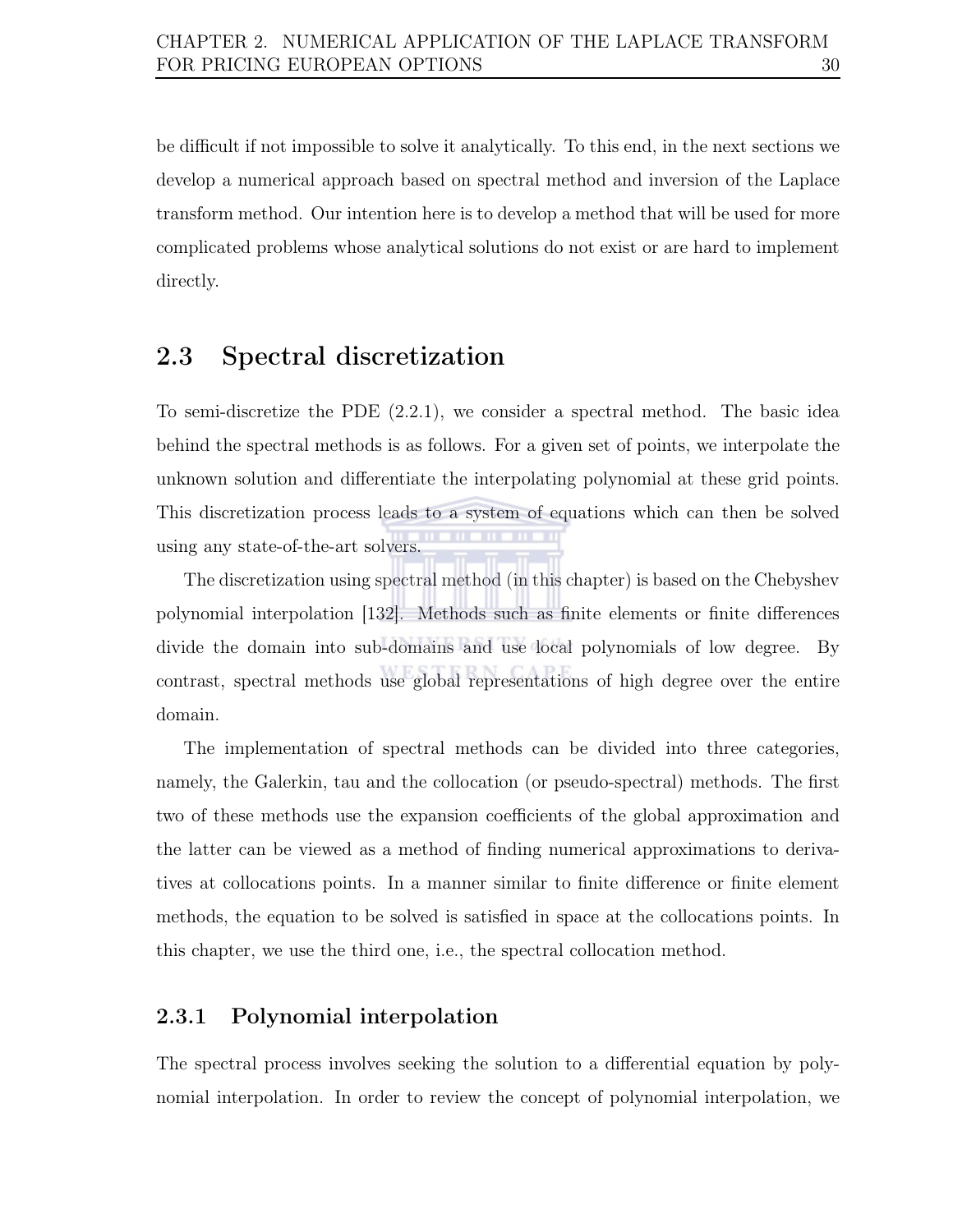consider interpolating an arbitrary function  $f(x)$  at  $N+1$  distinct nodes  $\{x_k\}_{k=0}^N$  in  $[-1, 1].$ 

**Definition 2.3.1** *Given a set of grid points*  $\{x_j\}_{j=0}^N$ , an interpolating approximation *to a function*  $f(x)$  *is a polynomial*  $f_N(x)$  *of degree* N, determined by the requirement *that the interpolant agrees with*  $f(x)$  *at the set of interpolation points*  $\{x_j\}_{j=0}^N$ *, i.e.*,

$$
f_N(x_i) = f(x_i),
$$
   
  $i = 0, 1, ..., N.$ 

We define by  $L_k(x)$ , the Lagrange polynomial of degree N,

$$
L_k(x) = \prod_{\substack{j=0 \ j \neq k}}^N \frac{x - x_j}{x_k - x_j}, \qquad k = 0, 1, ..., N.
$$

Note that  $L_k(x)$  satisfies  $L_j(x_k) = \delta_{jk}$ , where  $\overline{\delta_{jk}}$  is the Kronecker delta function. The interpolation polynomial  $f_N(\boldsymbol{x})$  is then given by

$$
f_N(x) = \sum_{k=0}^{N} f(x_k) L_k(x).
$$
 (2.3.1)

The grid points  ${x_k}_0^N$  are the roots of the Jacobi polynomials; they have a nonuniform distribution [135] in the interval  $[-1, 1]$  with a node density (per unit length) of

$$
\mu \approx \frac{N}{\sqrt{1-x^2}}
$$
 as  $N \to \infty$ .

In this chapter, we use the Chebyshev points as the grid points. These are given by

Chebyshev zeros: 
$$
x_j = \cos\left(\frac{2j+1}{2(N+1)}\pi\right)
$$
,  $j = 0, ..., N$ ,

and

Chebyshev extrema: 
$$
x_j = \cos\left(\frac{j\pi}{N}\right)
$$
,  $j = 0, ..., N$ .

The Chebyshev points are often defined as the projection onto the interval  $[-1, 1]$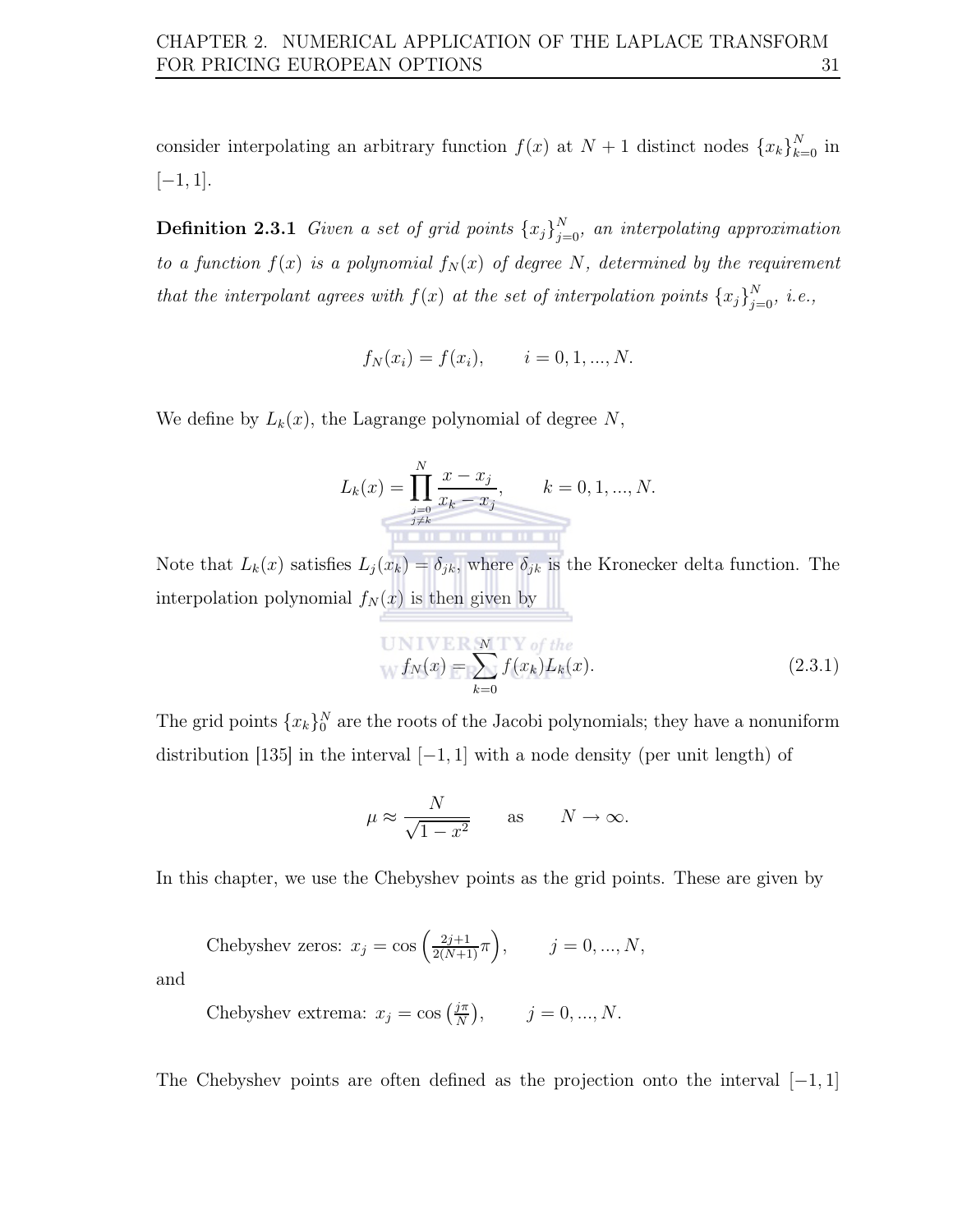of the roots of unity along the unit circle  $|z|=1$  in the complex plane [132]. For European options, since the payoff is non smooth, a direct application of the chebyshev points for discretization leads to low order approximation. To regain a high order accuracy an alternative is proposed by Tangman [126, 149]. The basic idea is to modify the Chebyshev points as follows

$$
x = [x_k, x_\ell]^T, \tag{2.3.2}
$$

where

$$
x_k = S_{min} + \left(\frac{K - S_{min}}{2}\right) \left(1 - \cos\left(\frac{2\pi k}{N}\right)\right), \quad k = 0, 1, ..., \frac{N}{2}, \quad (2.3.3)
$$

$$
x_{\ell} = K + \left(\frac{S_{max} - K}{2}\right) \left(1 - \cos\left(\frac{2\pi l}{N}\right)\right), \qquad \ell = 1, 2, ..., \frac{N}{2}.
$$
 (2.3.4)

for N even. This discretization clusters grid nodes at the boundaries located at  $S_{min}$ and  $S_{max}$  as well as at the strick price K where the discontinuity of the payoff occurs. As we show in Section 2.5, it follows that local grid refinement improve accuracy of the spectral method at the payoff. Another advantage of this strategy is that it applies directly to the equation (2.2.4) without the need for transforming into the interval  $[-1, 1].$ 

#### 2.3.2 Differentiation matrices

The concept of collocation derivatives is associated with the interpolation polynomial  $f_N(x)$  described above. These are the derivatives of  $f_N(x)$  at the collocation points  ${x_k}_{k=0}^N$ . Using (2.3.1), we can see that the *m*-th order collocation derivative of  $f_N(x)$ is given by

$$
\frac{d^m f_N(x)}{dx^m} = \sum_{k=0}^{N} f(x_k) \frac{d^m L_k(x)}{dx^m}.
$$
\n(2.3.5)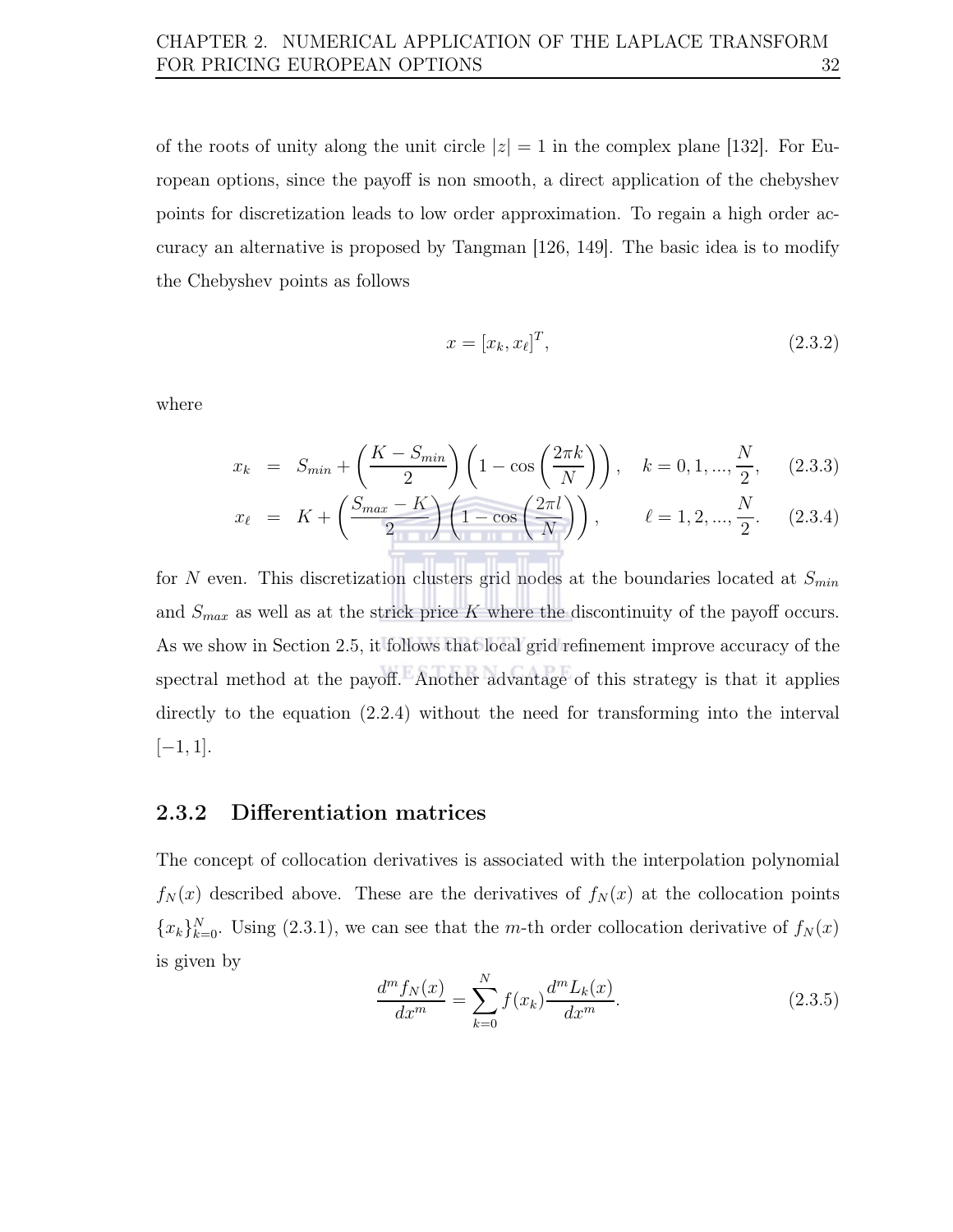Nodal representation yields

$$
\frac{d^m f_N(x_j)}{dx^m} = \sum_{k=0}^{N} f(x_k) \frac{d^m L_k(x_j)}{dx^m}, \qquad j = 0, ..., N,
$$
\n(2.3.6)

which can be expressed by the matrix formula

$$
f^{(m)}{}_N = D_N^{(m)} f_N,\tag{2.3.7}
$$

where

$$
f_N = \begin{bmatrix} f_N(x_0) \\ \vdots \\ f_N(x_N) \end{bmatrix}, \quad f^{(m)}{}_N = \begin{bmatrix} f_N^{(m)}(x_0) \\ \vdots \\ f_N^{(m)}(x_N) \end{bmatrix},
$$

and  $D_N^{(m)}$  is the  $(N+1) \times (N+1)$  differentiation matrix of order m with entries

$$
(D_N^{(m)})_{j,k} = L_k^{(m)}(x_j), \qquad j,k = 0,...,N.
$$
 (2.3.8)

#### **UNIVERSITY** of the

The computation of these differentiation matrices for an arbitrary order  $m$  has been considered in [69, 132, 136]. Following the approach in [139], Weideman and Reddy [136] developed a MATLAB algorithm that computes the Chebyshev grid points as well as the differentiation matrices of an arbitrary order. This algorithm is implemented in the DMSUITE package [136] which contains a function chebdif that computes the extreme points of the Chebyshev polynomial  $T_N(x)$  and the differentiation matrix  $D_N^{(m)}$ . The code takes as input the size of the differentiation matrix N and the highest derivative order m and produces matrices  $D_N^{(\ell)}$  of order  $\ell = 1, 2, ..., m$ .

The next theorem gives the formulas for the computation of the entries of  $D_N^{(1)}$ .

**Theorem 2.3.2** [132] For any  $N \geq 1$ , let  $i, j = 0, 1, ...N$ . Then the entries of  $D_N^{(1)}$ N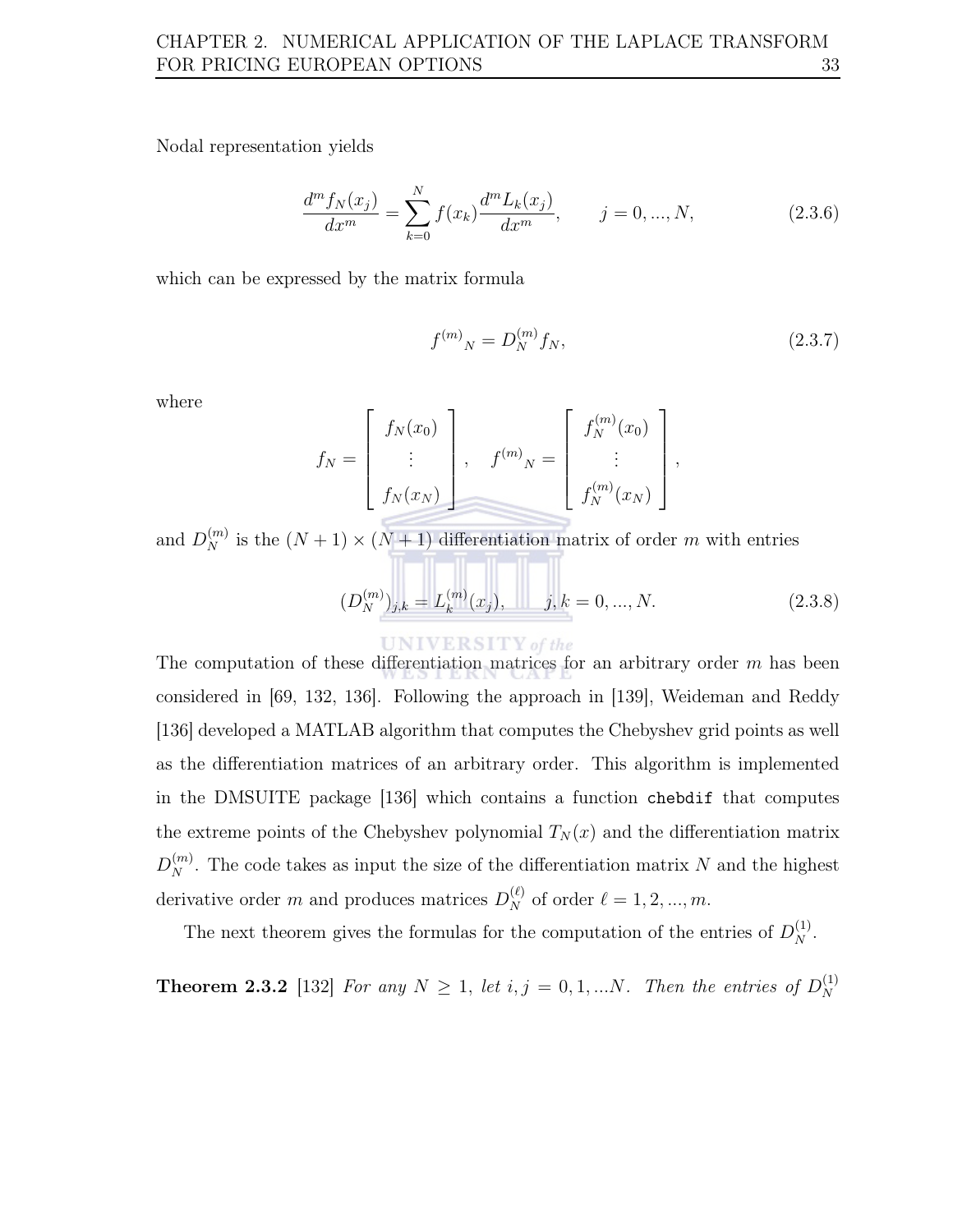*are given by*

$$
\begin{aligned}\n\left(D_N^{(1)}\right)_{00} &= \frac{2N^2 + 1}{6}, & \left(D_N^{(1)}\right)_{NN} &= \frac{2N^2 + 1}{6}, \\
\left(D_N^{(1)}\right)_{jj} &= \frac{-x_j}{2(1 - x_j^2)}, & j = 1, ..., N - 1, \\
\left(D_N^{(1)}\right)_{ij} &= \frac{c_i}{c_j} \frac{(-1)^{i+j}}{(x_i - x_j)}, & i \neq j, \quad i, j = 0, ..., N,\n\end{aligned}
$$
\n(2.3.9)

*where*

$$
c_i = \begin{cases} 2, & i = 0 \text{ or } N \\ 1, & otherwise. \end{cases}
$$

*Proof.* See [132].

Higher order derivatives are evaluated by recursions at a cost of  $\mathcal{O}(N^2)$  operations [136, 139]. This turns out to be cost effective as compared to  $\mathcal{O}(N^3)$  if higher derivatives are obtained by taking powers of the first derivative [136].

Using the differentiation matrices described above, we can rewrite (2.2.4) in matrix form as

$$
\dot{V} - \frac{1}{2}\sigma^2 PD^{(2)}V - rQD^{(1)}V + rV = 0,
$$
\n(2.3.10)

where P and Q are the diagonal matrices with entries on the main diagonals as  $(x_k+1)^2$ and  $(x_k + 1)$ , respectively, for  $k = 0, 1, ..., N$ .

In next the section, we discuss a time discretization method to solve  $(2.3.10)$ .

## 2.4 Time discretization

#### 2.4.1 Exponential Time Differencing Runge-Kutta Method

The Exponential Time Differentiating (ETD) schemes are time integration methods especially suited for semi-linear problems which can be splitted into a linear part and non-linear part. The linear part which is very often stiff is solved exactly by a matrix exponential whereas the non-linear part which varies more slowly is solved recursively.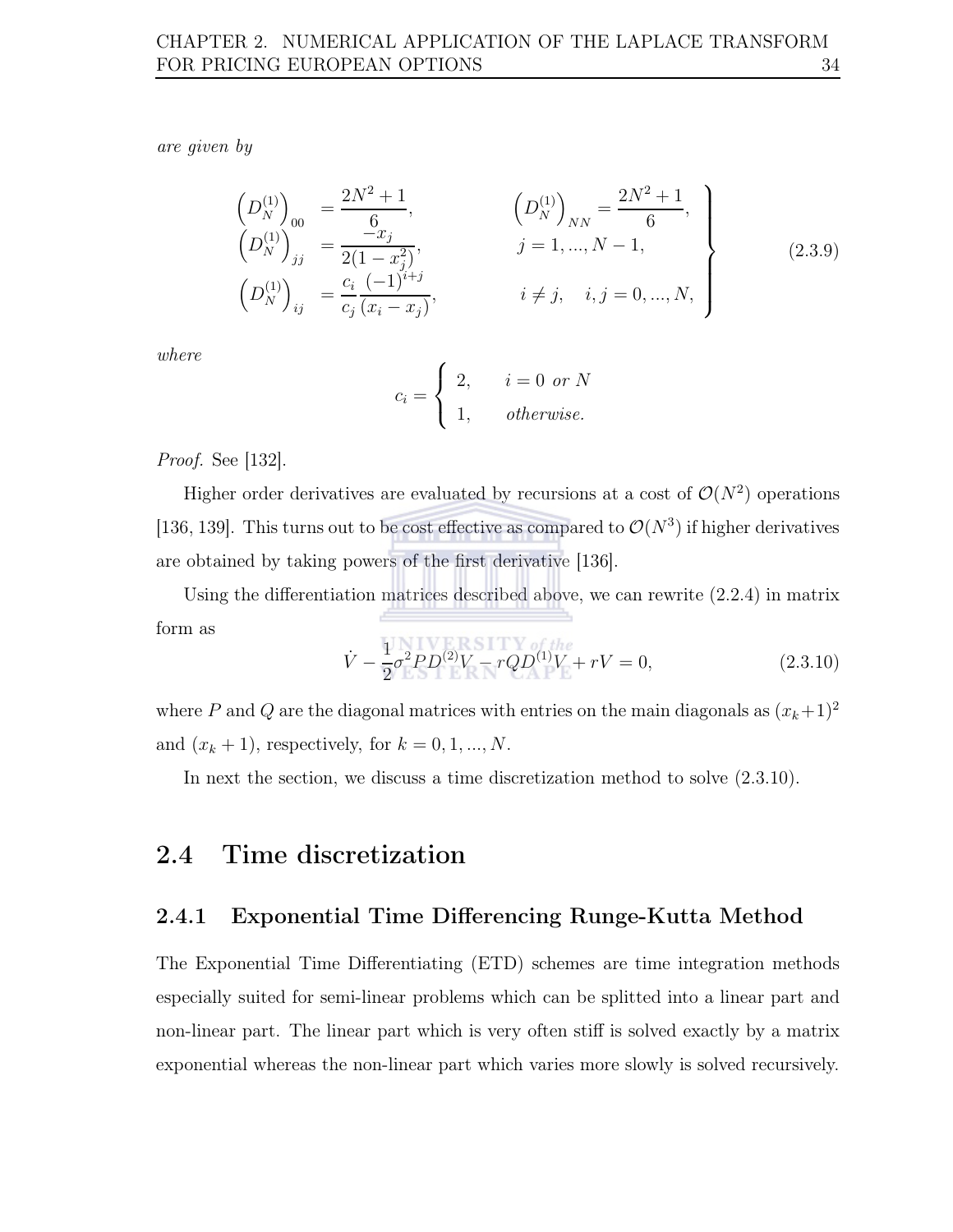In recent years, numerous authors have shown an interest in ETD methods, see, e.g., [33, 65, 66] and some of the references therein.

In order to elaborate the approach, let us consider the following semi-linear partial differential equation

$$
\frac{\partial u}{\partial t} = \mathcal{A}u + \mathcal{L}(u, t),\tag{2.4.1}
$$

where  $A$  is the semi-discrete spectral linear operator containing higher-order spatial derivatives than those contained in the non-linear operator  $\mathcal{L}(u, t)$  and is the responsible for stiffness. After discretizing by Chebyshev collocation method, we obtain the following system of ODEs

$$
\frac{\partial u}{\partial t} = Au + L(u, t),\tag{2.4.2}
$$

where A and L represents the discrete analogue of the continuous operators A and  $\mathcal{L}$ , respectively.

Various ETD methods exist for the evaluation of (2.4.2) and it is not the purpose of this work to give a complete classification of the ETD methods. From these, we focus on Exponential Time Differencing Runge-Kutta method of order 4 (ETDRK4) given WESTERN CAPE by

$$
u_{n+1} = e^{Ah}u_n + h^{-2}A^{-3}\{[-4 - Ah + e^{Ah}(4 - 3Ah + (Ah)^2)]L(u_n, t_n) \quad (2.4.3)
$$

$$
+2[2 + Ah + e^{Ah}(-2 + Ah)](L(a_n, t_n + h/2) + L(b_n, t_n + h/2))
$$

$$
[-4 - 3Ah - (Ah)^2 + e^{Ah}(4 - Ah)]L(c_n, t_n + h)\},
$$

where

$$
a_n = e^{Ah/2}u_n + A^{-1}(e^{Ah/2} - I)L(u_n, t_n),
$$
  
\n
$$
b_n = e^{Ah/2}u_n + A^{-1}(e^{Ah/2} - I)L(a_n, t_n + h/2),
$$
  
\n
$$
c_n = e^{Ah/2}a_n + A^{-1}(e^{Ah/2} - I)(2L(b_n, t_n + h/2) - L(u_n, t_n)).
$$
\n(2.4.4)

Here h is the time step h and I the identity matrix. The terms  $a_n$  and  $b_n$  approximate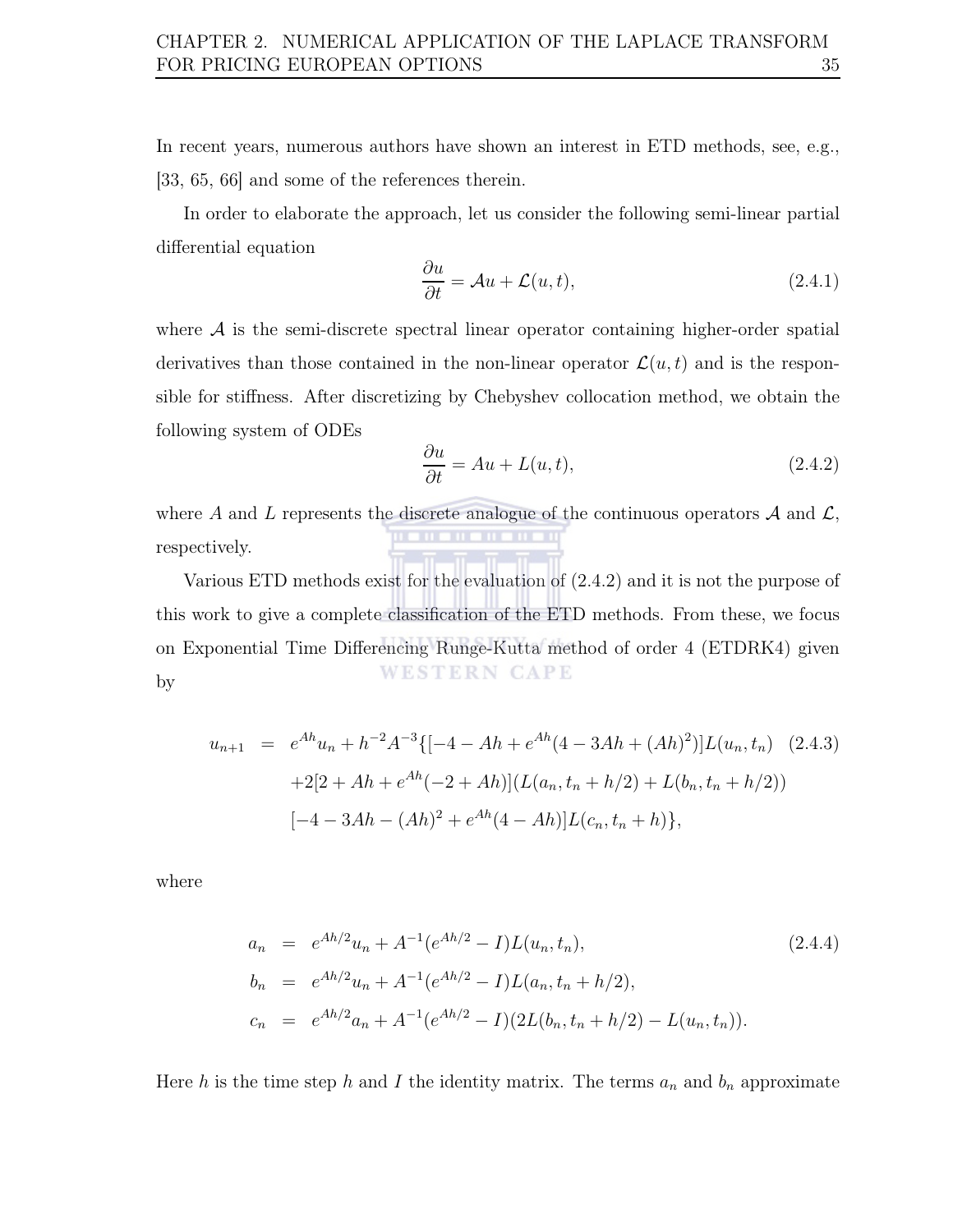the values of u at  $t_n + h/2$  and the term  $c_n$  approximates the value of u at  $t_n + h$ . For detailed derivation of this method, interested readers are referred to [33]. Note that the direct application of this formula suffers from numerical instability for eigenvalues of A close to zero [66]. To see this, let us first consider the scalar problem and define the function

$$
g(z) = \frac{e^z - 1}{z}.
$$
 (2.4.5)

The function  $q(z)$  is analytic with a removable singularity at  $z = 0$ . Moreover the limiting form of  $g(z)$  as  $z \to 0^{\pm}$  should result in 1. In practice however, it does not happen. The expression does not approach 1 as z gets close to 0. In [63], Higham explains this situation by the fact that for small values of  $z$ , the terms in the expression do not cancel precisely and therefore leads to small errors. The small errors, occurring due to cancelations, play significant role as we are dividing the result by a number approaching zero. The situation gets worse for higher order version of  $g(z)$  given by

$$
g_{\ell}(z) = \frac{e^{z} - G_{\ell}(z)}{\sum_{k=1}^{\infty} z^{\ell}}, \quad \ell = 1, 2, ..., s,
$$
\n
$$
\text{WE STEPN} \quad \text{CAPE} \tag{2.4.6}
$$

where

$$
G_{\ell}(z) = \sum_{j=0}^{\ell-1} \frac{z^j}{j!},
$$

are the first  $\ell$  terms in the Taylor series approximation to  $g(z)$ . The analogy between the coefficient function  $a_n, b_n$  and  $c_n$  of (2.4.3) with the function  $g_{\ell}(z)$  (here  $s = 4$ ) is apparent. The cancelation error observed in the numerical application of  $q(z)$  for small values of z constitute a major challenge in numerical analysis and as a consequence makes the application of the ETDRK4 unstable for small values of z.

To overcome the numerical instability in the evaluation of  $g(z)$  for  $z \to 0$ , Kassam and Trefethen [81] proposed a method based on contour integrals over a complex plan that encloses the z. This method is based on Cauchy integral formula defined by

$$
g(z) = \frac{1}{2\pi i} \int_{\Gamma} \frac{g(s)}{s - z} ds,
$$
\n(2.4.7)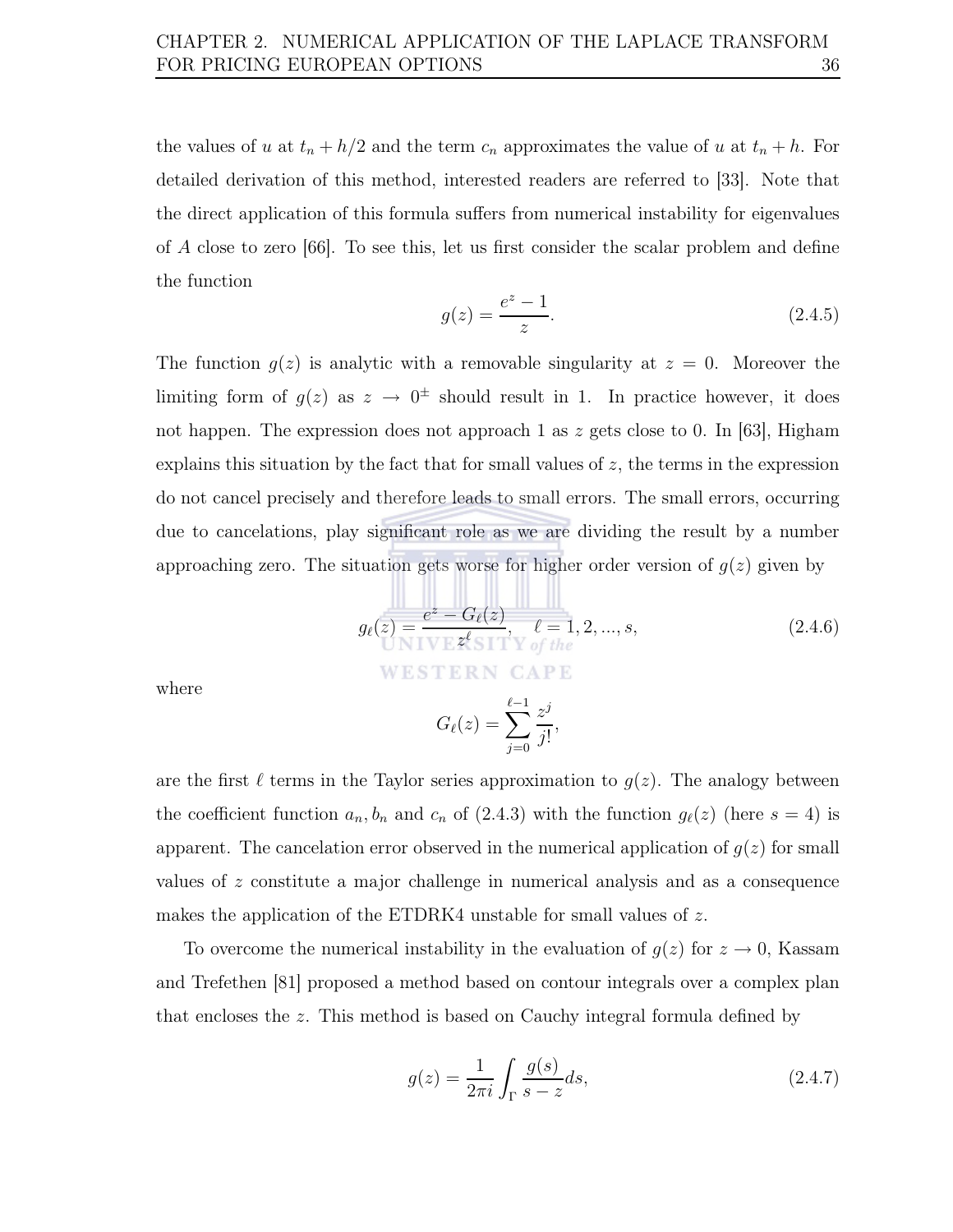where  $\Gamma$  represent the contour of integration that encloses the point z. Unlike the Laplace transform approach where we use a hyperbola as a contour, here (for its simplicity) we will consider a circular contour with radius  $r$  centered at  $z_0$  defined by

$$
\Gamma = \{ z_0 + r e^{i\theta} : 0 \le \theta \le 2\pi \}. \tag{2.4.8}
$$

The Cauchy integral formula (2.4.7) becomes

$$
g(z) = \frac{1}{2\pi} \int_0^{2\pi} \frac{g(z_0 + re^{i\theta})}{s(\theta) - z} (re^{i\theta}) d\theta.
$$
 (2.4.9)

Formula (2.4.9) is approximated by the Trapezoidal rule truncated at N as

$$
g(z) \approx \frac{1}{N} \sum_{j=1}^{N} \frac{g(z_0 + re^{i\theta})}{s(\theta) - z} (re^{i\theta}).
$$
\n(2.4.10)

For matrix problem  $(2.4.2)$ , the scalar z becomes  $A$ , and the analogous Cauchy integral formula will be

$$
g(A) = \frac{1}{2\pi i} \int_{\Gamma} g(s)(sI - A)^{-1} ds.
$$
 (2.4.11)

Again the Trapezoidal rule is applied in a manner similar to the scalar case (2.4.10). Moreover the convergence of the method is guaranteed by Theorem 1.3.1.

We apply this approach to the European call and put option problems  $(2.2.4)-(2.2.6)$ in the next section.

#### 2.4.2 Application of the Laplace transform method

Applying the Laplace transform to equation (2.2.4), the following transformed equation is obtained

$$
z\widehat{V} - \frac{1}{2}\sigma^2 S^2 \frac{\partial^2 \widehat{V}}{\partial S^2} - rS \frac{\partial \widehat{V}}{\partial S} + r\widehat{V} = V_0.
$$
 (2.4.12)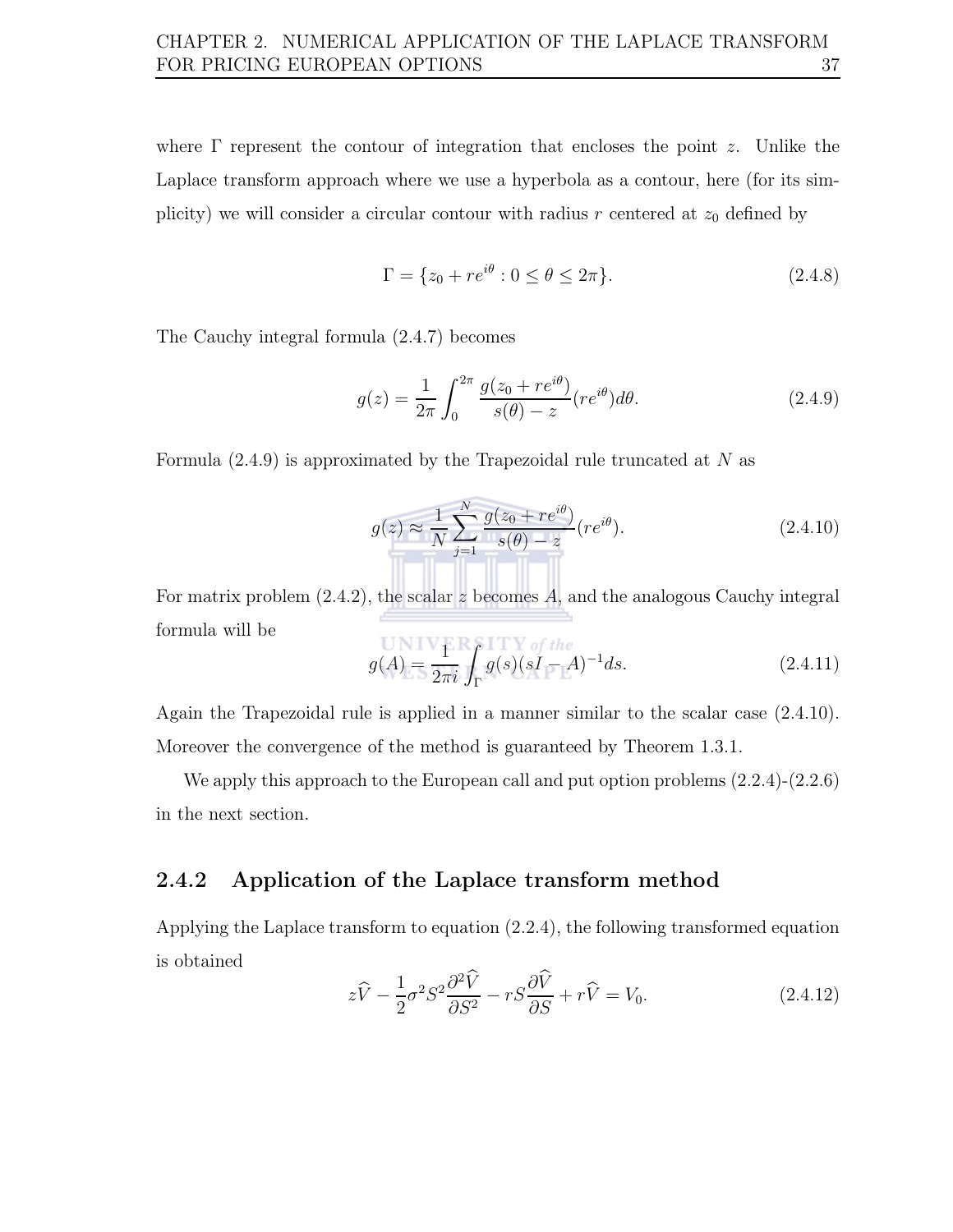The boundary conditions are given by

$$
\widehat{V}(0, z) = 0, \qquad \widehat{V}(S, z) = \frac{S_{max}}{z} - \frac{K}{(z+r)}, \qquad \text{for call,}
$$
\n
$$
\widehat{V}(0, z) = \frac{K}{(z+r)}, \qquad \widehat{V}(S, z) = 0, \qquad \text{for put.}
$$
\n(2.4.13)

The equation (2.3.10) therefore becomes

$$
z\hat{V} - \frac{1}{2}\sigma^2 PD_N^{(2)}\hat{V} + rQD_N^{(1)}\hat{V} - r\hat{V} = V_0,
$$
  

$$
\left(z_kI - \frac{1}{2}\sigma^2 PD_N^{(2)} + rQD_N^{(1)} - rI\right)\hat{V}_k = V_0, \qquad k = 0, 1, ..., N - 1.
$$
 (2.4.14)

A straight forward application of the inversion formula (1.2.6) yields

$$
V(t) = \frac{h}{2\pi i} \int_{-\infty}^{\infty} e^{z(\ell)t} \widehat{V} z'(\ell) d\ell.
$$
 (2.4.15)

Using the symmetry of the contour  $(1.2.5)$ , the trapezoidal rule  $(1.2.7)$  gives

$$
V_M(t) = \frac{h}{\pi} \sum_{k=0}^{M-1} e^{z_k t} \hat{V}_k z'_k,
$$
\n(2.4.16)

where

$$
\widehat{V}_k = (z_k I - A)^{-1} V_0, \quad k = 0, 1, ..., N - 1,
$$
\n(2.4.17)

and

$$
A = \frac{1}{2}\sigma^2 P D_N^{(2)} - r Q D_N^{(1)} + rI.
$$
\n(2.4.18)

Now since the differentiation matrices  $D_N^{(1)}$  and  $D_N^{(2)}$  are not sparse, the equation (2.4.17) indicates the bulk of the computation in the trapezoidal rules (2.4.16). To speed up this computation, an Hessenberg decomposition can be computed once at the beginning as follows

$$
A = M H M^T,\tag{2.4.19}
$$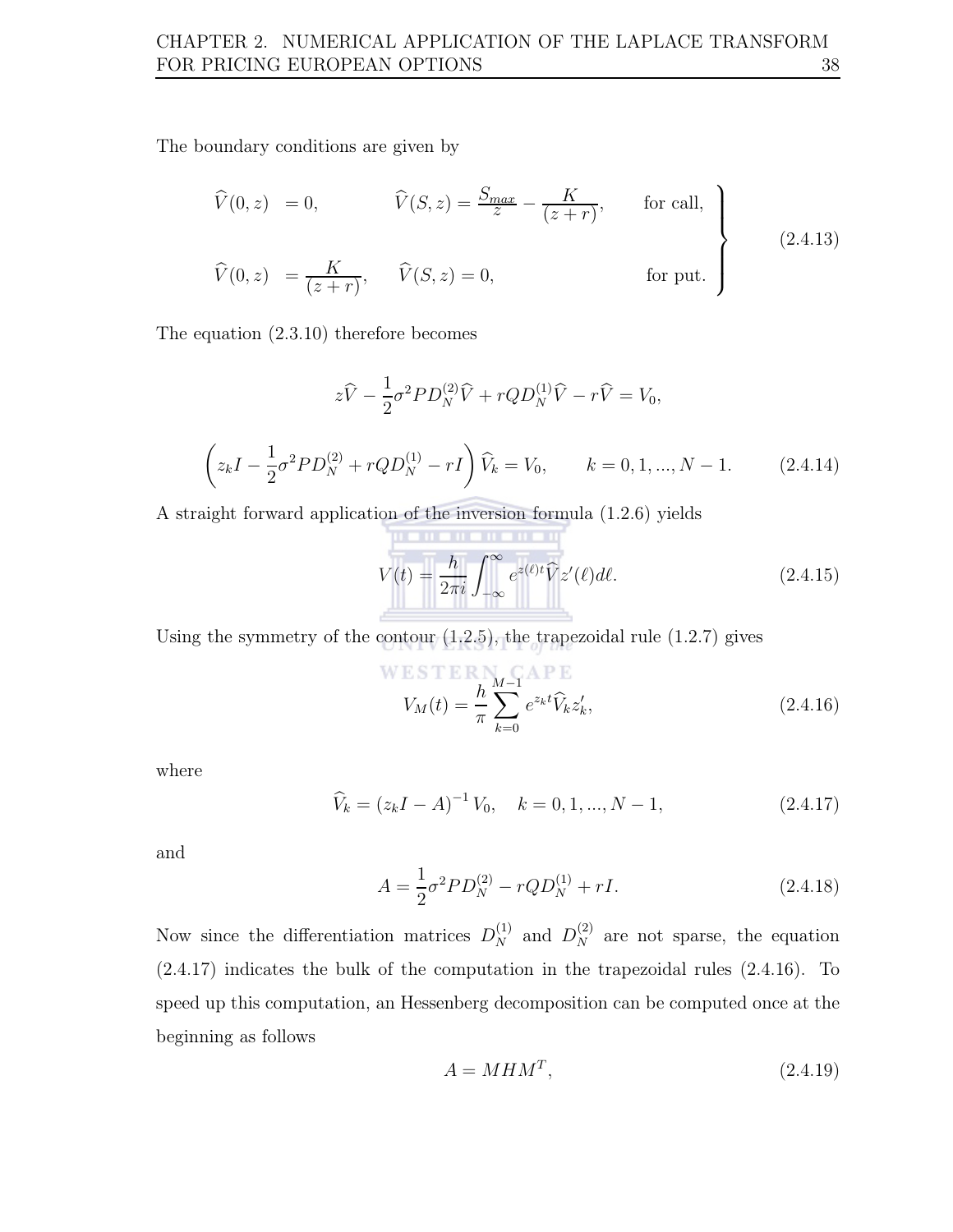where  $H = (h_{ij})$  is an upper Hessenberg matrix, i.e.,  $h_{ij} = 0$ ,  $i > j + 1$ , and M an orthogonal matrix. Then for each  $z_k$ ,  $k = 0, 1, ..., M-1$ , the equation (2.4.17) becomes

$$
(z_kI - MHM^T)V_k = V_0. \quad k = 0, 1, ..., N - 1.
$$

From this we have

$$
(z_kI - H)U_k = M^T V_0 \quad k = 0, 1, ..., N - 1,
$$
\n(2.4.20)

where  $U_k = M^T V_k$ , so that

$$
V_k = MU_k, \quad k = 0, 1..., N - 1.
$$
\n
$$
(2.4.21)
$$

The solution  $V_k$  for each  $z_k$ , is obtained by the computation of an almost triangular system  $(2.4.20)$  and combining the result in  $(2.4.21)$  at only  $O(N^2)$  operations [54]. During this process, the Hessenberg reduction (2.4.19) is only computed once, beforehand.

In the next section, we present the numerical results obtained from our Laplace transform, the ETDRK4, the well-known MATLAB solver *ode15s* and the Cranck-Nicolson methods.

## 2.5 Numerical results

In this section, we present some results of the numerical experiments that we have performed to test our method for pricing European options. Even though an analytical solution of the Black-Scholes equation for European options exists, our aim is to compare the results obtained by using our Laplace transform and ETDRK4 methods with more conventional time marching methods such as Crank-Nicholson's methods (with the time step-size 0.00025) and the well-known MATLAB solver *ode15s*. This is done in Table 2.5.1. For the numerical simulations, we fix spatial variable S at  $S_{max} = 3K$  to reduce the domain truncation error. Other parameters are chosen as follow:  $K = 15$ ,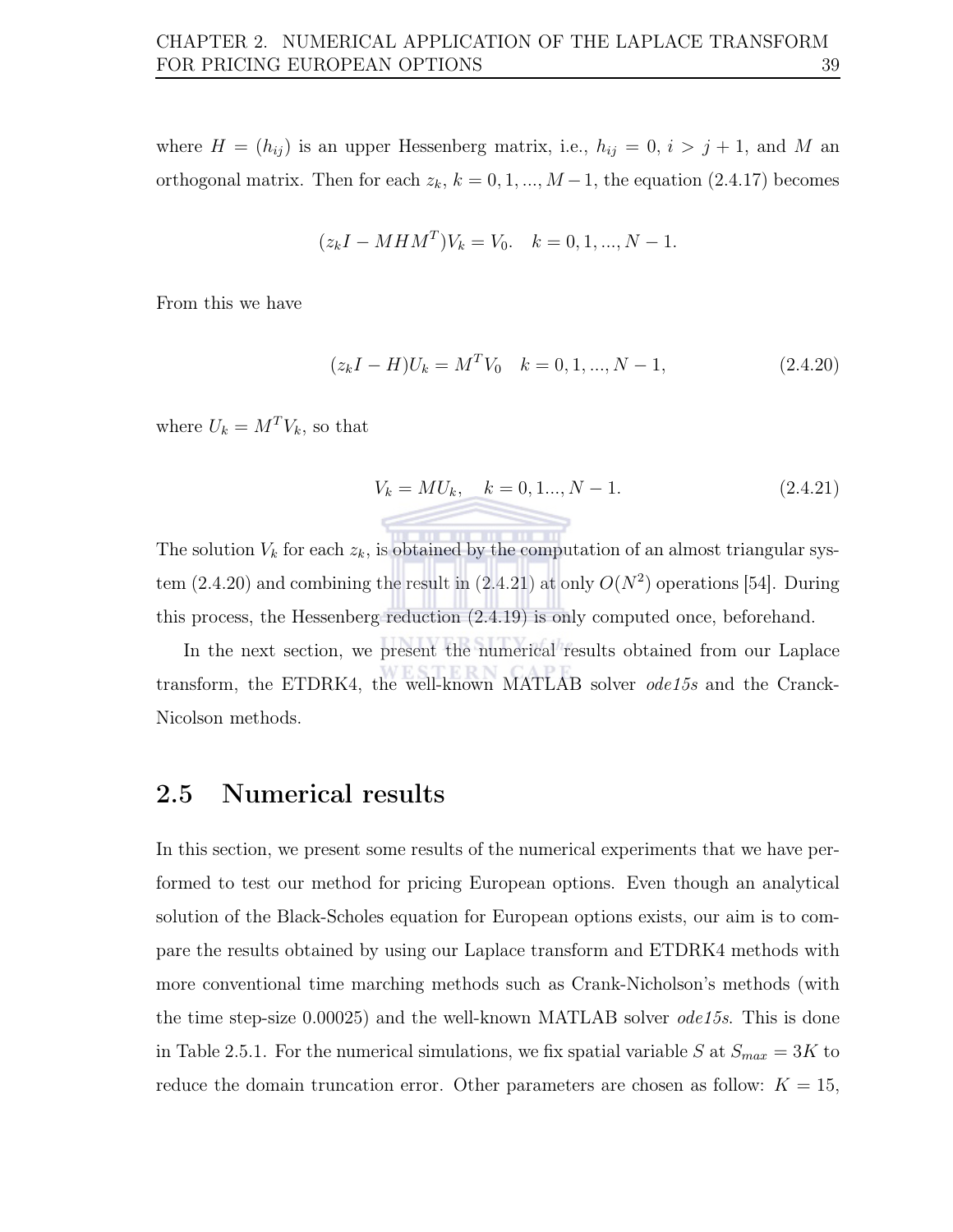$\sigma = 0.2, r = 0.05, T = 0.25.$ 

Maximum absolute errors are calculated using the formula

error = 
$$
\max_{t \in [0,T]} |V(t) - V_M(t)|,
$$
 (2.5.1)

where  $V(t)$  is the analytical solution and  $V_M(t)$  is the numerical solution obtained by any of the three methods as indicated in Table 2.5.1.

Table 2.5.1: Comparison of the errors defined by (2.5.1), for the Crank-Nicolson's (CN) method, ETDRK4 and the Inverse Laplace Transform (ILT) approach

| ode15s  |             | CN      |             | ETDRK4  |             | <b>ILT</b> |           |
|---------|-------------|---------|-------------|---------|-------------|------------|-----------|
| Time(s) | Error       | Time(s) | Error       | Time(s) | Error       | Time(s)    | Error     |
| 0.125   | 8.20E-2     | 0.060   | $7.10E-3$   | 0.052   | 7.40E-3     | 0.0010     | 7.40E-3   |
| 0.148   | $6.97E-4$   | 0.044   | $1.30E - 3$ | 0.540   | $1.00E-3$   | 0.0050     | $1.00E-3$ |
| 0.193   | $6.59E-5$   | 0.109   | 1.93E-4     | 0.075   | $1.22E - 4$ | 0.0070     | 1.18E-4   |
| 0.223   | $7.86E-6$   | 0.133   | 9.67E-5     | 0.095   | 4.85E-5     | 0.0090     | 1.07E-5   |
| 0.242   | $4.63E-6$   | 0.163   | 9.73E-5     | 0.126   | $4.86E - 5$ | 0.0095     | $3.52E-6$ |
| 0.310   | $1.86E - 5$ | 0.261   | 9.80E-5     | 0.218   | 4.89E-5     | 0.0097     | 5.80E-7   |
|         |             |         |             |         |             |            |           |

#### **UNIVERSITY** of the **WESTERN CAPE**

## 2.6 Summary and discussions

In this chapter, we have investigated two numerical methods for solving the Black-Scholes equation for pricing of European options. Using the spectral method, we obtained a system of ordinary differential equations which we then solve by MATLAB solver *ode15s* and by Laplace transform method. These results are also compared with those obtained by the classical Crank-Nicolson's method and we found that the proposed method outperforms the other three methods.

It is worth mentioning here that even though in practice, the use of spectral methods for boundary value problems may be troublesome because the presence of boundaries often introduces stability conditions that are both highly restrictive and often difficult to analyze, one should note that for smooth solutions the results using spectral methods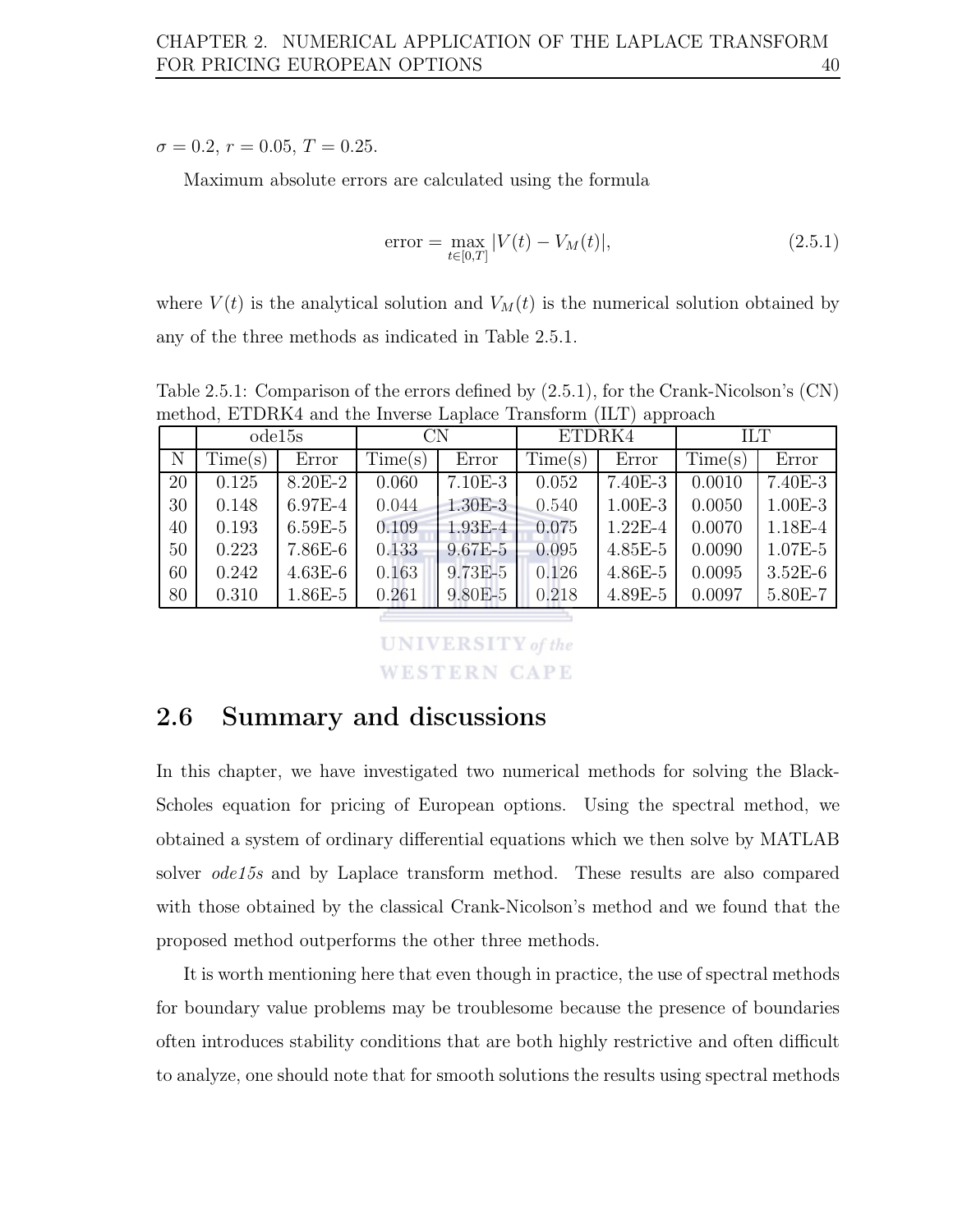are of a degree of accuracy that local approximation methods cannot produce. For such solutions spectral methods can often achieve an exponential convergence rate as compared to the algebraic convergence rate displayed by finite difference or finite element methods.

One may also think that the matrices in spectral methods are neither sparse nor symmetric, in contrast to the situation in finite differences or finite elements where the sparsity structure of the matrices simplifies the computation. However, the number of discretization points required to achieve the expected accuracy using the spectral method is much more less than those required in finite difference or finite element methods, and therefore the spectral method is still very efficient as compared to these other two methods.

Finally, we would like to mention that we have omitted the mathematical details about the Crank-Nicholson's method and the MATLAB solver because the main emphasis of this chapter is on the use of the Laplace transform approach and ETDRK4 to solve the option pricing problems.

The method presented in this chapter gives only fourth order accuracy. The nonsmooth payoff downgrades the performance of the spectral methods. In the next chapter, we develop a decomposition method to regain the exponential accuracy of these methods. Furthermore, as contour integral method, we shall only consider the Laplace transform method for its superior accuracy and efficiency as we see in this chapter.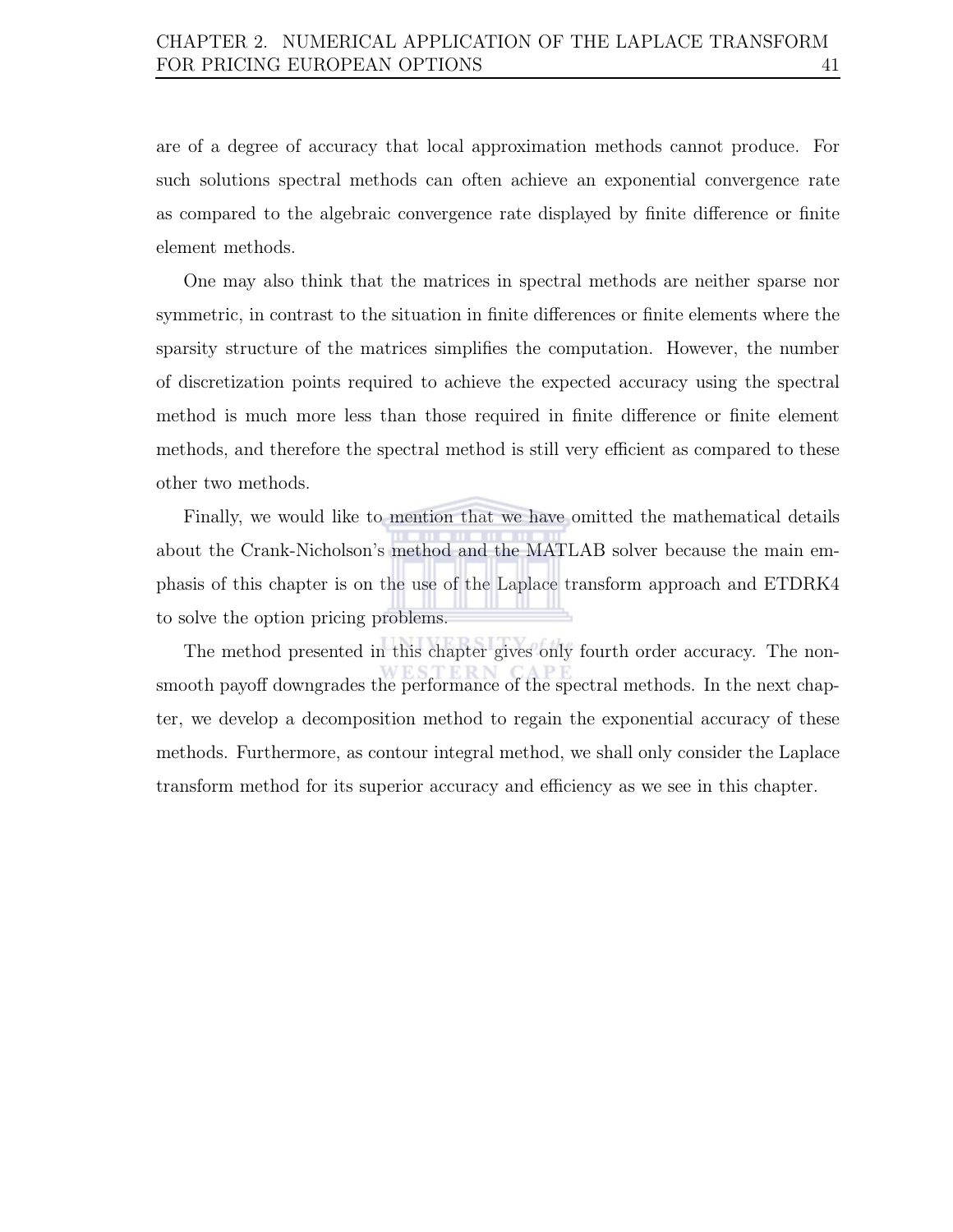# Chapter 3

# Improved Laplace transform method for the numerical solution of European option pricing problems

In this chapter, we investigate an efficient numerical method for solving the Black-Scholes equation for pricing European options. Our approach is based on spectral domain decomposition and the Laplace transform method. The spectral domain decomposition method approximates the solution using piecewise high order rational interpolant on the Chebyshev mesh points within each sub-domain with the boundary domain placed at the strike price where the discontinuity is located. To ensure the continuity of the solution and that of its derivatives across the boundary, two matching conditions are imposed. The resulting system is then solved by applying Laplace transform method based on Talbot's idea of deformation of contour integral [125]. The accuracy and efficiency of the solutions obtained by using this approach are compared to those obtained with conventional methods such as Crank-Nicholson and finite difference methods. The new approach exhibits spectrally accurate results for the solution and the Greeks.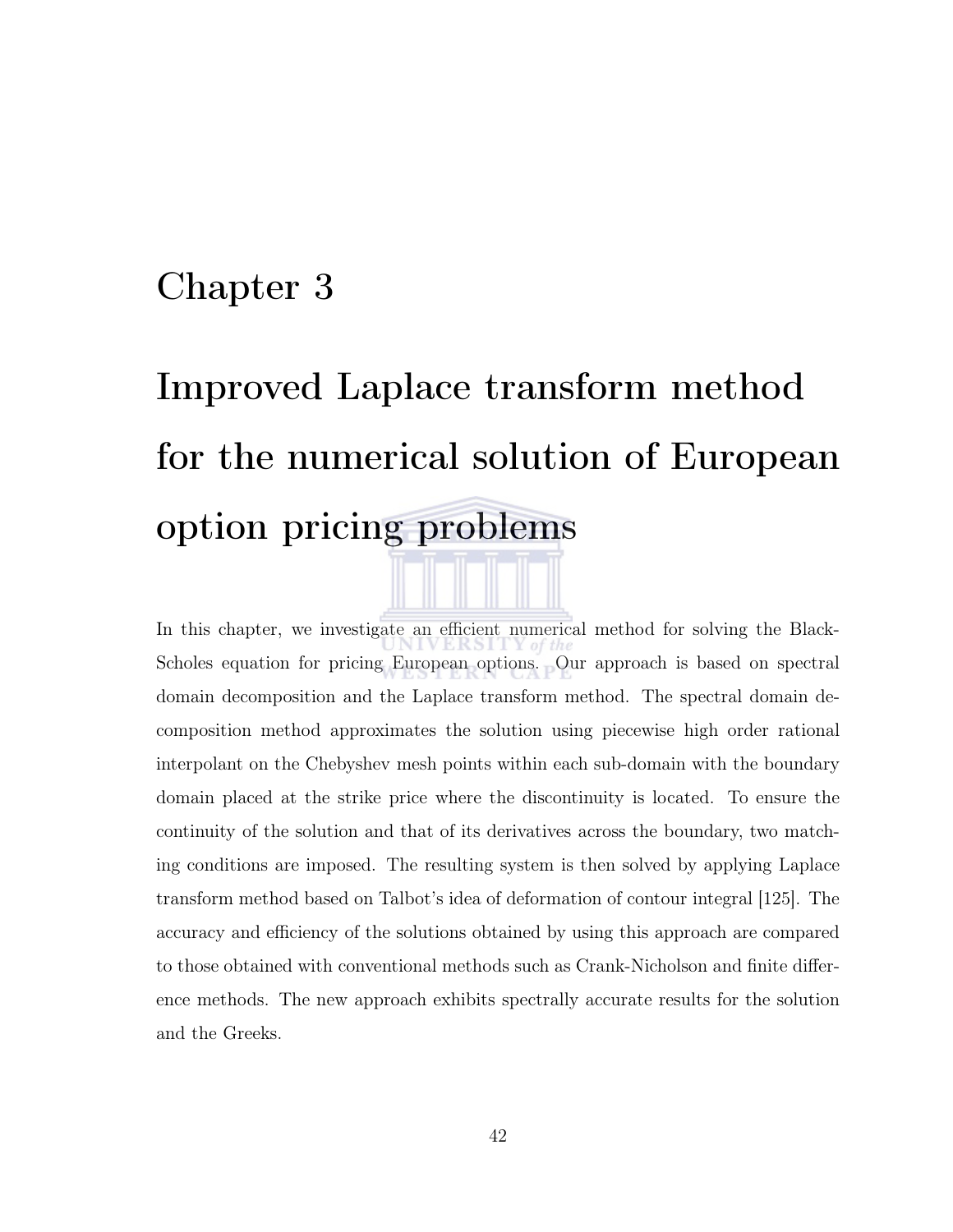# 3.1 Introduction

It is well known that the spectral method leads to low order accuracy when applied to problems having non smooth solutions. To regain the spectral accuracy, Zhu [148] used the weak form of spectral element method to compute European option prices. His results display exponential accuracy and were computationally faster than those obtain from finite difference method.

The authors in [107] used a grid stretching in combination with backward difference method of fourth order in time to solve the European options. In [127], Tangman *et al.* used a method based on the grid stretching to generate a high order compact scheme to improve on the well known second order Crank-Nicolson method for solving these problems. In spite of the popularity of these time marching methods, a critical drawback of these schemes is that they usually require as many time steps as spatial meshes to maintain the stability of the method.

In this chapter, we will consider the spectral domain decomposition method to discretize the option pricing PDE with respect to space. As already mentioned above, a direct application of the spectral methods to solve the European option pricing problems leads to low order of accuracy comparable to results obtained by finite difference methods. This poor result is due to the non-smooth payoff function or initial condition. Since the initial condition is smooth only on both side of the strick price, and we aim to retain the higher order accuracy on the whole domain, we will consider the spectral method combined with the domain decomposition approach.

The principle idea behind the use of spectral methods with domain decomposition method, is to divide the solution domain in sub-domains (or elements) where the solution is smooth enough. Therefore, rather than using a global polynomial on the entire interval, the multi-domain spectral approximation method collocates the solution within each sub-domain at the Chebyshev points.

After discretization, the resulting system of ODEs is solved by applying the Laplace transform approach. We compare the results obtained by using our approach with those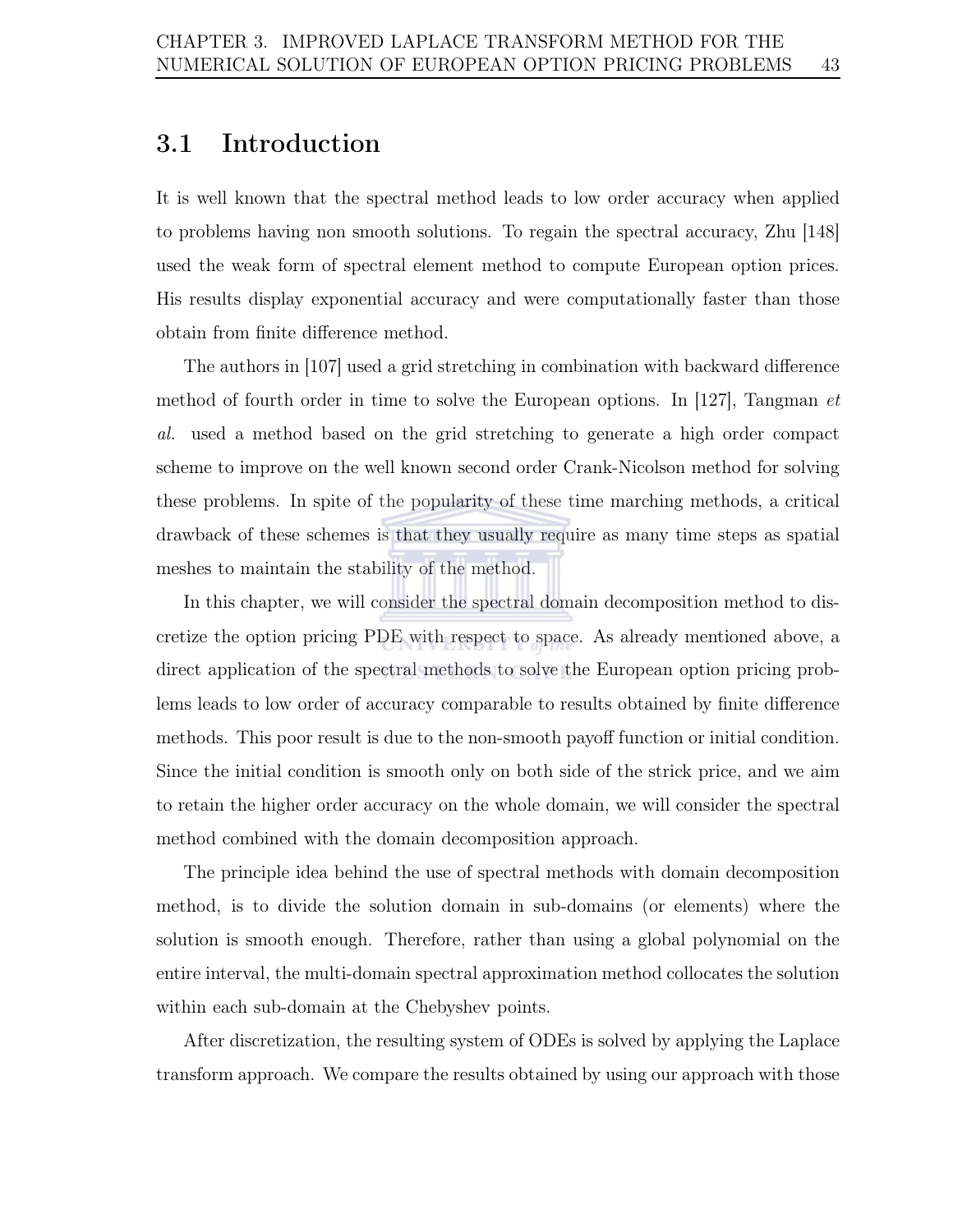from a finite difference discretization and Crank-Nicholsons methods.

The rest of this chapter is organized as follows. To keep this chapter self-contained, in Section 3.2, we re-describe the Black-Scholes equation which is used to model the European call and put options. Application of the Laplace transform is carried out in Section 3.4. In Section 3.3, we introduce the domain decomposition method. In Section 3.5 we present comparative numerical results. Finally a brief summary and some concluding remarks are given in Section 3.6.

## 3.2 Description of the model problem

To keep this chapter self-contained and direct liking of subsequent equations, we rewrite the model presented in the previous chapter. We consider the following PDE to price European options

$$
\frac{\partial V}{\partial t} + \frac{1}{2}\sigma^2 S^2 \frac{\partial^2 V}{\partial S^2} + rS \frac{\partial V}{\partial S} - rV = 0, \qquad S \in (0, \infty), \quad t \in (0, T). \tag{3.2.1}
$$

Final and boundary conditions are given by  $\mathbb{C} A \mathbb{P} \mathbb{E}$ 

$$
V(S,T) = \begin{cases} \max(S-K,0) & \text{for call,} \\ \max(K-S,0) & \text{for put,} \end{cases}
$$
 (3.2.2)

and

$$
V(0,t) = 0, \t V(S,t) \to S - Ke^{-r(T-t)}, \t as \t S \to \infty \t for call,\n
$$
V(0,t) = Ke^{-rt}, \t V(S,t) \to 0,
$$
 as  $S \to \infty$  for put.  
\n(3.2.3)
$$

In the above,  $V(S, t)$  is the price of a call/put option for the underlying asset whose price is S at time t up to the expiry date T, r is the interest rate,  $\sigma$  is the volatility of the underlying asset and  $K$  is the strike price.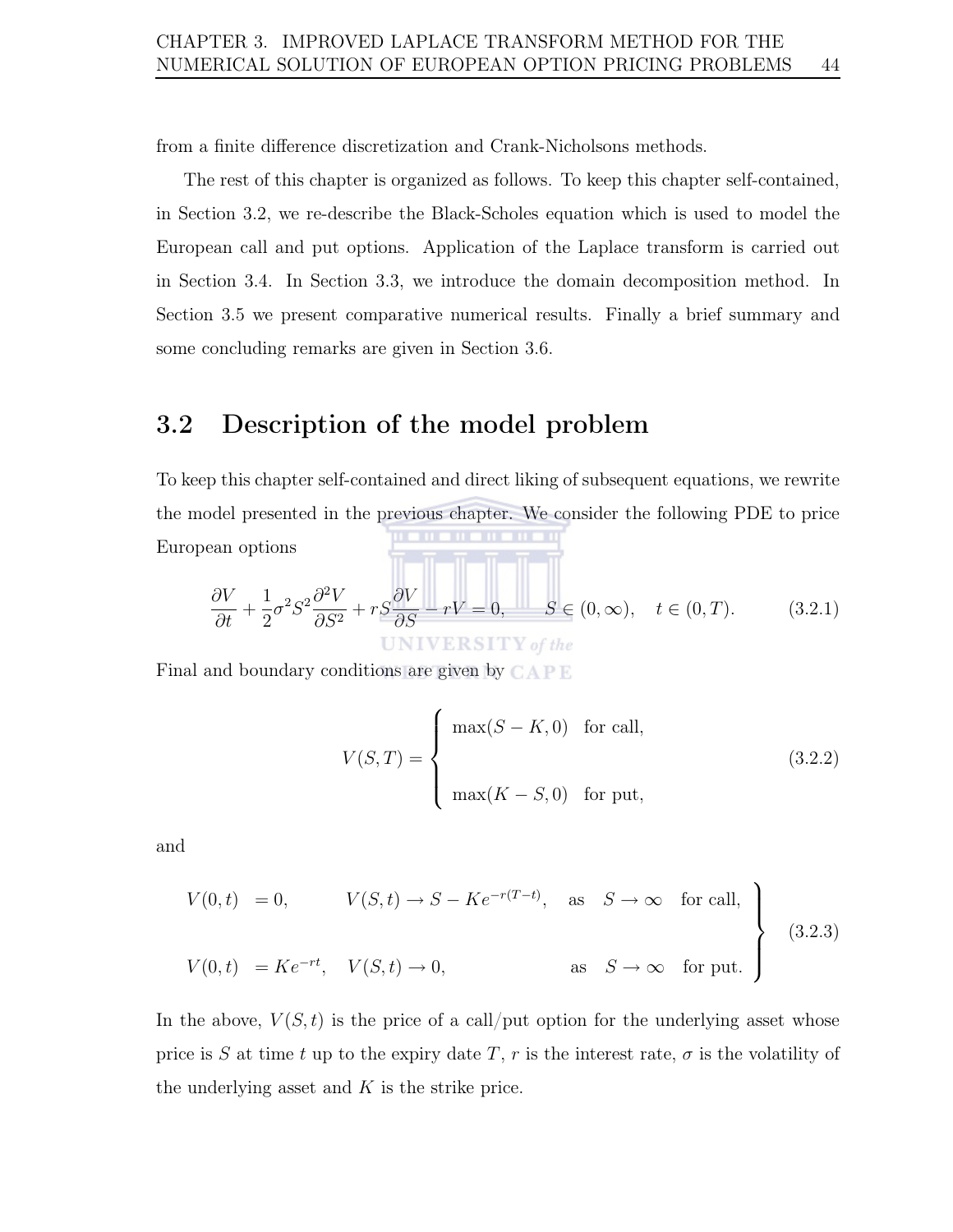We set  $\tau = T - t$  to transform the backward formulation  $(3.2.1) - (3.2.3)$  to the following forward equation

$$
\frac{\partial V}{\partial \tau} - \frac{1}{2}\sigma^2 S^2 \frac{\partial^2 V}{\partial S^2} - rS \frac{\partial V}{\partial S} + rV = 0,
$$
\n(3.2.4)

The initial condition is given by the terminal payoff

$$
V(S,0) = \begin{cases} \max(S-K,0) & \text{for call,} \\ \max(K-S,0) & \text{for put,} \end{cases}
$$
 (3.2.5)

and the boundary conditions are given by

$$
V(0,\tau) = 0, \t V(S,\tau) \to S - Ke^{-r\tau} \t as \t S \to \infty \t for call\n
$$
V(0,\tau) = Ke^{-r\tau}, \t V(S,\tau) \to 0,
$$
 as  $S \to \infty$  for put. (3.2.6)
$$

# 3.3 Spectral discretization

Spectral methods are a class of numerical methods that approximate the solution of unknown PDEs/ODEs by a global expansion polynomial over the entire domain. Unlike piecewise interpolation methods such as finite elements or finite differences that approximate solutions over subintervals of the domain. The popularity of spectral methods results mainly from the so-called exponential (i.e. geometric) convergence rate. Indeed for these methods, the decay in the convergence rate of the error associated with them decreases exponentially with increasing degree of freedom (i.e., the order of the expansion polynomial basis). This exponential convergence contrasts with the algebraic convergence rate observed for finite difference methods. At this point, a mathematical definition of algebraic and geometric convergence is in order and given below.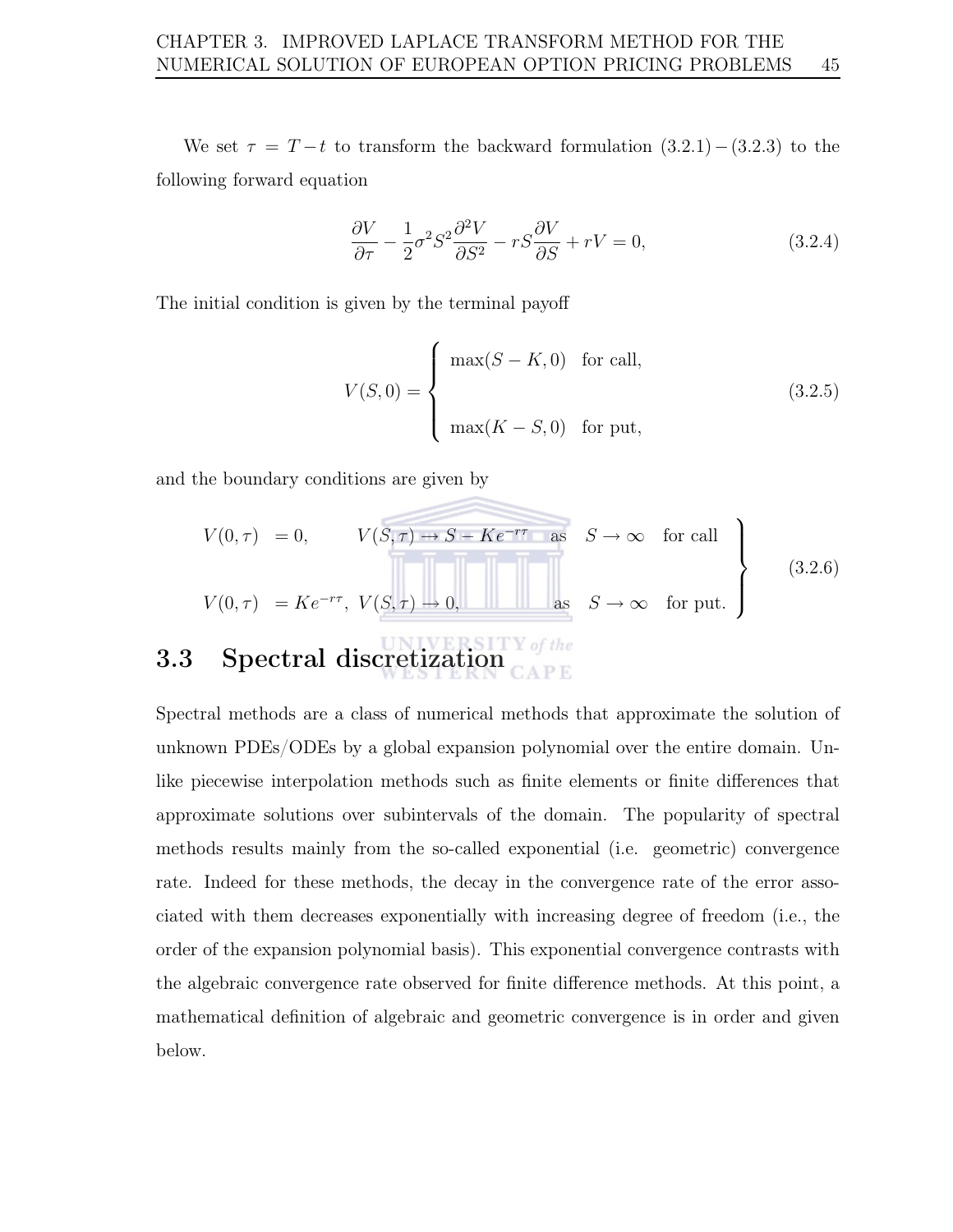**Definition 3.3.1** [13]. Let  $u_N$  be an approximation to a function u. Then  $u_N$  is said *to convergence algebraically to u if its order of convergence is of the form*  $\mathcal{O}(N^{-C})$ *, with* N *being the number of interpolation points and* C *some positive constant.*

**Definition 3.3.2** [13]. Let  $u_N$  be an approximation to a function u. Then  $u_N$  is *said to convergence exponentially to* u *if the convergence rate is asymptotically of order*  $\mathcal{O}(e^{-CN})$ *, with N being the number of interpolation points and C some positive constant.*

Spectral methods rose to prominence as numerical methods for PDEs in the 1970s. Their use is now widespread. Based on the choice of the basis functions, they can be divided into two main categories, namely, the fourier and the polynomial spectral methods. Typically writes

$$
u_N(\xi, t) = \sum_{k=0}^{N} a_k(t)\phi_k(\xi),
$$
\n(3.3.1)

where  $\phi_k$ ,  $k = 0, 1, ..., N$  are the basis polynomials and  $a_k$ ,  $k = 0, 1, ..., N$  are the unknown coefficients to be determined. The choice of  $\phi_k$ ,  $k = 0, 1, ..., N$  depends on the nature of the problem at hand. For periodic boundary value problems,  $\phi_k$ ,  $k = 0, 1, ..., N$  are chosen to be trigonometric polynomials. For non-periodic boundary problems, the most convenient choice for the basis functions is the Chebyshev polynomials:  $\phi_k = T_k(\xi)$ , and the Legendre polynomials:  $\phi_k = L_k(\xi)$ .

Spectral methods based on algebraic polynomial expansion can be divided into three categories, the Galerkin, tau and the collocation (also known as the pseudo-spectral) methods. One difference between these methods is the error distribution principle, that is, the means of making the residual function

$$
R_N(\xi, t) = \frac{\partial u_N}{\partial t} - H u_N(\xi, t), \qquad (3.3.2)
$$

small, where  $H$  is the associated differential operator. In the Galerkin method, the residual,  $R_N(x,t)$  is required to be orthogonal to the span of  $\phi_k(\xi)$ ,  $k = 0, 1, ..., N$ . The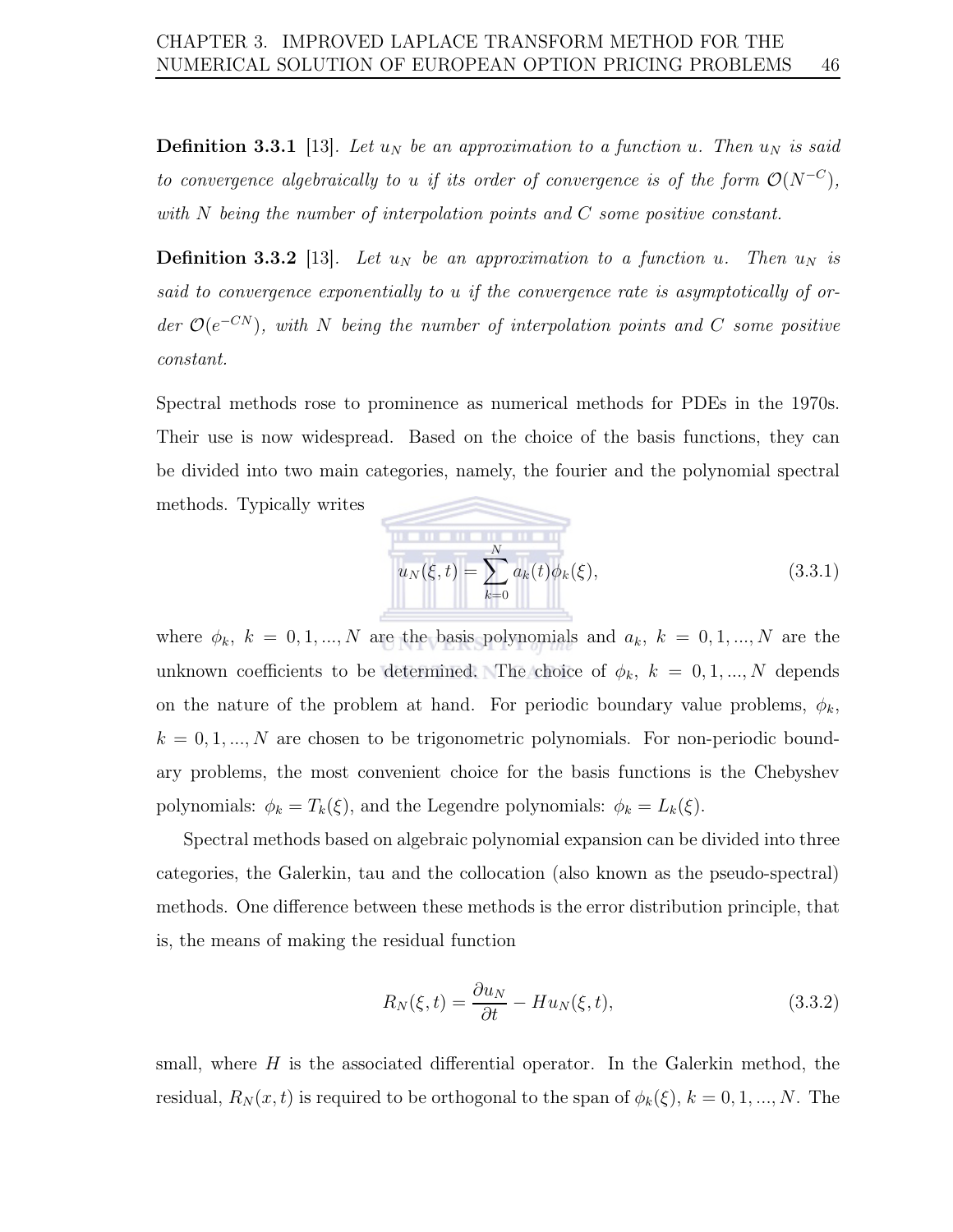tau method works similarly to the Galerkin method but unlike the Galerkin method which requires each  $\phi_k(\xi)$  to satisfy the boundary conditions, it only requires that the approximation  $u_N(\xi, t)$  satisfies the boundary conditions. The Galerkin and Tau methods involved a projection of the residual onto some polynomials space to be zero. For a thorough discussion on these two methods, interested readers are referred to [13, 61].

The method which we shall focus on in this work is the collocation method, often referred to as pseudo-spectral method. In contrast to the Galerkin and Tau methods, spectral collocation method requires that the residual  $R_N(x,t)$  vanishes at a set of collocation points, making it easy to apply to variable coefficients and non-linear problems.

#### 3.3.1 Chebyshev collocation methods

The basic idea behind spectral methods is to approximate the unknown solution of a differential equation by a global interpolant, and requires the interpolant to satisfy the differential equation exactly at predefined collocation points. Usually, each spectral method is named after choosing a function class for the basis functions. Since we use Chebyshev grid points in this case, the method is known as the Chebyshev collocation method.

In Chebyshev spectral method, the spectral process involves seeking the solution to a differential equation by polynomial interpolation. In order to review the formulas of polynomial interpolation, we consider interpolating an arbitrary function  $u(\xi)$  at  $N+1$ distinct nodes  $\xi_k$ ,  $k = 0, 1, ..., N$ , in [-1, 1].

**Definition 3.3.3** *Given a set of grid points*  $\xi_j$ ,  $j = 0, 1, ..., N$ , an interpolating ap*proximation to a function*  $u(\xi)$  *is a polynomial*  $u_N(\xi)$  *of degree* N, determined by the *requirement that the interpolant agrees with*  $f(\xi)$  *at the set of interpolation points*  $\xi_j$ ,  $j = 0, 1, ..., N, i.e.,$ 

$$
u_N(\xi_i) = u(\xi_i), \qquad i = 0, 1, ..., N.
$$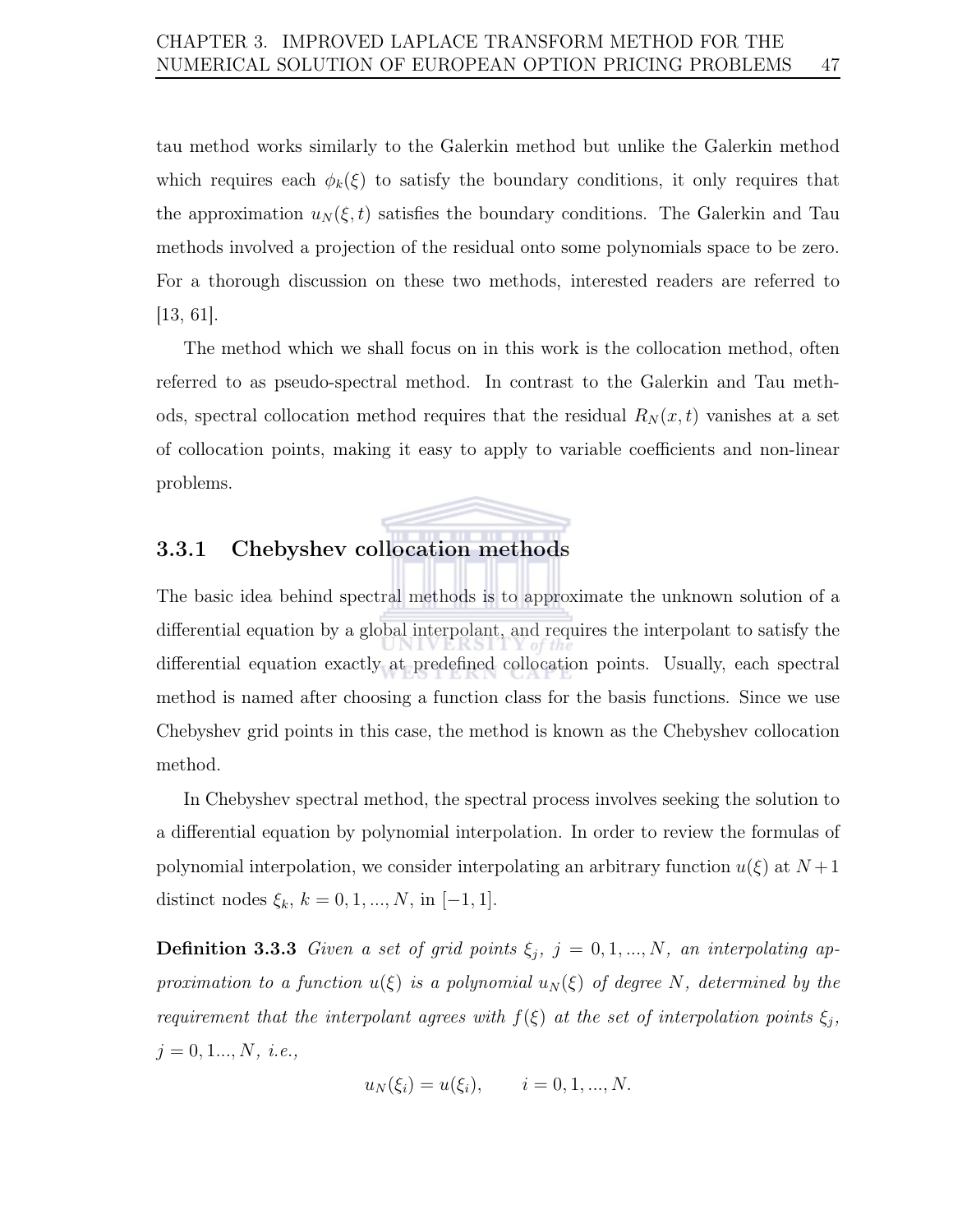We define  $L_k(\xi)$  as the Lagrange polynomial of degree N,

$$
L_k(\xi) = \prod_{\substack{j=0 \ j \neq k}}^N \frac{\xi - \xi_j}{\xi_k - \xi_j}, \qquad k = 0, 1, ..., N.
$$

Note that at the discrete points  $\xi_k$ ,  $k = 0, 1..., N$ ,  $L_k(\xi)$  satisfies

$$
L_j(\xi_k) = \delta_{jk} = \begin{cases} 1 & \text{if } j = k \\ & \\ 0 & \text{otherwise} \end{cases}
$$

where  $\delta_{jk}$  is the Kronecker delta function. The interpolation polynomial,  $f_N(\xi)$  is then given by

$$
u_N(\xi) = \sum_{k=0}^{N} u(\xi_k) L_k(\xi).
$$
 (3.3.3)

The grid points  $\xi_k$ ,  $k = 0, 1, ..., N$  are the roots of the Jacobi polynomials; they have a nonuniform distribution [47, 132] in the interval  $[-1, 1]$  with a node density per unit **WESTERN CAPE** length of

$$
\mu \approx \frac{N}{\sqrt{1-\xi^2}}
$$
 as  $N \to \infty$ .

In this chapter, we use the Chebyshev points as the grid points. These are given by

$$
\xi_j = \cos\left(\frac{j\pi}{N}\right), \qquad j = 0, 1, ..., N.
$$

The Chebyshev points are often defined as the projection onto the interval  $[-1, 1]$  of the roots of unity along the unit circle  $|z|=1$  in the complex plane [132]. One should note that the Chebyshev points are defined on the canonical interval  $[-1, 1]$ , therefore any problem posed on an arbitrary interval [a, b] should be converted to  $[-1, 1]$  through the linear transformation  $\xi \longleftrightarrow (1/2)((b-a)\xi + (b+a)).$ 

The Chebyshev collocation methods are renowned for their exponential accuracy as illustrated in the following theorem [57] for an analytic function.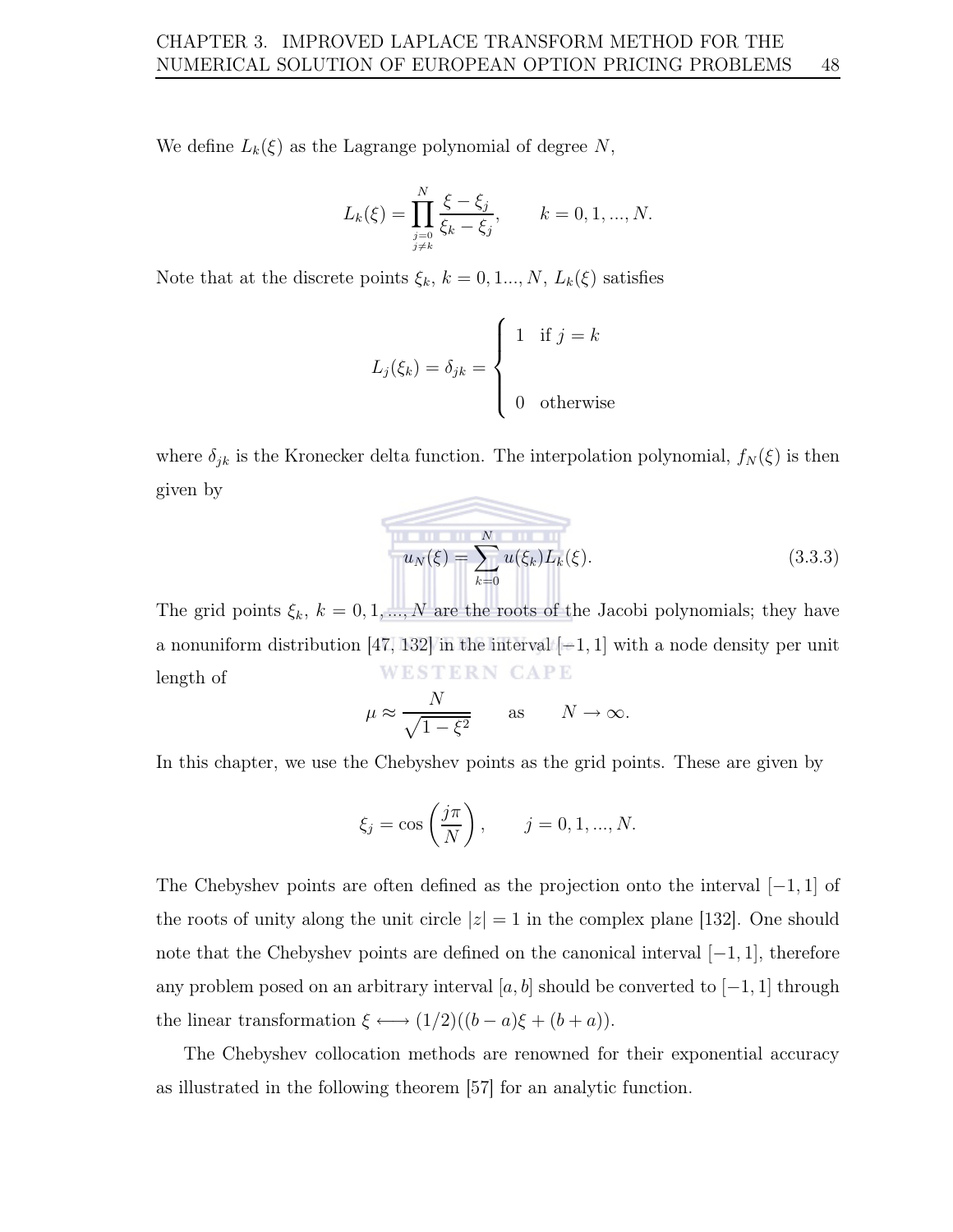**Theorem 3.3.4** [57] Let  $u_N$  be the polynomial of degree at most N that interpolates *a function u at Chebyshev points*  $\xi_k = \cos k\pi/N$ ,  $k = 0, ..., N$ . If *u is analytic in the closed ellipse with foci* ±1 *and semi-axis lengths that sum to* ρ*, then*

$$
\max_{\xi \in [-1,1]} |u_N - u| \le \mathcal{O}(\rho^{-N}), \quad as \quad N \to \infty.
$$

*Proof.* See [57].

In the following, we discuss the concept of collocation derivative associated with the interpolation polynomial  $u_N(\xi)$  described above.

#### Differentiation matrices

Using (3.3.3), the m-th order derivative of  $u_N(\xi)$  at the collocation points  $\xi_k$ ,  $k =$  $0, 1, ..., N$ , is given by

$$
u_N^{(m)} = \frac{d^m u_N(\xi)}{d\xi^m} \tag{3.3.4}
$$

$$
UNNE \leq \frac{N}{\epsilon} \sum_{k=0}^{N} u(\xi_k) \frac{d^m L_k(\xi)}{d\xi^m}.
$$
\n(3.3.5)

Nodal representation yields

$$
\frac{d^m u_N(\xi_j)}{d\xi^m} = \sum_{k=0}^N u(\xi_k) \frac{d^m L_k(\xi_j)}{d\xi^m}, \qquad j = 0, 1, ..., N,
$$
\n(3.3.6)

which can be represented by the matrix formula

$$
\boldsymbol{u}_N^{(m)} = D_N^{(m)} \boldsymbol{u}_N,\tag{3.3.7}
$$

where

$$
\boldsymbol{u}_N = \left[\begin{array}{c} u_N(\xi_0) \\ \vdots \\ u_N(\xi_N) \end{array}\right], \quad \boldsymbol{u}_N^{(m)} = \left[\begin{array}{c} u_N^{(m)}(\xi_0) \\ \vdots \\ u_N^{(m)}(\xi_N) \end{array}\right],
$$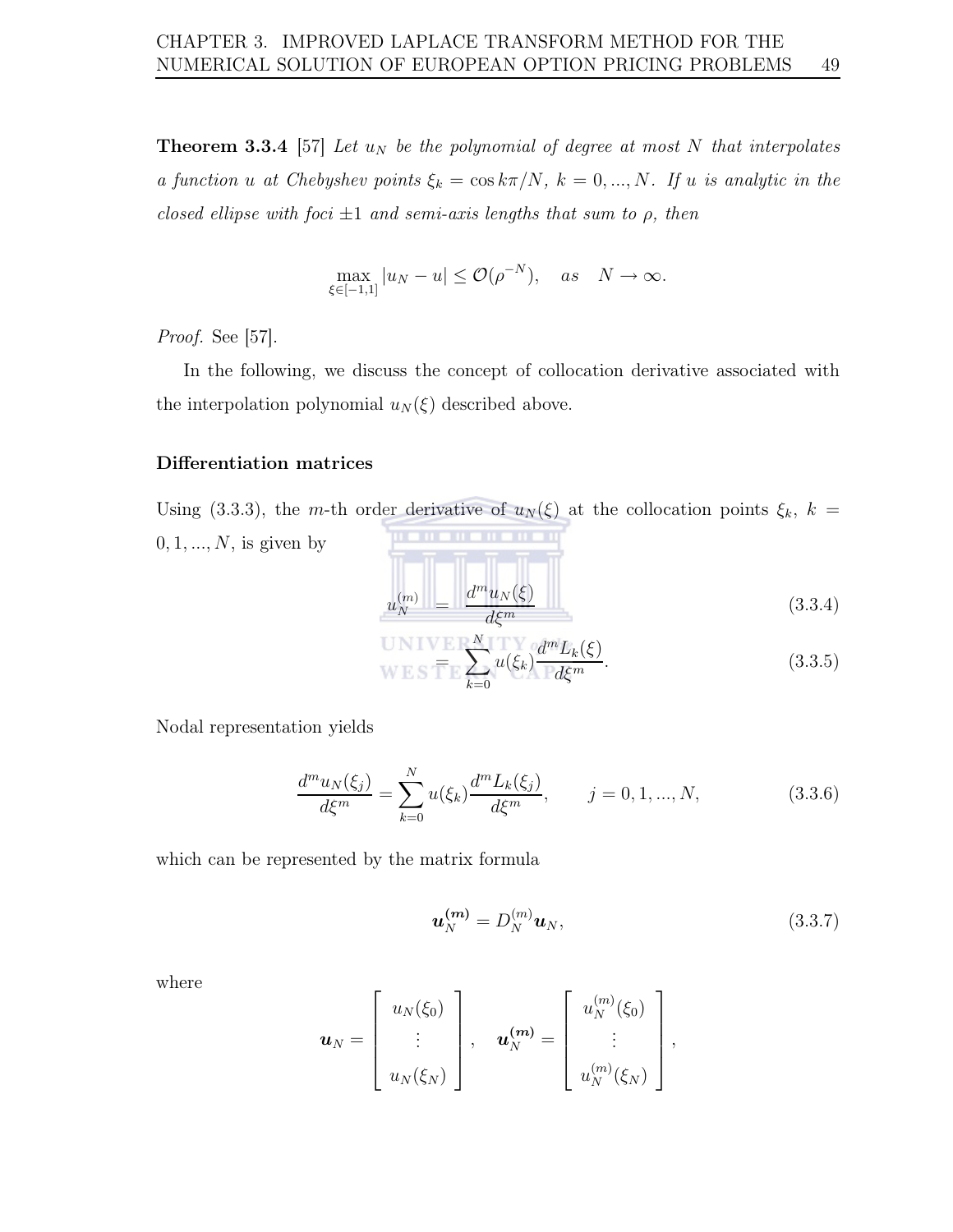and  $D_N^{(m)}$  is the  $(N+1) \times (N+1)$  differentiation matrix of order m with entries

$$
(D_N^{(m)})_{j,k} = L_k^{(m)}(\xi_j), \qquad j,k = 0, 1, ..., N.
$$
 (3.3.8)

The computation of these differentiation matrices for an arbitrary order  $m$  has been considered in [136]. Moreover as for the Theorem 3.3.4, the following theorem shows that the approximation of the  $m<sup>th</sup>$  order derivative  $u_N^{(m)}$  of u converges exponentially.

**Theorem 3.3.5** [57] Let  $u_N$  be the polynomial of degree at most N that interpolates *a function u at Chebyshev points*  $\xi_k = \cos k\pi/N$ ,  $k = 0, ..., N$ . If *u is analytic in the closed ellipse with foci* ±1 *and semi-axis lengths that sum to* ρ*, then the error in the*  $approximation$  *of the*  $m^{th}$  *order derivative*  $u_N^{(m)}$  *of u is given by* 



*for any integers*  $m > 0$ *.* 

*Proof.* See [57].

$$
WFFPTPNNCLDF
$$

As we noted earlier, the exponential convergence rate of spectral methods is strictly dependent on the smoothness of the unknown function. However option pricing PDEs have the interesting feature that the initial conditions are not smooth. Therefore direct application of a spectral method to the solution of the Black-Scholes equation will lead to a low order, slowly convergent approximation. To illustrate this fact, we consider the following European call option

$$
\frac{\partial V}{\partial \tau} - \frac{1}{2}\sigma^2 S^2 \frac{\partial^2 V}{\partial S^2} - rS \frac{\partial V}{\partial S} + rV = 0, \qquad S \in [0, S_{\text{max}}], \quad \tau \in (0, T), \tag{3.3.9}
$$

with initial and boundary conditions

$$
V(S, 0) = \max(S - K, 0),
$$
  
\n
$$
V(0, \tau) = 0,
$$
  
\n
$$
V(S_{\max}, \tau) = S_{\max} - Ke^{-r\tau}.
$$
\n(3.3.10)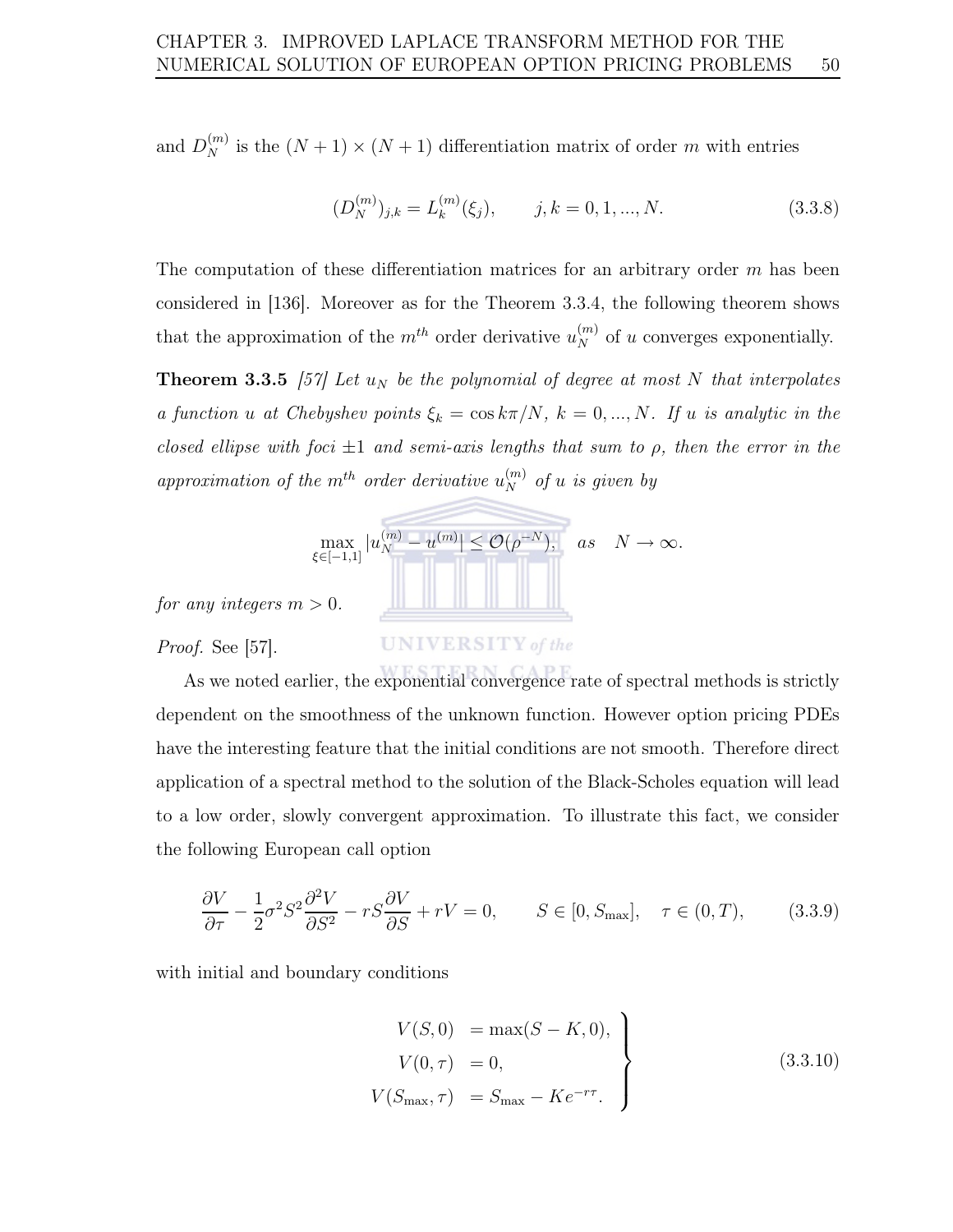After discretization, (3.3.9) can be expressed as

$$
\frac{\partial V}{\partial t} - \frac{1}{2}\sigma^2(\xi + 1)^2 D^{(2)}V - r(\xi + 1)D^{(1)}V + rV = 0,
$$
\n(3.3.11)

where  $\dot{V}$  denotes the differentiation with respect to  $\tau$ ;  $D^{(1)}$  and  $D^{(2)}$  represent the first and second order matrices, respectively, and  $\xi$  are the Chebyshev points. The equation (3.3.11) can be integrated in time by any one of a number of time stepping schemes. However, we consider a method based on the application of the Laplace transform as described in the next section. The poor performance of the direct application of the spectral method is presented in Figure 3.5.2 (page 61) where only a second order convergence rate is observed as expected.

To remedy this, we propose the spectral domain decomposition method (SDDM). In the spectral domain decomposition approach, the domain  $S \in [0, S_{\text{max}}]$  is divided into sub-domains. For the problem at hand, we need to divide the domain into two subdomains, with the transition point as the strike price. To represent the solution in each sub-domains, we choose to approximate the solution by a linear rational interpolant for their improved stability properties compared to the polynomial interpolant [5, 11, 130].

#### 3.3.2 Domain decomposition based on rational interpolant

Instead of the general spectral methods, we shall consider spectral methods based on rational interpolants which are more convenient for the problems at hand. The rational approximation of a function u at the Chebyshev points  $\xi_k$ , for  $k = 0, 1, ..., N$ , is given by

$$
u_N(\xi) = \frac{\sum_{k=0}^{N} \frac{w_k}{\xi - \xi_k} u(\xi_k)}{\sum_{k=0}^{N} \frac{w_k}{\xi - \xi_k}},
$$
\n(3.3.12)

where  $w_k$ ,  $k = 0, 1, ..., N$  are the barycentric weights defined by  $w_0 = 1/2$ ,  $w_N =$  $(-1)^N/2$ , and  $w_k = (-1)^k$ ,  $k = 1, ..., N - 1$ . For the spectral polynomial method,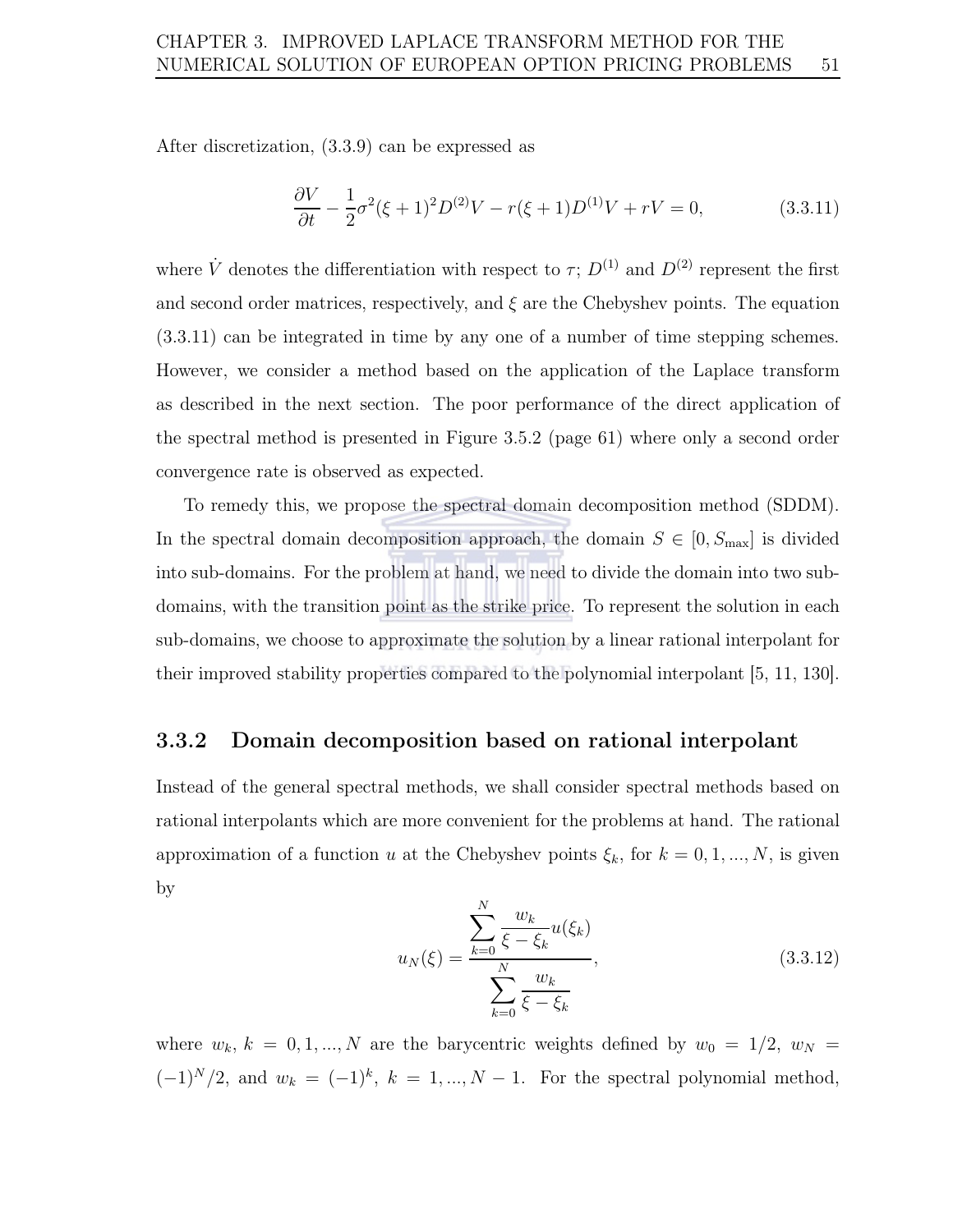the  $m<sup>th</sup>$  order differentiation matrix associated with the rational interpolant (3.3.12) is given by

$$
u_N^{(m)}(\xi_k) = \sum_{k=0}^N \frac{d^m}{d\xi^m} \left( \frac{\sum_{k=0}^N \frac{w_k}{\xi - \xi_k} u(\xi_k)}{\sum_{k=0}^N \frac{w_k}{\xi - \xi_k}} \right),
$$
(3.3.13)  

$$
= \sum_{k=0}^N D_{jk}^{(m)} u(\xi_k),
$$
(3.3.14)

where the  $D_{jk}^{(m)}$  are the entries of the differentiation matrix of order m. Formula to construct  $D_N^{(m)}$  are given by Schneider and Werner in [119] for  $m = 1$  and  $m =$ 2 and latter generalized for any order by Tee in [130]. The first and second order differentiation matrices are given by the following formulas

ΉГ

 $k=0$ 

ПF

$$
D_{jk}^{(1)} = \begin{cases} \frac{w_k}{w_j(\xi_j - \xi_k)}, & j \neq k, \\ -\sum_{i \neq k} D_{ji}^{(1)}, & j = k, \end{cases}
$$
 (3.3.15)

and

$$
D_{jk}^{(2)} = \begin{cases} 2D_{jk}^{(1)} \left( D_{jj}^{(1)} - \frac{1}{\xi_j - \xi_k} \right), & j \neq k, \\ -\sum_{i \neq k} D_{ji}^{(2)}, & j = k, \end{cases}
$$
 (3.3.16)

The above expression will be used when we approximate first and second derivative term in (3.2.1).

#### Domain decomposition method combined with spectral approximation

From our earlier discussion in this section, we know that the direct application of spectral method to the Black-Scholes problem leads to low order convergence results. The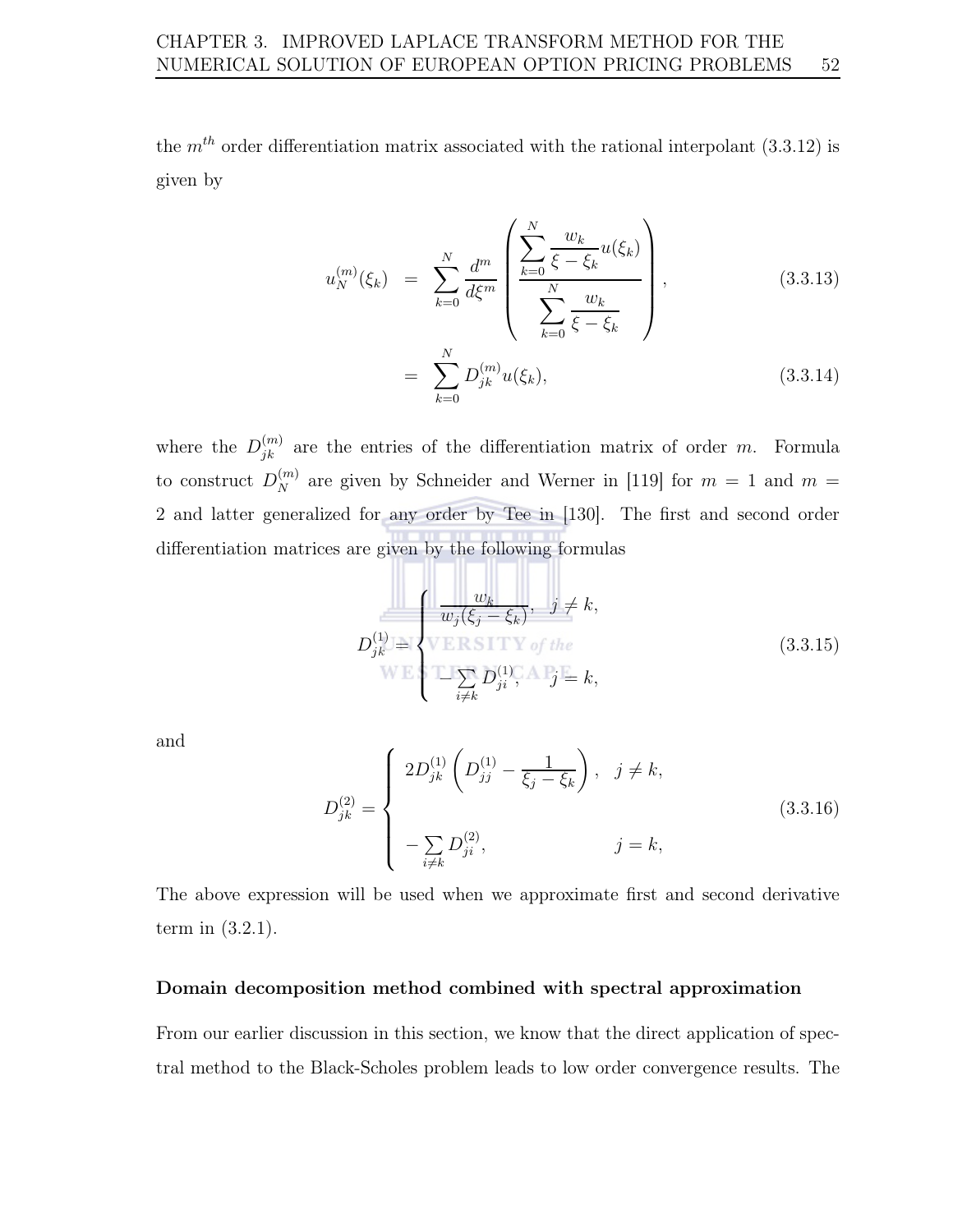poor convergence is attributed due to the non-smoothness of the initial condition at the strike price. To recover spectral accuracy, we consider using the domain decomposition approach which we discuss here. We split the domain at the point of discontinuity, and apply the Chebyshev spatial discretization to reduce the problem to a set of coupled ordinary differential equations in time. Since the function is smooth on each subinterval including the point of discontinuity (strike  $K$ ), a spectral accuracy can be obtained provided that appropriate matching conditions are set across the point of discontinuity.

To begin with this, we consider the domain decomposition approach for the Black-Scholes European call option (3.3.9)-(3.3.10). Since the initial condition is non-smooth at the strike price, we split the interval  $[0, S_{\text{max}}]$  at that point into two subintervals,  $\vartheta = [0, K]$  and  $\chi = [K, S_{\text{max}}]$  of lengths  $d^{\vartheta} = K$  and  $d^{\chi} = S_{\text{max}} - K$ , respectively. To apply the Chebyshev discretization we map each element to the reference element  $\left[-1,1\right]$  by the linear transformation:

$$
S^{\vartheta, \chi}(\xi) = \begin{cases} \frac{d^{\vartheta}}{2}(\xi + 1), & S \in [0, K], \\ & \text{where} \\ \frac{d^{\chi}}{2}(\xi + 1) + K, & S \in [K, S_{\text{max}}]. \end{cases}
$$
(3.3.17)

The linear transformation to the derivative leads

$$
dS^{\vartheta,\chi}(\xi) = \begin{cases} \frac{d^{\vartheta}}{2} d\xi, & S \in [0,K], \\ & \\ \frac{d^{\chi}}{2} d\xi, & S \in [K, S_{\text{max}}], \end{cases}
$$
 (3.3.18)

which implies that

$$
\frac{\partial}{\partial S} \equiv \frac{\partial}{\partial \xi} \frac{\partial \xi}{\partial S} \equiv \begin{cases} \frac{2}{d^{\vartheta}} \frac{\partial}{\partial \xi}, & S \in [0, K], \\ & \\ \frac{2}{d^{\chi}} \frac{\partial}{\partial \xi}, & S \in [K, S_{\text{max}}]. \end{cases}
$$
(3.3.19)

From equations (3.3.18)-(3.3.19) we can write Black-Scholes equation (3.3.9) into each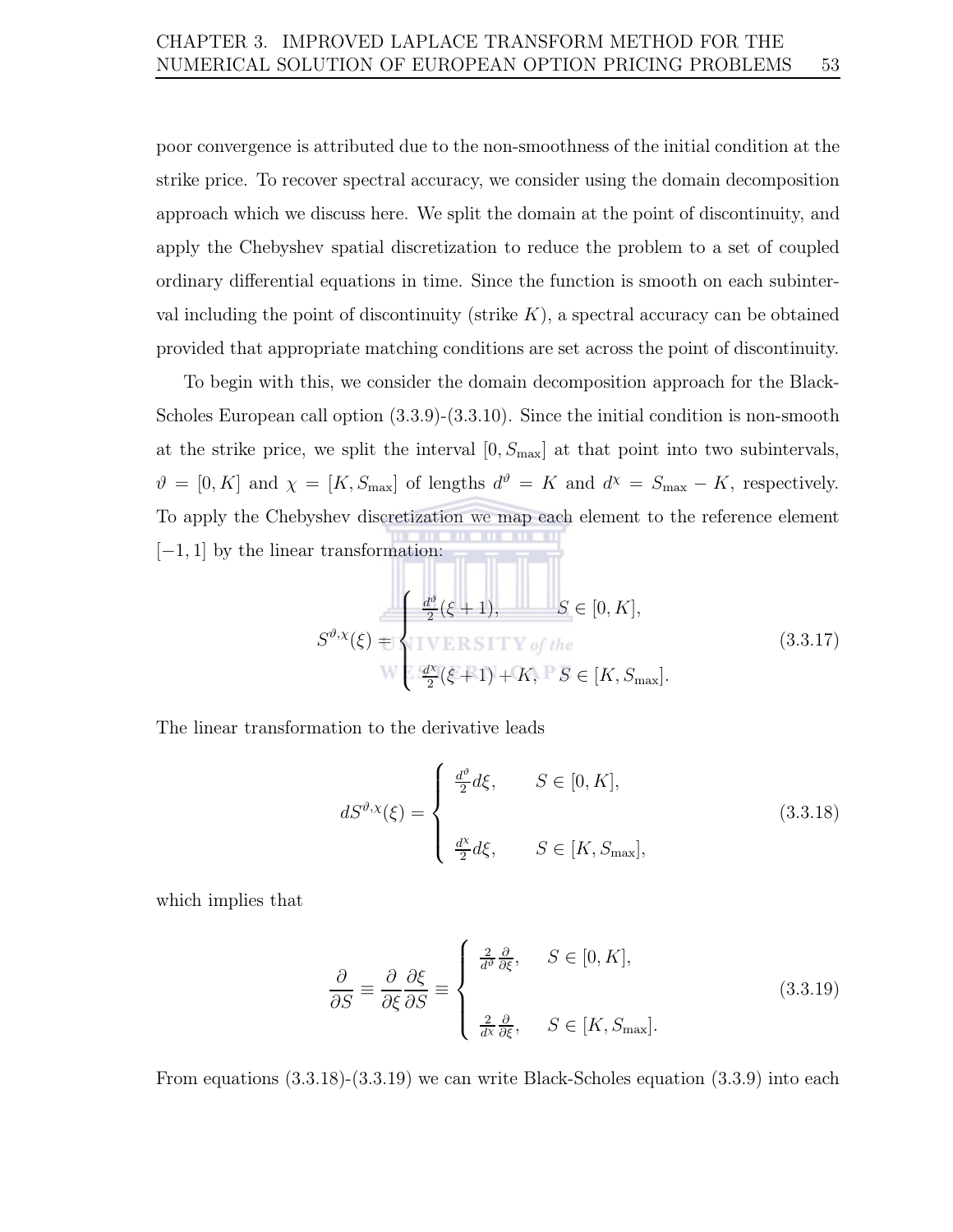sub-domain as follows

$$
\frac{\partial V^{\vartheta}}{\partial \tau} = \frac{2}{(d^{\vartheta})^2} \sigma^2 S^{\vartheta}(\xi)^2 \frac{\partial^2 V^{\vartheta}}{\partial \xi^2} + \frac{2r}{d^{\vartheta}} S^{\vartheta}(\xi) \frac{\partial V^{\vartheta}}{\partial \xi} - rV^{\vartheta}, \tag{3.3.20}
$$

and

$$
\frac{\partial V^{\chi}}{\partial \tau} = \frac{2}{(d^{\chi})^2} \sigma^2 S^{\chi}(\xi)^2 \frac{\partial^2 V^{\chi}}{\partial \xi^2} + \frac{2r}{d^{\chi}} S^{\chi}(\xi) \frac{\partial V^{\chi}}{\partial \xi} - rV^{\chi}.
$$
 (3.3.21)

Using matrix notations, we have

$$
\dot{V}^{\vartheta} = \frac{\sigma^2}{2} (W^{\vartheta})^2 D^{(2)} V^{\vartheta} + r W^{\vartheta} D^{(1)} V^{\vartheta} - r V^{\vartheta}, \qquad (3.3.22)
$$

and

$$
\dot{V}^{\chi} = \frac{\sigma^2}{2} (W^{\chi})^2 D^{(2)} V^{\chi} + r W^{\chi} D^{(1)} V^{\chi} - r V^{\chi}.
$$
 (3.3.23)

Here  $W^{\vartheta,\chi}$  are the diagonal matrices  $W^{\vartheta,\chi} = diag((2/d^{\vartheta,\chi})S(\xi))$  and  $\dot{V}^{\vartheta,\chi}$ , are the derivatives with respect to  $\tau$ . Defining RN CAPE

$$
B^{\vartheta,\chi} \; := \; \frac{\sigma^2}{2} (W^{\vartheta,\chi})^2 D^{(2)}, \tag{3.3.24}
$$

and

$$
C^{\vartheta,\chi} \quad := \quad rW^{\vartheta,\chi}D^{(1)},\tag{3.3.25}
$$

we obtain from (3.3.22)-(3.3.23),

$$
\dot{V}^{\vartheta} = (B^{\vartheta} V^{\vartheta}) + (C^{\vartheta} V^{\vartheta}) - r V^{\vartheta}, \qquad (3.3.26)
$$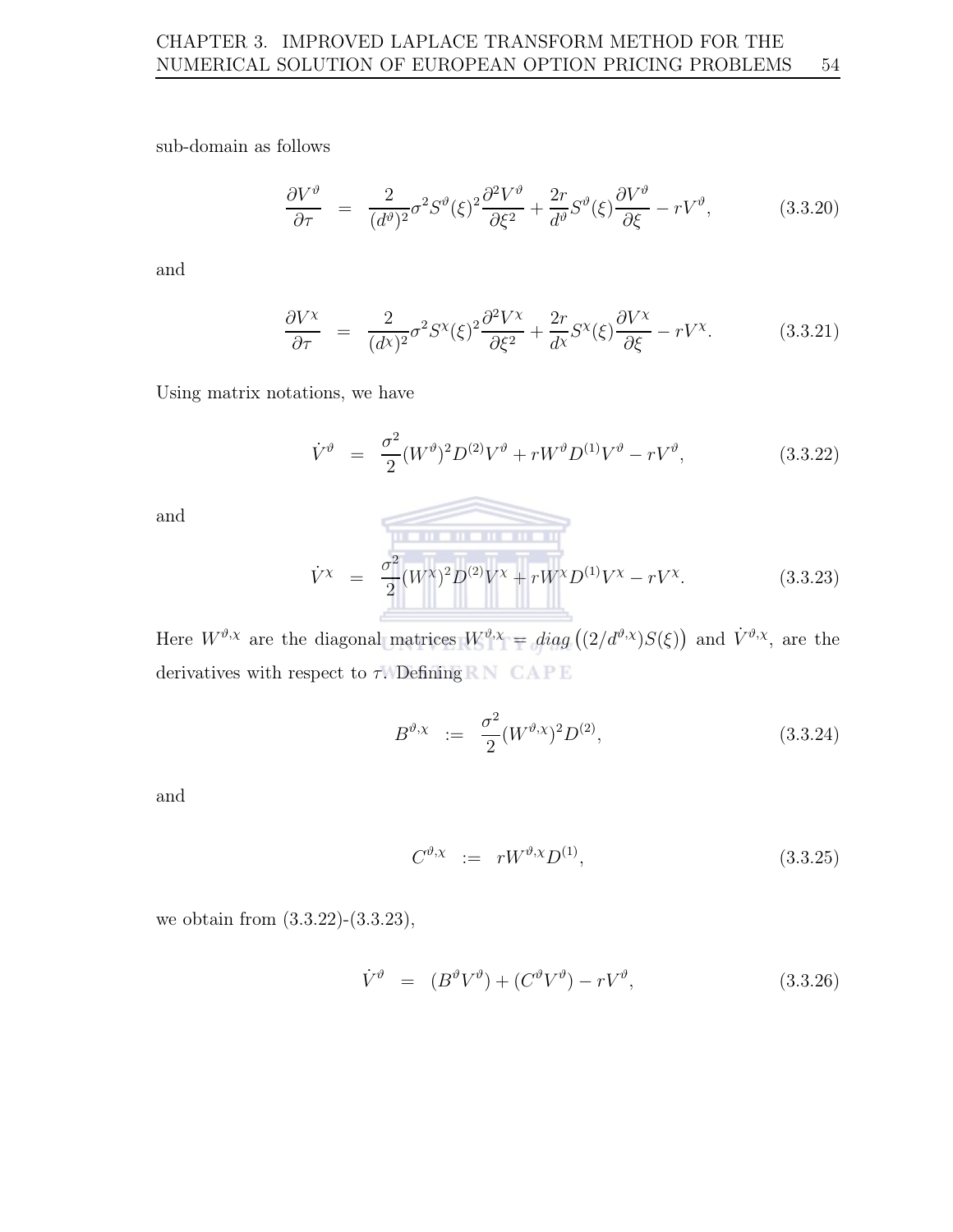and

$$
\dot{V}^{\chi} = (B^{\chi}V^{\chi}) + (C^{\chi}V^{\chi}) - rV^{\chi}.
$$
 (3.3.27)

To impose the boundary conditions, we replace the first and last equations from the first and second sub-domains, respectively, by the boundary conditions (3.3.10). Furthermore, to ensure the continuity of the solution and that of its first derivatives at the interface, we impose matching conditions across the point of discontinuity, i.e., at the strike price  $K$ . Defining

$$
V^* = V_N^{\vartheta} = V_0^{\chi},\tag{3.3.28}
$$

and

$$
\frac{\partial V_N^{\vartheta}}{\partial \xi} = \frac{\partial V_0^{\chi}}{\partial \xi},\tag{3.3.29}
$$
 n (3.3.28) implies

we see that equation

$$
2\dot{V}^* = ((B^{\vartheta} + C^{\vartheta} - rI^{\vartheta})V^{\vartheta})_N + ((B^{\chi} + C^{\chi} - rI^{\chi})V^{\chi})_0.
$$
 (3.3.30)

**WESTERN CAPE** 

Here  $I^{\vartheta}$  and  $I^{\chi}$  are identity matrices on  $\vartheta$  and  $\chi$  respectively. From (3.3.29) we have

$$
\frac{2}{d^{\vartheta}} (D^{(1)} V^{\vartheta})_N - \frac{2}{d^{\chi}} (D^{(2)} V^{\chi})_0 = 0.
$$
 (3.3.31)

The solution vector V of  $(3.3.9)-(3.3.10)$  is obtained from the system of  $2N + 2$  equations from (3.3.26), (3.3.30), (3.3.31) and the boundary conditions. We combine the approximations from the two sub-domains with boundary and matching conditions included into a global system with the governing equation

$$
\dot{V} = AV - rV.\tag{3.3.32}
$$

Here  $V$  is the vector

$$
V = (V_0^{\vartheta}, \ldots, V_N^{\vartheta}, V_0^{\chi}, \ldots, V_N^{\chi}),
$$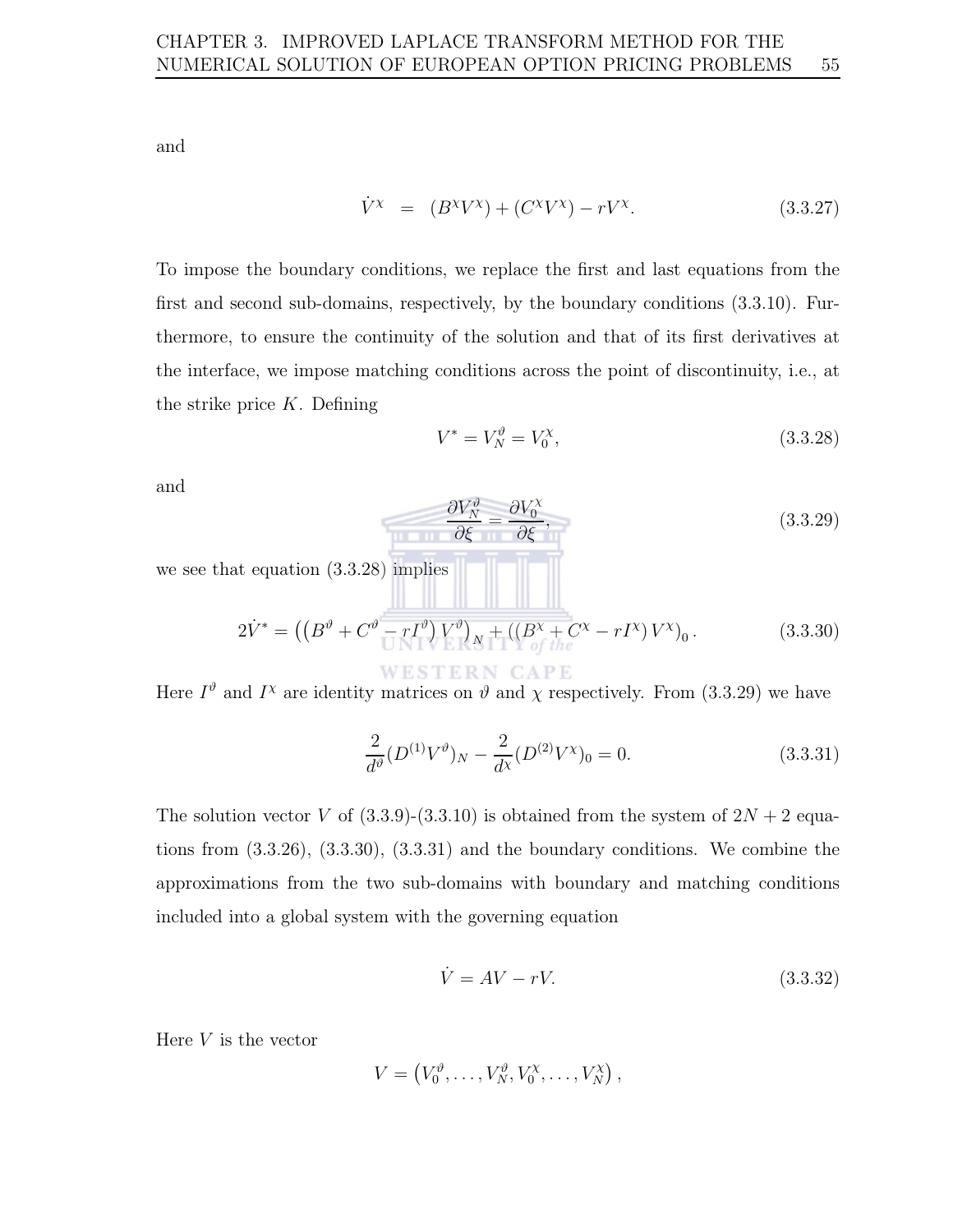and

$$
A = B + C,
$$

where B and C are block diagonal matrices of  $B^{\vartheta,\chi}$  and  $C^{\vartheta,\chi}$ , respectively. After the discretization, the resulting ODE is solved using Laplace method as discussed in the next section.

# 3.4 Practical implementation of the Laplace transform method to solve the discrete problem

We apply the Laplace transform to (3.3.32) which yields

$$
z\widehat{V} = A\widehat{V} - r\widehat{V} + V_0, \qquad (3.4.1)
$$

where  $\widehat{V}$  is the unknown solution in this domain. The boundary conditions becomes

$$
\widehat{V}(-1, z) = 0, \qquad \widehat{V}(1, z) = \frac{S_{\text{max}}}{z} - \frac{K}{z+r}, \quad \text{for call,}
$$
\n
$$
\widehat{V}(-1, z) = \frac{K}{(z+r)}, \quad \widehat{V}(1, z) = 0, \qquad \text{for put.}
$$
\n(3.4.2)

For each  $z_k$  on the contour (1.2.5), the equation (3.4.1) in matrix form is solved as

$$
(z_k I - (A + rI)) \hat{V}_k = V_0, \qquad k = 0, 1, ..., M.
$$
 (3.4.3)

A straight forward application of the inversion formula (1.2.6) yields

$$
V(t) = \frac{h}{2\pi i} \int_{-\infty}^{\infty} e^{z(\ell)t} \widehat{V} z'(\ell) d\ell.
$$
 (3.4.4)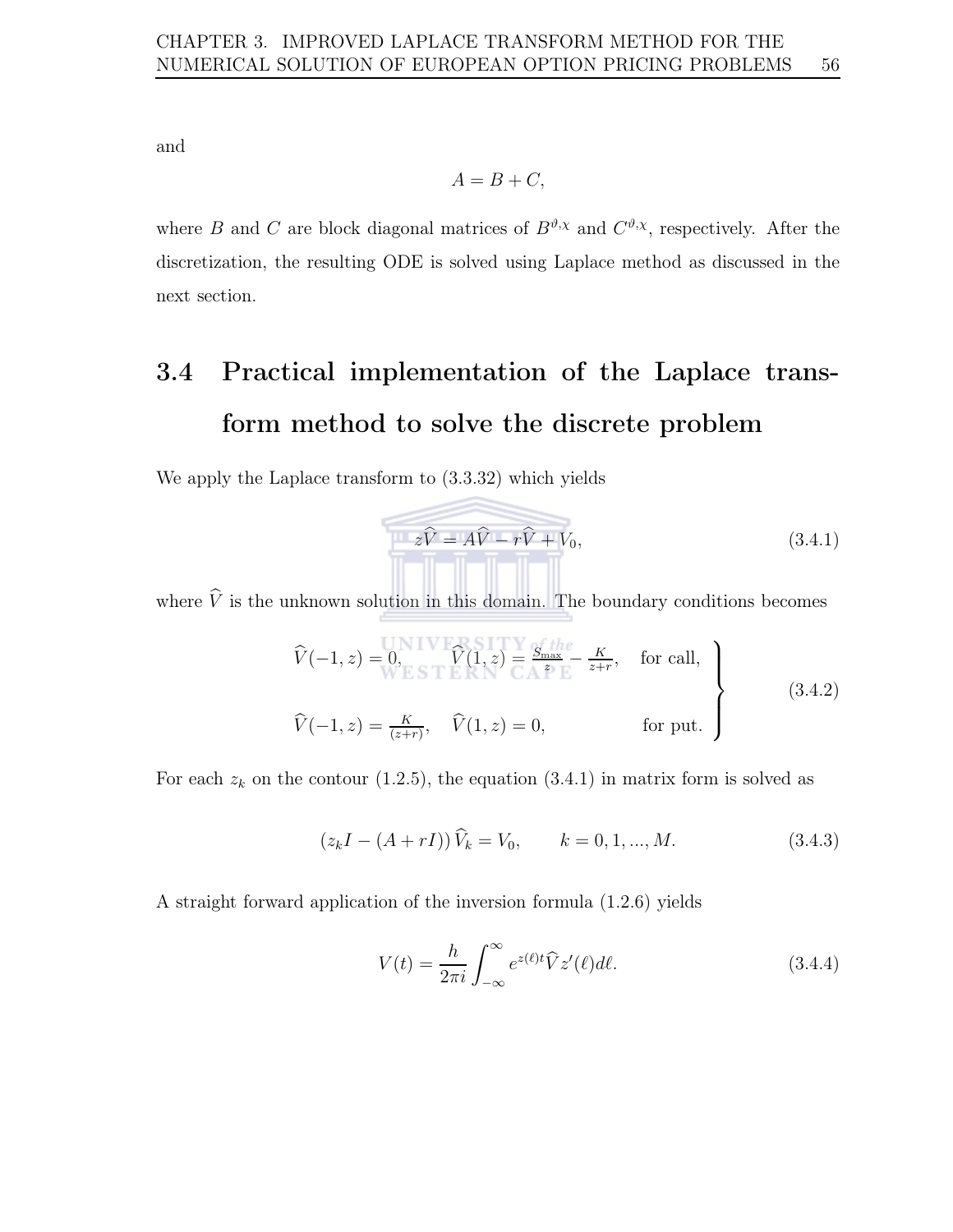We approximate the integral  $(3.4.4)$  using the trapezoidal rule truncated at  $M$ , and taking advantage of the symmetry of the contour (1.2.5), we obtain

$$
V_M(t) = \text{Re}\left\{\frac{h}{\pi i} \sum_{k=0}^M e^{z_k t} \widehat{V}_k z'_k\right\},\tag{3.4.5}
$$

where

$$
\widehat{V}_k = (z_k I - (A + rI))^{-1} V_0, \quad k = 0, 1, ..., M.
$$
\n(3.4.6)

In the next section, we present some numerical results illustrating the performance of the proposed method.

**THE REPORT OF** 

### 3.5 Numerical results

In this section, we present some results of numerical experiments we performed to test our method for pricing European call options. Even though an analytical solution of the Black-Scholes equation for European option exists, for practical application numerical results is often needed. The efficiency and accuracy of the numerical method assist us in determining the suitability of the proposed approach while tackling more challenging problems. To this end, our aim is to compare the results obtained by finite difference method and those obtained by the spectral decomposition method on one hand, and the Laplace transform approach with the conventional time marching methods such as Crank-Nicholson on the other hand. The truncated value  $S_{\text{max}}$  of the stock price interval, is chosen sufficiently large to reduce the truncation error.

The spectral domain decomposition method has the flexibility in the choice of the number of sub-domains depending on the complexity of the computational interval. For the problem at hand, however, we divide the interval  $[0, S_{\text{max}}]$  into two sub-domains. One sub-domain is to the left of the strike price with length  $K$  and the other one is on the right of the stock price and is of length  $S_{\text{max}}-K$ . Subsequently, we match both sub-domains to the standard interval  $[-1, 1]$  for spectral discretization as described in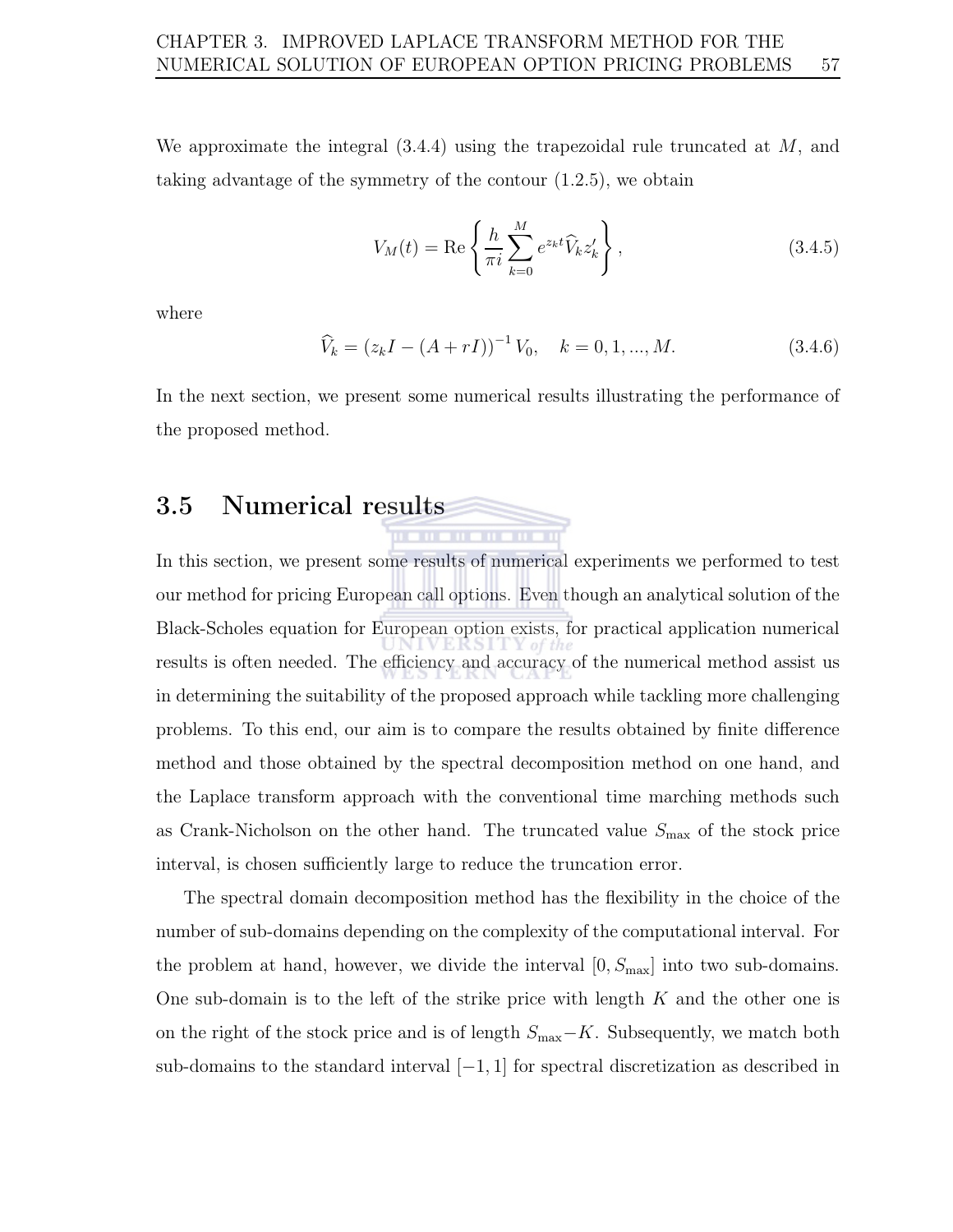Section 1.3.

In the implementation of the inverse Laplace transform, the number of terms in the summation (3.4.5) depends on the number of points  $z_k$ ,  $k = 0, ..., M$ . From section 1.3, we know that the conditioning error increases moderately and depends on M, therefore above a certain threshold number of points  $z_k$  on the contour, the error starts to increase and eventually may become large enough to hinder the exponential accuracy one would normally observe. Though the optimal number of contour points may vary with the problem at hand, for the European options, we carry out different simulations by keeping the number grid points N fixed and varying the number of these contour points  $z_k$ . For different values of N, we find that the optimal number of contour grid points vary from 20 to 30.

For numerical comparisons, we compute the maximum absolute errors using the formula

$$
\max_{t \in [0,T]} |V(t) - V_M(t)|, \tag{3.5.1}
$$

where  $V(t)$  is the analytical solution and  $V_M(t)$  is the numerical solution obtained by the two methods as indicated in tables 3.5.1 and 3.5.2. To compare the order of convergence for the finite difference and the spectral decomposition methods, we compute the solution for a set of typical parameter values:  $K = 10$ ;  $\sigma = 0.3$ ;  $r =$ 0.05;  $T = 0.25$  and  $S_{\text{max}} = 3K$ . Also M is the number of point on the contour, N indicates the total number of grid points use in the discretization and time refers to computational time in seconds.

For simplicity, we use the following abbreviations in tables and graphs below. SDDM means the spectral domain decomposition method, FDM refers to the finite difference method, ILT refers to the Inverse Laplace transform whereas CN stands for Crank-Nicholson method.

Tables 3.5.1 and 3.5.2 show the convergence rate and computational time of the ILT and CN method for both SDDM and FDM methods. The computation are performed on the same set of parameters for comparison purposes. As expected, the ILT method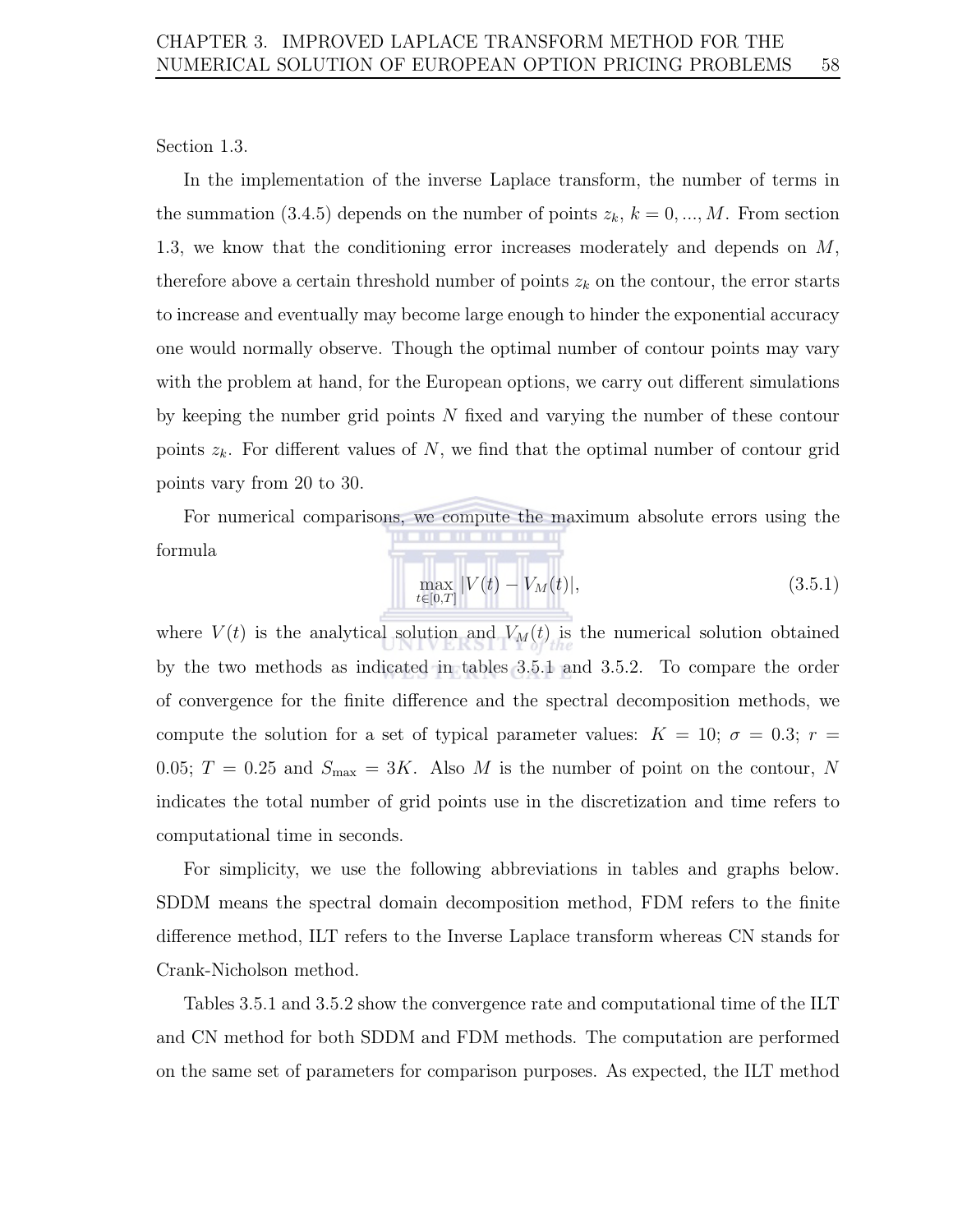has a higher convergence rate than the CN. In both tables, we observe that 20 contour points  $z_k$  with the ILT method are sufficient to obtain higher accuracy than what we can achieve with CN.

From tables 3.5.1 and 3.5.2, we can also observe that SDDM method converges much faster than the FDM. In fact, the SDDM converges exponentially. Combination of ILT and SDDM methods allow even more accurate results. For example, to attain the error less than 10<sup>−</sup><sup>5</sup> , only 40 grid points in each sub-domain is required using SDDM whereas FDM requires 700 grid points.

In Figure 3.5.2, we highlight the superiority of the SDDM method over FDM and the spectral method without the decomposition. The SDDM displays a spectral convergence, whereas FDM and the direct spectral method (without decomposition) both display only second order accuracy. In Figure 3.5.3, we compare the convergence of the proposed approach with the FDM and CN. This figure confirms the superior accuracy of our approach.

To further corroborate the reliability of the ILT and SDDM method, we computed the Greeks  $\Delta$  and  $\Gamma$ . In figures 3.5.4 (left) and 3.5.5 (left), we see that the numerical valuation of both  $\Delta$  and  $\Gamma$  is in agreement with their exact counterparts. This observation is demonstrated in figures 3.5.4 (right) and 3.5.5 (right) which show the spectral accuracy obtained with the ILT method in the computation of these quantities.

#### 3.6 Summary and discussions

We have investigated the use of the spectral domain decomposition method for the discretization in asset direction (space) and the Inversion of the Laplace transform for time integration for numerically solving the European option pricing problem.

For time integration of the discrete problem, we have investigated a numerical method for inverting the Laplace transform based on the trapezoidal rule that approximates the Bromwich integral. This approximation is based on the deformation of the contour suggested by Talbot. For the problem in this chapter, we have used a parabolic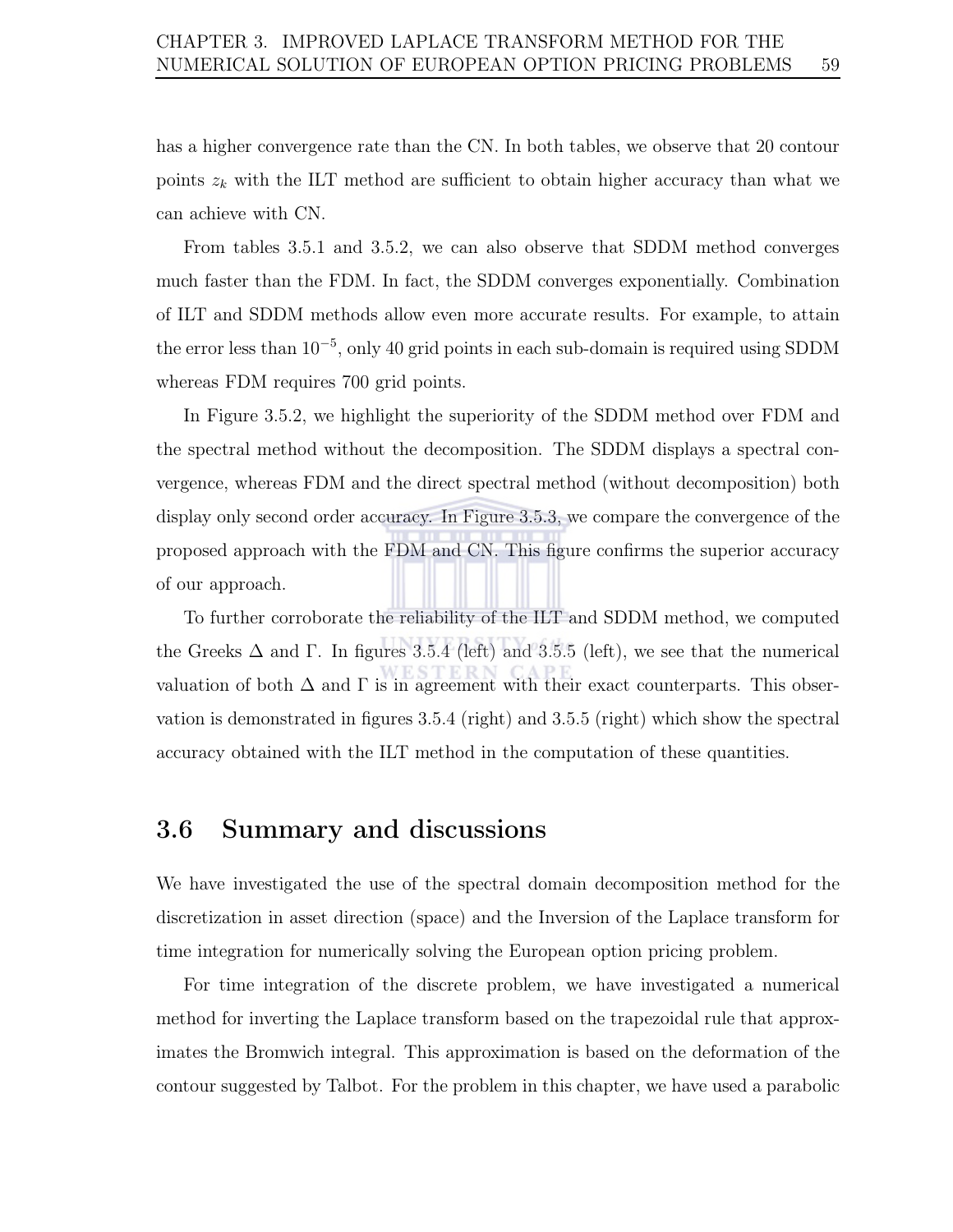contour.

We compared our approach with the conventional finite difference and Crank-Nicholson methods. In all experiments, the Inverse Laplace transform method and spectral domain decomposition approach displayed better results, whereas the finite difference and Crank-Nicholson methods were only second order accurate. The same observation was made for the approximation of the Greeks,  $\Delta$  and  $\Gamma$ .

In the next chapter, we extent the approach developed here to more complex problem of pricing options, namely, American.



Table 3.5.1: Numerical results obtained by using Crank-Nicholson and Inverse Laplace transform method for time and standard finite difference method for the spatial (asset) discretization using the parameters  $K = 10$ ;  $\sigma = 0.3$ ;  $r = 0.05$ ;  $T = 0.25$ ;  $S_{\text{max}} = 3K$ .

| CN and FDM |            |             |             | ILT and FDM |    |             |             |
|------------|------------|-------------|-------------|-------------|----|-------------|-------------|
| N          | Time steps | Error       | Time<br>. S |             | M  | Error       | Time<br>(S) |
| 10         | 100        | $4.13E-2$   | 0.001       | 10          | 20 | $4.51E-2$   | 0.004       |
| 70         | 200        | $2.00E-3$   | 0.008       | 70          |    | $1.30E-3$   | 0.006       |
| 250        | 280        | $1.72E-4$   | 0.110       | 250         | 20 | $1.06E - 4$ | 0.022       |
| 400        | 400        | $1.22E-4$   | 0.650       | 400         | 20 | $4.17E-5$   | 0.109       |
| 700        | 600        | 8.20E-5     | 3.580       | 700         | 20 | 1.37E-5     | 0.262       |
| 1000       | 1000       | $4.94E - 5$ | 13.890      | 1000        |    | $6.73E-6$   | 0.606       |

Table 3.5.2: Numerical results obtained by using Crank-Nicholson and Inverse Laplace transform method for time and Spectral domain decomposition method for the spatial (asset) discretization with two sub-domains and the parameters  $K = 10$ ;  $\sigma = 0.3$ ;  $r = 0.05; T = 0.25; S_{\text{max}} = 3K.$ 

| CN and SDDM |            |             |           | ILT and SDDM |     |             |             |
|-------------|------------|-------------|-----------|--------------|-----|-------------|-------------|
|             | Time steps | Error       | Time<br>S |              | ΙVΙ | Error       | Time<br>(S) |
| 10          | 50         | $1.27E-2$   | 0.002     | 10           | 20  | $1.27E - 2$ | 0.004       |
| 20          | 100        | $1.20E-3$   | 0.042     | 20           | 20  | $1.27E - 2$ | 0.004       |
| 40          | 200        | $6.17E-4$   | 0.059     | 40           | 20  | $1.23E-5$   | 0.005       |
| 50          | 400        | $3.09E - 4$ | 0.142     | 50           | 20  | 3.00E-7     | 0.007       |
| 60          | 800        | 1.54E-4     | 0.362     | 60           | 20  | $1.42E - 8$ | 0.009       |
| 80          | 1500       | 8.23E-5     | 1.062     | 80           | 20  | 2.64E-11    | 0.015       |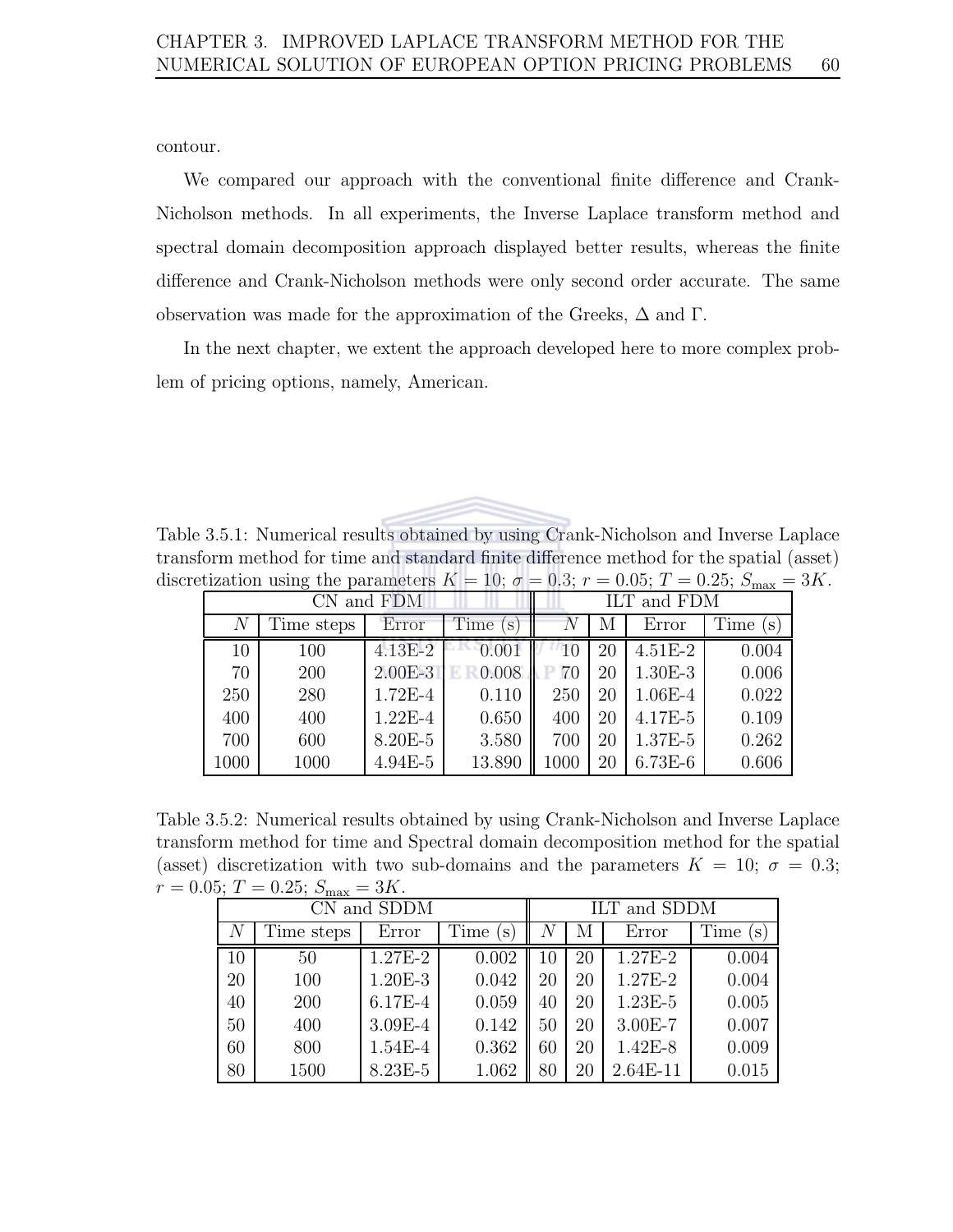

Figure 3.5.1: Valuation of the European option using SDDM and ILT method using parameters  $K = 10$ ;  $\sigma = 0.3$ ;  $r = 0.05$ ;  $T = 0.25$ ;  $S_{\text{max}} = 3K$ ; and  $N = 40$  in each of the two sub-domains.



Figure 3.5.2: Comparison of finite difference, standard spectral and spectral method based on the domain decomposition using the parameters  $K = 10$ ;  $\sigma = 0.3$ ;  $r = 0.05$ ;  $T = 0.25; S_{\text{max}} = 3K.$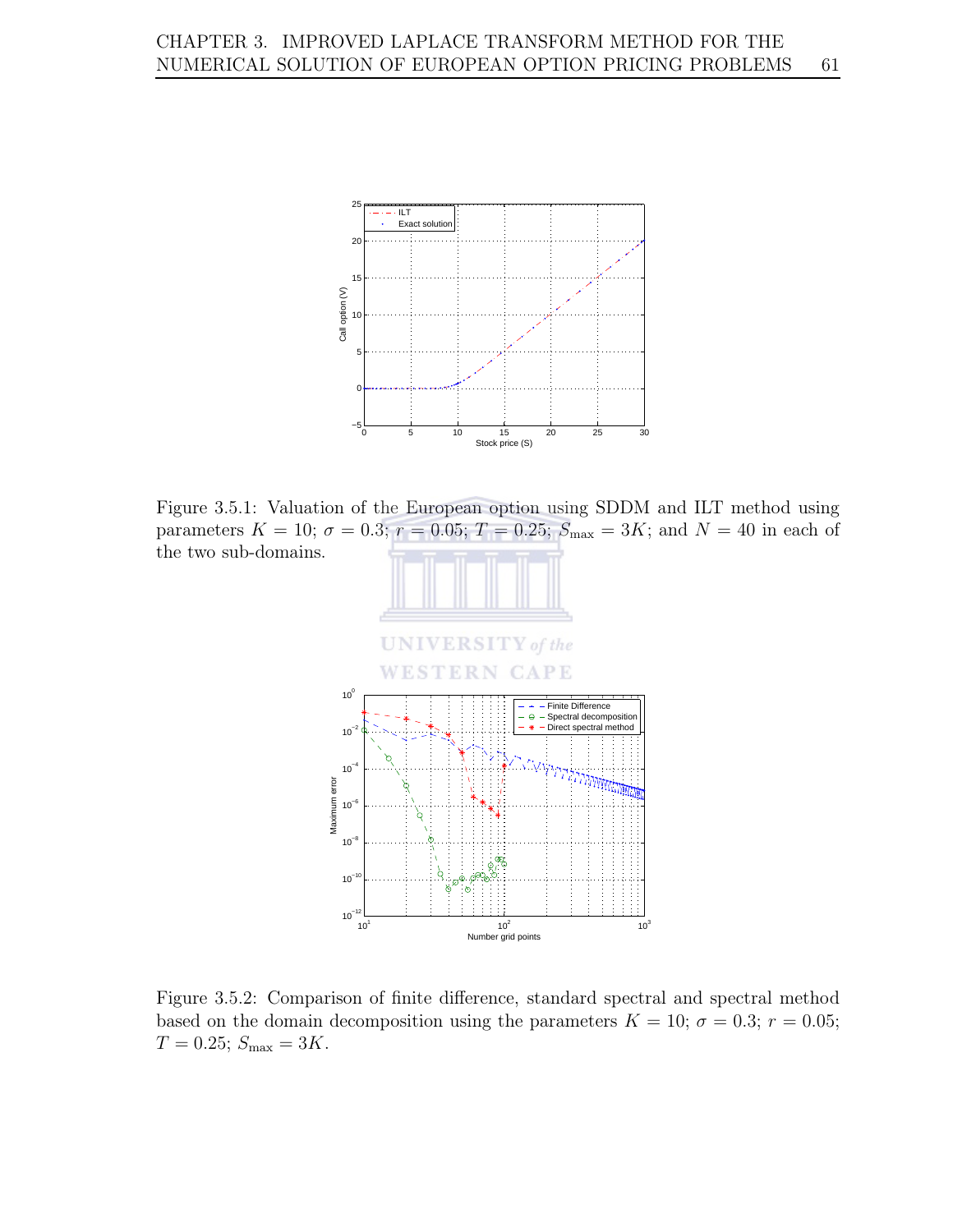

Figure 3.5.3: Comparison of the ILT and CN methods with SDDM method for pricing European options using the parameters  $K = 10$ ;  $\sigma = 0.3$ ;  $r = 0.05$ ;  $T = 0.25$ ;  $S_{\text{max}} =$  $3K$ ; and  $N = 40$  in each sub-domain.



Figure 3.5.4: Left figure: results for  $\Delta$  obtained by using the Inverse Laplace transform (ILT) and the exact formula; Right figure: maximum errors occurred during the computation of the  $\Delta$ . Computing parameters were taken as  $K = 10$ ;  $\sigma = 0.3$ ;  $r = 0.05$ ;  $T = 0.25$ ;  $S_{\text{max}} = 3K$ ; and  $N = 40$  in each sub-domain.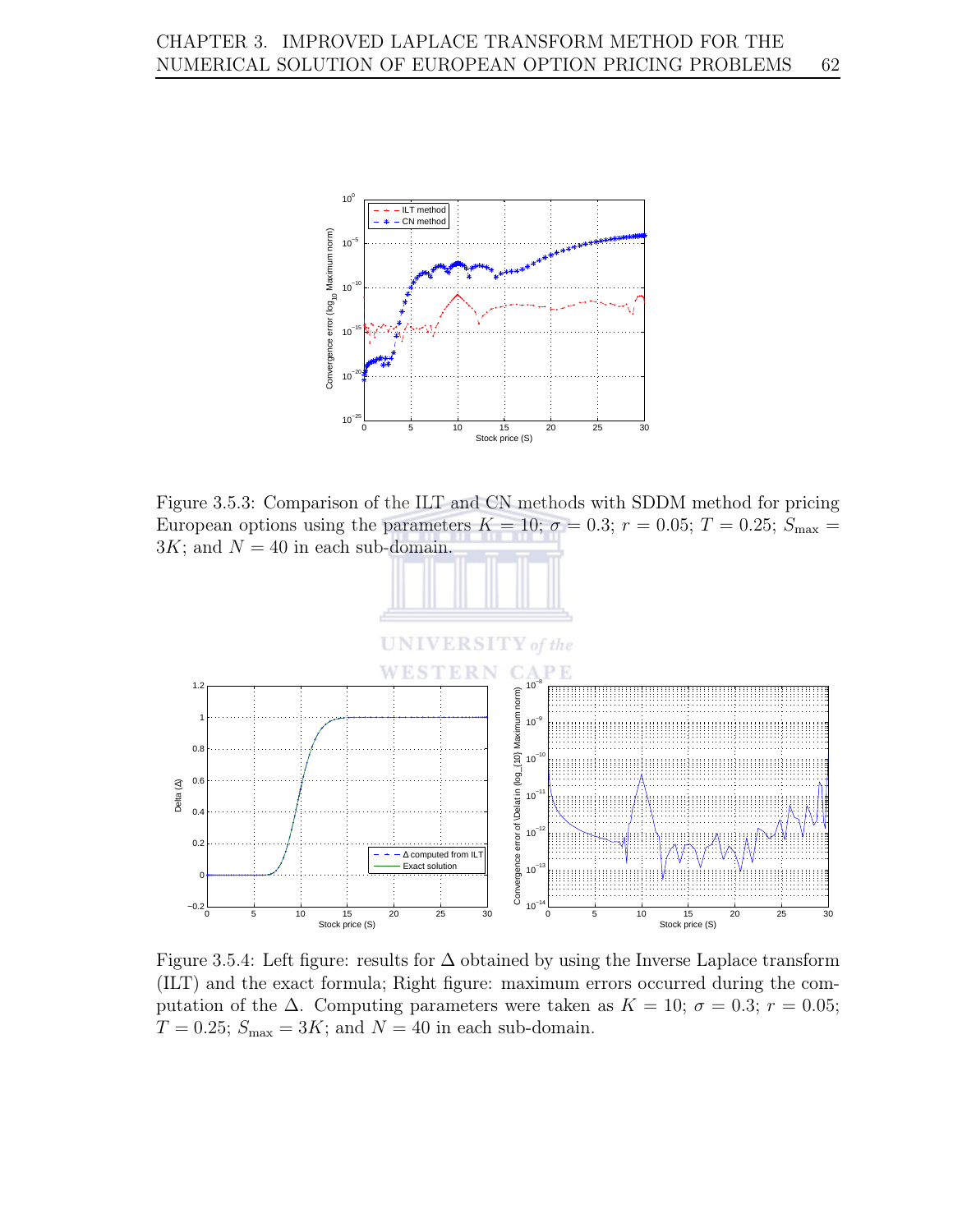#### CHAPTER 3. IMPROVED LAPLACE TRANSFORM METHOD FOR THE NUMERICAL SOLUTION OF EUROPEAN OPTION PRICING PROBLEMS 63



Figure 3.5.5: Left figure: results for Γ obtained by using the Inverse Laplace transform (ILT) and the exact formula; Right figure: maximum errors occurred during the computation of Γ. Computing parameters were taken as  $K = 10$ ;  $\sigma = 0.3$ ;  $r = 0.05$ ;  $T = 0.25$ ;  $S_{\text{max}} = 3K$ ; and  $N = 40$  in each sub-domain.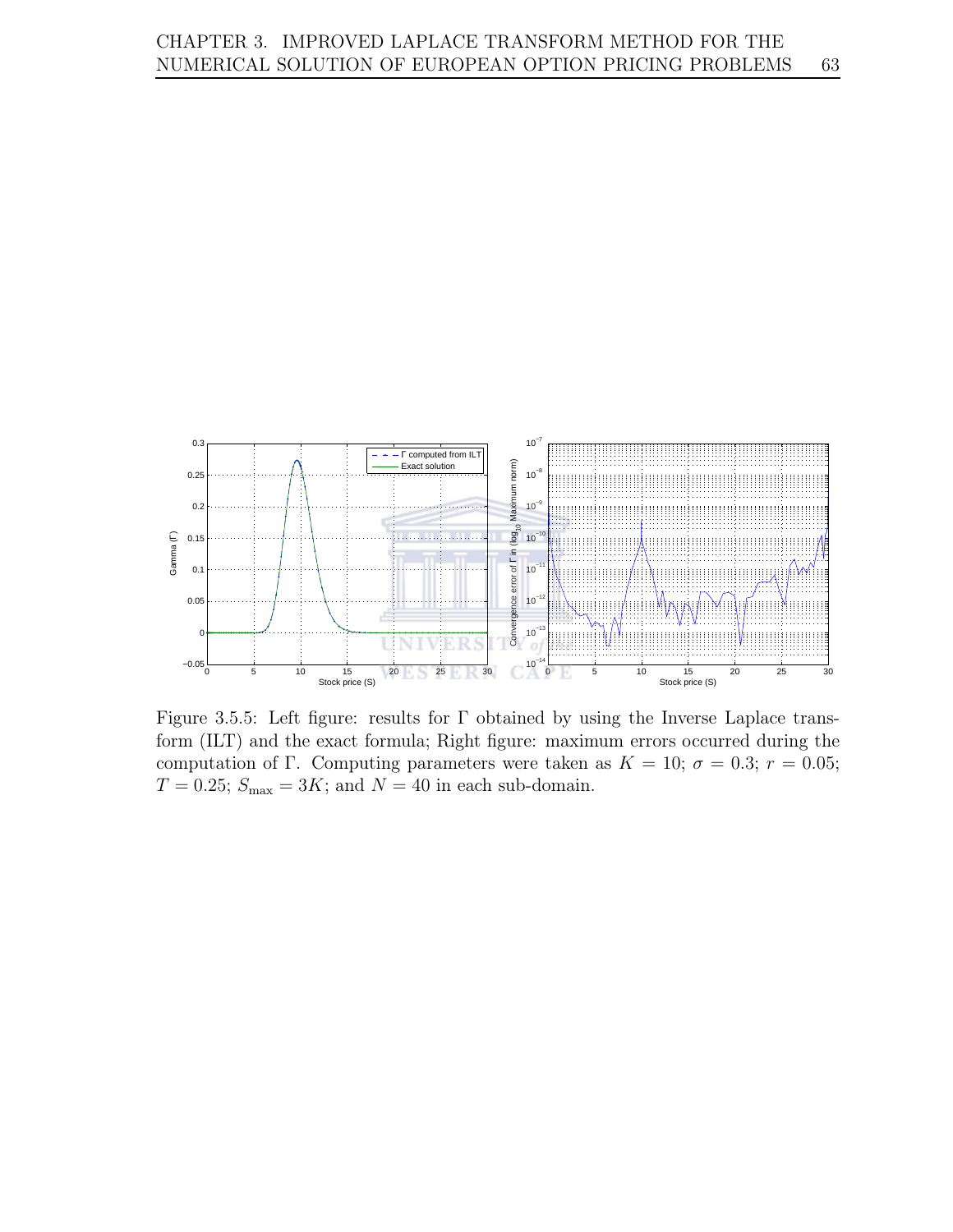# Chapter 4

# A robust Laplace transformed method for pricing American options



## 4.1 Introduction

Among the most popular derivatives, both standard and non-standard options are actively traded on different financial markets worldwide. Depending on the exercise possibility, the standard (plain vanilla) options can be classified into two main cate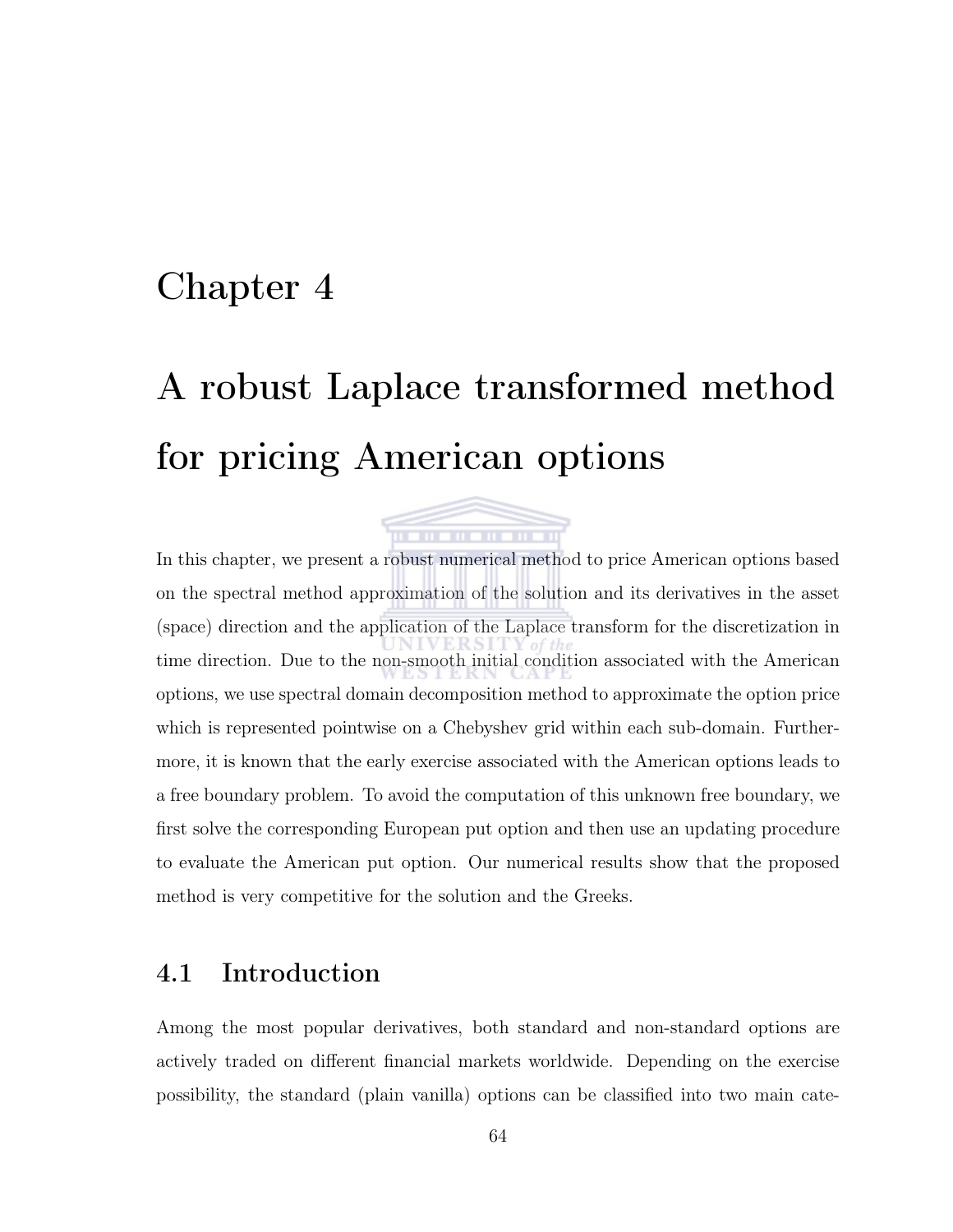gories: the European and American options. European options can only be exercised at the expiration of the contract whereas the American options can be exercised at any time between the start date and the expiry date. This added freedom of exercise makes American options more attractive to investors than their European counterparts. However, this apparent freedom of exercise also adds the difficulty in pricing these type of options. Now, the option holder is faced with the dilemma of deciding when to exercise the option to ensure an optimal gain. For example, if at a specific time before the maturity date, the option is out-of-the money then the owner will not exercise. However, if the option is in-the-money, it may be beneficial for him/her to hold the option until a later time when the payoff might be bigger.

Like European options, American options can also be modeled by the Black-Scholes equation. However, the possibility of an early exercise for the American options translates the corresponding Black-Scholes PDE into a free (moving) boundary problem. On one side of the free boundary (known as the continuation region) it is optimal to hold the option. On the other side of the free boundary (known as the stoping region), it is optimal to exercise it. For a put (call) option, the stoping region is located on the left (right) of the free boundary whereas the continuation region is on the right (left). Therefore, determining the free boundary becomes a crucial part when one wishes to solve a problem of pricing American options.

Many researchers have attempted to solve these options analytically. Gesk *et al.* [52] introduced a quasi-analytical solution which generates an approximative solution by restricting the early exercise at discrete times. Kwok and Wu [143] considered the transformation of the American option into a fixed boundary problem. The fixed boundary facilitates effective discretization of the resultant partial differential equation which was then solved by linear difference methods. The advantage of this method is that no embedded iteration is needed at each time step.

In his quest to solve the American options analytically, Zhu derived an exact and explicit solution of these options in [146]. However, the implementation of his approach is a complicated exercise. Firstly, the solution is written in a Taylor's series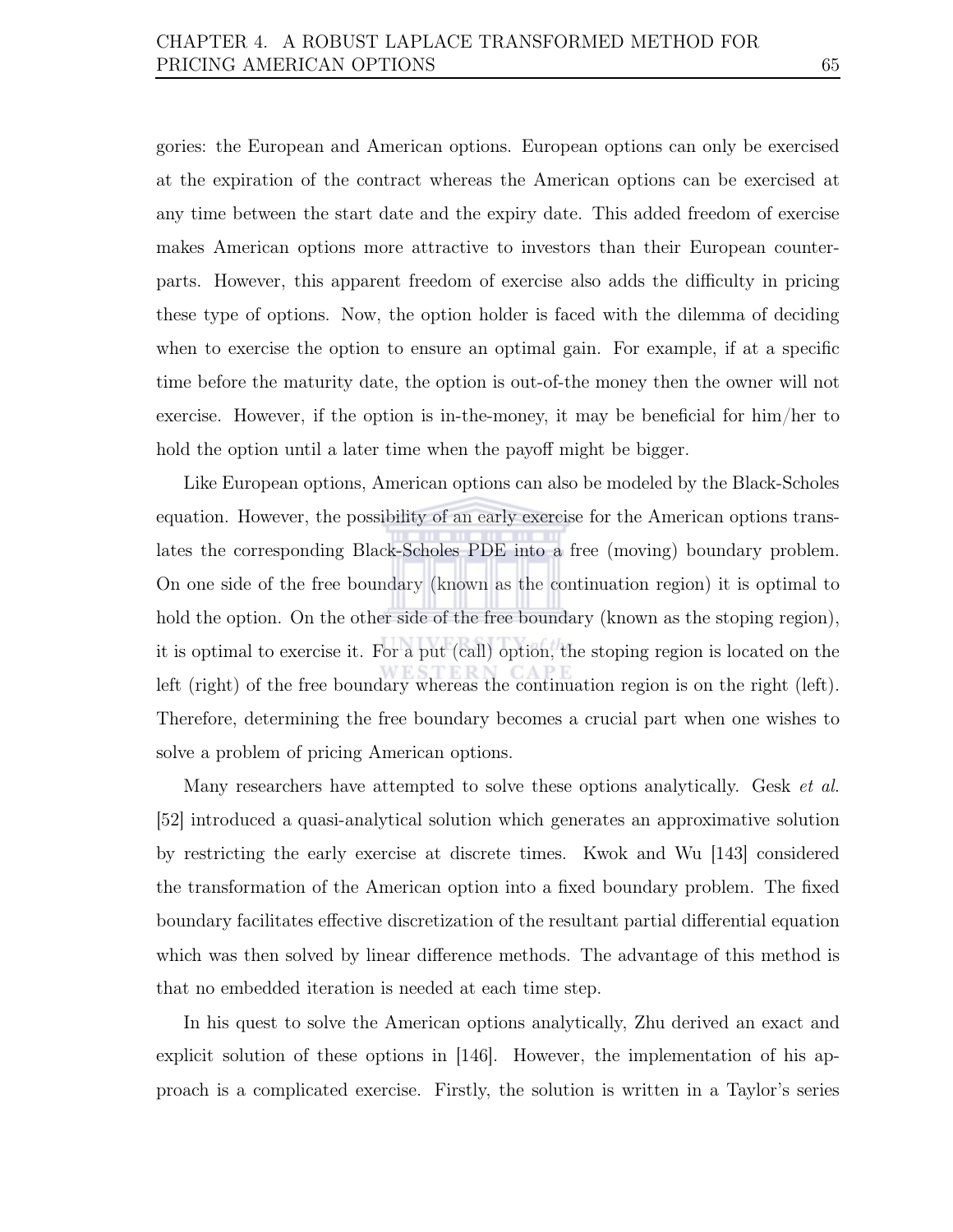expansion form which converges slowly. Secondly, each term involves multiple integrals which must be solved numerically. This renders the evaluation of the exact solution impractical in most applications.

Due to the lack of reliable analytical solutions, the problem of pricing American options needs to be solved numerically. This has been the subject of intensive research in the last two decades. Brennan and Schwartz [16, 17] and Cox [31] were among the first to use numerical methods for solving these options. The former introduced implicit finite difference methods to account for the early exercise possibility of American options whereas the latter introduced binomial methods. Han and Wu in [58] introduced a fast numerical method based on finite difference approximations. Their idea was to transform the original problem into a standard forward diffusion equation over an infinite domain. The discretization of the boundary condition combined with finite difference methods allowed them to accurately value the options.

Another popular method for pricing American options is the front-fixing method of Nielsen *et al.* [104]. It consists of transforming the free boundary problem into a non-linear problem with fixed boundary. Similar to the front-fixing method is the front-tracking method which was also applied to the free boundary problem associated with American options as discussed in [68].

In [129], Tangman *et al.* considered a high order compact finite difference scheme. They used a grid stretching transformation in time combined with a modified Thomas algorithm based on the location of the free boundary. They showed that this strategy gives optimal results compared to those obtained in [23]. However, the grid-stretching strategy failed to produce high-order results. To circumvent this, they considered a front-fixing transformation to fix the boundary.

In [48, 104, 150], the authors developed a new approach known as the penalty method. In this approach, the free boundary problem is replaced by a fix boundary problem by adding a penalty term. The non-linear equation thus obtained is solved by some iterative solvers.

A pioneered work by Mallier and Alobaidi [95] gives an analysis of the application of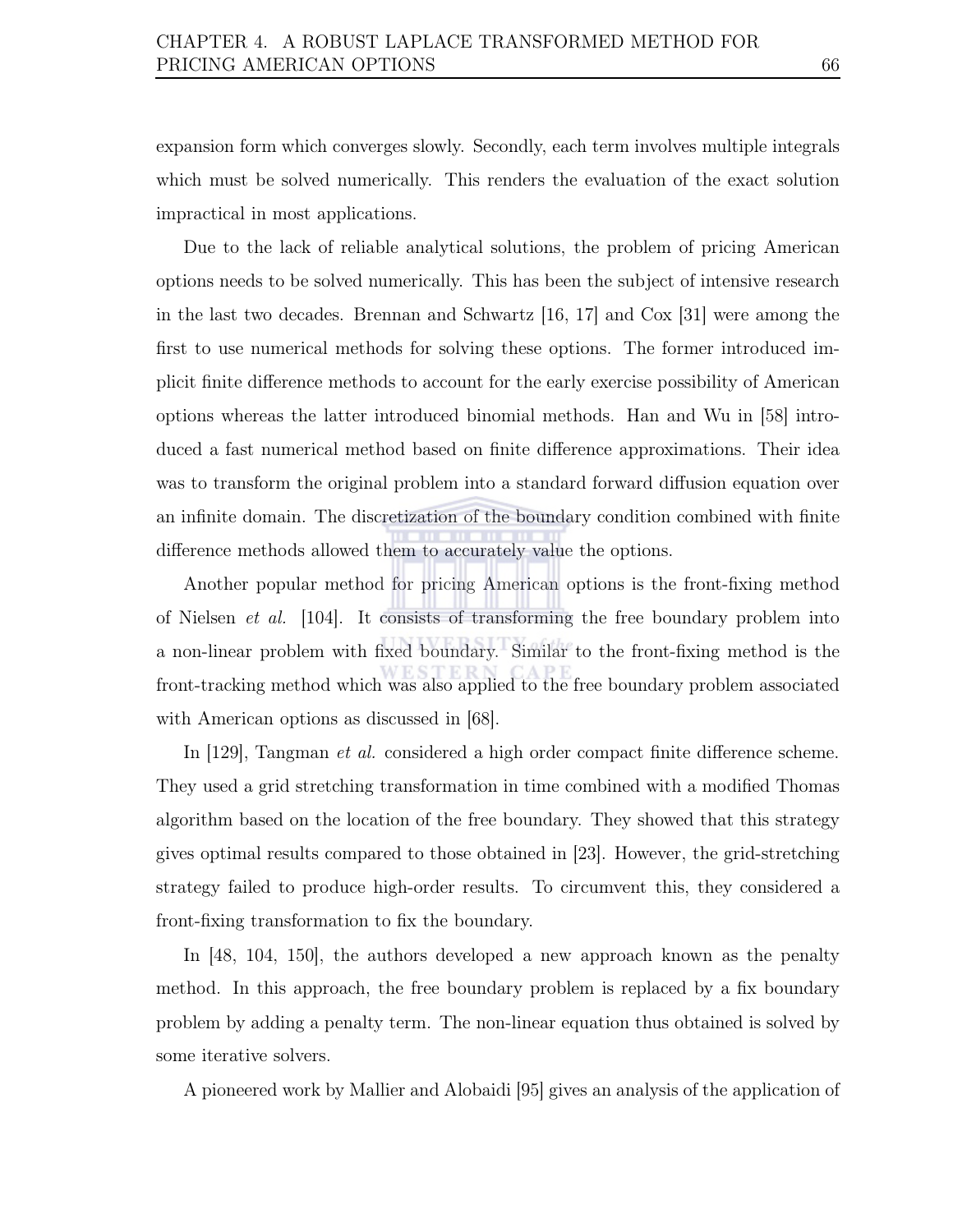the method based on Laplace transform to price the European and American options. In this work, they proposed a redefinition of the Laplace transform formula to allow its application to American options. However, they failed to give a corresponding inversion formula to evaluate the solution after transforming the problem into the Laplace transform space.

In this chapter, we propose the use of a multi-domain spectral method for space discretization and the Laplace transform for time integration. The multi-domain spectral methods uses the spectral method, based on rational interpolants, directly in each sub-domain to approximate the unknown solution. Matching conditions are imposed across the sub-domain to ensure the continuity of the solution and that of its first derivative. After the spatial discretization, the resulting semi-discrete problem is solved by the Laplace transform approach. To recover the solution, an inversion of the Laplace transform is performed with an updating procedure to obtain American option prices. Some other works related to the pricing of American options can be found in [6, 7, 20, 26, 43, 46, 85].

The rest of this chapter is organized as follows. In Section 4.2, we give a description of the model. Section 4.3 deals with the application of the Laplace transform to solve the semi-discrete problem. We also discuss the error analysis related to this approximation in this section. Numerical results are given in Section 4.4. Section 4.5 deals with summary and conclusion.

#### 4.2 Description of the model problem

In this section, we formulate the American option problem known as a free boundary problem due to the possibility of an early exercise that characterizes this type of option.

Let S be the underlying asset, t the time, and  $S_f$  the free boundary. As mentioned earlier,  $S_f$  divides the region  $(S, t)$  into two parts, the continuation region

$$
\{(S,t) \in \mathbb{R}_+ \times [0,T] : V(S,t) > \max(K-S,0)\},\
$$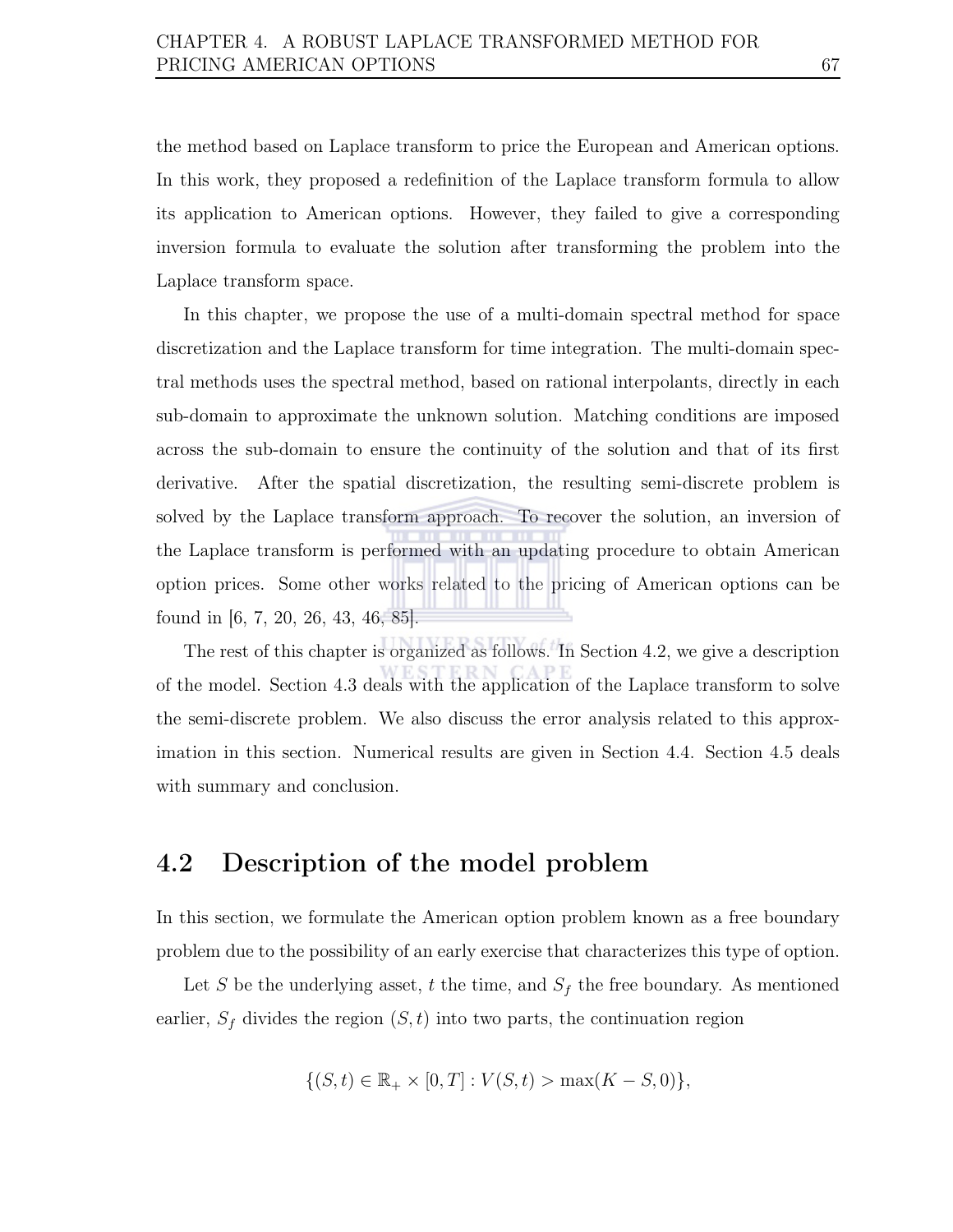which is the region where the option is suppose to be alive, and the stopping region which is the region where early exercise is advisable, and defined as

$$
\{(S,t) \in \mathbb{R}_+ \times [0,T] : V(S,t) = \max(K-S,0)\}.
$$

The price of an American put option  $V(S, t)$  satisfies the following free boundary problem

$$
\frac{\partial V}{\partial t} + \frac{1}{2}\sigma^2 S^2 \frac{\partial^2 V}{\partial S^2} + rS \frac{\partial V}{\partial S} - rV = 0, \qquad S > S_f(t), \quad 0 \le t < T. \tag{4.2.1}
$$

The final condition is given by

$$
V(S,T) = \max(K-S,0), \qquad 0 \leq S \leq S_f(T) = S_0.
$$
  
On the free boundary  $S_f$ , we have  

$$
V(S_f(t),t) = K - S_f(t).
$$

To complete the system, we need the following additional conditions

$$
\left\{\n\begin{aligned}\n\frac{\partial V}{\partial S}(S_f(t), t) &= -1, & 0 \le t \le T, \\
\lim_{S \to \infty} V(S, t) &\to 0, & 0 \le t \le T, \\
V(S, t) &= E - S, & 0 \le S \le S_f(t), \\
S_f(T) &= E.\n\end{aligned}\n\right\} \tag{4.2.2}
$$

The case when the asset pays a dividend with the rate  $\tilde{\delta}$ , the analogous of (4.2.1) will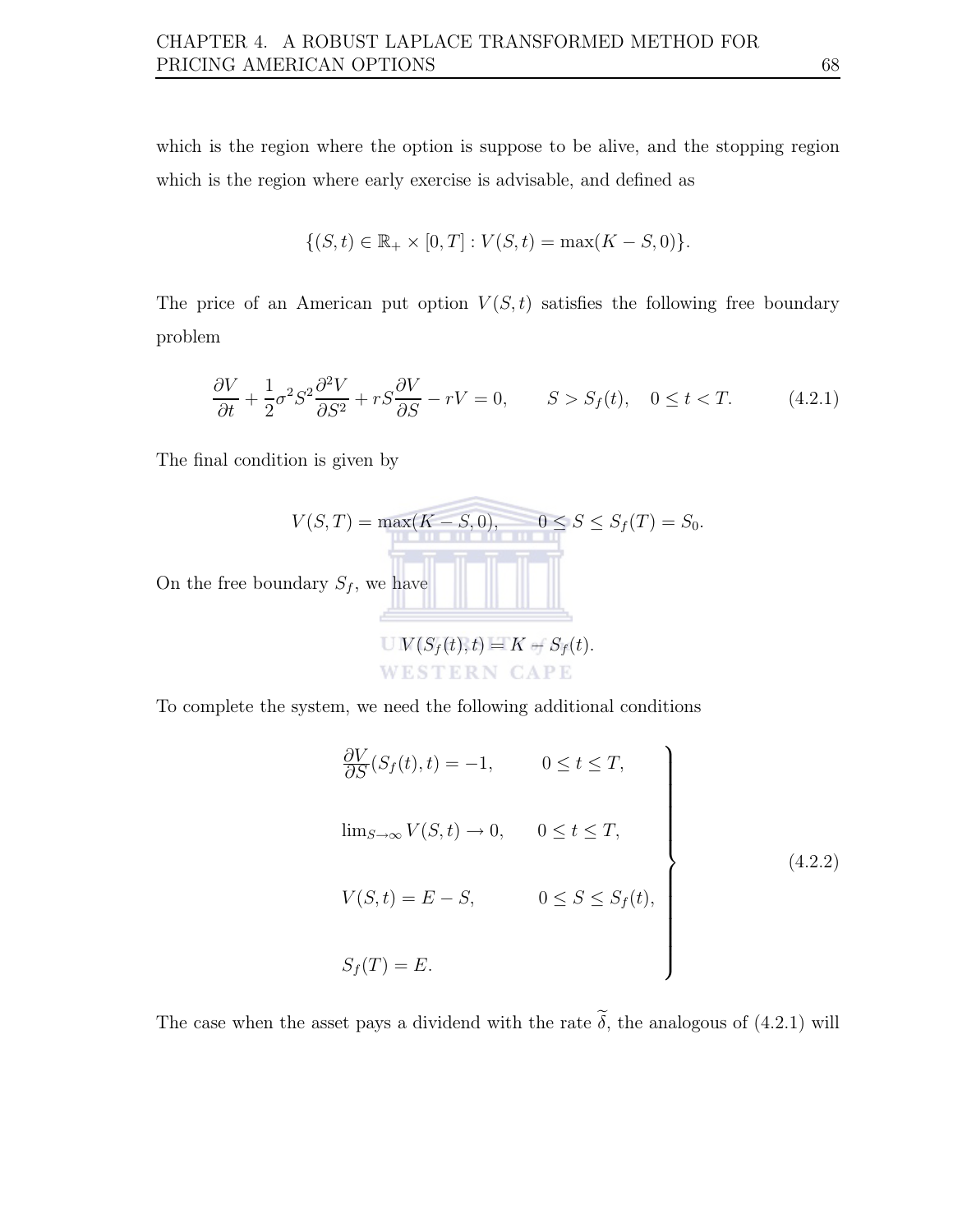be

$$
\frac{\partial V}{\partial t} + \frac{1}{2}\sigma^2 S^2 \frac{\partial^2 V}{\partial S^2} + \left(r - \tilde{\delta}\right) S \frac{\partial V}{\partial S} - rV = 0, \qquad S > S_f(t), \quad 0 \le t < T. \tag{4.2.3}
$$

In the above, T is the maturity (expiry) date of the option, r is the interest rate,  $\sigma$  is the volatility of the underlying asset and  $K$  is the strike price. For a put option, the PDE satisfies the additional condition

$$
V(S,t) \ge \max(K - S_f(t), 0), \quad \text{for all } 0 \le t \le T, \quad S \ge 0.
$$

This additional inequality follows from an arbitrage argument and the early exercise possibility of the option. For numerical applications, we set  $\tau = T - t$  to transform the backward formulation (4.2.1)-(4.2.2) to a forward equation formulation. In other words, we reformulate the final boundary value problem as an initial boundary value problem.

Having already applied the spectral decomposition method to the Black-Scholes equation in Chapter 3, we consider the discretization from section 3.3 for solving problem (4.2.1)-(4.2.2). To this end, we consider the semi-discrete equation

$$
\dot{V} = AV,\tag{4.2.4}
$$

where  $V$  is the vector

$$
V = (V_0^{\vartheta}, \ldots, V_N^{\vartheta}, V_0^{\chi}, \ldots, V_N^{\chi}),
$$

and

$$
A = B + C - rI,
$$

where I is the identity, B and C are block diagonal matrices of  $B^{\vartheta,\chi}$  and  $C^{\vartheta,\chi}$ , respectively obtained in section 3.3. After the discretization, the resulting ODE is solved using Laplace method as discussed in the next section.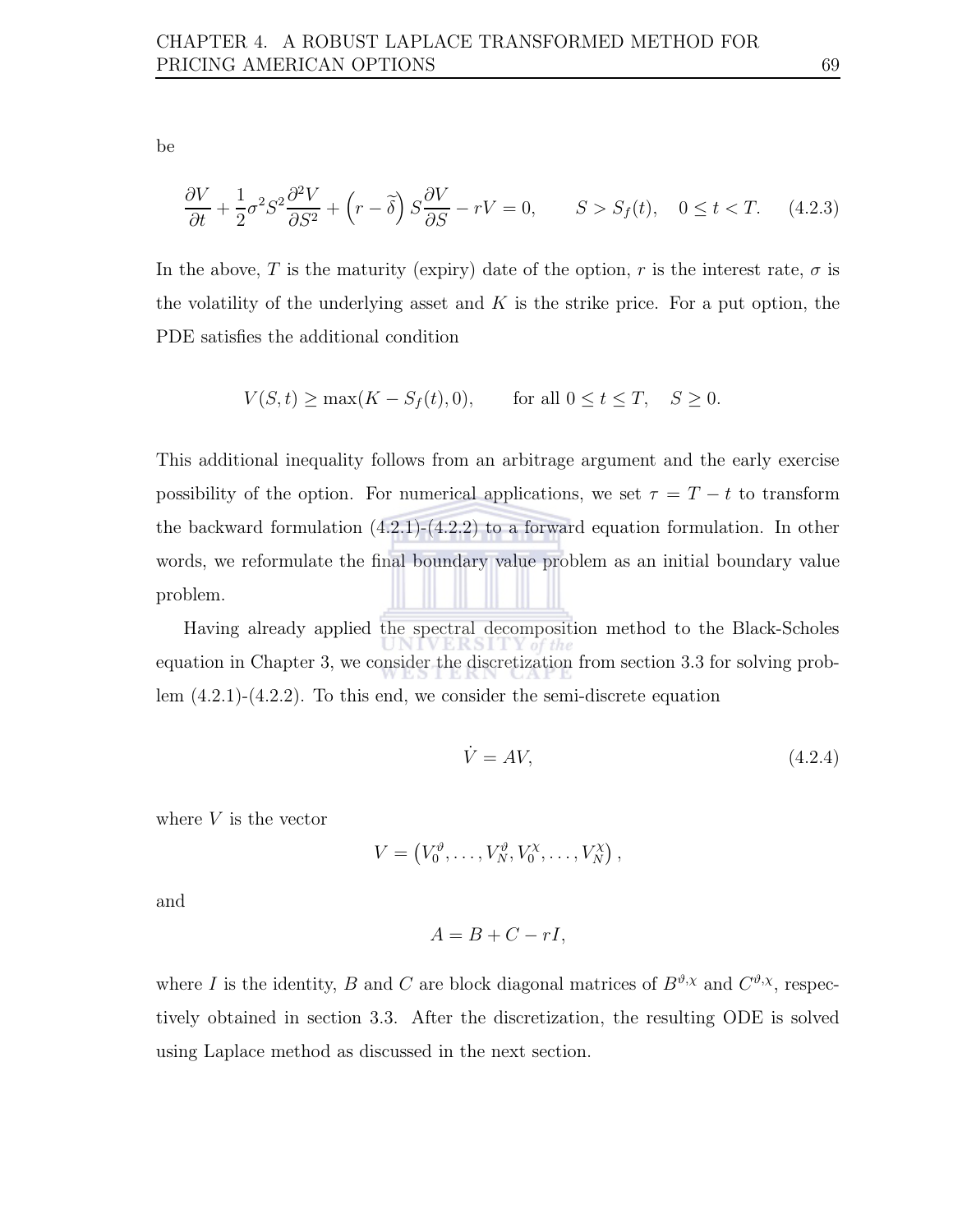# 4.3 Application of Laplace transform method to solve the semi-discrete problem

In this section, we consider the Laplace transform for integrating the parabolic problem  $(4.2.4)$  with an initial condition  $V_0$  and where A represents a parabolic operator with its eigenvalues located in a region  $\Sigma_{\delta} = \{z \in \mathbb{C} : |arg(z)| < \delta, z \neq 0\}$ , for some  $\delta \in (0, \pi/2)$ . Furthermore, the resolvent  $(zI - A)^{-1}$  of A satisfies

$$
||(zI - A)^{-1}|| \le \frac{C}{1+|z|}, \quad \text{for } z \in \mathbb{C} \setminus \Sigma_{\delta},
$$

for some constant  $C > 0$  independent of z. Note that, this implies that the function V admits an holomorphic and bounded extension to a region containing  $t \geq 0$ , a familiar situation arising for example in the context of parabolic problems.

A direct application of the Laplace transform to (4.2.4) leads to

$$
(zI - A)\hat{V} = V_{0},
$$
  
WESTERN CAPE (4.3.1)

where I is the identity matrix and  $\hat{V}$  the Laplace transform of  $V(\cdot, t)$  defined by

the control of the control of the con-

$$
\widehat{V}(\cdot, z) = \int_0^\infty V(\cdot, t)e^{-zt}dt.
$$
\n(4.3.2)

The inverse is evaluated on a contour Γ known as the Bromwich contour and is given by

$$
V(\cdot, t) = \frac{1}{2\pi i} \int_{\Gamma} e^{zt} \widehat{V}(\cdot, z) dz, \quad t > 0.
$$
 (4.3.3)

The contour  $\Gamma$  is chosen such that it encloses all the singularities of  $\widehat{V}(., z)$ .

Our numerical methods for inverting the Laplace transform is based on the method developed by Talbot [125] and uses the deformation of the Bromwich contour. The integral is then evaluated using the trapezoidal rule. Talbot's idea was to deform the Bromwich line into a contour which starts and ends in the left half-plane. Such a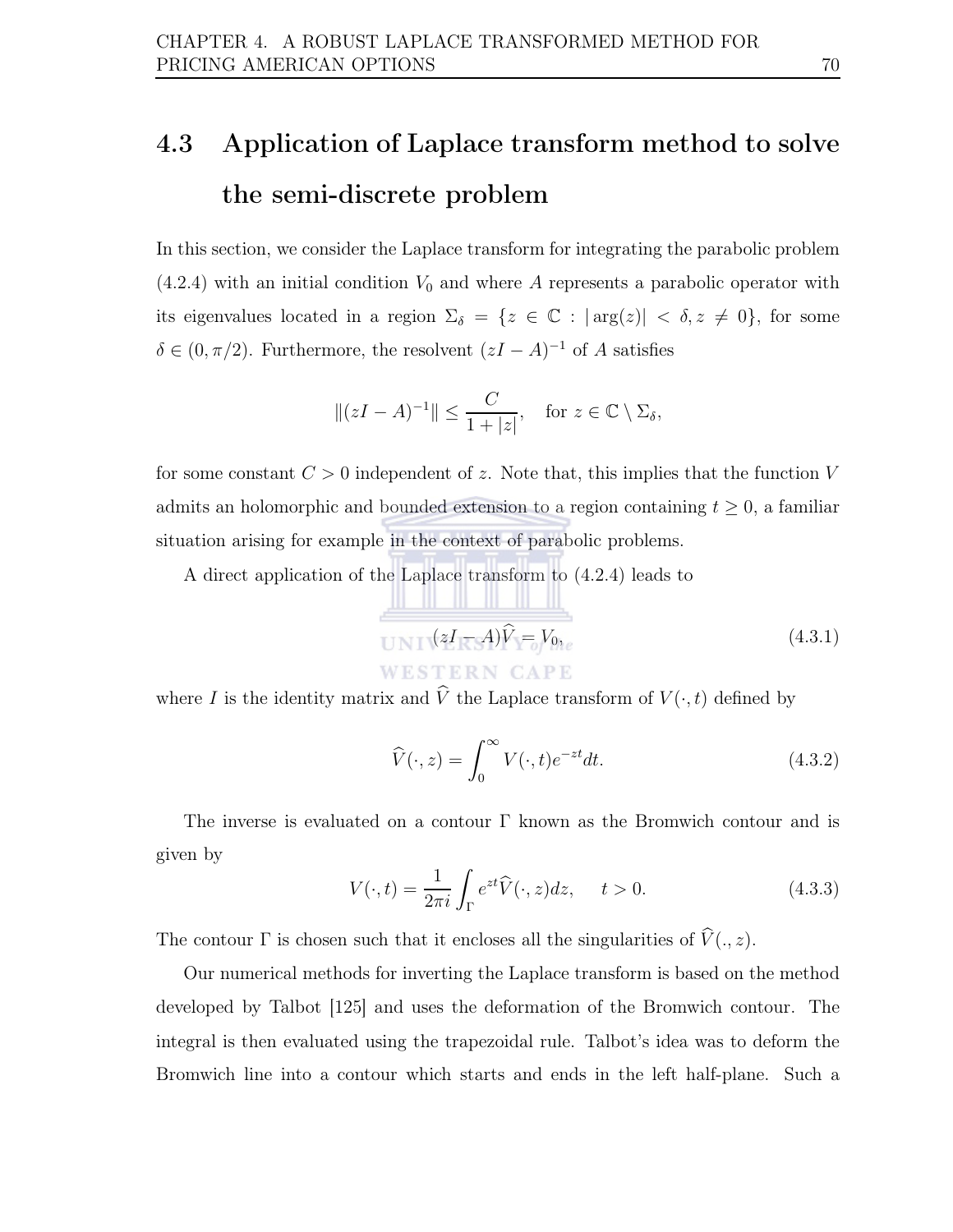deformation of the contour is possible by the Cauchy's integral theorem [123]. This theorem is applicable provided that all singularities of the transformed function  $\hat{V}(\cdot, z)$ are contained in the interior of the new contour and that  $\left|\hat{V}(\cdot,z)\right| \to 0$  as  $|z| \to \infty$  in the half-plane [138]. Such contours are used in [93, 125, 138] all of which are of the form

$$
z=z(\ell), \quad -\infty<\ell<\infty,
$$

with the property that  $\text{Re}\,z\to-\infty$  as  $\ell\to\pm\infty.$ 

The efficiency of the Talbot approach depends on the choice of the contour, as well as the number of function evaluations in the trapezoidal rule. Simpler contours such as hyperbolas and parabolas are proposed in [93, 138]. These contours display better convergence rate than the original cotangent contour used by Talbot. In this chapter, we consider the hyperbola as the integration contour defined by

$$
z(\ell) = \widetilde{\mu} \left( 1 + \sin \left( i\ell - \alpha \right) \right), \quad \ell \in \mathbb{R}, \tag{4.3.4}
$$

where the real parameters  $\tilde{\mu} > 0$  and  $0 < \alpha < \pi/2$  determine the geometry of the contour. The positive parameter  $\tilde{\mu}$  controls the width of the contour while  $\alpha$  determines its geometric shape, i.e., the asymptotic angle. On the contour (4.3.4) the inversion formula (4.3.3) can be rewritten as

$$
V(\cdot, t) = \frac{1}{2\pi i} \int_{-\infty}^{\infty} e^{z(\ell)t} \widehat{V}(\cdot, z(\ell)) z'(\ell) d\ell,
$$
 (4.3.5)

where

$$
z'(\ell) = \widetilde{\mu} i \cos (i\ell - \alpha).
$$

For  $h > 0$  such that  $\ell_k = kh$ , where k is an integer, the trapezoidal rule yields

$$
V(\cdot, t) \approx \frac{h}{2\pi i} \sum_{k=-\infty}^{\infty} e^{z(\ell_k)t} \widehat{V}(\cdot, z(\ell_k)) z'(\ell_k).
$$
 (4.3.6)

In practice, the infinite sum has to be truncated at a finite integer  $M$ , in which case one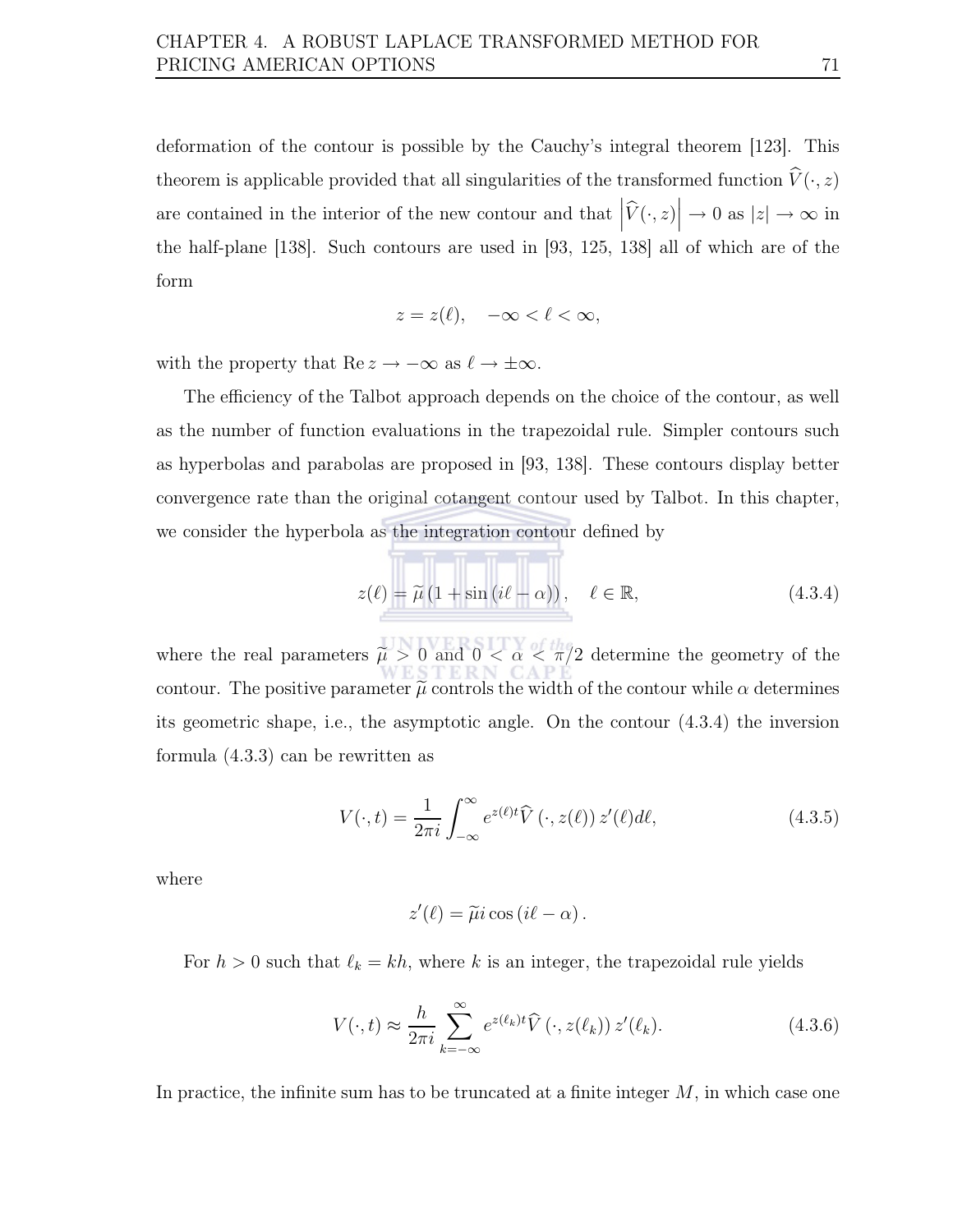commits a truncation error as discussed below. Note that, because of the symmetry of the contour  $(4.3.4)$ ,  $(4.3.6)$  can be rewritten as

$$
V_M(\cdot, t) \approx \text{Re}\left\{\frac{h}{\pi i} \sum_{k=0}^M e^{z(\ell_k)t} \widehat{V}(\cdot, z(\ell_k)) z'(\ell_k)\right\},\tag{4.3.7}
$$

where  $\degree$  indicates that the first term is divided by 2. The benefit of using  $(4.3.7)$  is that it reduces by half the summation (4.3.6) and subsequently the number of linear system to be evaluated in (4.3.1).

From  $(1.3.19)$ , we observe that the optimal contour parameter depends on time t. This means the evaluation of  $V(\cdot, t)$  in (4.3.7) is carried out on different contour for each t [138, 93]. For instance, to compute  $V(\cdot, t)$  for each  $t_j$ , a new set of transforms  $V(\cdot, z_\ell)$ , for  $\ell = 0, 1, ..., M$  in (4.3.1) is computed on different contours. This in turn involve significant amount of work and there solving of matrix problem such as (4.3.7) can be inefficient and computationally expensive. To overcome this drawback, note that the same evaluation of  $\hat{V}(\cdot, z_{\ell})$  for  $\ell = 0, 1, ..., M$  can be used in (4.3.7) at different t. The transform  $V(\cdot, z_\ell)$  can be computed once for the set of nodes for  $z_\ell, \ell = 0, 1, ..., M$  and then they are used to reconstruct the solution  $V(\cdot,t)$  for any  $t_1 \leq t \leq t_{\ell}$ . In view of the problem that we are solving in this chapter, we discuss this topic in the next subsection.

#### 4.3.1 Derivation of the optimal contour parameters

In this subsection we derive optimal parameters of the contour (4.3.4) when solving the American option pricing problem. To this end, we note that the computational effort in the evaluation of  $V_M(\cdot, t)$  in (4.3.6) comes from the evaluation of the Laplace transform in (4.3.1) for each  $z(\ell_k)$ . Furthermore, we note that the evaluation of  $\widehat{V}(\cdot, t)$ in  $(4.3.1)$  is independent of time t and thus can be carried out once and subsequently use the same evaluation to approximate  $V_M(\cdot, t)$  at different time level over an interval  $[t_0, \Lambda t_0]$  for an integer  $\Lambda$ . Note that, various methods for finding an optimal contour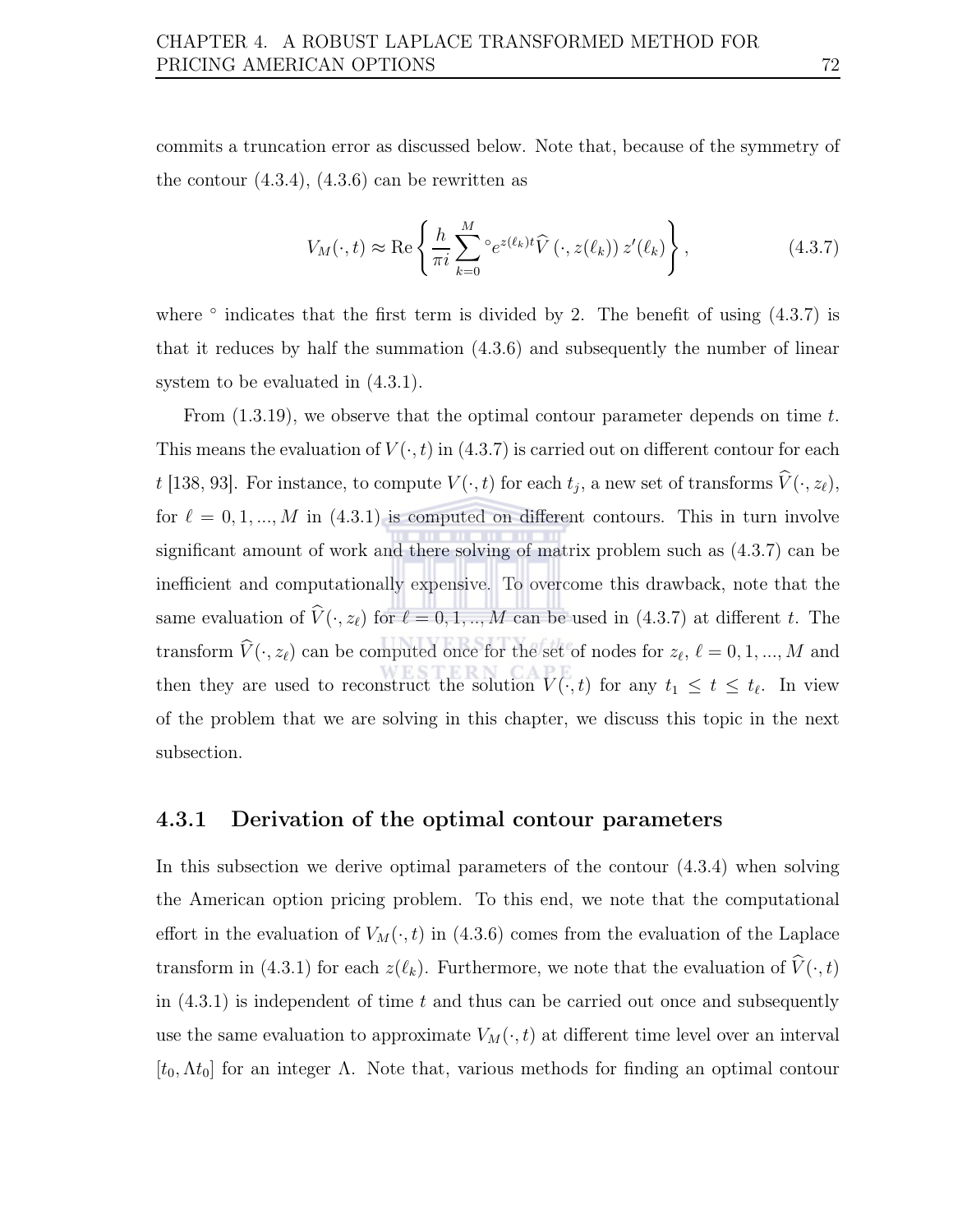were developed in [93, 138]. In [138], the following convergence estimate for the family of hyperbolic contours (4.3.4) were derived

$$
E_d = \mathcal{O}(e^{-2\pi(\pi/2 - \alpha)/h}), \quad E_{-d} = \mathcal{O}(e^{\tilde{\mu}t - 2\pi\alpha/h}), \quad h \to 0.
$$
 (4.3.8)

Therefore, the total discretization error on the strip  $(-d, d)$ , denoted by  $E_r$ , is given by

$$
E_r = E_d + E_{-d}.
$$

Moreover, the truncation error that we found satisfies

$$
E_t = \mathcal{O}(e^{\tilde{\mu}t(1-\sin\alpha\cosh(hM))}), \quad M \to \infty.
$$
 (4.3.9)

To obtain an optimal contour parameter, we argue as follows: first note that only the second equation in (4.3.8) and the equation (4.3.9) are time dependent. On one hand, the error  $E_t$  decreases when t increases and thus is maximum at  $t_0$ . To see this, we consider  $\alpha \in (\pi/4, \pi/2)$  which implies that the inequality  $1/\sqrt{2} < \sin \alpha < 1$  holds. For  $M \to \infty$ , multiplication of both side of the inequality by  $cosh(hM)$  yields

$$
\frac{\cosh(hM)}{\sqrt{2}} < \sin \alpha \cosh(hM) < \cosh(hM).
$$

Since  $\cosh(hM)/\sqrt{2} > 1$  for sufficiently large M, we get

 $1 - \sin \alpha \cosh(hM) < 0$  for a fixed  $h \neq 0$  and  $M \to \infty$ .

On the other hand, the discretization error  $E_{-d}$  increases with t, and attains its maximum at  $t = \Lambda t_0$ .

To estimate the optimal parameters on the contour  $[t_0, \Lambda t_0]$ , an asymptotic balance of the three errors at their maximum, i.e.,  $E_t$ ,  $E_d$ ,  $E_{-d}$  is required. To this end, we set

$$
-2\pi \left(\frac{\pi}{2} - \alpha\right) / h = \widetilde{\mu} \Lambda t_0 - 2\pi \alpha / h = \widetilde{\mu} t_0 \left(1 - \sin \alpha \cosh(hM)\right). \tag{4.3.10}
$$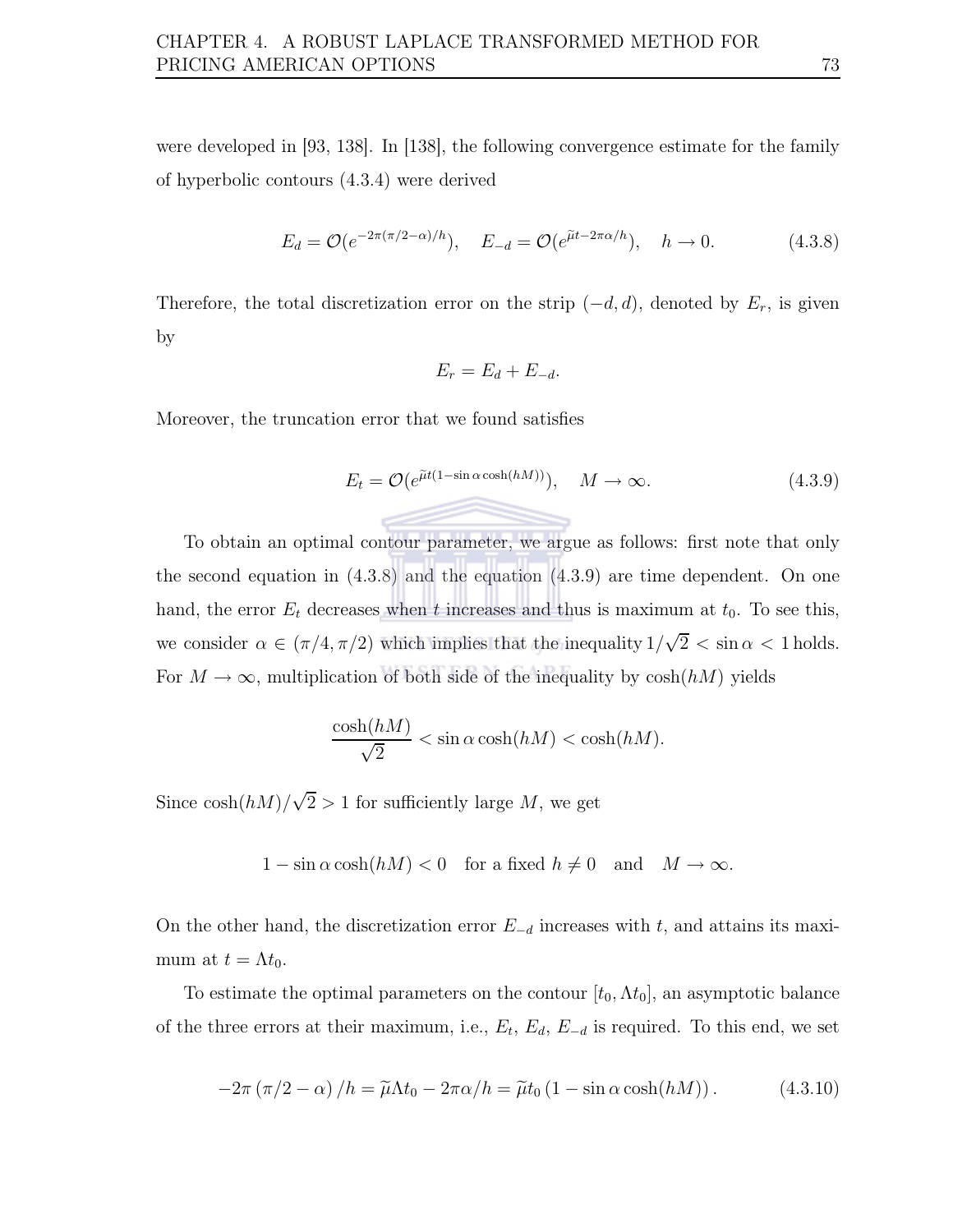We solve these equations for  $\tilde{\mu}$  and h. From the first equation we have

$$
\widetilde{\mu}h = \frac{4\alpha\pi - \pi^2}{\Lambda t_0}.\tag{4.3.11}
$$

The last equation in (4.3.10) together with (4.3.11) yields

 $\widetilde{\mu} =$ 

 $4\alpha\pi - \pi^2$  $h \Lambda t_0$ 

$$
\cosh(hM) = \frac{(\pi - 2\alpha)\,\Lambda - \pi + 4\alpha}{(4\alpha - \pi)\sin\alpha},
$$

From this it follows that

$$
A(\alpha) = hM = \cosh^{-1}\left(\frac{(\pi - 2\alpha)\,\Lambda - \pi + 4\alpha}{(4\alpha - \pi)\sin\alpha}\right). \tag{4.3.12}
$$

Therefore, we obtain

$$
h = \frac{A(\alpha)}{M} \tag{4.3.13}
$$

M  $\Lambda t_0$ 

and

The contour parameters (4.3.13) and (4.3.14) are fixed and time independent. As a result, the corresponding contour (4.3.4) is also fixed over the interval  $[t_0, \Lambda t_0]$ . From the parameters derived above, the error is

 $=\frac{4\alpha\pi-\pi^2}{4}$  $A(\alpha)$ 

$$
E_M = \mathcal{O}(e^{-B(\alpha)M}),\tag{4.3.15}
$$

where

$$
B(\alpha) = \frac{\pi^2 - 2\pi\alpha}{\cosh^{-1}\left(\frac{(\pi - 2\alpha)\Lambda + 4\alpha - \pi}{(4\alpha - \pi)\sin\alpha}\right)}.
$$
(4.3.16)

The optimal error is obtained when  $B(\alpha)$  attains its maximum for each value of  $\Lambda$ . In our computations, we choose  $\Lambda = 50$  and obtained optimal parameters as listed in Table 4.3.1. To obtain the solution for the American option pricing problem, we use the updating procedure which we discuss below.

 $(4.3.14)$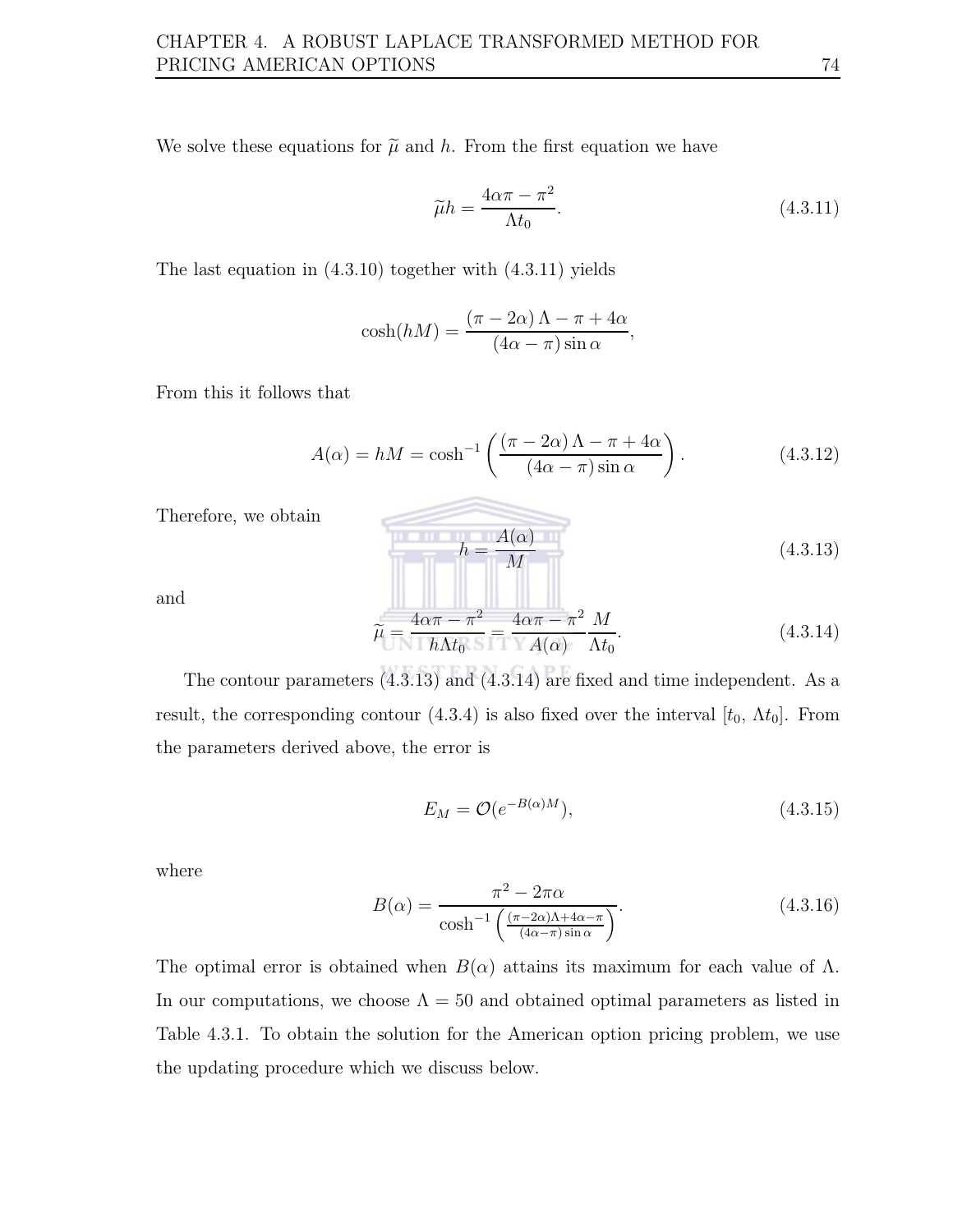| Table 4.3.1: Optimal parameters of the contour (4.3.4) for $\Lambda = 50$ |  |  |                                                            |  |  |
|---------------------------------------------------------------------------|--|--|------------------------------------------------------------|--|--|
|                                                                           |  |  | $\alpha$   $A(\alpha)$   $\mu \Lambda t_0/M$   $B(\alpha)$ |  |  |
|                                                                           |  |  | $50 \mid 0.9381 \mid 5.5582 \mid 0.3452 \mid 0.7152$       |  |  |

Table 4.3.1: Optimal parameters of the contour  $(4.3.4)$  for  $\Lambda = 50$ .

### Updating procedure for American options

In this section we describe the updating procedure to compute the American option from its European counterpart. We know that American options valuation can be treated as a moving boundary value problem and require solving the unknown free boundary  $S_f$  simultaneously with the option  $V(S, \tau)$ . In this chapter we follow on the work from [67], where instead of solving the free boundary problem, the valuation of the American put options is carried out using the updating procedure. To this end, the authors in [67] solved the following problem

$$
\frac{\partial V}{\partial \tau} = \frac{1}{2} \sigma^2 S^2 \frac{\partial^2 V}{\partial S^2} + rS \frac{\partial V}{\partial S} - rV, \qquad S > S_f(\tau),
$$
  
\n
$$
V(S, \tau) = \max\{V(S, \tau), V(S, 0)\}, \qquad S < S_f(\tau).
$$
\n(4.3.17)

The region  $S < S_f(\tau)$  corresponds to where the American options need to be exercised to attain an optimal value  $V(S,\tau)$ . The difficulty associated with solving (4.3.17) is related to the location of the unknown free boundary  $S_f(\tau)$ . However, to satisfy this early optimal exercise for the valuation of the American put option, we simply update the solution of the corresponding European put option at each time level as

$$
V = \max\{V, K - S\}.
$$
\n(4.3.18)

This makes the valuation of the American options relatively simple. Note that from the physical point of view, the difference between pricing the American options and the European options is that the propagation process has an effect of moving the unknown free boundary  $S_f(\tau)$ . This places an additional restriction at any time  $\tau$  on the solution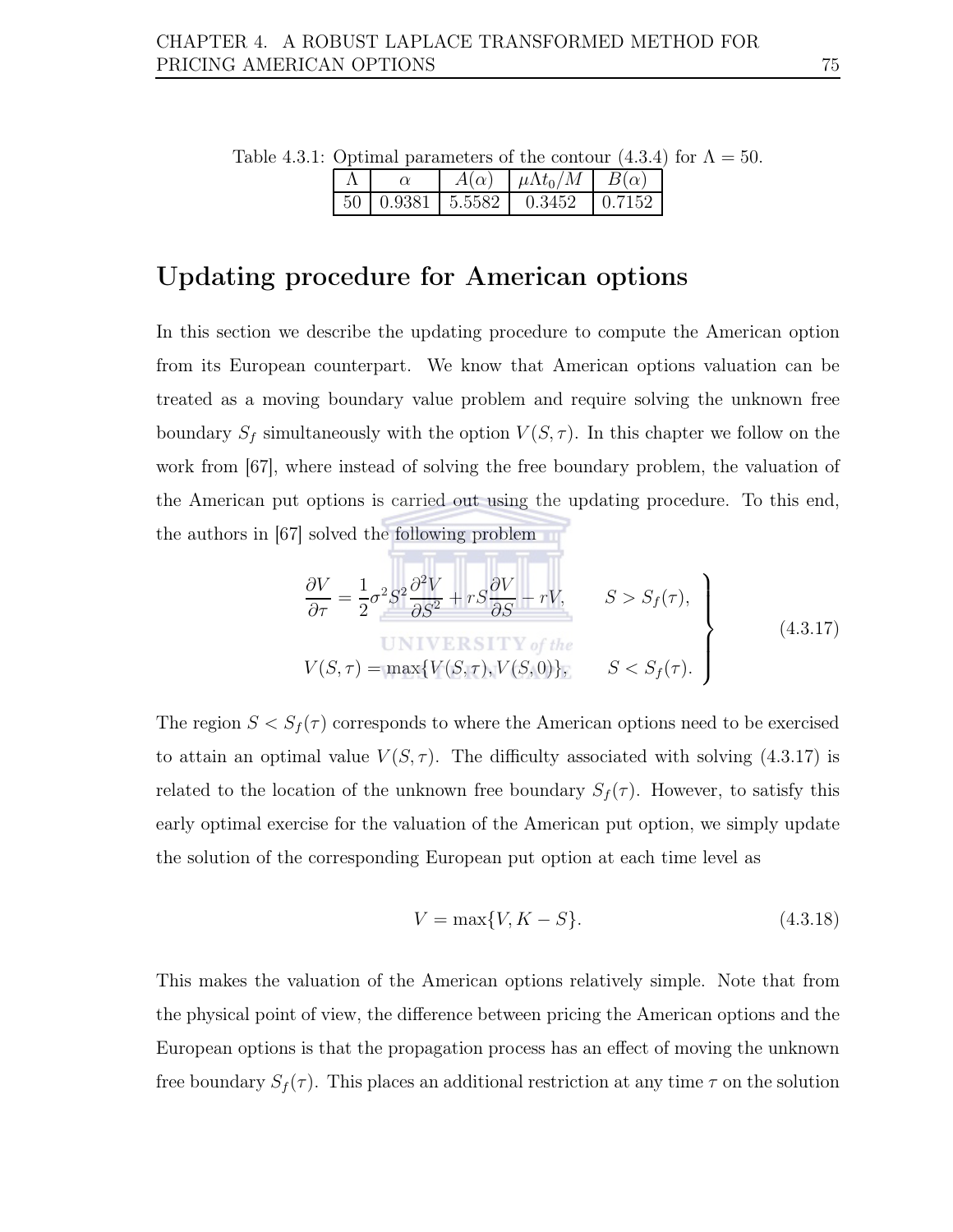that its value must be at least  $V(S, 0) = K - S$ .

#### 4.4 Numerical results

In this section, we illustrate the performance of the inverse Laplace transform with updating (ILTU) procedure and the spectral domain decomposition method (SDDM) for solving the American option pricing problem (4.2.1)-(4.2.2). We also evaluate the  $Δ$  and Γ of this option.

To apply the SDDM, we split the domain into two sub-domains consisting of equal number of grid points, with the domain boundary placed at the strike price  $K$  where the initial condition is non-smooth. For numerical illustration of our approach, as a reference solution of the American option pricing, we use the fast and rapidly convergent Fast Fourier transform method for Lévy process (FFT) [78] using a very large number of point. In Tables 4.4.1 and 4.4.2, we present the values of the American put option obtained by using our ILTU approach and those obtained in [129] by using the operator splitting method (OS), and the optimal compact algorithm (OCA). The first column gives the values of the asset price  $S$ , whereas the second column contains the reference solution. In Table 4.4.1, we present the results for American options on a non-dividend paying asset whereas those obtained on a dividend paying assets (with dividend rate  $\delta$  as 0.05) are presented in Table 4.4.2. The other parameters used in the simulations are  $T = 0.25$ ;  $K = 100$ ;  $r = 0.05$ ;  $\sigma = 0.20$ ;  $S_{\text{max}} = 3K$ .

For numerical comparison, we compute the maximum absolute errors using the formula

$$
\max_{\tau \in [0,T]} |V(\cdot, \tau) - V_M(\cdot, \tau)|,\tag{4.4.1}
$$

where  $V(\cdot, \tau)$  and  $V_M(\cdot, \tau)$  represent the reference solution and the numerical solution, respectively, at time  $\tau$ . Here we consider the parameters:  $T = 0.25; K = 100; r = 0.05;$  $\sigma = 0.3$ ;  $S_{\text{max}} = 3K$ . We show the performance of our method in Figure 4.4.1. In Figure 4.4.1 (left), we can observe the good agreement between the reference solution and the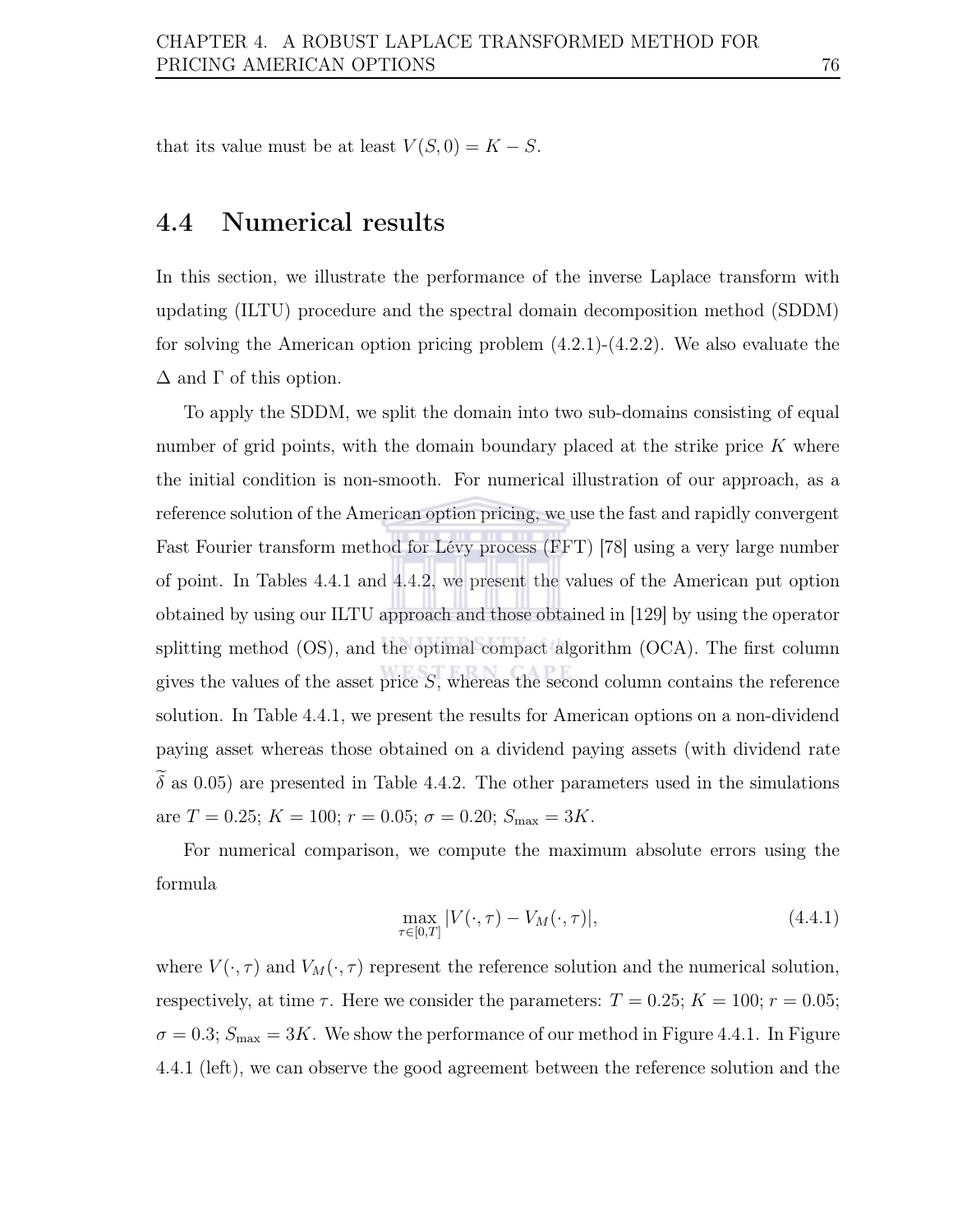numerical solution obtained by using our approach. This is further confirmed in Figure 4.4.1 (right) where we display the error on the log scale. From this figure, we observe that the error reaches its maximum around the strike price.

Note that the payoff given by

$$
V(S,0) = \max(K-S,0),
$$

for put option, is an indicator to the option holder as to when he/she can potentially exercise the option. The option will be in-the-money if the payoff is greater than zero, that is if  $K > S$ . In Figure 4.4.1, the option is clearly in-the-money for all the values of S from 1 to 100. As the option holder will never desire to lose money by exercising, an option will never have a value less than zero. If the option is out-of-money, the holder can only lose at most the premium. The more an option will be in-the-money, the greater will be the gain. If  $S = K$ , the option is at-the-money and if  $K < S$ , the option is out-of-the-money that is the case for values of S after 100 up to  $S_{\text{max}}$ .

To further corroborate the applicability of our approach, we also calculate the Greeks  $\Delta$  and  $\Gamma$  of the option. The Greeks measure the sensitivity of the option to its dependent parameters and variation in asset prices. The  $\Delta$  is the ratio comparing the change in the underlying asset to the corresponding change in the price of the option, and  $\Gamma$  measures the rate of change of  $\Delta$  with respect to the asset price S.

In each sub-domain the  $\Delta$  and  $\Gamma$  are computed as

$$
\Delta^{\vartheta,\chi} = \frac{2}{d^{\vartheta,\chi}} DV^{\vartheta,\chi},
$$
\n
$$
\Gamma^{\vartheta,\chi} = \frac{2}{d^{\vartheta,\chi}} D\Delta^{\vartheta,\chi}.
$$
\n(4.4.2)

Figures 4.4.2 (left) and (right) show the values of  $\Delta$  and  $\Gamma$ , respectively. We see that the  $\Delta$  of the put is always negative, therefore the value of the put decreases when the asset price S increases. Moreover,  $\Gamma$  is positive and becomes zero when it is away from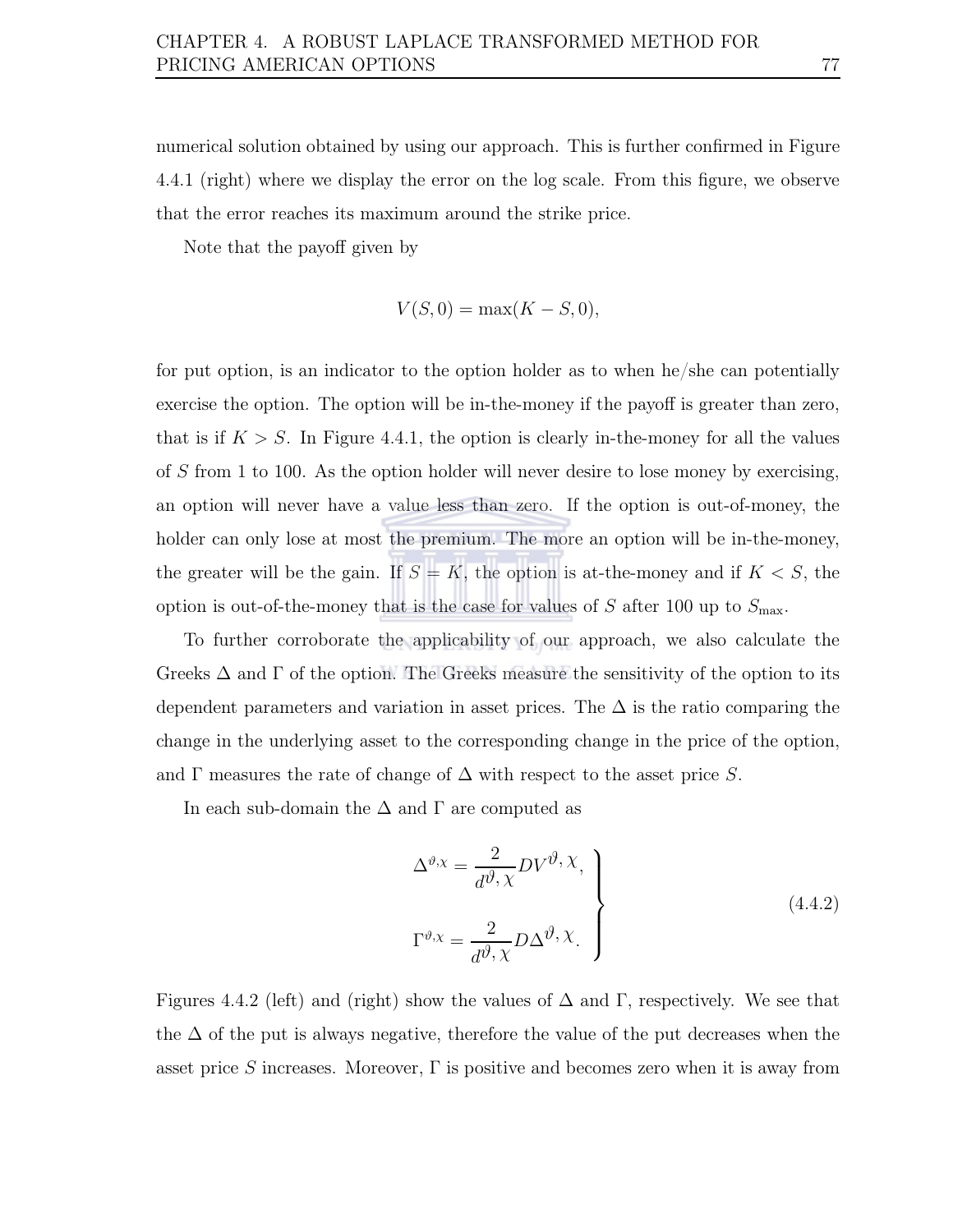$K$ , but become more and more peaked at  $K$  as is expected theoretically.

Table 4.4.1: Values of the American put options on a non-dividend paying asset using the OS (Operator Splitting), OCA (Optimal Compact Algorithm), and our ILTU approach.

|     | Reference Solution | [129]<br>OS | $11\overline{2}9$<br>OCA | <b>ILTU</b> |
|-----|--------------------|-------------|--------------------------|-------------|
| 80  | 20.0000            | 20.000      | 20.0000                  | 20.0000     |
| 90  | 10.6660            | 10.6656     | 10.6660                  | 10.6658     |
| 100 | 4.6556             | 4.6548      | 4.6555                   | 4.6554      |
| 110 | 1.6680             | 1.6674      | 1.6679                   | 1.6679      |
| 120 | 0.4976             | 0.4974      | 0.4975                   | 0.4976      |

Table 4.4.2: Values of the American put options on a dividend paying asset using the OS (Operator Splitting), OCA (Optimal Compact Algorithm), and our ILTU approach.

|     | Reference Solution | OS [129] | OCA<br><sup>129</sup> | <b>ILTU</b> |
|-----|--------------------|----------|-----------------------|-------------|
| 80  | 20.2577            | 20.2579  | 20.2578               | 20.2576     |
| 90  | 12.5979            | 12.5977  | 12.5979               | 12.5981     |
| 100 | 7.2770             | 7.2766   | 7.2769                | 7.27690     |
| 110 | 3.9229             | 3.9225   | 3.9228                | 3.9231      |
| 120 | 1.9907             | 1.9904   | 1.9906                | 1.9901      |



Figure 4.4.1: Left figure: Values of the American put option; Right figure: maximum errors using our ILTU approach using parameters  $K = 100$ ;  $\sigma = 0.3$ ;  $r = 0.05$ ;  $T =$ 0.25;  $S_{\text{max}} = 3K$ ; and  $N = 50$  in each of the two sub-domains.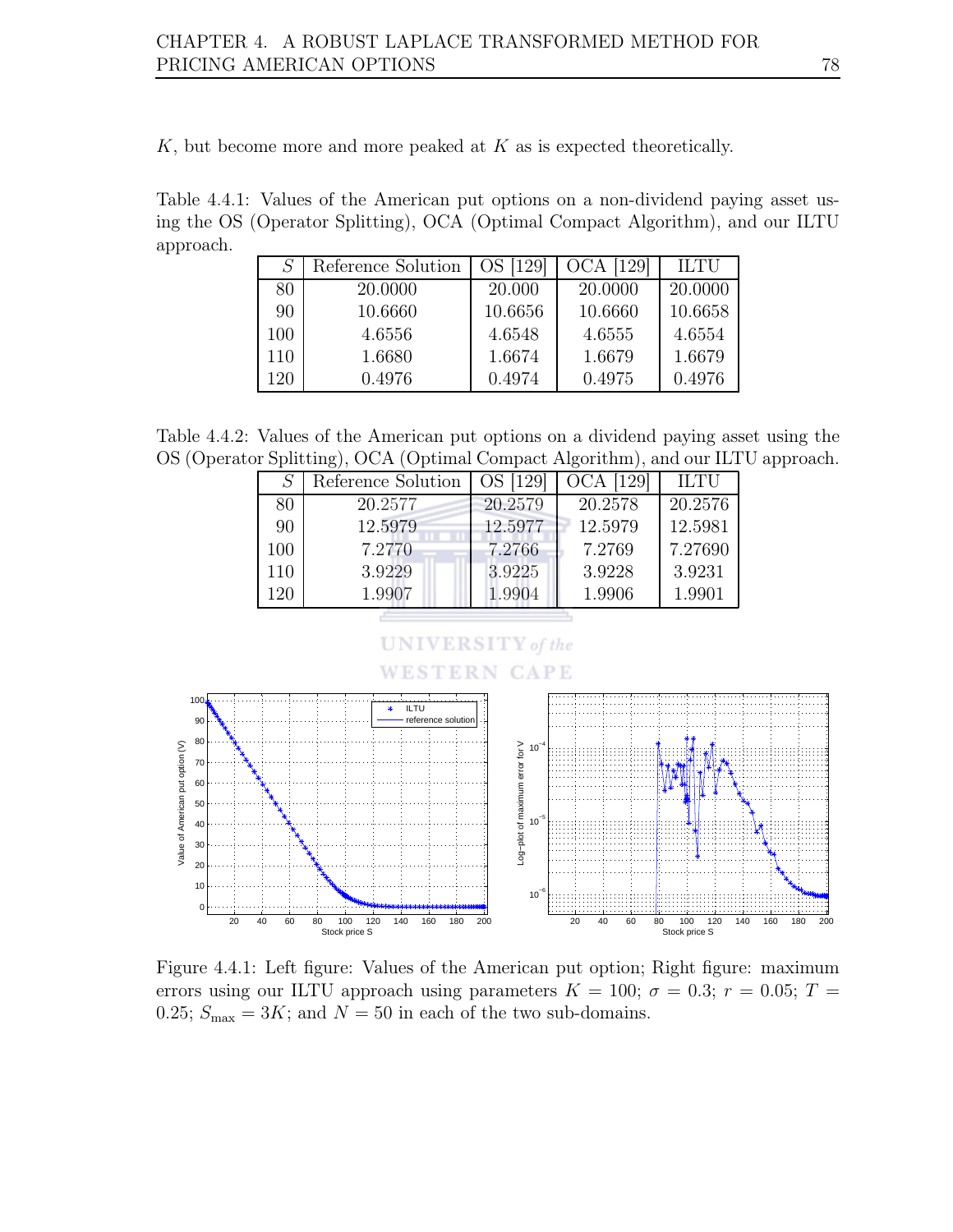

Figure 4.4.2: Results for  $\Delta$  (left figure) and  $\Gamma$  (right figure) obtained by using our ILTU approach using the parameters  $K = 100$ ;  $\sigma = 0.3$ ;  $r = 0.05$ ;  $T = 0.25$ ;  $S_{\text{max}} = 3K$ ; and  $N = 50$  in each of the two sub-domains.

#### 4.5 Summary and discussions

In this chapter, we have presented a new approach to price American options on a single asset. Our approach consisted of the spectral domain decomposition method (SDDM) as a spatial discretization method and the inverse Laplace transform with an updating procedure (ILTU) method as a time integrator.

The free boundary condition in the evaluation of the American option usually constitutes the major difficulty for solving this type of options. To avoid the computation of this unknown free boundary, we first solved the European put option using the Laplace transform method and then used an updating procedure to evaluate the American option. This makes the valuation of the American option easy to implement. As can be seen from Figures 4.4.1 and 4.4.2, the proposed approach gave very accurate results of the solution and that of the Greeks  $\Delta$  and  $\Gamma$ . We also noticed that the SDDM gave very accurate results and therefore in next chapter, we extend this approach to solve a jump-diffusion model for pricing European options.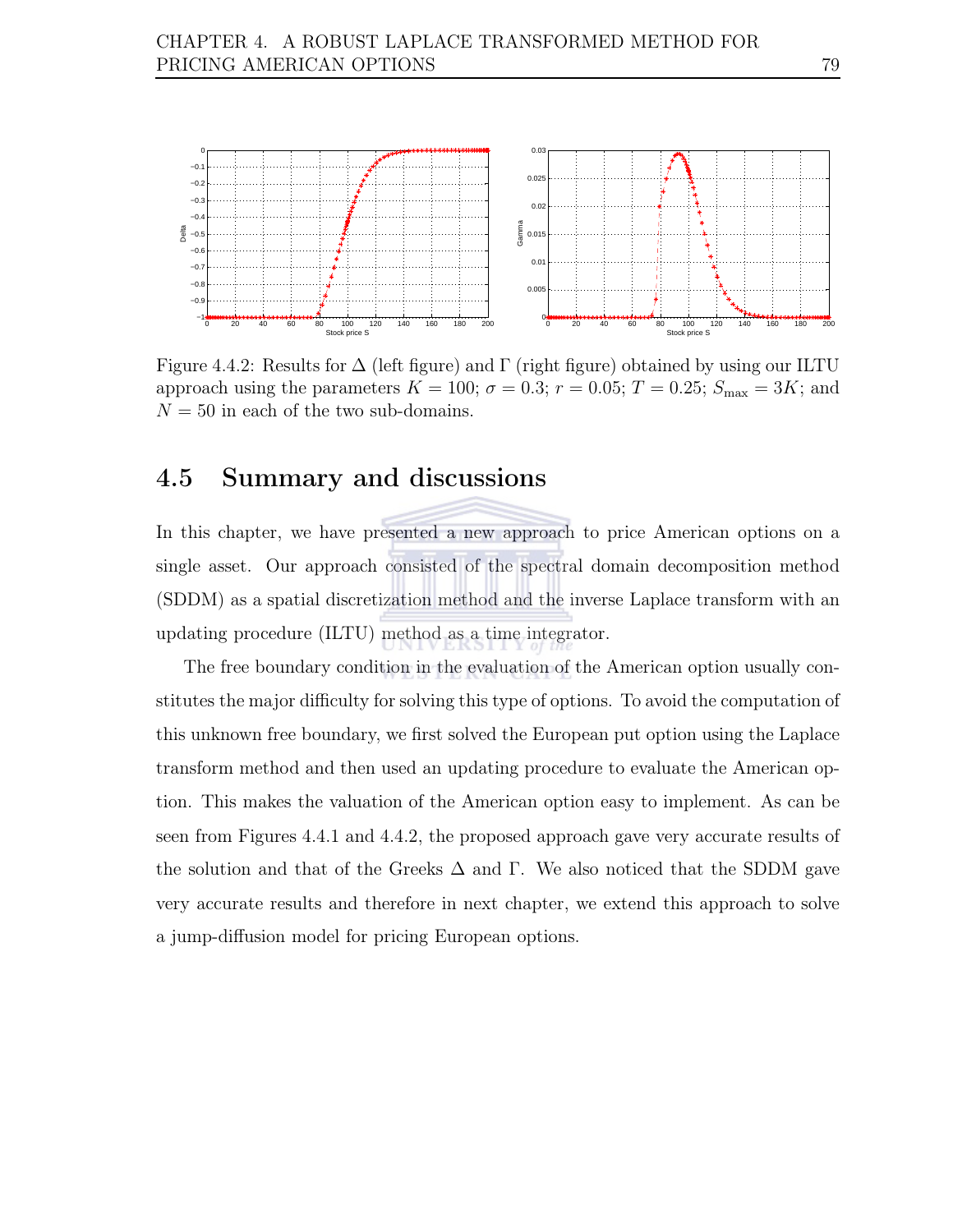# Chapter 5

# Contour integral method for pricing European options with jumps

**111 111 111 111 111** 

In this chapter, we develop an efficient method for pricing European options with jump on a single asset. Our approach is based on the combination of two powerful numerical methods, the spectral domain decomposition method and the Laplace transform method. The domain decomposition method, divides the original domain into sub-domains where the solution is approximated by using piecewise high order rational interpolants on a Chebyshev grid points. This set of points are suitable for the approximation of the convolution integral using Gauss-Legendre quadrature method. The resulting discrete problem is solved by the numerical inverse Laplace transform using the Bromwich contour integral approach. Through rigorous error analysis, we determine the optimal contour on which the integral is evaluated. The numerical results obtained are compared with those obtained from conventional methods such as Crank-Nicholson and finite difference. The new approach exhibits spectrally accurate results for the evaluation of options and associated Greeks. The proposed method is very efficient in the sense that we can achieve higher order accuracy on a coarse grid, whereas traditional methods would required significantly more time-steps and large number of grid points.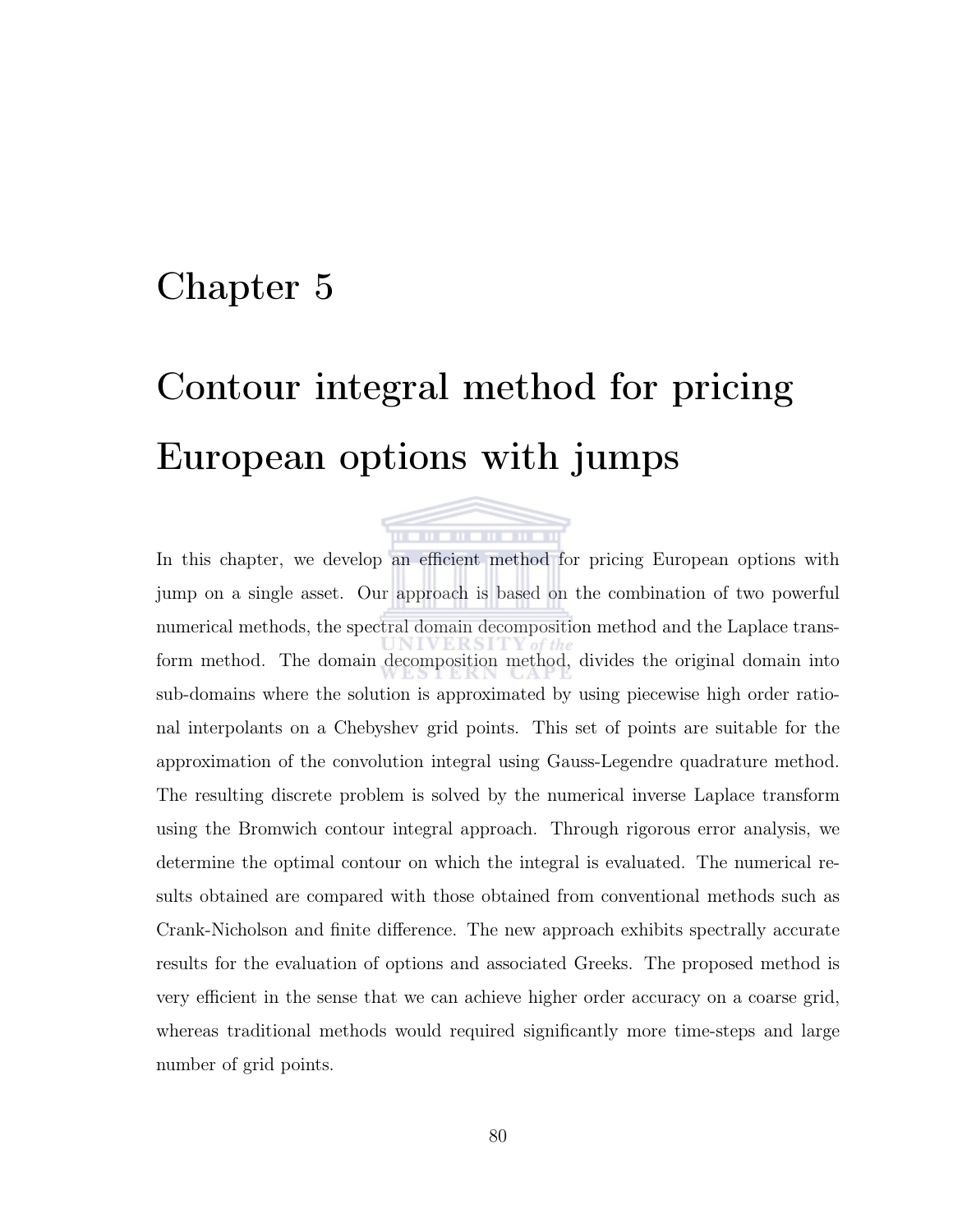### 5.1 Introduction

In a general framework of the Black-Scholes model, the underlying stock price asset follows a geometric Brownian motion process and has a continuous sample path defined by

$$
\frac{dS}{S} = \mu dt + \sigma dW_t.
$$
\n(5.1.1)

Here  $S$  represents the underlying stock price at time  $t$ . It is assumed that the associated sample path is continuous. The constants  $\mu$  and  $\sigma$  represent the expected return on the stock and the volatility of the return respectively;  $dW_t$  is the standard Brownian motion or a Wiener process. The Black-Scholes model predicts that the stock price S follows a log-normal distribution at any future time  $t$ , i.e.,

$$
S(t) = S_0 e^{(\mu - \frac{\sigma^2}{2})t + \sigma W_t)}.
$$

The continuity of the sample path indicates that the stock price can only change by a small amount in a short interval. However, the reality on the stock market is different. Jumps are regularly observed in the discrete movement of the stock price  $S(t)$ . This movement cannot be capture by the log-normal distribution characteristic of the stock price in the Black-Scholes setting and therefore an alternative model which addresses this shortcoming is necessary.

A number of models have been proposed in the literature that more appropriately describe the movement of the stock price in the market. Among these, the jumpdiffusion model proposed in [100] by Merton is one of the most widely used model. In this framework, the Brownian motion observed in the Black-Scholes model is combined with a poisson distribution which model the jump discontinuities that normally occur on the market place. For the jump-diffusion model, the movement of the stock price is therefore modeled by the following stochastic differential equation (SDE)

$$
\frac{dS}{S} = (\mu - \lambda \kappa)dt + \sigma dW_t + dq.
$$
\n(5.1.2)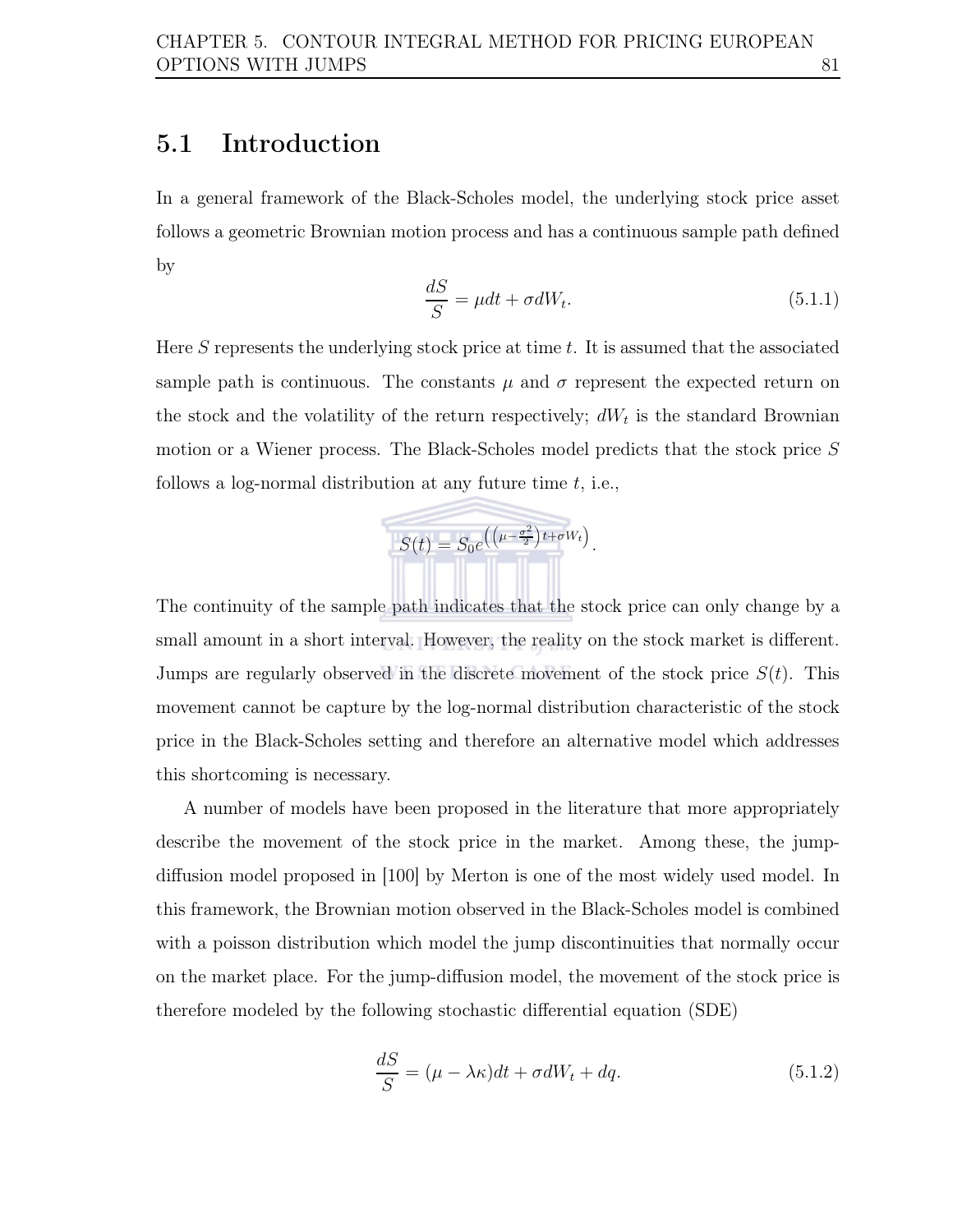As in the previous model,  $\sigma$  represents the volatility,  $\mu$  is the instantaneous expected return on the stock, and  $\lambda$  is the intensity of the poisson precess (or the jump arrival rate),  $dW_t$  is the increment of the Brownian motion process,  $\kappa = E(\eta - 1)$ , where E is the expectation and  $\eta-1$  is the impulse producing the jump from S to S $\eta$  if a Poisson event occurs and  $dq$  is the independent Poisson process defined by

$$
dq = \begin{cases} 0 & \text{with probability} & 1 - \lambda dt, \\ 1 & \text{with probability} & \lambda dt. \end{cases}
$$

Using the Itô formula, we rewrite the SDE  $(5.1.2)$  as the following partial integrodifferential equation (PIDE):

$$
\frac{\partial V}{\partial t} = \frac{1}{2}\sigma^2 S^2 \frac{\partial^2 V}{\partial S^2} + (r - \lambda \kappa) S \frac{\partial V}{\partial S} - (r + \lambda) V + \lambda \int_0^\infty V(S\eta) \psi(\eta) d\eta. \tag{5.1.3}
$$

In the above,  $V(S, t)$  is the value of the option depending on the underlying stock price S at any given time t, T is the expiry date, r is the risk-free interest rate  $(r \ge 0)$ ,  $\lambda$ is the intensity of the Poisson process  $(\lambda > 0)$ ,  $\kappa$  is the expected jump size, t is the current time,  $\psi(\eta)$  is the probability function of the jump amplitude  $\eta$ , where  $\psi(\eta) \geq 0$ , for all  $\eta$ , and is defined by

$$
\psi(\eta) = \frac{e^{-\frac{(\log \eta - \mu)^2}{2\gamma^2}}}{\sqrt{2\pi}\gamma\eta}.
$$
\n(5.1.4)

Note that  $\int_0^\infty \psi(\eta) d\eta = 1$ , and when  $\lambda = 0$  in (5.1.3), we recover the standard Black-Scholes partial differential equation.

For European options, Merton [100] derived formula for European call and put but for most exotic options under jump-diffusion models, no closed-form solutions exist and one needs to find numerical solutions for the partial integro-differential equations that arise. However, the convolution integral in (5.1.3) add to the difficulty of finding efficient numerical solutions. Commonly used finite difference methods (FDMs) hardly attain higher order accuracy [3]. Typical quadrature rules such as the trapezoidal and Simpson's rules are of low order accurate as compared to Gaussian quadrature method.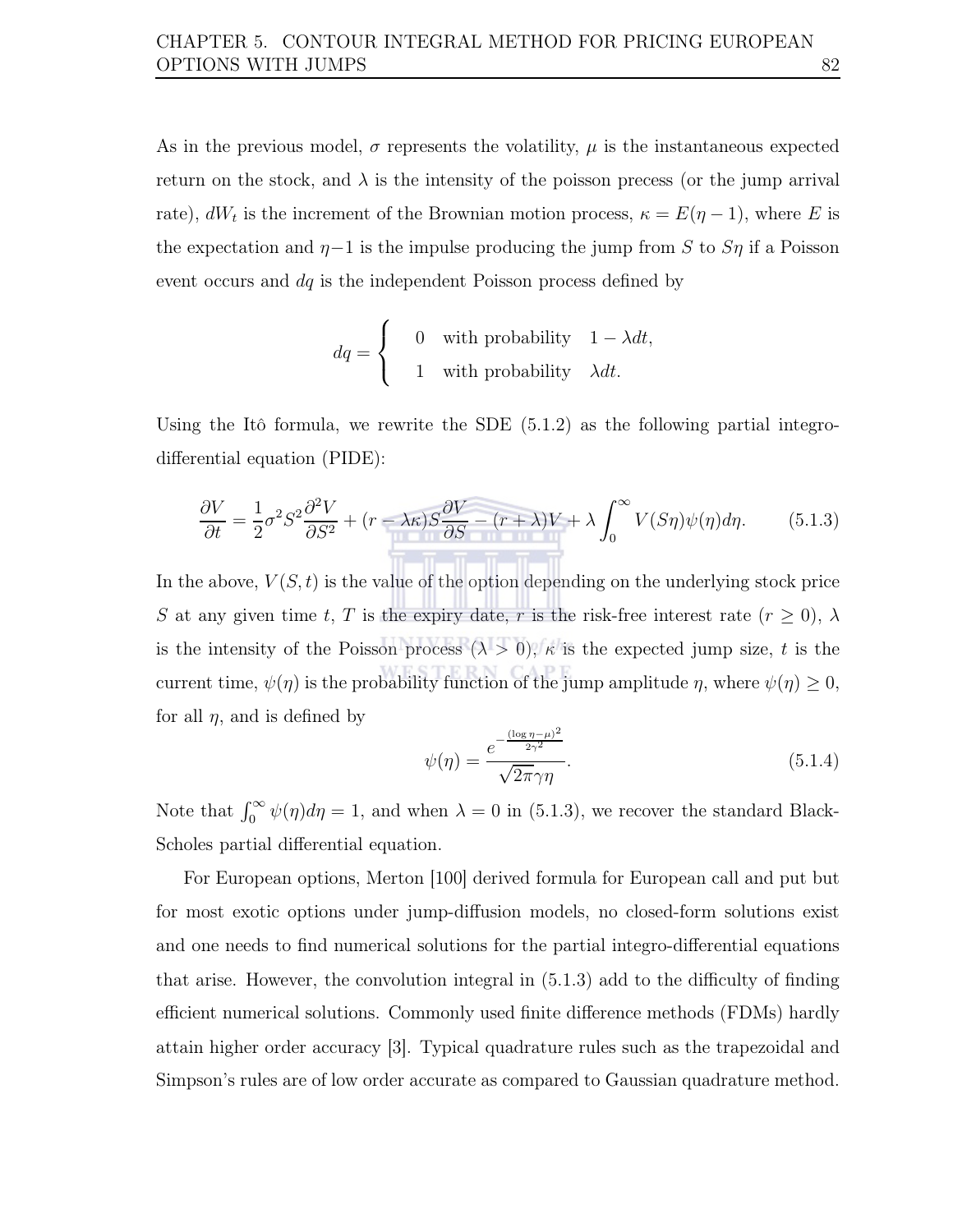However, the later is expensive to implement since it requires the interpolation to match the Chebyshev grid point with those of the FDMs. To reduce the computational cost in solving the convolution integral term, Fast Fourier Transform (FFT) was used in [3, 150].

Tangman *et al.* [126] proposed a different approach in combining the central difference method and the exponential time differencing (ETD) scheme to solve (5.1.3). The ETD method was proved as very effective and gave second order accuracy.

Spectral method are attractive for their exponential convergence rate. This presents an advantage for a direct computation of the convolution integral by a high order Gauss quadrature method. However the high rate of convergence of the spectral method is only guaranteed for smooth solution, a condition which is not fulfilled for the jumpdiffusion model (5.1.3) which has a non-smooth initial condition.

To overcome this situation, one might consider using a spectral element approach. This is the approach followed in [148] where the PIDE (5.1.3) is solved and the resulting discrete ODE is integrated in time by the Crank-Nicholson method. This resulted in spectrally accurate results in space and second order accuracy in time. The exponential results are partly due to the successful approximation of the integral term by Gauss quadrature rule. However, the application of the spectral element involved successive approximation of different integrals generated by the weak form and hence computationally expensive.

In this chapter, we propose the use of a multi-domain spectral method. This method uses the spectral method directly in each sub-domains. Matching conditions are imposed to ensure the continuity of the solution and that of its first derivative. After this spatial discretization, the resulting system of ODEs is solved by the Laplace transformation. To recover the solution, an inversion of the Laplace transform solution is then performed using the Talbot's method [125] which is based on the application of trapezoidal rule to approximate a Bromwich integral.

The rest of this chapter is organized as follows. In Section 5.2, we give a description of the jump-diffusion model and derive formula for the resolution of the convolution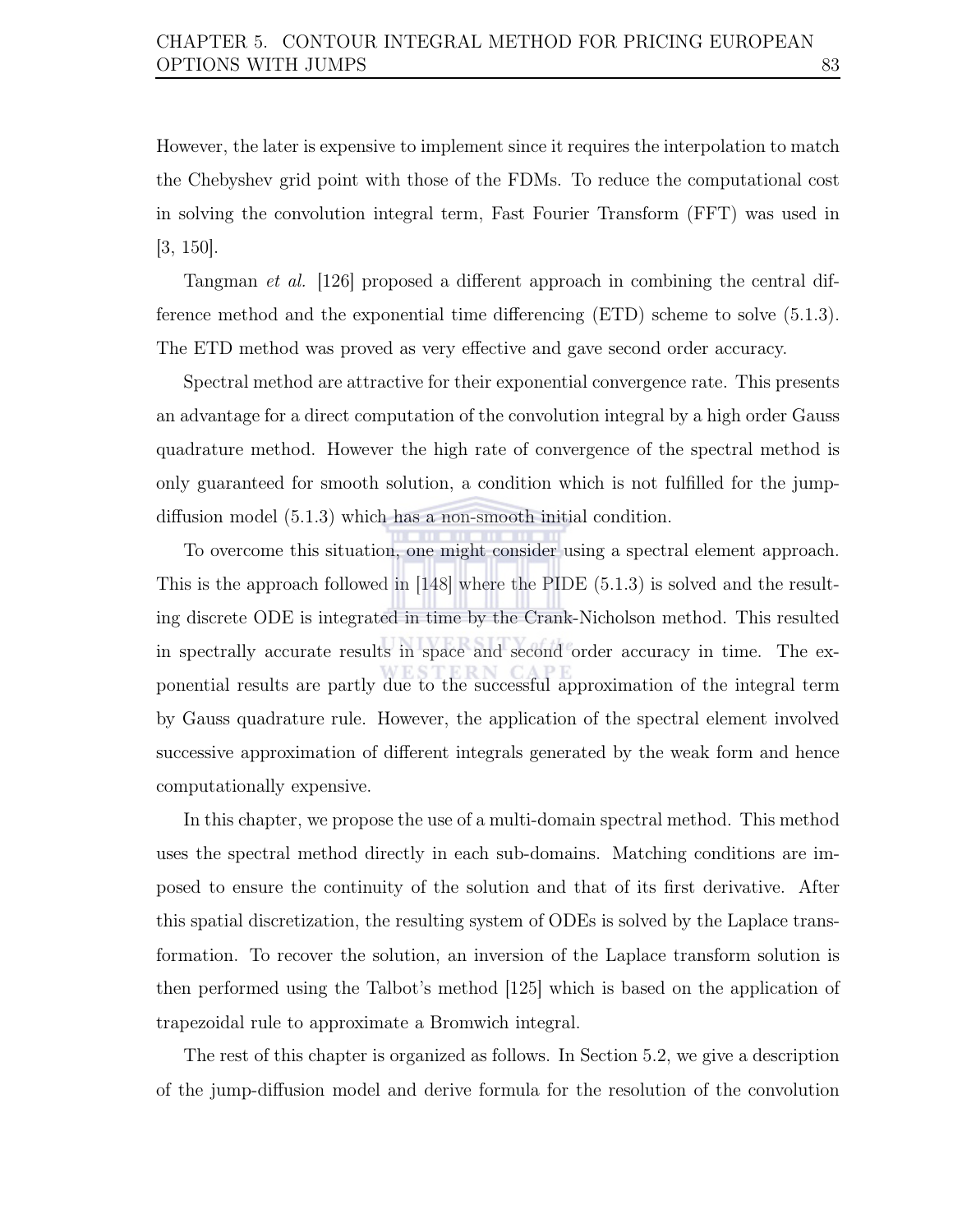integral. In Section 5.3, we describe the spectral domain decomposition method for the differential part as well as the integral part. The later is computed by the Gauss-Legendre quadrature. Section 5.4 deals with the application of the Laplace transform to solve the semi-discrete problem. Section 5.5 contains the numerical results of our approach with more conventional methods such as Crank-Nicholson for time integration and finite difference for space discretization. Summary and conclusion are given in Section 5.6.

#### 5.2 Description of the model problem

We consider the PIDE (5.1.3) and apply the change of the variable  $s = \log(S/K)$  and  $\eta = e^y$ . This gives 

$$
\frac{\partial V}{\partial t} = \frac{1}{2}\sigma^2 \frac{\partial^2 V}{\partial s^2} + \left(r - \lambda \kappa - \frac{\sigma^2}{2}\right) \frac{\partial V}{\partial s} - (r + \lambda)V + \lambda \int_{-\infty}^{\infty} V(s + y)\widetilde{\psi}(y)dy. \tag{5.2.1}
$$

In the above,  $V(s + y) \equiv V(t, s + y)$ , i.e., V is a function of t and variables s and y, with  $s \in (-\infty, \infty)$  and  $\sigma > 0$  is the volatility,  $r \geq 0$  is the risk-free interest rate,  $\lambda > 0$ is the intensity of the Poisson process (or the jump). The jump probability density function is

$$
\widetilde{\psi}(y) = \frac{e^{-\frac{(y-\mu)^2}{2\gamma^2}}}{\sqrt{2\pi}\gamma},
$$

while the expected jump size  $\kappa$  is

$$
\kappa = e^{\mu + \frac{\gamma^2}{2}} - 1.
$$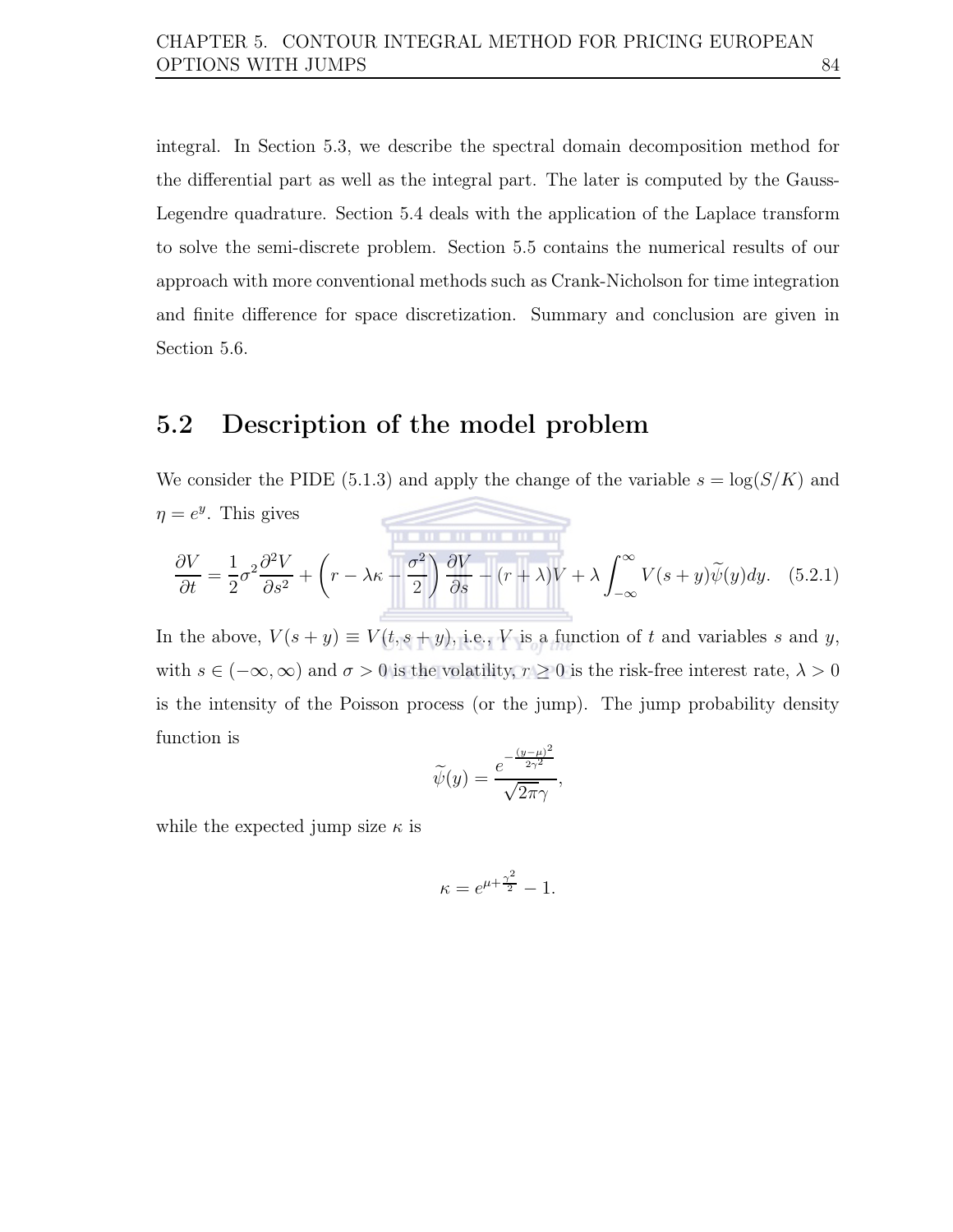Let  $\Omega = [s_{\min}, s_{\max}]$  be the truncated interval and  $\Omega^c = \mathbb{R} \setminus [s_{\min}, s_{\max}]$  its complement in R. To facilitate the computation of the integral part, we note that

$$
\int_{-\infty}^{\infty} V(y)\widetilde{\psi}(y-s)dy = \int_{-\infty}^{\infty} V(s+y)\widetilde{\psi}(y)dy,
$$
  

$$
= \int_{-s_{\min}}^{s_{\max}} V(s+y)\widetilde{\psi}(y)dy + \int_{\Omega^c} V(s+y)\widetilde{\psi}(y)dy,
$$

where

$$
\int_{\Omega^c} V(s+y)\widetilde{\psi}(y)dy = \int_{-\infty}^{s_{\text{min}}} V(s+y)\widetilde{\psi}(y)dy + \int_{s_{\text{max}}}^{\infty} V(s+y)\widetilde{\psi}(y)dy. \tag{5.2.2}
$$

For a European style put option, the boundary condition

$$
V(0,t) = Ke^{-rt}
$$
 is changed to  $V(s,t) = Ke^{-rt}$ ,  $s \to -\infty$ , (5.2.3)

and

$$
V(S,t) = 0, \quad S \to \infty \quad \text{becomes} \quad V(s,t) = 0, \quad s \to \infty. \tag{5.2.4}
$$

Using these boundary conditions, and setting  $w = (y - s - \mu)/\sigma$  so that  $dw = dy/\sigma$ , we obtain the following outer integral from (5.2.2):

$$
\int_{\Omega^c} V(s+y)\tilde{\psi}(y)dy = \int_{-\infty}^{s_{\min}} V(s+y)\tilde{\psi}(y)dy
$$

$$
= Ke^{-rt} \int_{-\infty}^{s_{\min}} \frac{e^{-\frac{(y-s-\mu)^2}{2\sigma^2}}}{\sqrt{2\pi}\sigma} dy
$$

$$
= Ke^{-rt} \int_{-\infty}^{\frac{s_{\min}-s-\mu}{\sigma}} \frac{e^{-\frac{w}{2}}}{\sqrt{2\pi}} dw
$$

$$
= Ke^{-rt} \Phi\left(\frac{s_{\min}-s-\mu}{\sigma}\right),
$$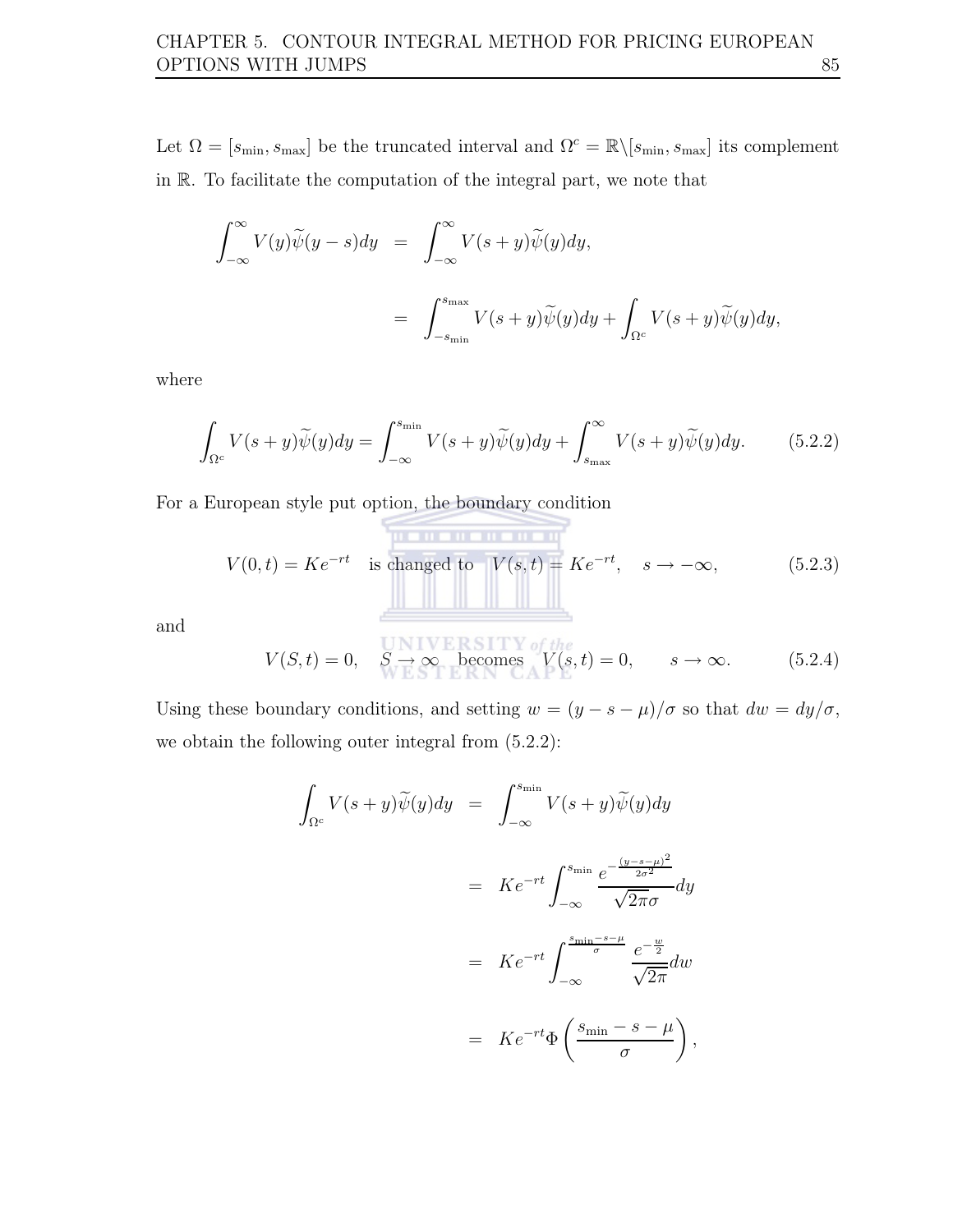where  $\Phi(\cdot)$  is the normal cumulative distribution function.

For a European style call option, we observe that boundary condition

$$
V(0,t) = 0 \text{ is changed to } V(s,t) = 0, \quad s \to -\infty,
$$
 (5.2.5)

and

$$
V(S,t) \to S - Ke^{-rt}
$$
,  $S \to \infty$  becomes  $V(s,t) \to Ke^s - Ke^{-rt}$ ,  $s \to \infty$ . (5.2.6)

Again setting  $w = (y - s - \mu)/\sigma$  and  $dw = dy/\sigma$ , the outer integral in (5.2.2) leads to

$$
\int_{\Omega^{c}} V(s+y)\widetilde{\psi}(y)dy = K \int_{s_{\max}}^{\infty} e^{y} \widetilde{\psi}(y-s)dy - Ke^{-rt} \int_{s_{\max}}^{\infty} \widetilde{\psi}(y-s)dy
$$
\n
$$
= K \int_{s_{\max}}^{\infty} e^{y} \frac{e^{-\frac{(y-s-p)^{2}}{2\sigma^{2}}}}{\sigma\sqrt{2\pi}} dy - Ke^{-rt} \int_{s_{\max}}^{\infty} \frac{e^{-\frac{(y-s-p)^{2}}{2\sigma^{2}}}}{\sigma\sqrt{2\pi}} dy
$$
\n
$$
= K \frac{e^{s+\mu}}{\sqrt{2\pi}} \int_{\frac{s_{\max}-s-\mu}{\sigma}}^{\infty} e^{-\frac{1}{2}(w-\sigma)^{2}+\frac{\sigma^{2}}{2}} dw - \frac{Ke^{-rt}}{\sqrt{2\pi}} \int_{\frac{s_{\max}-s-\mu}{\sigma}}^{\infty} e^{-\frac{w^{2}}{2}} dw
$$
\n
$$
= K \frac{e^{s+\mu+\frac{\sigma^{2}}{2}}}{\sqrt{2\pi}} \int_{\frac{s_{\max}-s-\mu}{\sigma}-\sigma}^{\infty} e^{-\frac{w^{2}}{2}} dw - \frac{Ke^{-rt}}{\sqrt{2\pi}} \int_{\frac{s_{\max}-s-\mu}{\sigma}}^{\infty} e^{-\frac{w^{2}}{2}} dw
$$
\n
$$
= K \frac{e^{s+\mu+\frac{\sigma^{2}}{2}}}{\sqrt{2\pi}} \int_{-\infty}^{\frac{s-s_{\max}+\mu+\sigma^{2}}{\sigma}} e^{-\frac{w^{2}}{2}} dw - \frac{Ke^{-rt}}{\sqrt{2\pi}} \int_{-\infty}^{\frac{s-s_{\max}+\mu}{\sigma}} e^{-\frac{w^{2}}{2}} dw
$$
\n
$$
= Ke^{s+\mu+\frac{\sigma^{2}}{2}} \Phi \left( \frac{s-s_{\max}+\mu+\sigma^{2}}{\sigma} \right) - Ke^{-rt} \Phi \left( \frac{s-s_{\max}+\mu}{\sigma} \right)
$$

In the next section, we use the spectral domain decomposition method (SDDM) to discretize the jump-diffusion model (5.1.3).

.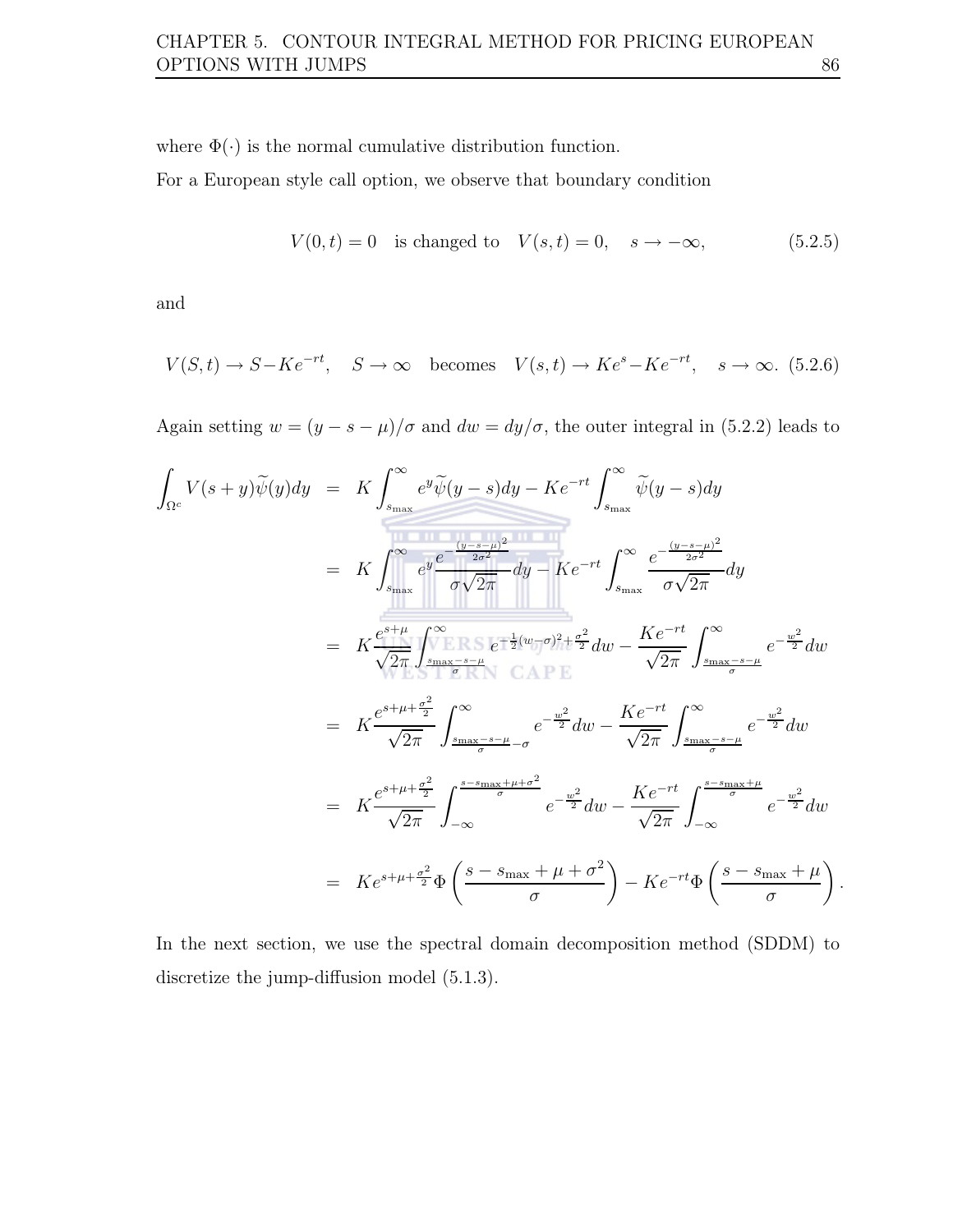## 5.3 Spectral discretization

As mentioned earlier, the spectral methods are often more efficient than finite difference and classical finite element methods. However, the exponential convergence rate of spectral method is strictly dependent on the smoothness of the unknown function. Option pricing problems involve PDEs with initial conditions that are non-smooth. Therefore, direct application of a spectral method to the solution of such equations usually lead to a low order approximation.

To resolved this problem, we propose the spectral domain decomposition method (SDDM). In the spectral domain decomposition approach, the domain  $s \in [s_{\min}, s_{\max}]$ is divided into sub-domains. For the problem at hand, we need to divide the domain in two sub-domains, with the transition point as the strike price. To represent the solution in each sub-domain, we choose to approximate the solution by a linear rational interpolants for their improved stability properties compared to the polynomial interpolant [11, 130].

**UNIVERSITY** of the

## 5.3.1 Spectral domain decomposition method based on rational interpolants

Domain decomposition is a discretization technique for solving differential equations whereby the computational domain is divided into a number of smaller sub-domains. The equation is then solved on each sub-domain with matching conditions enforced at the interface (or transition point  $K$ ) to ensure the continuity of the solution and that of it first derivative across the sub-domains. In the context of spectral methods on an interval, this means that rather than using a single global polynomial on the entire domain, polynomials of different order may be used on each subinterval. However in this work, rather than using polynomial interpolants for spectral methods, we will consider the more stable linear rational interpolants. For further discussion on these types of interpolants, readers are referred to [11, 130].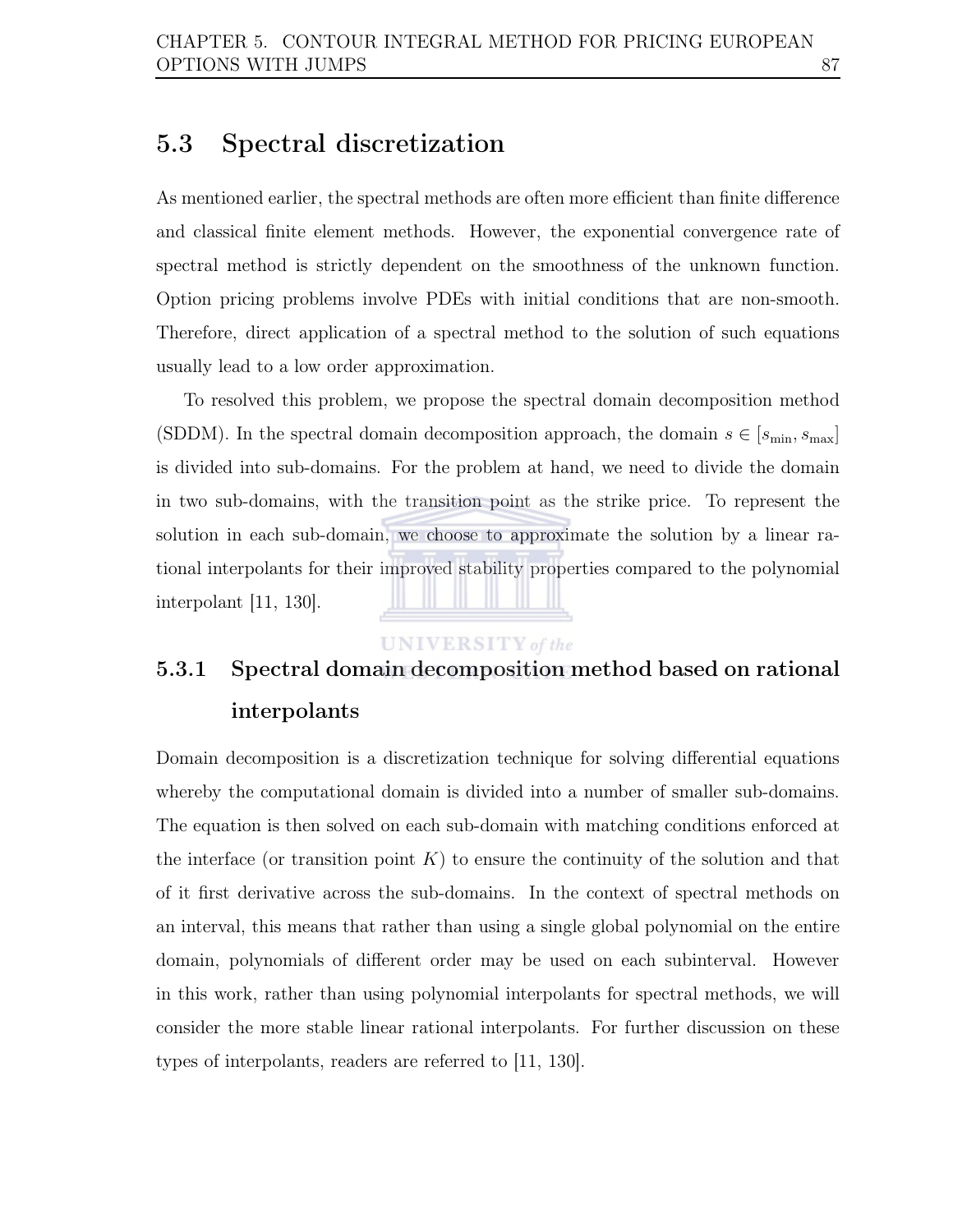#### Rational interpolants

Rational interpolants are more convenient for the problem at hands. The rational approximation of a function  $u(\xi)$  at the Chebyshev points  $\xi$ , for  $k = 0, 1, ..., N$ , is given by

$$
u_N(\xi) = \frac{\sum_{k=0}^{N} \frac{w_k}{\xi - \xi_k} u(\xi_k)}{\sum_{k=0}^{N} \frac{w_k}{\xi - \xi_k}},
$$
\n(5.3.1)

where  $w_k$ , for  $k = 0, 1, ..., N$ , are the barycentric weights defined as  $w_0 = 1/2$ ,  $w_N =$  $(-1)^N/2$ , and  $w_k = (-1)^k$ ,  $k = 1, ..., N-1$ . The Chebyshev points are define as

$$
\xi_k = \cos\left(\frac{k\pi}{N}\right), \qquad k = 0, 1, ..., N.
$$

As for the spectral polynomial method, the  $m^{th}$  order differentiation matrix associated with the rational interpolant (5.3.1) is given by

$$
u_N^{(m)}(\xi_k) = \sum_{k=0}^N \frac{d^m}{d\xi^m} \left( \frac{\sum_{k=0}^N \frac{w_k}{\xi - \xi_k} u(\xi_k)}{\sum_{k=0}^N \frac{w_k}{\xi - \xi_k}} \right)
$$
(5.3.2)  

$$
= \sum_{k=0}^N D_{jk}^{(m)} u(\xi_k),
$$
(5.3.3)

where  $D_{jk}^{(m)}$  are the entries of the differentiation matrix of order m. Formulae of the first and second order are given by (3.3.15) and (3.3.16), respectively.

We apply the rational interpolant along with the domain decomposition method (as described below) to solve the jump-diffusion call option  $(5.2.1)$ ,  $(5.2.5)$ - $(5.2.6)$ .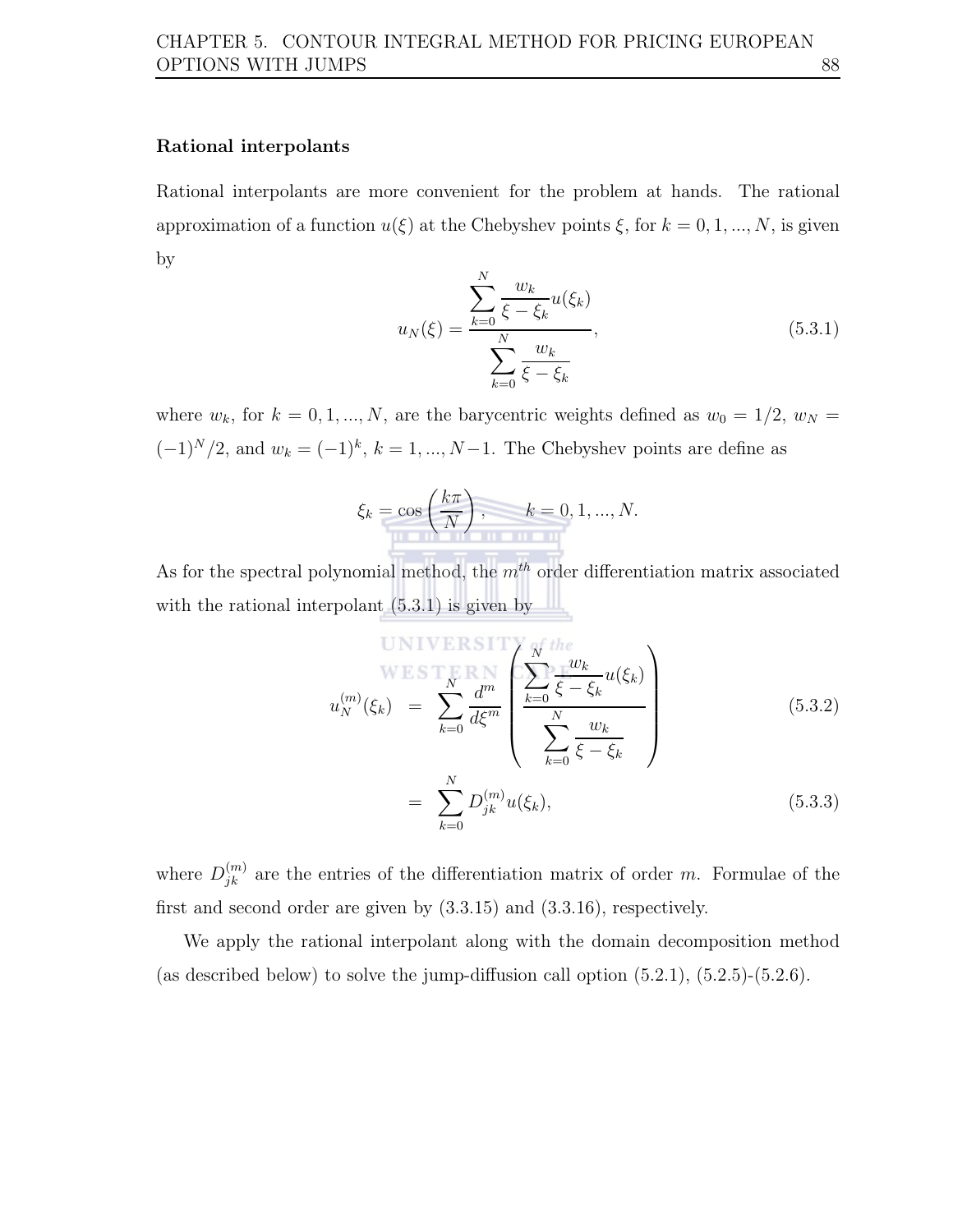#### Discretization of the jump-diffusion model

We split the domain into two sub-domains at the point of discontinuity, and apply Chebyshev spatial discretization to reduce the problem to a set of coupled ordinary differential equations in time. Since the function is smooth on each subinterval including the point of discontinuity, a spectral accuracy can be regained provided that appropriate matching conditions are set across the point of discontinuity.

Since the initial condition is non-smooth at the strike price, we split the interval  $[s_{\min}, s_{\max}]$  at 0 into two subintervals:  $\vartheta = [s_{\min}, 0]$  and  $\chi = [0, s_{\max}]$  of lengths  $d^{\vartheta} = s_{\min}$ and  $d^{\chi} = s_{\text{max}}$ , respectively. To apply the Chebyshev discretization, we map each subdomain to the reference element  $[-1, 1]$  by the linear transformation

$$
s^{\vartheta, \chi}(\xi) = \begin{cases} \frac{d^{\vartheta}}{2}(1-\xi), & s \in [s_{\min}, 0], \\ & \\ \frac{d^{\chi}}{2}(\xi+1), & s \in [0, s_{\max}]. \end{cases}
$$
 (5.3.4)

The linear transformation to its derivative leads to

$$
ds^{\vartheta,\chi}(\xi) = \begin{cases} -\frac{d^{\vartheta}}{2}d\xi, & s \in [s_{\min}, 0], \\ & \\ \frac{d^{\chi}}{2}d\xi, & s \in [0, s_{\max}]. \end{cases}
$$
 (5.3.5)

Thus

$$
\frac{\partial}{\partial s} \equiv \frac{\partial}{\partial \xi} \frac{\partial \xi}{\partial s} \equiv \begin{cases}\n-\frac{2}{d^{\vartheta}} \frac{\partial}{\partial \xi} & s \in [s_{\min}, 0], \\
\frac{2}{d^{\chi}} \frac{\partial}{\partial \xi}, & s \in [0, s_{\max}].\n\end{cases}
$$
\n(5.3.6)

In the following, we use the spectral domain decomposition method to the model problem  $(5.2.1)$  subject to the boundaries  $(5.2.5)-(5.2.6)$ . To keep the expressions simple, we first discretize the differential part of (5.2.1) and thereafter the integral part.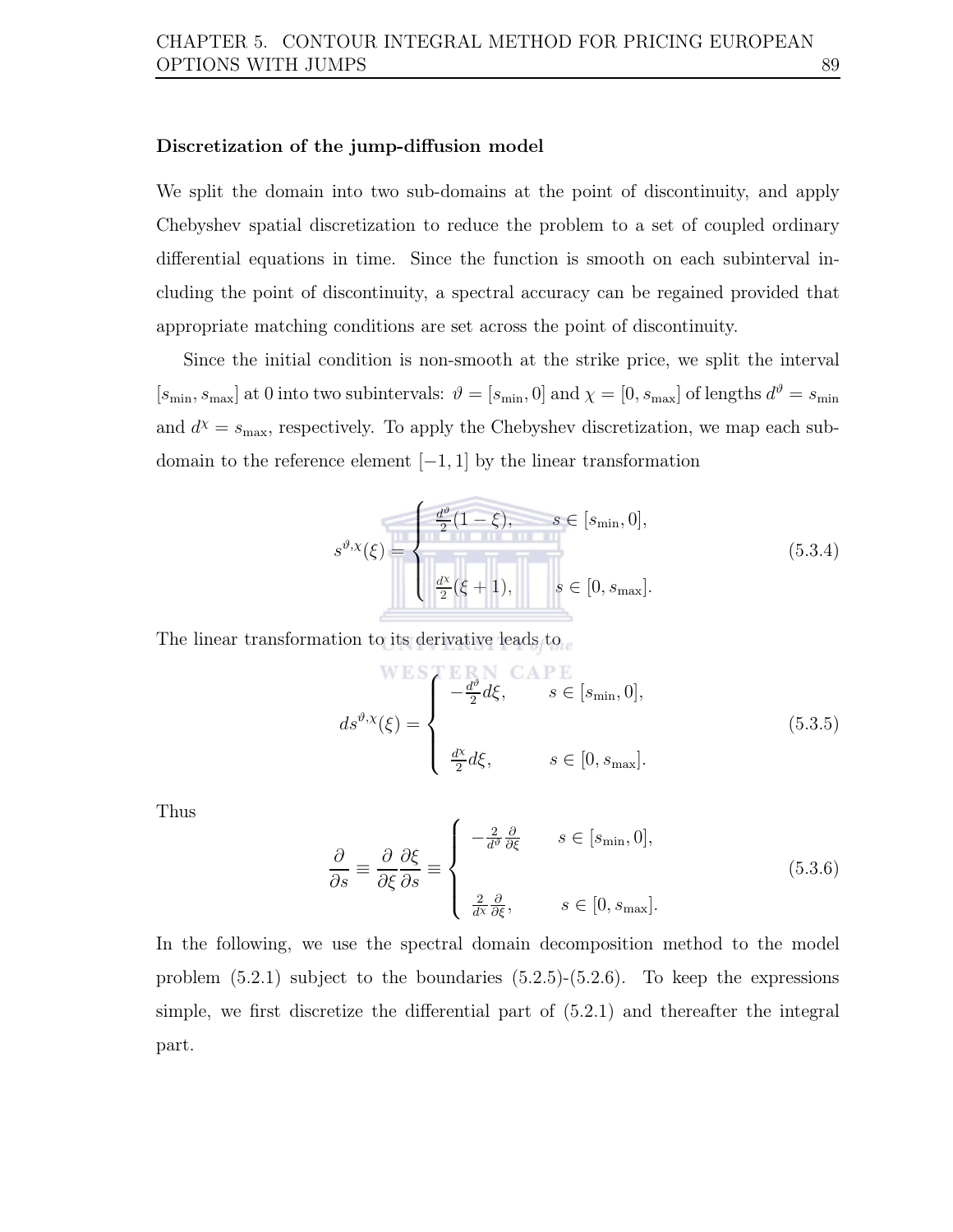On each sub-domains  $\vartheta$  and  $\chi$ , the differential part of (5.1.3) is discretized as

$$
\frac{\partial V^{\vartheta}}{\partial \tau} = \frac{2}{(d^{\vartheta})^2} \sigma^2 \frac{\partial^2 V^{\vartheta}}{\partial \xi^2} - \frac{2}{d^{\vartheta}} \left( r - \lambda \kappa - \frac{\sigma^2}{2} \right) \frac{\partial V^{\vartheta}}{\partial \xi} - (r + \lambda) V^{\vartheta}, \quad (5.3.7)
$$

and

$$
\frac{\partial V^{\vartheta}}{\partial \tau} = \frac{2}{(d^{\vartheta})^2} \sigma^2 \frac{\partial^2 V^{\vartheta}}{\partial \xi^2} - \frac{2}{d^{\vartheta}} \left( r - \lambda \kappa - \frac{\sigma^2}{2} \right) \frac{\partial V^{\vartheta}}{\partial \xi} - (r + \lambda) V^{\vartheta}.
$$
 (5.3.8)

In matrix form, we have

$$
\dot{V}^{\vartheta} = \frac{2}{(d^{\vartheta})^2} \sigma^2 D^{(2)} V^{\vartheta} - \frac{2}{d^{\vartheta}} \left( r - \lambda \kappa - \frac{\sigma^2}{2} \right) D^{(1)} V^{\vartheta} - (r + \lambda) V^{\vartheta}, \quad (5.3.9)
$$

and

$$
\dot{V}^{\chi} = \frac{2}{(d^{\chi})^2} \sigma^2 D^{(2)} V^{\chi} - \frac{2}{d^{\chi}} \left( r - \lambda \kappa - \frac{\sigma^2}{2} \right) D^{(2)} V^{\chi} - (r + \lambda) V^{\chi}. \quad (5.3.10)
$$

Here  $\dot{V}^{\vartheta,\chi}$  is the derivative of V with respect to  $\tau$  in the sub-domains  $\vartheta$  and  $\chi$ , respectively. Note that the derivatives of the same order from both sub-domains would be different if rational interpolants of different order are chosen in each sub-domain.

**The County** 

The above equations imply

$$
\dot{V}^{\vartheta,\chi} = B^{\vartheta,\chi} V^{\vartheta,\chi},\tag{5.3.11}
$$

where

$$
B^{\vartheta,\chi} = \frac{2}{(d^{\vartheta,\chi})^2} \sigma^2 D^{(2)} - \frac{2}{d^{\vartheta,\chi}} \left( r - \lambda \kappa - \frac{\sigma^2}{2} \right) D^{(1)} - (r + \lambda) I^{\vartheta,\chi},
$$

and  $I^{\vartheta,\chi}$  is the  $(N+1) \times (N+1)$  identity matrix.

Now we consider the approximation of the integral part in (5.1.3). We know that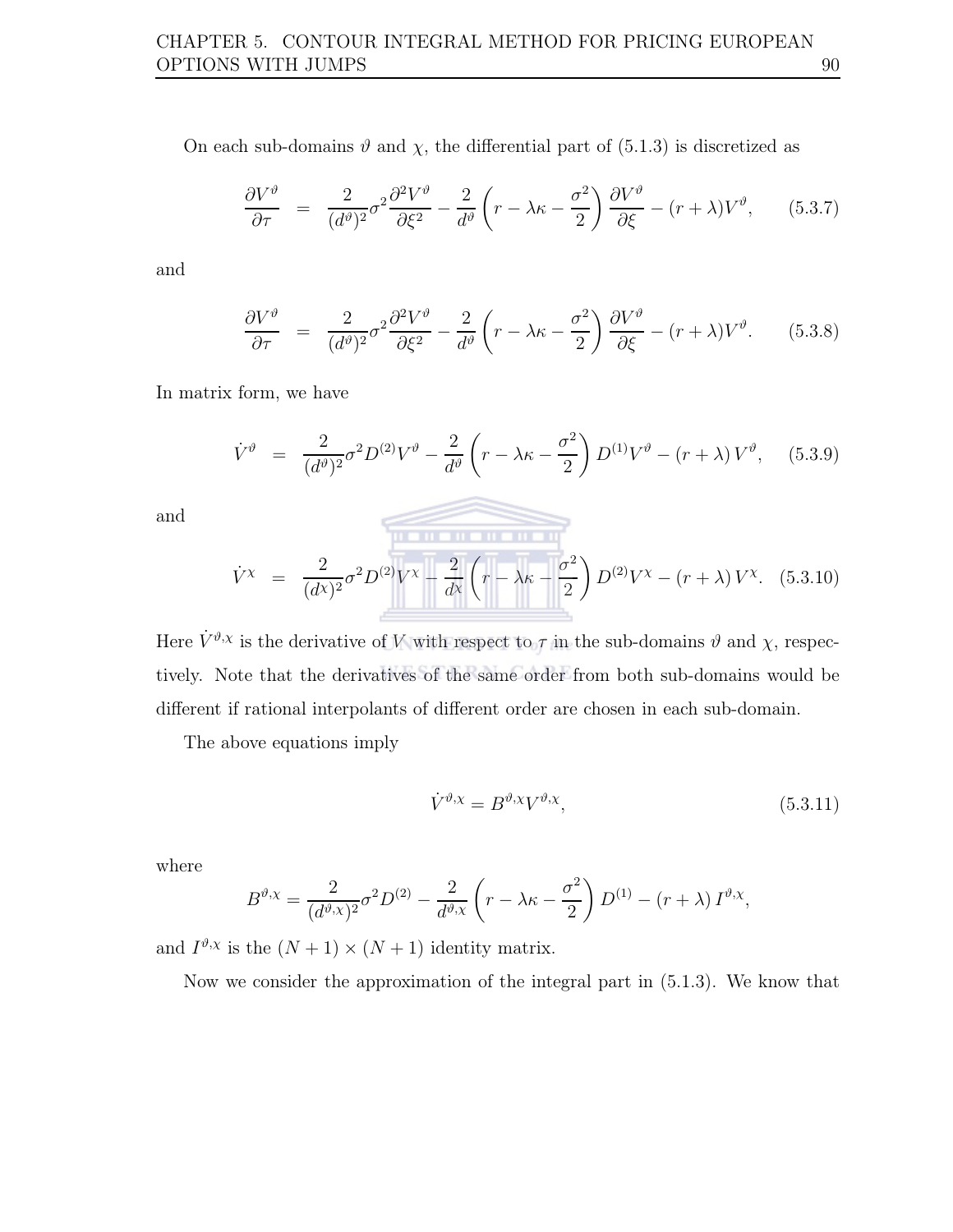for a call option the indefinite integral gives

$$
\int_{-\infty}^{\infty} V(s+y)\widetilde{\psi}(y)dy = \int_{s_{\min}}^{s_{\max}} V(y)\widetilde{\psi}(y-s)dy + Ke^{s+\mu+\frac{\sigma^2}{2}}\Phi\left(\frac{s-s_{\max}+\mu+\sigma^2}{\sigma}\right)
$$

$$
-Ke^{-rt}\Phi\left(\frac{s-s_{\max}+\mu}{\sigma}\right). \tag{5.3.12}
$$

Hence we need only to discretize the integral on the right of the equation. For simplicity, we consider the same number of grid points in each sub-domains  $\vartheta$  and  $\chi$ . This gives

$$
\int_{s_{\min}}^{s_{\max}} V(z)\widetilde{\psi}(z-s)dz = \int_{s_{\min}}^{0} V(z^{\vartheta})\widetilde{\psi}^{\vartheta}(z^{\vartheta}-s)dz + \int_{0}^{s_{\max}} V(z^{\chi})\widetilde{\psi}^{\chi}(z^{\chi}-s)dz
$$
  
\n
$$
= H^{\vartheta} + H^{\chi}.
$$
 (5.3.13)  
\npping the two intervals  $[S_{\min}, 0]$  and  $[0, S_{\max}]$  to the standard element  $[-1, 1]$  by the

Mapping the two intervals  $[S_{\min}, 0]$  and  $[0, S_{\max}]$  to the standard element  $[-1, 1]$  by the linear transformation

$$
z^{\vartheta,\chi}(\xi) = \begin{cases} \frac{d^{\vartheta}}{2}(1-\xi), & z^{\vartheta} \in [s_{\min}, 0], \\ \frac{d^{\chi}}{2}(\xi+1), & z^{\chi} \in [0, s_{\max}], \end{cases}
$$

we obtain

$$
H^{\vartheta} = -\frac{s_{\min}}{2} \int_{-1}^{1} V(z^{\vartheta}) \widetilde{\psi}^{\vartheta} (z^{\vartheta} - s) dz^{\vartheta}, \qquad (5.3.14)
$$

and

$$
H^{\chi} = \frac{s_{\text{max}}}{2} \int_{-1}^{1} V(z^{\chi}) \widetilde{\psi}^{\chi}(z^{\chi} - s) dz^{\chi}.
$$
 (5.3.15)

Finally since the grid points are Chebyshev, a well suited approximation method to evaluate integrals  $H^{\vartheta}$  and  $H^{\chi}$  is the Gauss-Legendre quadrature rule, which converges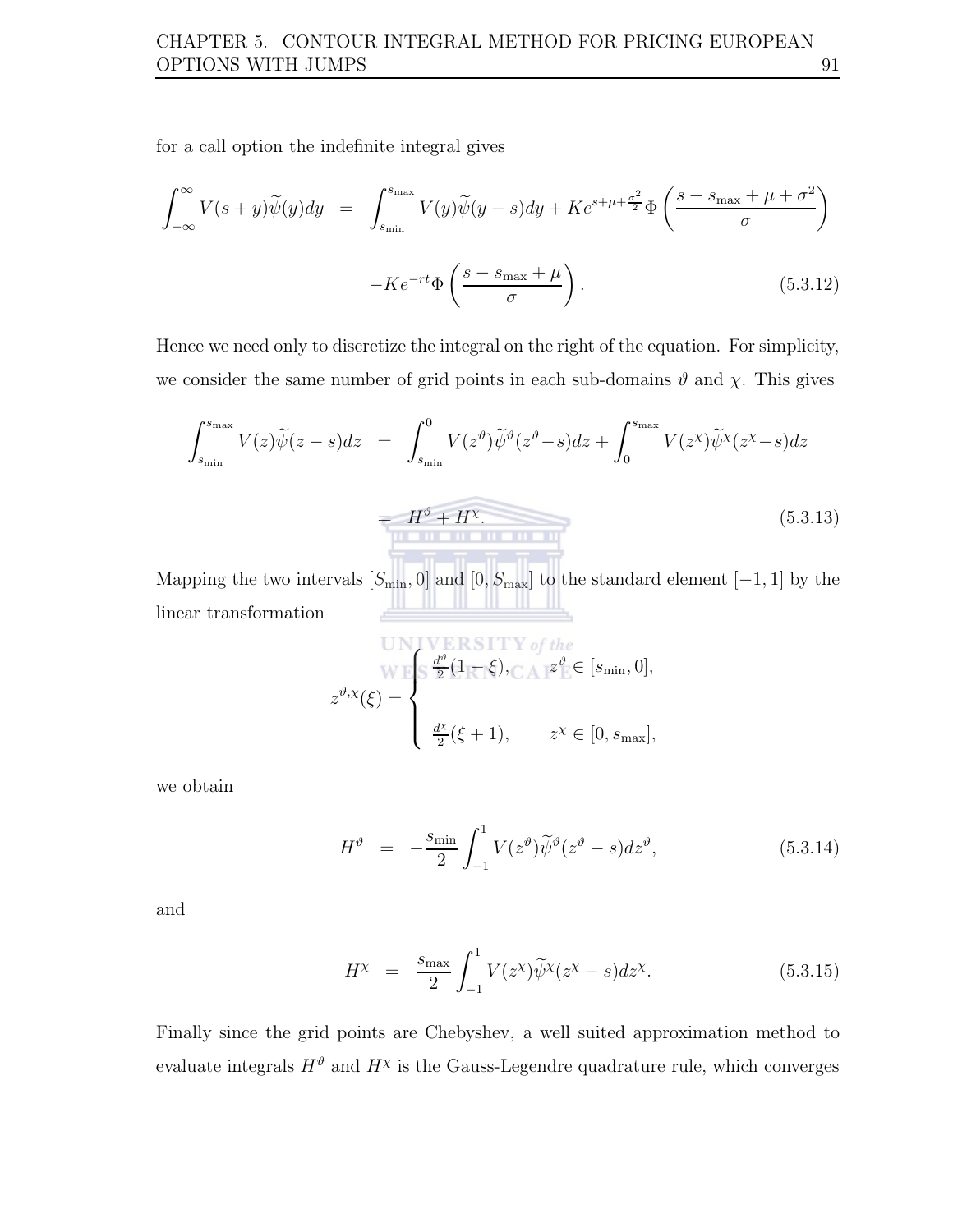geometrically ([132]). Making use of this rule in each sub-domain, the two terms on the right hand side of  $(5.3.13)$  given by  $(5.3.14)$  and  $(5.3.15)$  are approximated as

$$
H^{\vartheta} = -\frac{s_{\min}}{2} \sum_{k=0}^{N} V(z^{\vartheta}) \widetilde{\psi}^{\vartheta} (z^{\vartheta} - s) \varpi_k, \tag{5.3.16}
$$

and

$$
H^{\chi} = \frac{s_{\text{max}}}{2} \sum_{k=0}^{N} V(z^{\chi}) \widetilde{\psi}^{\chi}(z^{\chi} - s) \varpi_k, \tag{5.3.17}
$$

where  $\varpi_k$ , for  $k = 0, 1, ..., N$  denotes the Gauss-Legendre quadrature weights.

On the sub-domain  $\vartheta$ , the discretization of the differential and integral parts yields

$$
\dot{V}^{\vartheta} = \frac{2}{(d^{\vartheta})^2} \sigma^2 D^{(2)} V^{\vartheta} + \frac{2}{d^{\vartheta}} \left( r - \lambda \kappa - \frac{\sigma^2}{2} \right) D^{(1)} V^{\vartheta} \n- (r + \lambda) V^{\vartheta} - \frac{s_{\min}}{2} \sum_{k=0}^{N} V(z^{\vartheta}) \widetilde{\psi}^{\vartheta} (z^{\vartheta} - s) \varpi_k,
$$
\n(5.3.18)

whereas on the sub-domain  $\chi$  we have  $\Gamma N$  CAPE

$$
\dot{V}^{\chi} = \frac{2}{(d^{\chi})^2} \sigma^2 D^{(2)} V^{\chi} - \frac{2}{d^{\chi}} \left( r - \lambda \kappa - \frac{\sigma^2}{2} \right) D^{(1)} V^{\chi}
$$

$$
- (r + \lambda) V^{\chi} + \frac{s_{\text{max}}}{2} \sum_{k=0}^{N} V(z^{\chi}) \widetilde{\psi}^{\chi} (z^{\chi} - s) \varpi_k. \tag{5.3.19}
$$

Upon simplification, (5.3.18) and (5.3.19) give

$$
\dot{V}^{\vartheta} = B^{\vartheta} V^{\vartheta} + \lambda H^{\vartheta} V^{\vartheta}, \text{ and } \dot{V}^{\chi} = B^{\chi} V^{\chi} + \lambda H^{\chi} V^{\chi}. \tag{5.3.20}
$$

To impose the boundary conditions, we substitute the first and last equations from the first and second sub-domains, respectively, by the boundary conditions (5.2.3)-(5.2.4). Furthermore, to ensure the continuity of the solution and that of its first derivatives at the interface, we impose matching conditions across the point of discontinuity, i.e.,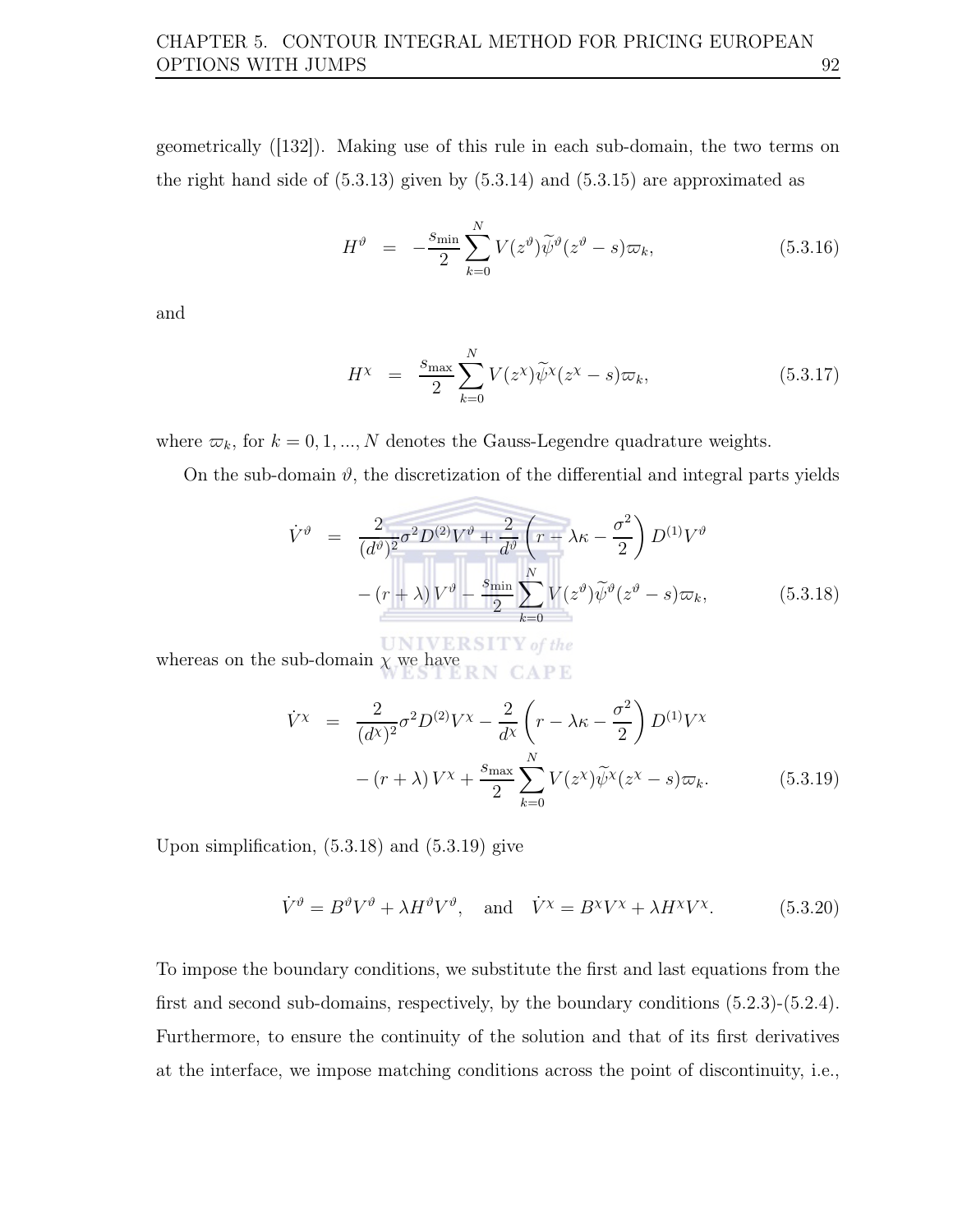at  $s = 0$ ,

$$
V^* = V_N^{\vartheta} = V_0^{\chi},
$$

and

$$
\frac{\partial V_N^{\vartheta}}{\partial \xi} = \frac{\partial V_0^{\chi}}{\partial \xi}.
$$

The first matching condition leads to

$$
2\dot{V}^* = \left[ \left( B^{\vartheta} + \lambda H^{\vartheta} \right) V^{\vartheta} \right]_N + \left[ \left( B^{\chi} + \lambda H^{\chi} \right) V^{\chi} \right]_0. \tag{5.3.21}
$$

From the second condition above we have

$$
\frac{2}{d^{\vartheta}} \left( D^{(1)} V^{\vartheta} \right)_N - \frac{2}{d^{\chi}} \left( D^{(1)} V^{\chi} \right)_0 = 0. \tag{5.3.22}
$$

Finally, the discrete approximation of the jump-diffusion model (5.2.1) is obtained by combining the approximations from the two sub-domains with boundary and matching conditions included into a global system. This gives **UNIVERSITY** of the

$$
\dot{V} = (B + \lambda H)V + \epsilon_1(s) - \epsilon_2(s)e^{-r\tau},
$$
\n(5.3.23)

where  $V$  is the vector

$$
V = \left[V_0^{\vartheta}, \ldots, V_N^{\vartheta}, V_0^{\chi}, \ldots, V_N^{\chi}\right],
$$

B, H are block matrices of  $B^{\vartheta,\chi}$  and  $H^{\vartheta,\chi}$  respectively; and

$$
\epsilon_1(s) = \lambda K e^{s + \mu + \frac{\sigma^2}{2}} \Phi\left(\frac{s - s_{\max} + \mu + \sigma^2}{\sigma}\right),
$$

and

$$
\epsilon_2(s) = \lambda K e^{-rt} \Phi\left(\frac{s - s_{\max} + \mu}{\sigma}\right).
$$

After this discretization, the resulting system of ODEs is solved by using the Laplace transform approach which we discuss in the next section.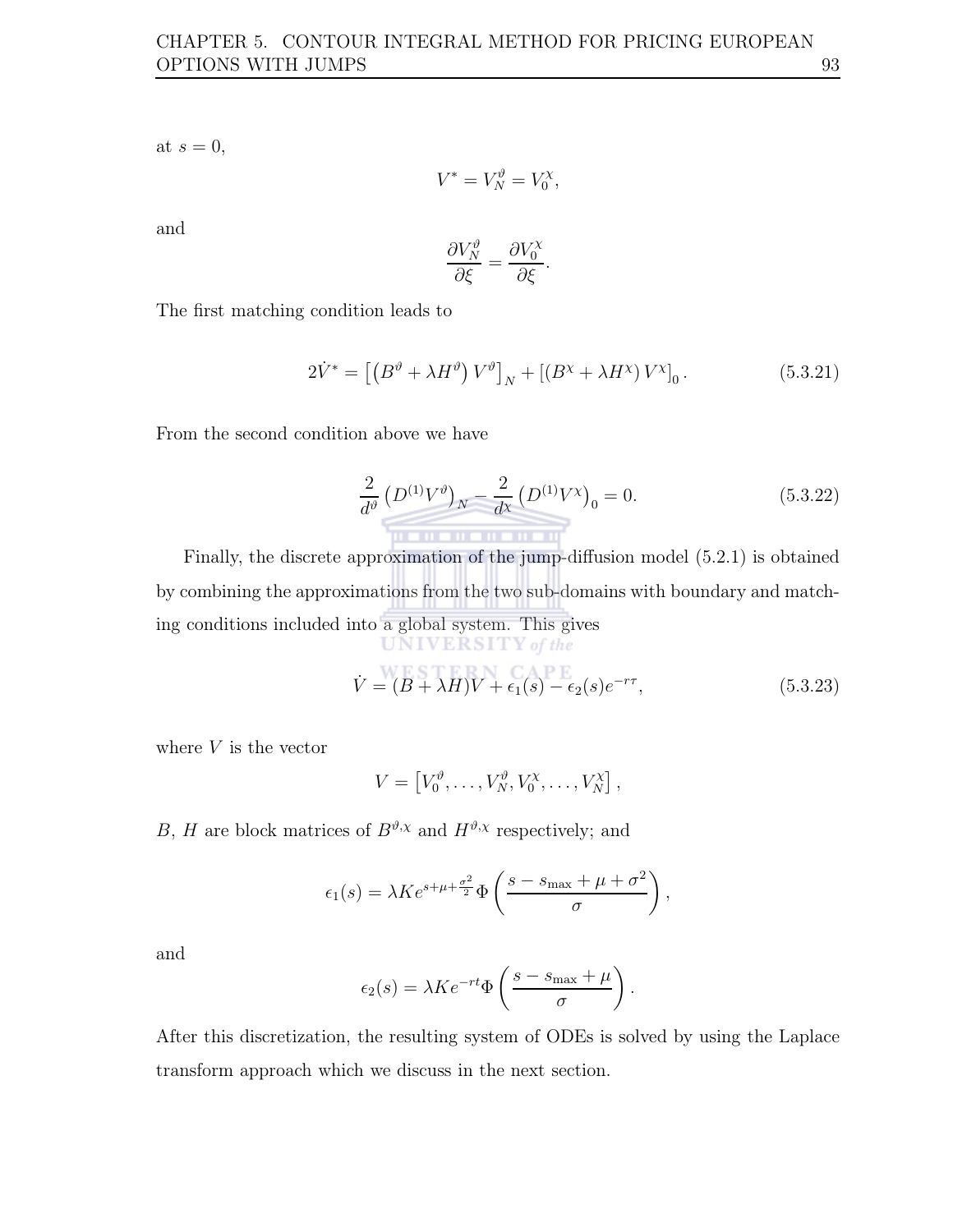## 5.4 Application of Laplace transform method to the jump-diffusion model

In the Laplace domain, equation (5.3.23) becomes

$$
z\widehat{V} - V_0 = (B + \lambda H)\widehat{V} + \frac{\epsilon_1(s)}{z} - \frac{\epsilon_2(s)}{z + r},
$$
\n(5.4.1)

where  $\hat{V}$  is the unknown solution in this domain. The boundary conditions are given as

**. . . . . . . . . .** .

$$
\widehat{V}(0, z) = 0,
$$
\n
$$
\widehat{V}(s_{\max}, z) = \frac{Ke^{s_{\max}}}{z} - \frac{K}{z+r}.
$$
\n(5.4.2)

From (5.4.1), we deduce

$$
[zI - (B + \lambda H)]\widehat{V} = V_0 + \frac{\epsilon_1(s)}{z} - \frac{\epsilon_2(s)}{z + r}.
$$
 (5.4.3)

**UNIVERSITY** of the Application of the inversion formula (4.3.5) yields

$$
V(t) = \frac{h}{2\pi i} \int_{-\infty}^{\infty} e^{z(\ell)t} \widehat{V} z'(\ell) d\ell.
$$
 (5.4.4)

Using the trapezoidal rule  $(4.3.6)$  truncated at M and the symmetry of the contour (1.2.5), we obtain the value of the option as

$$
V_M(t) = \text{Re}\left\{\frac{h}{\pi} \sum_{k=0}^{M} e^{z_k t} \widehat{V}_k z'_k\right\},\tag{5.4.5}
$$

where  $\circ$  indicates that the first term is divided by 2 and the vector  $\hat{V}_k$  is solved for each  $k$  as

$$
\widehat{V}_k = [z_k I - (B + \lambda H)]^{-1} \left( V_0 + \frac{\epsilon_1(s)}{z_k} - \frac{\epsilon_2(s)}{z_k + r} \right), \quad k = 0, 1, ..., M.
$$
 (5.4.6)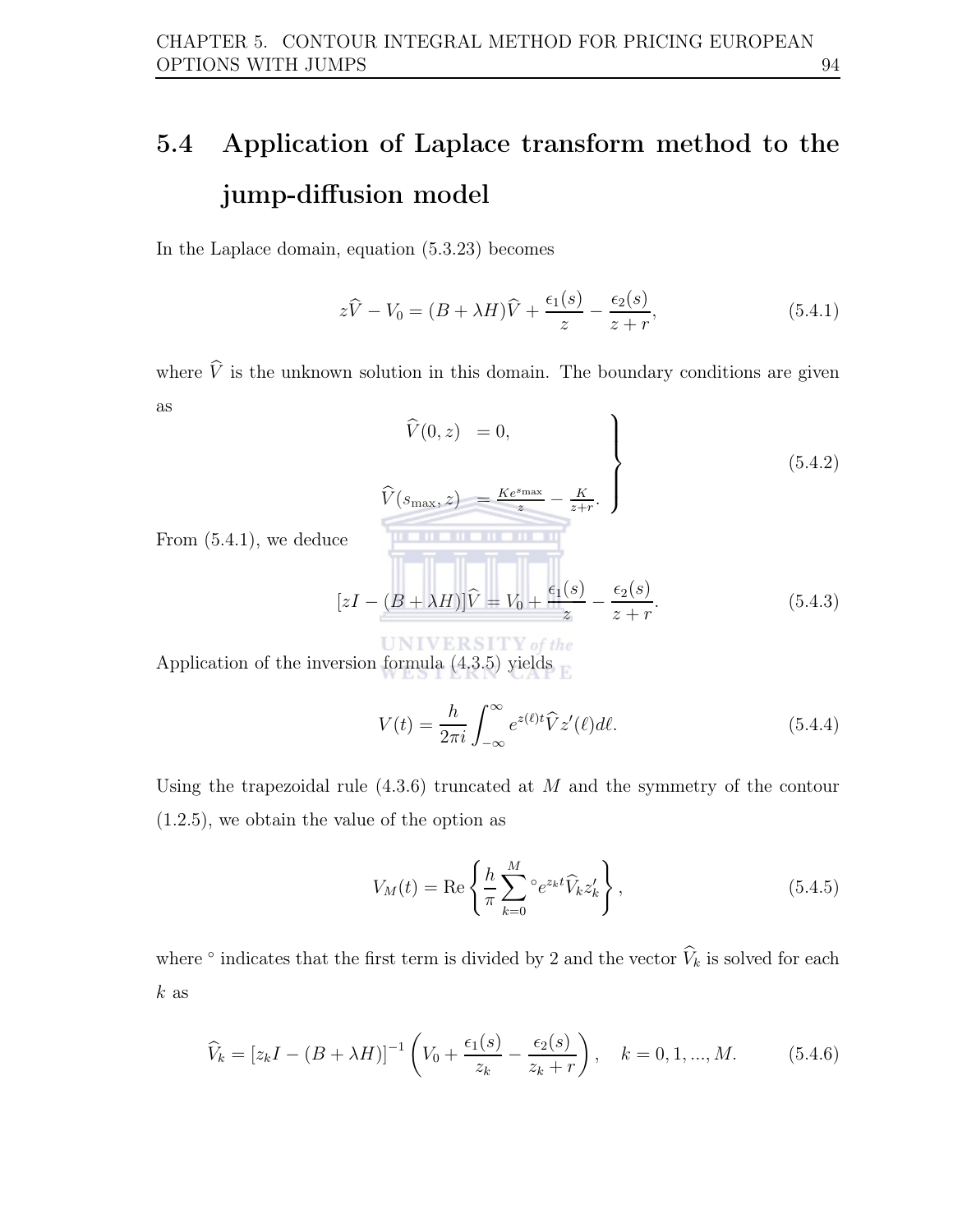In the next section, we present some numerical results illustrating the proposed method.

### 5.5 Numerical results

In this section we illustrate the performance of our Laplace inversion method (ILT) and the spectral domain decomposition method (SDDM) in solving the European jumpdiffusion model. We also evaluate the  $\Delta$  and  $\Gamma$  of this option.

To apply the SDDM, we split the domain into two sub-domains consisting of equal number of grid points, with the domain boundary placed at 0 where the initial condition is non-smooth. For numerical illustration of our approach, we consider the European jump-diffusion model with the following parameters  $K = 10$ ;  $\sigma = 0.2$ ;  $\lambda = 0.1$ ;  $\gamma = 0.3$ ;  $\mu = 0$ ;  $r = 0.02$ ;  $T = 0.25$  and truncated domain  $s_{\min} = -3$  and  $s_{\max} = 1.5$ .

For numerical comparison, we consider the computational time and the maximum absolute errors which is calculated using the formula

$$
\max_{t \in [0,T]} |V(t) - V_N(t)|, \tag{5.5.1}
$$

where  $V(t)$  is the analytical solution and  $V_N(t)$  is the numerical solution at time t.

Though the number of contour points may vary with the problem at hand, for the European option, we carry out different simulations by keeping the number of grid points N fixed and varying the number of points on the contour. For different value of N, we found that the optimal number of contour grid points varies from 20 to 30.

Table 5.5.1 displays the numerical results obtained by using the Crank-Nicholson (CN) and the ILT method for time integration and the Finite difference method (FDM) for spatial discretization. The numerical results obtained by using CN and ILT methods for time integration and SDDM for spatial discretization are presented in Table 5.5.2. The computations are performed for the same set of parameters except that different grids are used for the comparison purpose. The ILT method is clearly more accurate than the CN for both the finite difference and spectral domain decomposition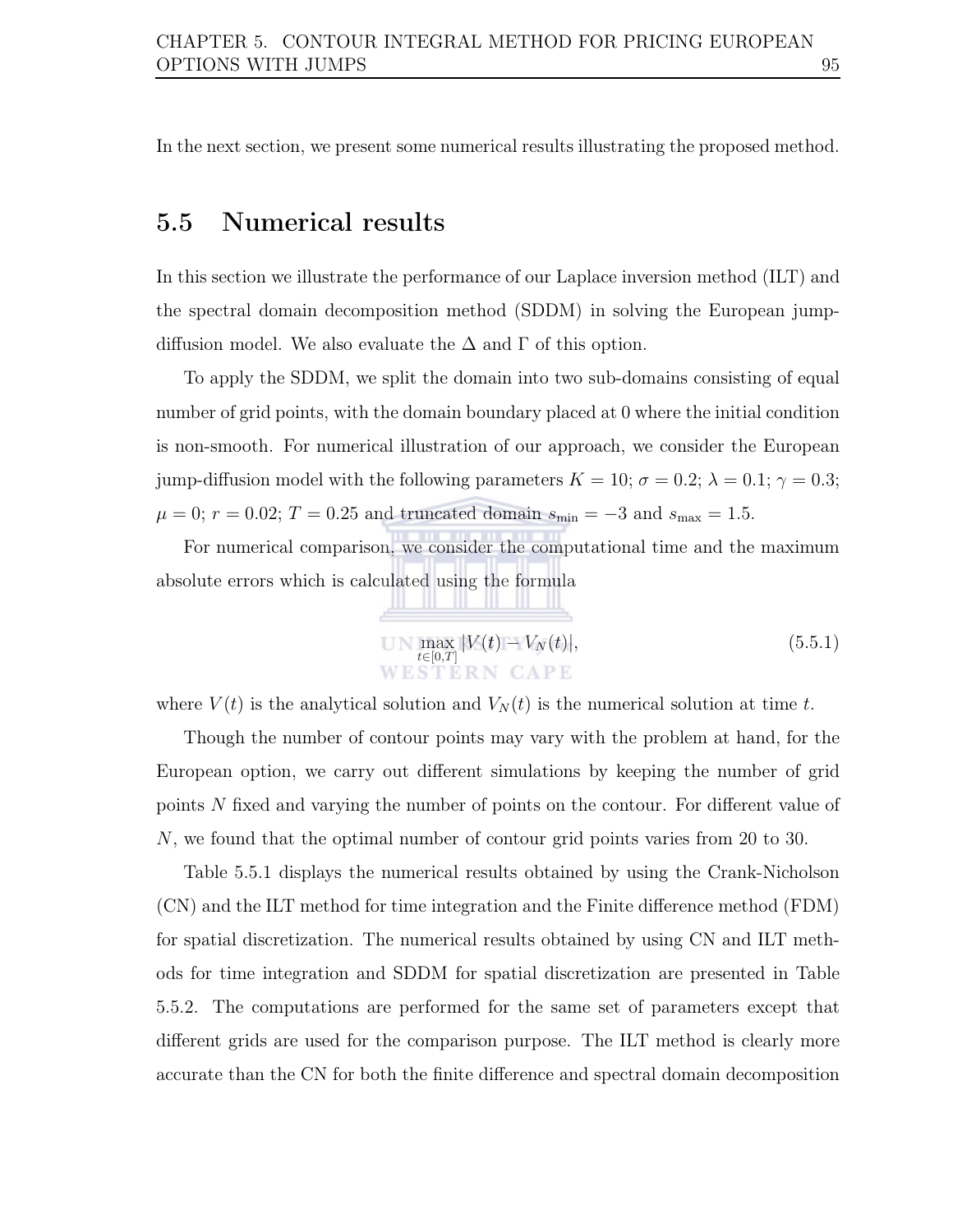discretizations. For example, for 180 grid points we get an order of accuracy of 10<sup>−</sup><sup>3</sup> in 0.144 second and 150 time step using CN, whereas we obtain an order of accuracy of 10<sup>−</sup><sup>4</sup> in 0.061 second and 20 contour points using the ILT method in Table 5.5.1. Table 5.5.2 displays improve results compared to those from Table 5.5.1 for both ILT and CN methods as the number of spatial points is significantly fewer for the SDDM method to get the same level of accuracy than FDM. This illustrates the superiority of the SDDM over FDM.

Tables 5.5.1 and 5.5.2 also show the computational time taken by both approaches. We see that the ILT and SDDM methods are faster than the CN and FDM methods respectively. Furthermore, from Table 5.5.2 we note that despite computing block matrices in the SDDM as opposed to the computation of sparse matrices in the FDM discretization, the advantage of the SDDM is that the number of grid points  $N$  is usually smaller to achieve higher order at a faster speed.

In Figure 5.5.1 (left) we have plotted the numerical and exact solution of the European jump-diffusion problem. To illustrate the effect of the jump, we also plotted the solution of the Black-Scholes equation without jump. Figure 5.5.1 (right) shows the graphical accuracy of the numerical solution for  $N = 50$  in each sub-domains.

Figures 5.5.2 (left) and 5.5.3 (left) show the numerical values of  $\Delta$  and  $\Gamma$  respectively with and without jump. We also plot exact values of these Greeks. The convergence error observed in figures 5.5.2 (right) and 5.5.3 (right) demonstrates exponential accuracy of the proposed method.

#### 5.6 Summary and discussions

We have presented a new approach to price European options with jump. Our approach consisted of the inverse Laplace transform (ILT) method as a time integrator and the spectral domain decomposition method (SDDM) as a spatial discretization method.

The SDDM uses piecewise high order linear rational interpolants represented pointwise on a Chebyshev grid points in each sub-domain. The choice of the decomposition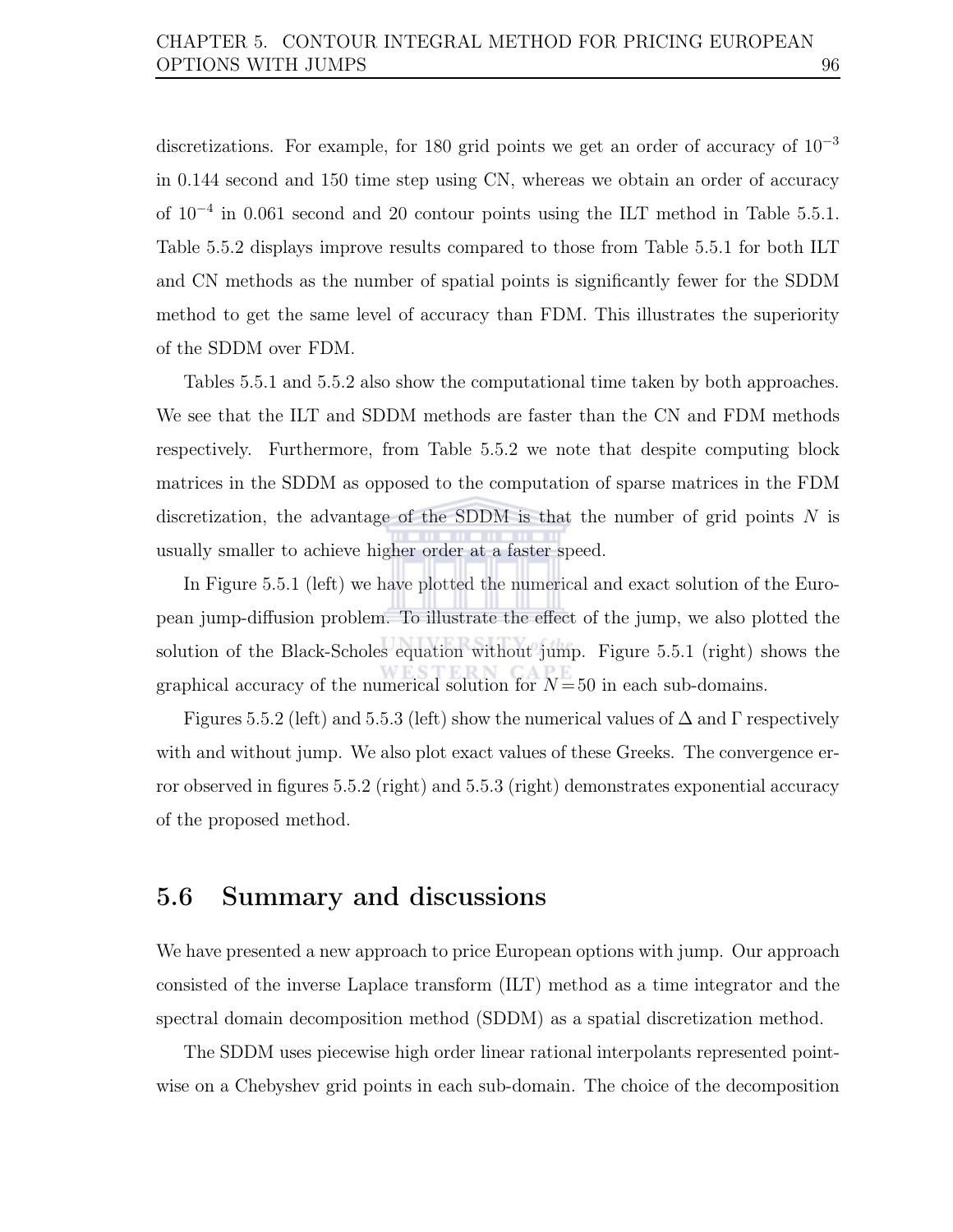Table 5.5.1: Numerical results obtained by using Crank-Nicholson and Inverse Laplace transform method for time and standard finite difference method for the spatial (asset) discretization; M number of points on the contour and using the parameters  $K = 10$ ;  $\sigma = 0.2$ ;  $\lambda = 0.1$ ;  $\gamma = 0.3$ ;  $\mu = 0$ ;  $r = 0.02$ ;  $T = 0.25$ ;  $x_{\min} = -2$ ,  $x_{\max} = 1.5$ .

| CN and FDM |            |             |         |     | $-$ , $\sim$ $\text{max}$<br>ILT and FDM |             |         |  |
|------------|------------|-------------|---------|-----|------------------------------------------|-------------|---------|--|
|            | Time steps | Error       | Time(s) |     | M                                        | Error       | Time(s) |  |
| 40         | 50         | 1.40E-2     | 0.013   | 40  | 20                                       | $1.04E-2$   | 0.012   |  |
| 90         | 60         | $4.60E - 3$ | 0.027   | 90  | 20                                       | $2.80E - 3$ | 0.022   |  |
| 180        | 150        | 1.50E-3     | 0.144   | 180 | 20                                       | $6.86E - 4$ | 0.061   |  |
| 650        | 340        | $3.14E-4$   | 5.240   | 650 | 20                                       | $1.25E-5$   | 1.083   |  |
| 900        | 650        | $3.60E - 4$ | 22.355  | 900 | 20                                       | $2.66E - 5$ | 2.473   |  |

Table 5.5.2: Numerical results obtained by using Crank-Nicholson and Inverse Laplace transform method for time and spectral domain decomposition method for the spatial (asset) discretization; M the number of points on the contour and using the parameters  $K = 10$ ;  $\sigma = 0.2$ ;  $\lambda = 0.1$ ;  $\gamma = 0.3$ ;  $\mu = 0$ ;  $r = 0.02$ ;  $T = 0.25$ ;  $x_{\min} = -2$ ,  $x_{\max} = 1.5$ .

|    |            | CN and SDDM | ILT and SDDM |    |    |           |         |
|----|------------|-------------|--------------|----|----|-----------|---------|
|    | Time steps | Error       | Time(s)      |    | M  | Error     | Time(s) |
| 5  | 200        | 2.490E-1    | 0.049        | 5  | 20 | $6.20E-1$ | 0.047   |
| 10 | 200        | 6.300E-2    | 0.050        | 20 | 20 | 1.30E-3   | 0.054   |
| 20 | 300        | 1.300E-3    | 0.076        | 20 | 20 | 1.30E-3   | 0.048   |
| 35 | 380        | 1.310E-4    | 0.120        | 35 | 20 | $1.31E-5$ | 0.062   |
| 50 | 400        | 1.240E-4    | 0.177        | 50 | 20 | 2.68E-8   | 0.071   |
| 70 | 650        | 7.650E-5    | 0.315        |    | 20 | 3.19E-10  | 0.084   |
|    |            |             |              |    |    |           |         |

method was motivated by the need to obtain high accuracy results since a direct application of spectral method (without decomposition) is not well suited to the non-smooth initial condition of the PIDE. To approximate the convolution integral that represents the jump process, we used the same grid points as for the differential part, i.e., the Chebyshev grid points.

We compared both the ILT and SDD methods with the Crank-Nicholson method and finite difference discretizations. The proposed approach is exponentially convergent in space and time, with the further advantage that it computes the solution at a particular time level directly and thus no time stepping is required. Spectral accuracy is observed not only in the evaluation of the option but also in the valuation of the Greeks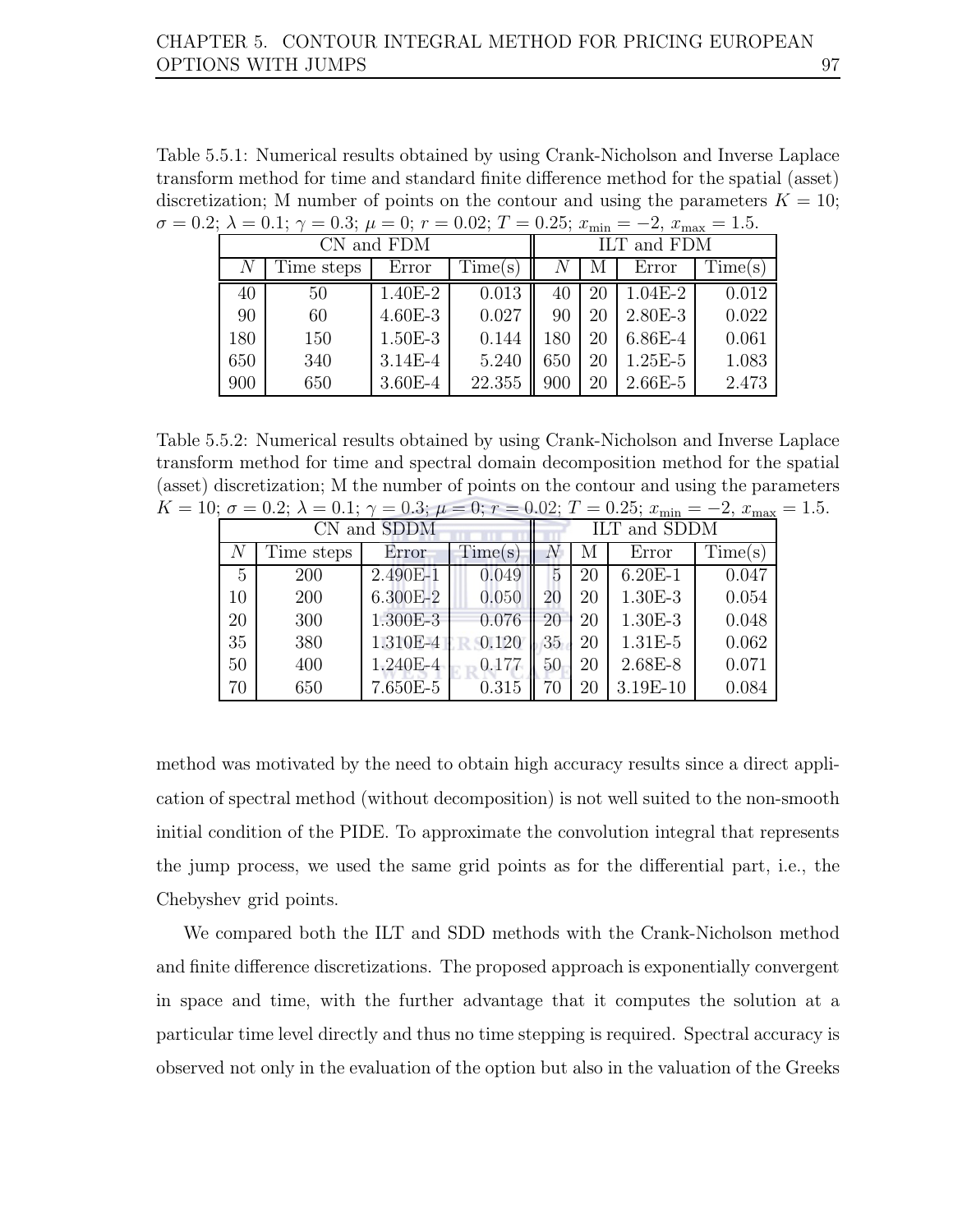

Figure 5.5.1: Left figure: Inverse Laplace transform (ILT) solution of the European call option with jump, without jump and the exact solution; Right figure: maximum errors occurred during the evaluation of the European call option with jump using Inverse Laplace transform (ILT). The domain was divided into two sub-domains, and other computing parameters were taken as  $K = 10$ ;  $\sigma = 0.2$ ;  $r = 0.02$ ;  $\gamma = 0.2$ ;  $\lambda = 0.5$ ,  $\mu = 0; T = 0.25; x_{\text{max}} = 1.5, x_{\text{min}} = -3; N = 50$  in each sub-domain.



Figure 5.5.2: Left figure: Inverse Laplace transform (ILT) approximation of the  $\Delta$  with jump, without jump and the exact solution; Right figure: maximum errors occurred during the computation of  $\Delta$ . Computing parameters were taken as  $K = 10$ ;  $\sigma = 0.2$ ;  $r = 0.02$ ;  $\gamma = 0.2$ ;  $\lambda = 0.5$ ,  $\mu = 0$ ;  $T = 0.25$ ;  $x_{\text{max}} = 1.5$ ,  $x_{\text{min}} = -3$ ;  $N = 50$  in each sub-domain.

 $\Delta$  and Γ. Moreover, the computational time taken by this method is significantly less as compared to the one taken by CN and FDM.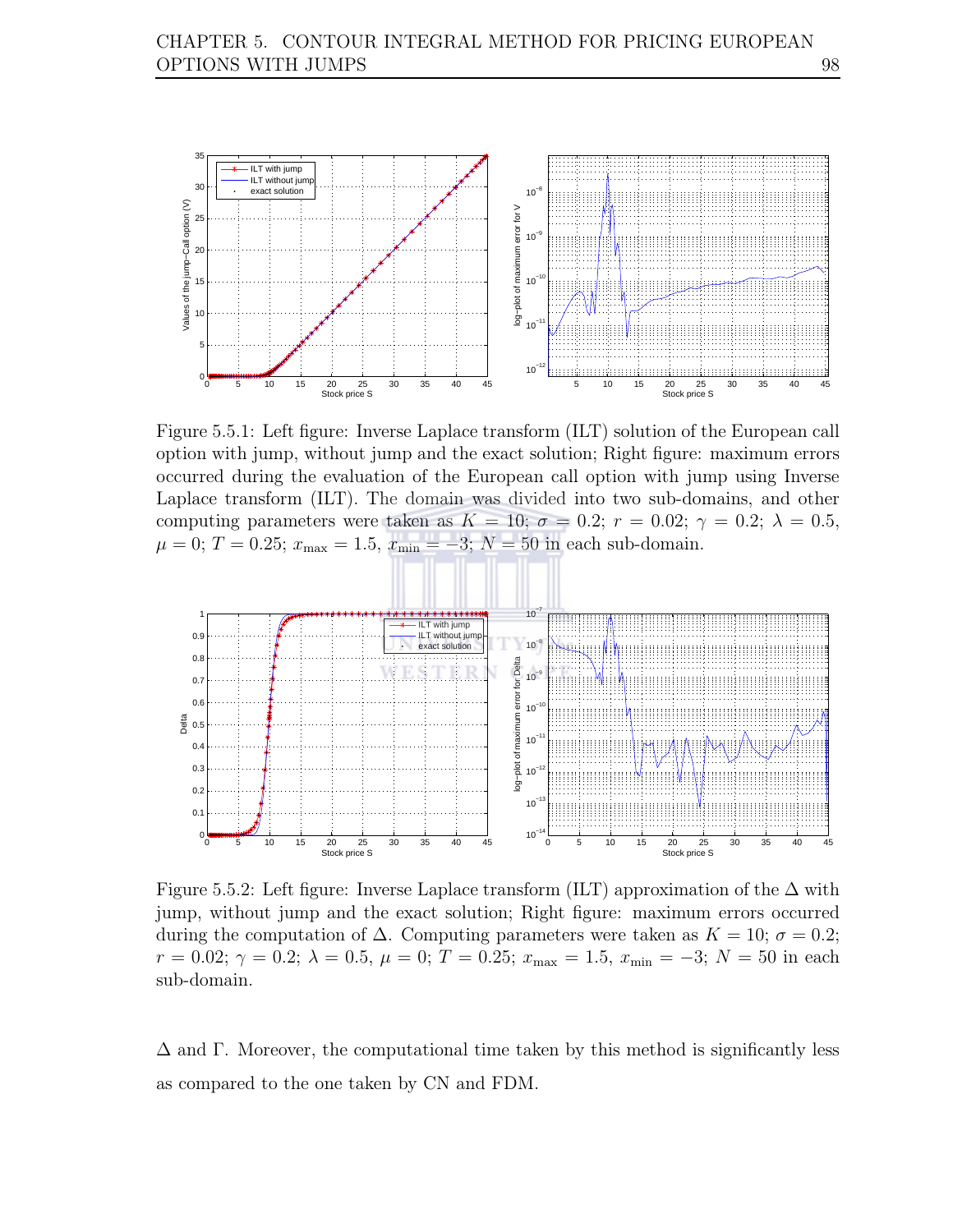

Figure 5.5.3: Left figure: Inverse Laplace transform (ILT) approximation of the Γ with jump, without jump and the exact solution; Right figure: maximum errors occurred during the computation of Γ. Computing parameters were taken as  $K = 10$ ;  $\sigma = 0.2$ ;  $r = 0.02$ ;  $\gamma = 0.2$ ;  $\lambda = 0.5$ ,  $\mu = 0$ ;  $T = 0.25$ ;  $x_{\text{max}} = 1.5$ ,  $x_{\text{min}} = -3$ ;  $N = 50$  in each sub-domain.



sition method is very robust for pricing financial derivatives. We further extend this approach to solve the problems of pricing barrier options in the next chapter.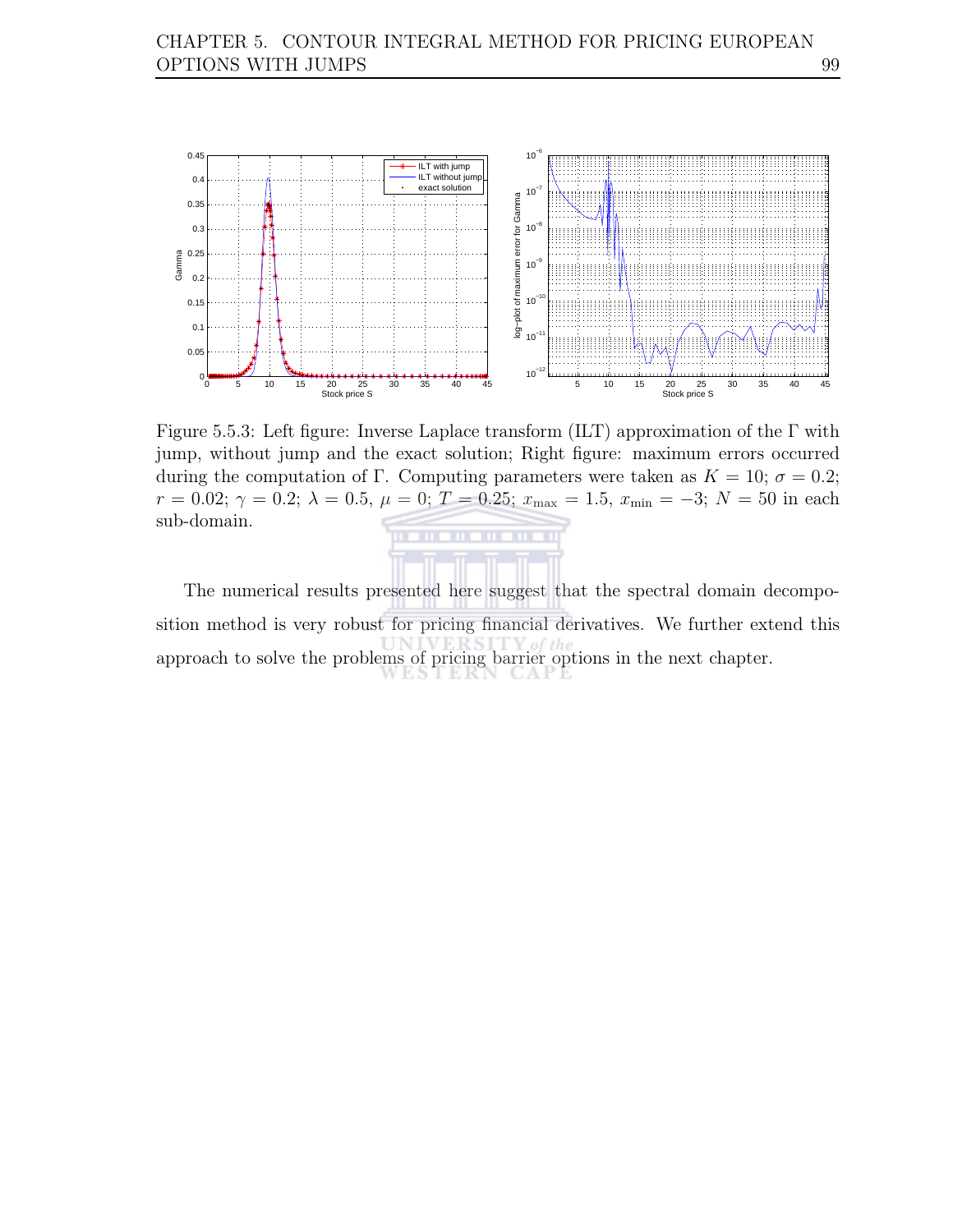## Chapter 6

# Pricing barrier options using a Laplace transform approach

In this chapter, we consider two types of exotic options, namely a single barrier European down-and-out call and a double barrier European knock-out call options. Like some other standard and non-standard options, these barrier options also have nonsmooth payoffs at the exercise price. This non-smooth payoff is the main cause of the reduction in accuracy when the classical numerical methods, for example, lattice method, Monte Carlo method or other methods based on finite difference and finite elements are used to solve such problems. In fact, the same happens when one uses the spectral method which are known to be exponentially accurate. In order to retain this high order accuracy, in this chapter we propose a spectral decomposition method which approximates the unknown solution by rational interpolants on each sub-domain. The resulting semi-discrete problem is solve by a contour integral method. Our numerical results affirm that the proposed approach is very robust and gives very reliable results.

**THE REPORT OF STREET** 

## 6.1 Introduction

Barrier options are a class of exotic options that are traded in over-the-counter markets worldwide. These options are particularly attractive for their lower cost compared to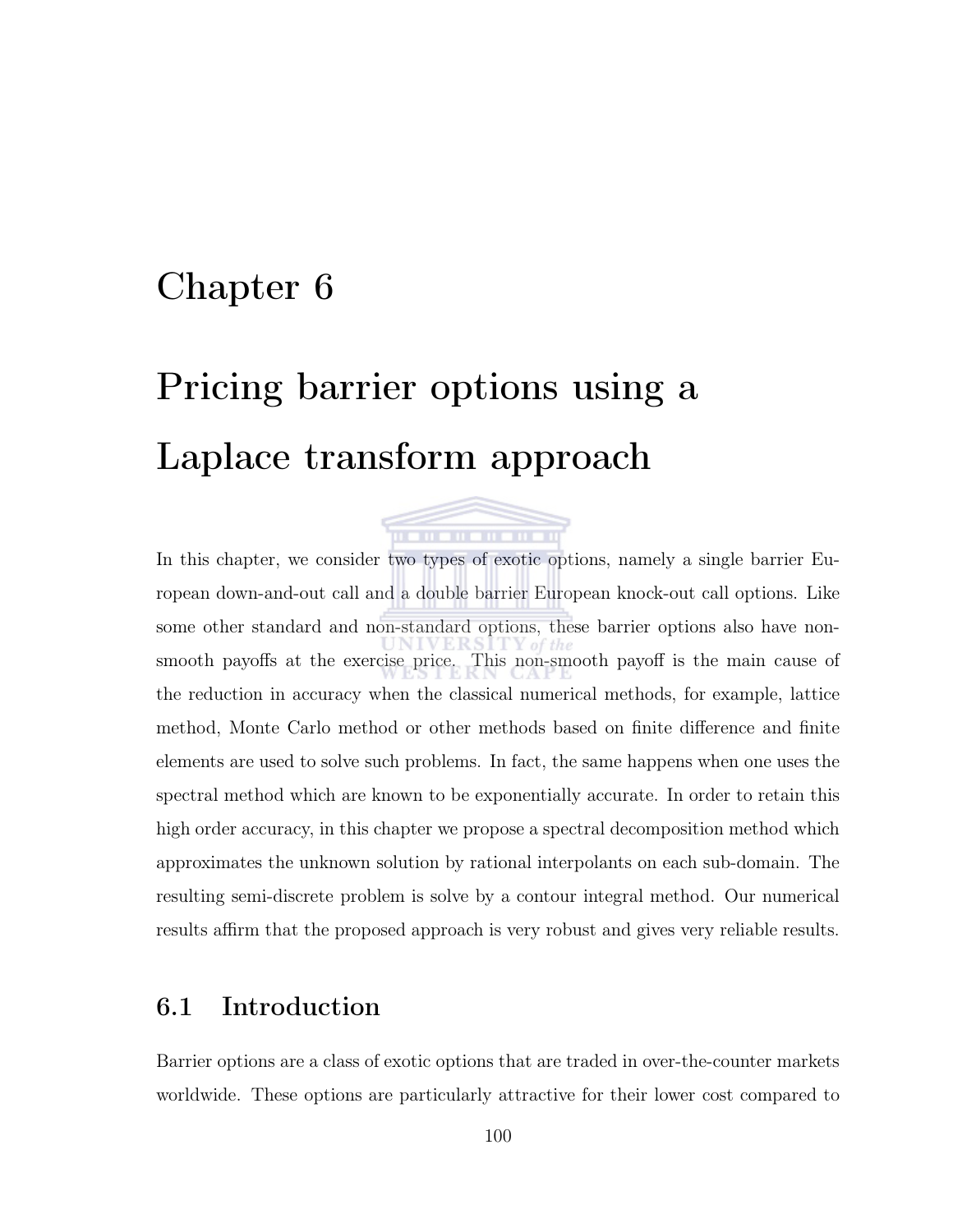vanilla options and the market for these options has been expanding rapidly over the last two decades [133]. They are characterized by the dependence of their payoffs on the path of the underlying asset throughout their life time. When the asset price reaches a specified barrier level, these options are either exercisable (activated) in which case they are called knock-in options or they expire (extinguish) in which case they are called knock-out options.

Both knock-in and knock-out options are divided into down and up options depending on the level of the asset price compared to the barrier level. On one hand, knock-out options are either up-and-out or down-and-out. The up-and-out options can be exercised unless the asset price reaches the barrier level from below and the down-and-out options are exercisable until the asset price reaches the barrier level from above. Knock-in options are also classified as the up-and-in and down-and-in knock-in-options. The up-and-in options are exercisable if the asset reaches the barrier level from below whereas the down-and-in options can be exercised only if the asset price reaches the barrier from above the barrier level.

An important issue of pricing barrier options is whether the barrier crossing is monitored in continuous time or in discrete time. A continuously monitored option is an option which is monitored constantly between the current and the final time T at maturity of the option. A discretely monitored option is only monitored at discrete time  $t \leq t_1 < t_2 < \ldots < t_N < T$ . On the market, barrier options are mostly discretely monitored. Analytical solutions of these options are expressed in terms of an m-dimensional integral over the m-dimensional multivariate normal distribution. However the computation of the multivariate normal distribution is compromised when  $m > 5$  (where m is the number of monitored points) [87], and thus one has to resort to numerical methods for practical implementation [18, 44, 87]. We prefer to solve the options that are monitored continuously under the Black-Scholes framework because they give their holders more flexibility in exercising.

In [151], Zvan *et al.* took advantage of the higher order implicit methods to successfully price a variety of barrier option problems. Their approach used a fine grid around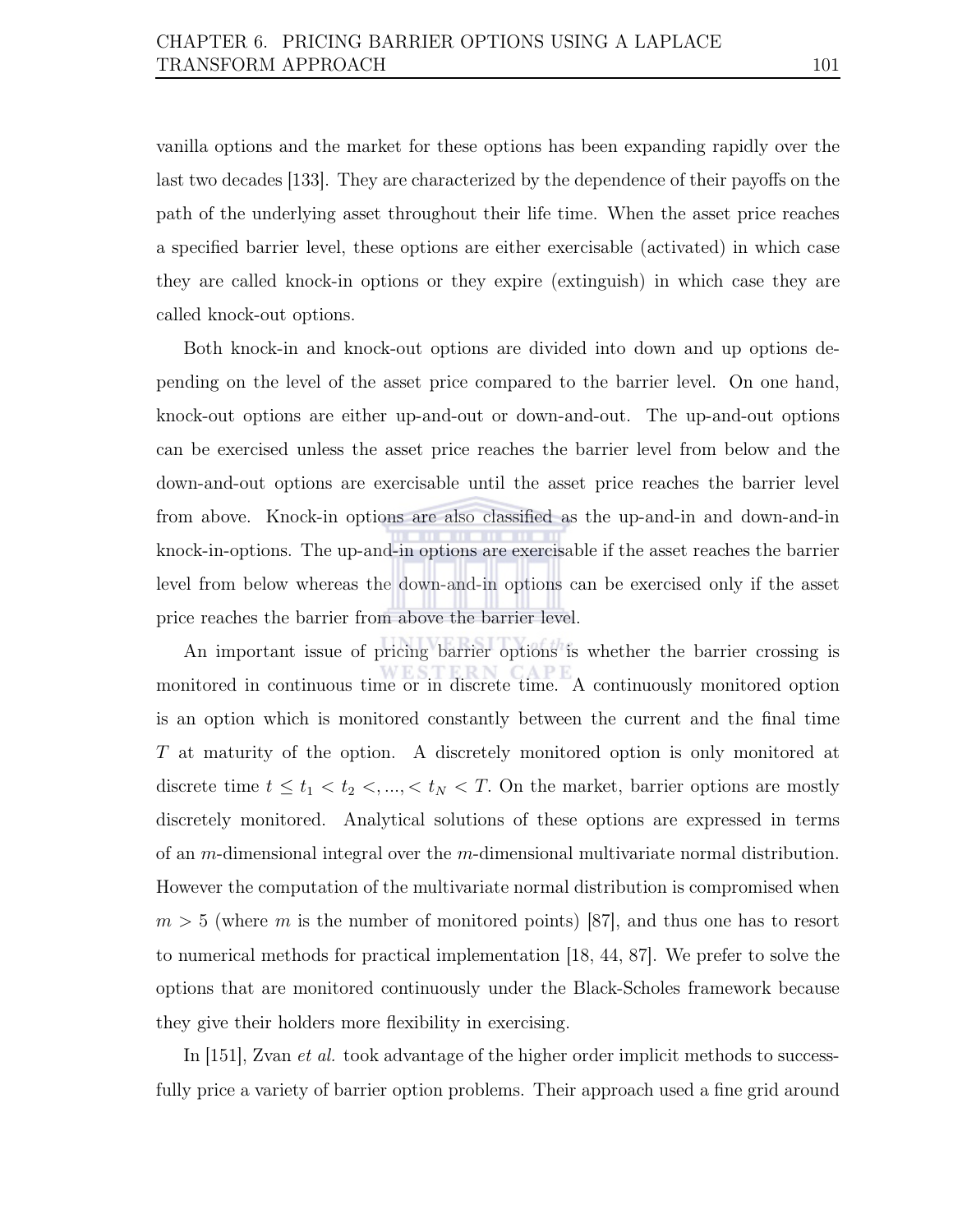the location of the barrier. Fang and Oosterlee [41] considered the Fourier-based numerical method for American and barrier options. They obtained exponential results. This approach was extended in [42] to Bermudan and Barrier options under the Heston stochastic volatility model. The two-dimensional pricing problem was dealt with by a combination of a Fourier cosine series expansion in one dimension and high-order quadrature rules in the other dimension. Error analysis and experiments confirmed a fast error convergence.

A radial basis approach with Crank-Nicholson discretization in time was proposed in [55] for pricing barrier, European as well as Asian options. Recently a high-order accurate implicit finite-difference method to price various types of barrier options was applied in [103]. This approach was used for both the discretely and continuously monitored options. The scheme was also applied to the analysis of Greeks such as  $\Delta$ and  $\Gamma$  of the option.

In [103], Ndongmo and Ntwiga used the fourth order  $\theta$ -method for the continuously and discretely monitored options. To refine grid points in regions of interest, they used a coordinate transformation. The strength of their approach lies on a probabilitybased optimal determination of the boundary conditions, along with the option values. The authors in [24] developed a robust method for both continuously and discretely monitored barrier options. The method is based on the method-of-line and can evaluate the solution of the option price problem and its Greeks very accurately. Furthermore, this approach efficiently handles standard barrier options and barrier options with early exercise feature.

In this chapter, we propose a multi-domain spectral method and the Laplace transformed method. The multi-domain method uses spectral method directly in each subdomains. Appropriate matching conditions are imposed at the interface of the subdomains to ensure the continuity of the solution and that of its first derivative. After the spatial discretization, the resulting semi-discrete problem is solved by a contour integral method. Some other works related to numerical methods on exotic options pricing can be found in [8, 22, 30, 49, 105, 108, 111, 114, 115, 116, 117, 118].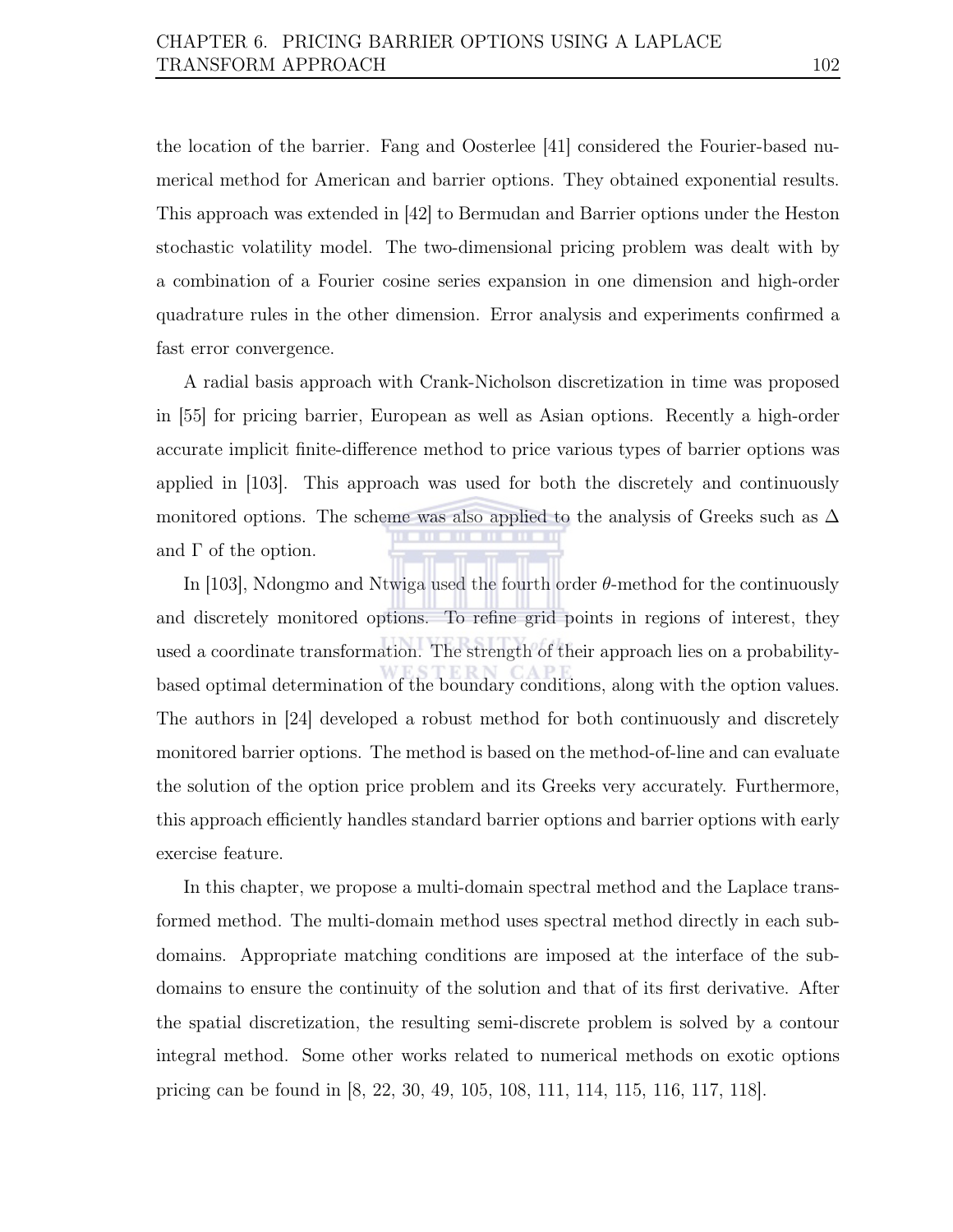The remainder of the chapter is structure as follows. Section 6.2 outlines the model problem. In Section 6.3, we describe the application of the Laplace transform to solve the semi-discrete problem. Numerical results are presented in Section 6.4. In Section 6.5, we give summary and conclusion.

### 6.2 Description of the model problem

We assume that the asset satisfies the following stochastic differential equation

$$
\frac{dS}{S} = \mu dt + \sigma dW_t, \tag{6.2.1}
$$

where  $\mu$  is a constant representing the drift rate,  $\sigma$  is the volatility of the underlying asset, and  $dW_t$  is a Wiener process with mean zero and variance dt. Under the Itô process, the following Black-Scholes partial differential equation for the valuation of an option V arises

$$
\frac{\partial V}{\partial t} + \frac{1}{2}\sigma^2 S^2 \frac{\partial^2 V}{\partial S^2} + rS \frac{\partial V}{\partial S} - rV = 0.
$$
 (6.2.2)

Here t is the current time at which the option  $V(S, t)$  is valued before the expiration of the option at time T. For numerical computation, we set  $\tau = T - t$  and rewrite (6.2.2) to a convenient form as follows

$$
\frac{\partial V}{\partial \tau} = \frac{1}{2}\sigma^2 S^2 \frac{\partial^2 V}{\partial S^2} + rS \frac{\partial V}{\partial S} - rV,\tag{6.2.3}
$$

with the boundary, initial and barrier conditions given as follow:

• For single barrier down-and-out call, the boundary conditions are

$$
V(0, \tau) = 0, \qquad V(S_{\text{max}}, \tau) = S_{\text{max}} - Ke^{-r\tau}, \tag{6.2.4}
$$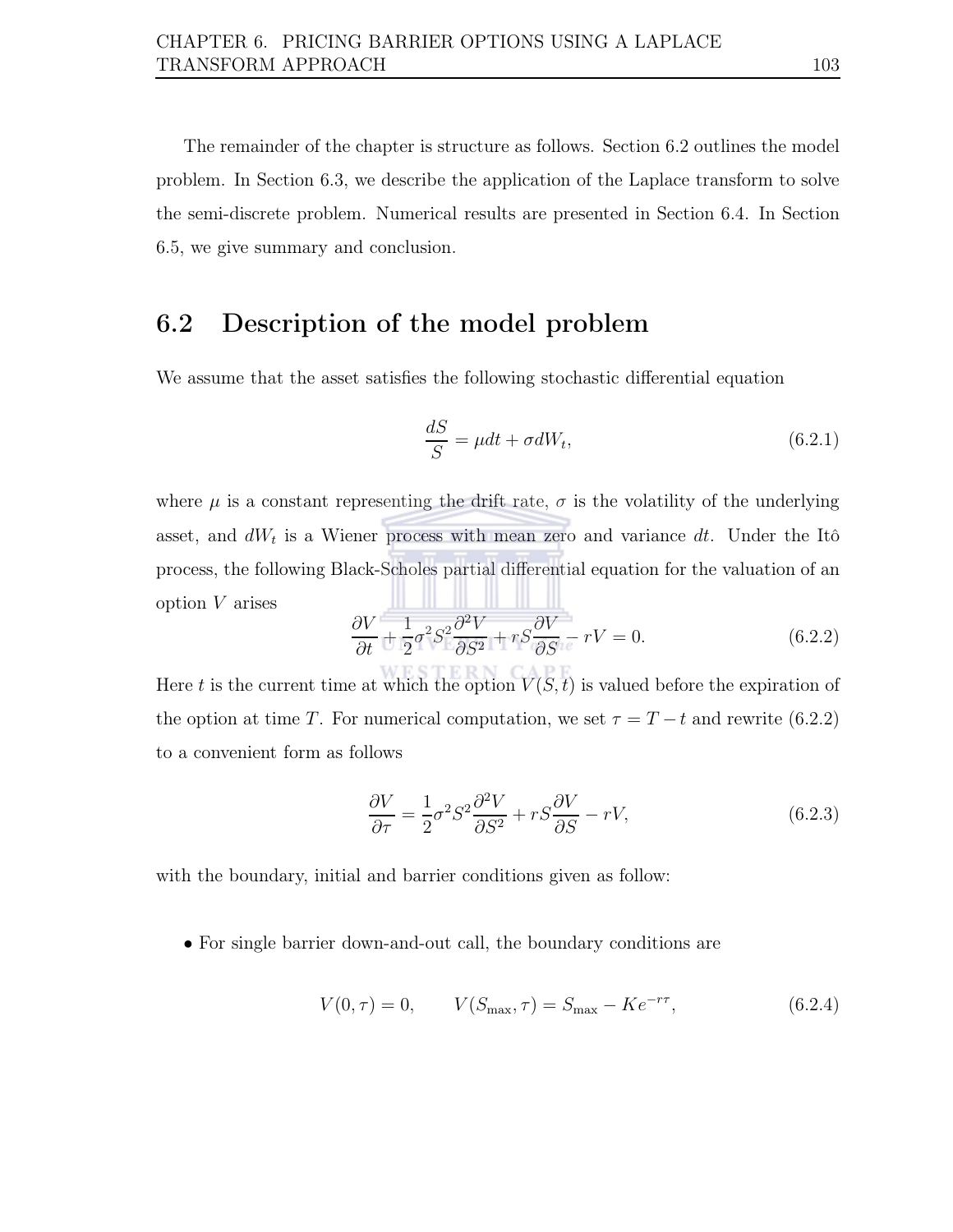whereas the barrier constraint is

$$
V(S,\tau) = \begin{cases} 0, & S \le X \text{ and } 0 \le \tau \le T, \\ V(S,\tau), & \text{otherwise.} \end{cases}
$$
 (6.2.5)

The initial condition is given by

$$
V(S,0) = \begin{cases} 0, & S \le X, \\ & \\ S - K, & \text{otherwise.} \end{cases}
$$
 (6.2.6)

Here, X is barrier level, K is the strike price, and  $S_{\text{max}}$  is chosen sufficiently large.

. . . . . . . . . . . . .

 $\bullet$  For double barrier knock-out call, the boundary conditions are

$$
V(0, \tau) = 0, \t V(S_{\text{max}}, \tau) = 0,
$$
\t(6.2.7)

and barrier constraint are given by  $\blacksquare$  <br> FRN  $\verb|CAPE|$ 

$$
V(S,\tau) = \begin{cases} 0, & S \le X_1 \text{ or } S \ge X_2 \text{ and } 0 \le \tau \le T, \\ V(S,\tau), & \text{otherwise.} \end{cases}
$$
 (6.2.8)

The initial condition is given by

$$
V(S,0) = \begin{cases} 0, & S \le X_1, \\ & \\ S - E, & X_1 \le S \le X_2, \\ & \\ 0, & S \ge X_2. \end{cases}
$$
 (6.2.9)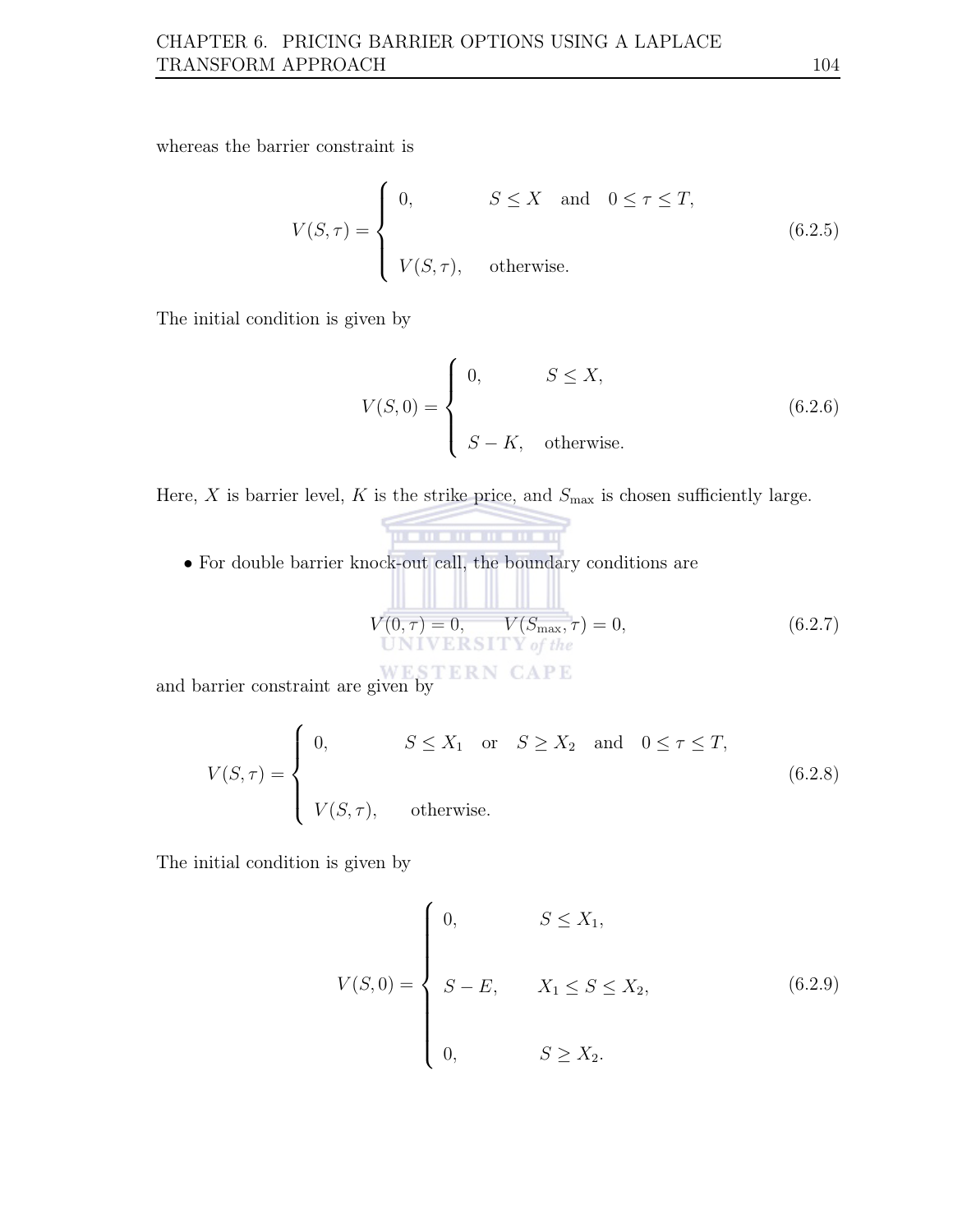Here,  $X_1$  and  $X_2$  represent the lower and upper level barriers respectively, K is the strike price, and  $S_{\text{max}}$  is chosen sufficiently large.

We use the spectral approach with the domain decomposition method from section 3.3 for the discretization of (6.2.3). The final ODE system with boundary conditions inclueded is given by the following global system

$$
\dot{V} = AV.\tag{6.2.10}
$$

Here  $V$  is the vector

$$
V = (V_0^{\vartheta}, \ldots, V_N^{\vartheta}, V_0^{\chi}, \ldots, V_N^{\chi}),
$$

and

$$
A=B+C-rI,
$$

where I is the identity, B and C are block diagonal matrices of  $B^{\vartheta,\chi}$  and  $C^{\vartheta,\chi}$ , respectively obtained in section 3.3. After the discretization, the resulting semi-discrete problem is solved using the Laplace method as discussed in the next section.

WESTERN CAPE

## 6.3 Application of Laplace transform method to solve the semi-discrete problem

In this section, we consider the Laplace transform for integrating the parabolic problem  $(6.2.10)$  with an initial condition  $V_0$  and where A is a parabolic operator with its eigenvalues located in a region  $\Sigma_{\delta} = \{z \in \mathbb{C} : |\arg(z)| < \delta, z \neq 0\}$ , for some  $\delta \in$  $(0, \pi/2)$ . Furthermore, the resolvent  $(zI - A)^{-1}$  of A satisfies

$$
||(zI - A)^{-1}|| \le \frac{C}{1+|z|}, \quad \text{for } z \in \mathbb{C} \setminus \Sigma_{\delta},
$$

for some constant  $C > 0$  independent of z. Note that, this implies that the function V admits an holomorphic and bounded extension to a region containing  $t \geq 0$ , a familiar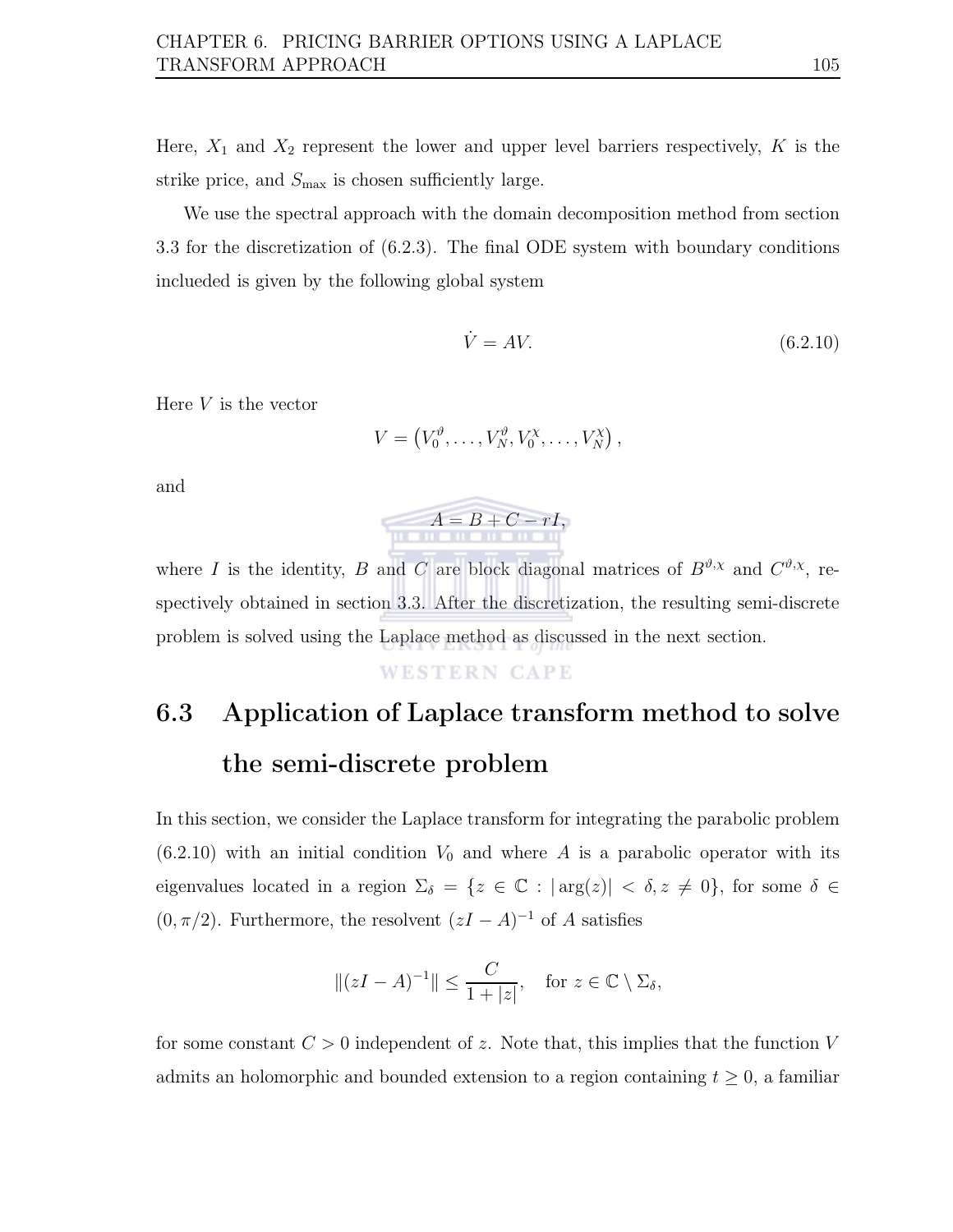situation arising for example in the context of parabolic problems.

A direct application of the Laplace transform to (6.2.10) leads to

$$
(zI - A)\widehat{V} = V_0,\t\t(6.3.1)
$$

where I is the identity matrix and  $\hat{V}$  the Laplace transform of  $V(\cdot, t)$  defined by

$$
\widehat{V}(\cdot, z) = \int_0^\infty V(\cdot, t)e^{-zt}dt.
$$
\n(6.3.2)

The inverse is evaluated on a contour  $\Gamma$  known as the Bromwich contour as

$$
V(\cdot, t) = \frac{1}{2\pi i} \int_{\Gamma} e^{zt} \widehat{V}(\cdot, z) dz, \quad t > 0.
$$
 (6.3.3)

The contour  $\Gamma$  is chosen such that it encloses all the singularities of  $\widehat{V}(., z)$ . The integral is then evaluated using the trapezoidal rule. Talbot's idea was to deform the Bromwich line into a contour which starts and ends in the left half-plane. Such a deformation of the contour is possible by the Cauchy's integral theorem [123]. Cauchy's theorem is applicable provided that all singularities of the transformed function  $\hat{V}(\cdot, z)$  are contained in the interior of the new contour and that  $\left|\hat{V}(\cdot,z)\right| \to 0$  as  $|z| \to \infty$  in the half-plane [138]. Such contours are used in [93, 125, 138] all of which are of the form

$$
z=z(\ell), \quad -\infty<\ell<\infty,
$$

with the property that Re  $z \to -\infty$  as  $\ell \to \pm \infty$ .

In this chapter, we consider the hyperbola as the integration contour defined by

$$
z(\ell) = \tilde{\mu} (1 + \sin(i\ell - \alpha)), \quad \ell \in \mathbb{R}, \tag{6.3.4}
$$

where the real parameters  $\tilde{\mu} > 0$  and  $0 < \alpha < \pi/2$  determine the geometry of the contour. The positive parameter  $\tilde{\mu}$  controls the width of the contour while  $\alpha$  determines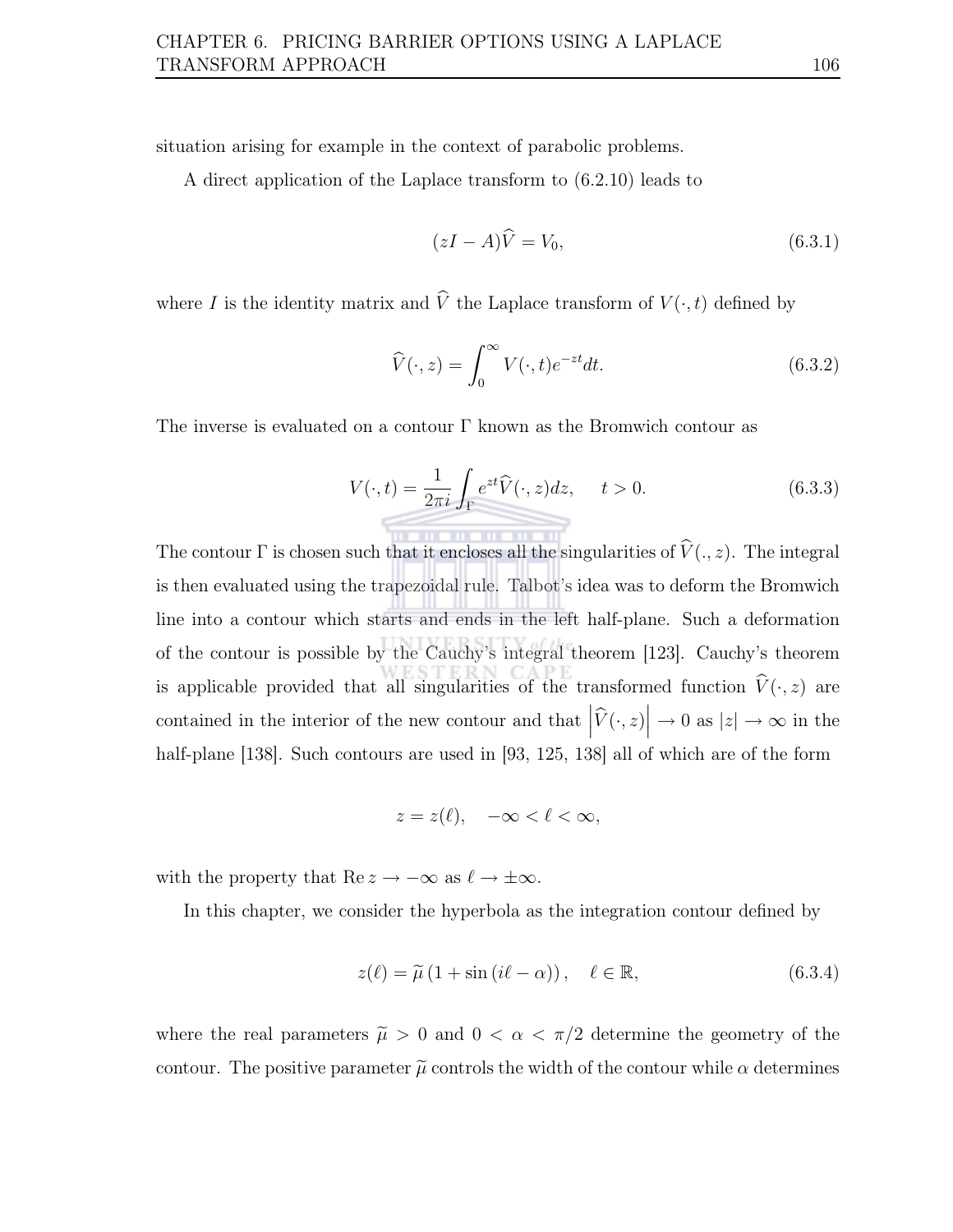its geometric shape, i.e., the asymptotic angle. On the contour (6.3.4) the inversion formula (6.3.3) can be rewritten as

$$
V(\cdot, t) = \frac{1}{2\pi i} \int_{-\infty}^{\infty} e^{z(\ell)t} \widehat{V}(\cdot, z(\ell)) z'(\ell) d\ell,
$$
 (6.3.5)

where

$$
z'(\ell) = \widehat{\mu} i \cos (i\ell - \alpha).
$$

For  $h > 0$  such that  $\ell_k = kh$ , where k is an integer, the trapezoidal rule can then be expressed by

$$
V(\cdot, t) \approx \frac{h}{2\pi i} \sum_{k=-\infty}^{\infty} e^{z(\ell_k)t} \widehat{V}(\cdot, z(\ell_k)) z'(\ell_k).
$$
 (6.3.6)

In practice, the infinite sum has to be truncated at a finite integer  $M$ , in which case one commits a truncation error as discussed below. Note that because of the symmetry of the contour  $(6.3.4)$ ,  $(6.3.6)$  can be rewritten as

$$
V_M(\cdot, t) \approx \text{Re}\left\{\frac{h}{\pi i} \sum_{k=0}^M \, \, e^{z(\ell_k)t} \widehat{V}(\cdot, z(\ell_k)) \, z'(\ell_k)\right\}.
$$

where  $\sim$  indicates that the first term is divided by 2. The benefit of using  $(6.3.7)$  is that it reduces by half the summation (6.3.6) and subsequently the number of linear system to be evaluated in (6.3.1).

Below we discuss the numerical results obtained by using the proposed approach.

## 6.4 Numerical results

In this section, we present some numerical results which show the performance of our approach for single and double barrier options. As an example of a single barrier option, we consider the European down-and-out options whereas for double barrier option, we consider the knock-out call options.

In Table 6.4.1, we present the values of a down-and-out call option obtained by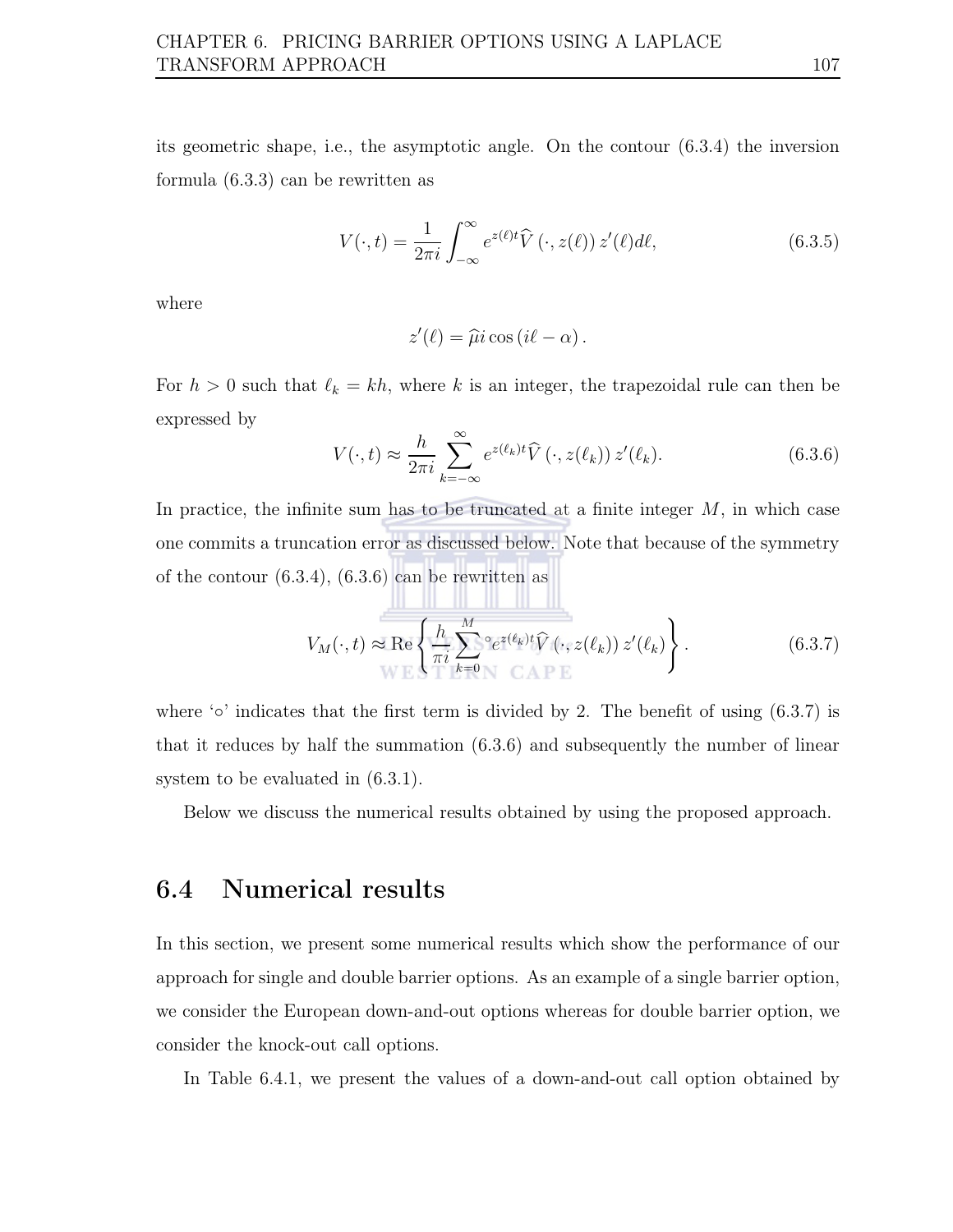using the inverse Laplace transform combined with the finite difference method (ILT-FDM); Crank-Nicholson method (CN); and our Laplace transform method combined with spectral decomposition method (ILT-SDDM). Furthermore, we list the errors in the solutions obtained by these three methods. The first column gives the values of the asset whereas the second column contains the values of the exact solution. The next three columns represent the solutions obtained by above three methods and then the remaining columns show the errors. The other parameters used in the simulations are  $K = 10, \sigma = 0.2, r = 0.02, \tau = 0.5$  and  $X = 9$ . We see that the errors obtained by the proposed approach is very small.

Figure 6.4.1 (top) shows the graphs of the exact and numerical solution of the European down-and-out option price and that of the computed solution using the ILT-SDDM. We have also computed the  $\Delta$  and  $\Gamma$  as shown in the bottom left and bottom right plots of this figure. The convergence results obtained by CN, ILT-FDM and ILT-SDDM methods are presented in Figure 6.4.2 (top). In this figure we also present errors for  $\Delta$  (bottom left) and  $\Gamma$  (bottom right) obtained by using our ILT-SDDM. We use the same parameters as those used for the results presented in Table 6.4.1.

In Table 6.4.2, we show the results obtained for two barriers  $X_1$  and  $X_2$ . In this experiment we solve the problem for asset price ranging from  $S_{\text{min}} = 90$  to  $S_{\text{max}} = 115$ . The barriers are applied at  $X_1 = 95$  and  $X_2 = 110$ . Other parameters are  $K = 100$ ,  $\sigma = 0.25, r = 0.05, \tau = 0.25$ . The table includes results obtained by using our ILT-SDDM, and by using Crank-Nicholson (CN) and Crank-Nicholson improved (CNimproved) presented in [133]. We also list the errors in the solutions obtained by these methods. As reference solutions at the barriers, we use the values  $0.0969796$  at  $X_1$  and 0.081481 at  $X_2$  as obtained in [133]. The results confirm that the proposed approach outperforms the other methods mention here.

Figure 6.4.3 shows the graphs that we obtained by using the ILT-SDDM to price double barrier options for the set of parameters used for the computation of results presented in Table 6.4.2. The top figure shows the value of the option where the bottom figures show its  $\Delta$  (left) and  $\Gamma$  (right).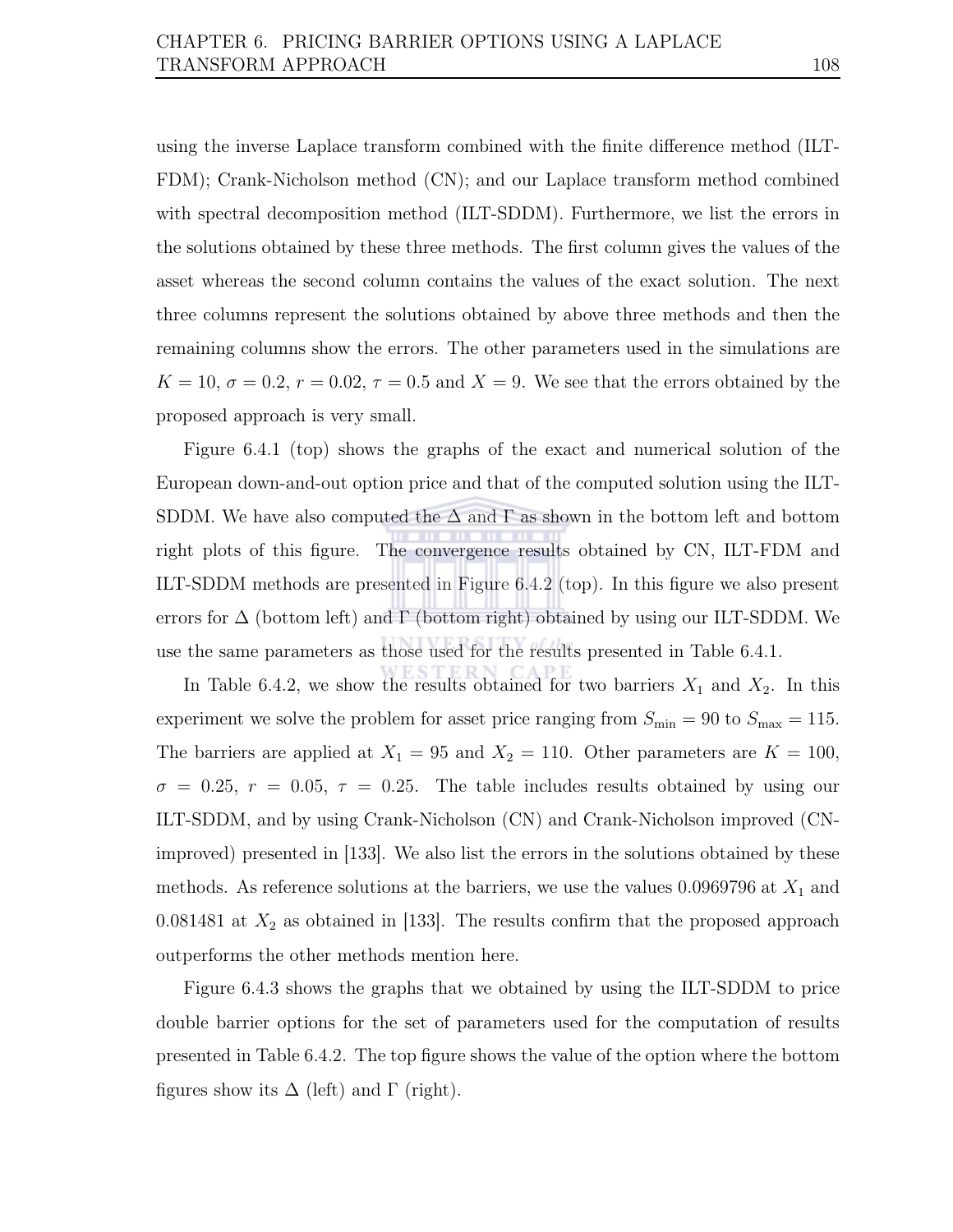It is clear from all the tabular results and graphs that the proposed method is very competitive.

Table 6.4.1: Values of the European single barrier down-and-out options using the CN, ILT-FDM and our ILT-SDDM. Parameters values are  $K = 10$ ,  $\sigma = 0.2$ ,  $r = 0.02$ ,  $\tau = 0.5$  and  $X = 9$ .

|                | $0.0$ and $\Lambda$<br>. |          |                |                 |              |                    |                     |  |
|----------------|--------------------------|----------|----------------|-----------------|--------------|--------------------|---------------------|--|
| ○              | Exact sol.               | CΝ       | <b>ILT-FDM</b> | <b>ILT-SDDM</b> | (CN<br>Error | (ILT-FDM)<br>Error | Error<br>(ILT-SDDM) |  |
| $\overline{ }$ | 0.0000                   | 0.0000   | 0.0000         | 0.0000          | 0.000        | 0.000              | 0.000               |  |
| 8              | 0.0000                   | 0.0000   | 0.0000         | 0.0000          | 0.000        | 0.000              | 0.000               |  |
| 9              | 0.0000                   | 0.0000   | 0.0000         | 0.0000          | 0.000        | 0.000              | 0.000               |  |
| 11             | 1.294595                 | 1.293735 | 1.294598       | 1.294595        | $8.6E-4$     | $1.9E-5$           | $2.2E-13$           |  |
| 13             | 3.116046                 | 3.116054 | 3.116043       | 3.116046        | $7.0E-5$     | $1.8E-5$           | 1.8E-13             |  |
| 15             | 5.100318                 | 5.100347 | 5.100310       | 5.100318        | $2.8E-5$     | $5.1E-5$           | $3.8E-13$           |  |
| 17             | 7.099529                 | 7.099532 | 7.099529       | 7.099529        | $3.3E-5$     | $5.6E-6$           | $6.7E-13$           |  |
| 19             | 9.099502                 | 9.099502 | 9.099502       | 9.099502        | $8.8E-5$     | $3.3E-7$           | 5.8E-13             |  |

Table 6.4.2: Values of the European double barrier knock-out options using the CN, CN-improved, and our ILT-SDDM. Parameters values are  $K = 100$ ;  $\sigma = 0.25$ ;  $r = 0.05$ ;  $T = 0.5; X_1 = 95; \text{ and } X_2 = 110.$ 

| Value at           | Reference sol. | CN [133]    | $CN$ -improved<br>[133] | <b>ILT-SDDM</b> | Error (CN) | $Error (CN-$<br>improved | Error (ILT-<br><b>SDDM</b> |
|--------------------|----------------|-------------|-------------------------|-----------------|------------|--------------------------|----------------------------|
|                    | 0.096979       | $-0.094017$ | 0.097002                | 0.096979        | 1.90E-1    | $3.10E-5$                | $9.20E - 8$                |
| $\scriptstyle X_2$ | 0.081481       | $-0.909154$ | 0.081503                | 0.081481        | $9.90E-1$  | 2.89E-5                  | 8.70E-8                    |

#### **UNIVERSITY** of the **WESTERN CAPE**

## 6.5 Summary and discussions

We described the spectral domain decomposition and the Laplace transform methods for valuing single and double barriers option prices. As can be seen from Tables 6.4.1, 6.4.2 and Figures 6.4.1, 6.4.2, that the proposed approach gave very accurate results for the down-and-out call and the double barrier options. Currently, we are investigating the possibility of extending this approach to solve two-asset barriers options.

In the next chapter, we extend our approach to solve the Heston's volatility model.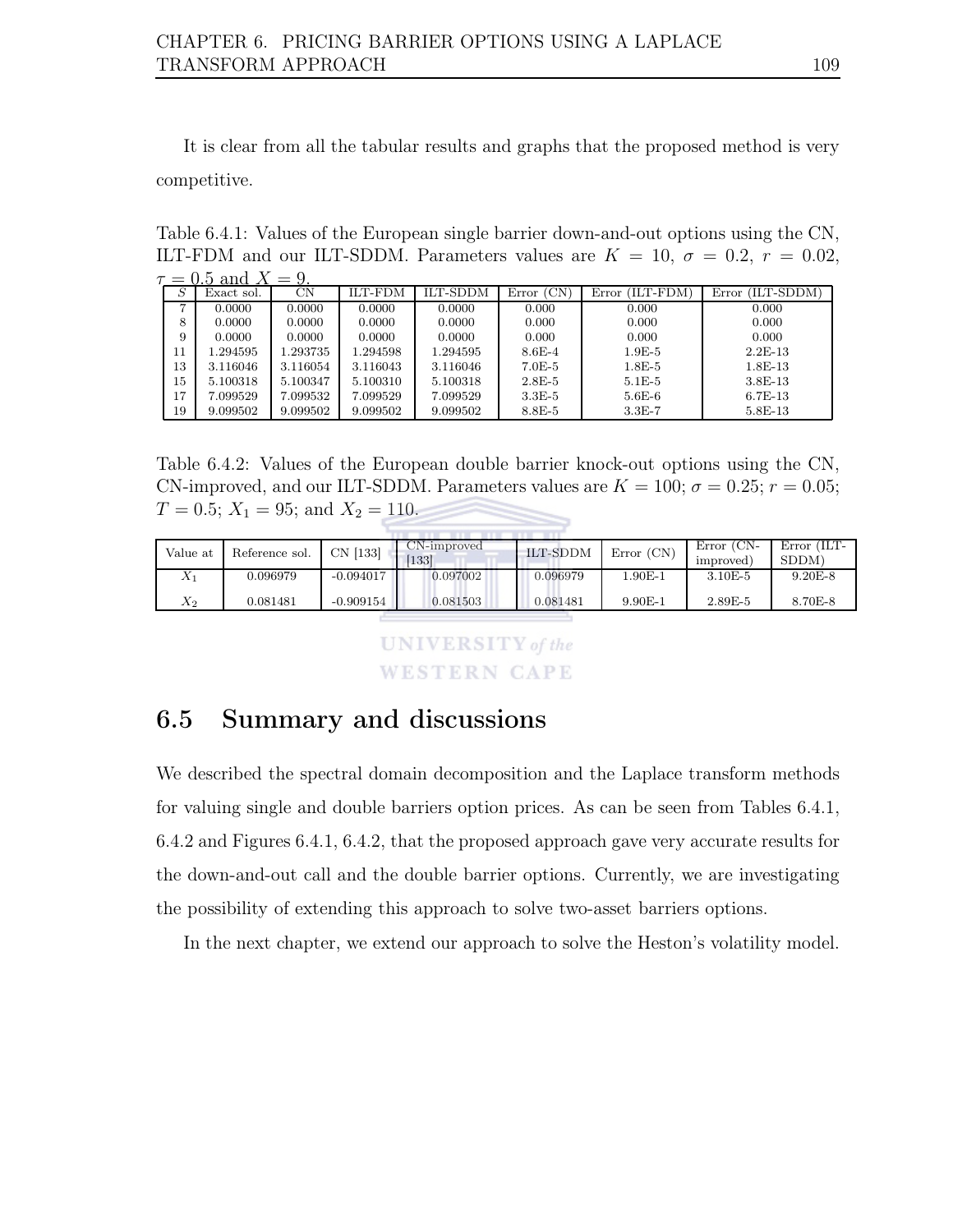

Figure 6.4.1: Values of the European single barrier down-out call option (top) and its  $\Delta$  (bottom left) and Γ (bottom right); using  $K = 10$ ;  $\sigma = 0.20$ ;  $r = 0.05$ ;  $T = 0.50$ ;  $X = 9$ .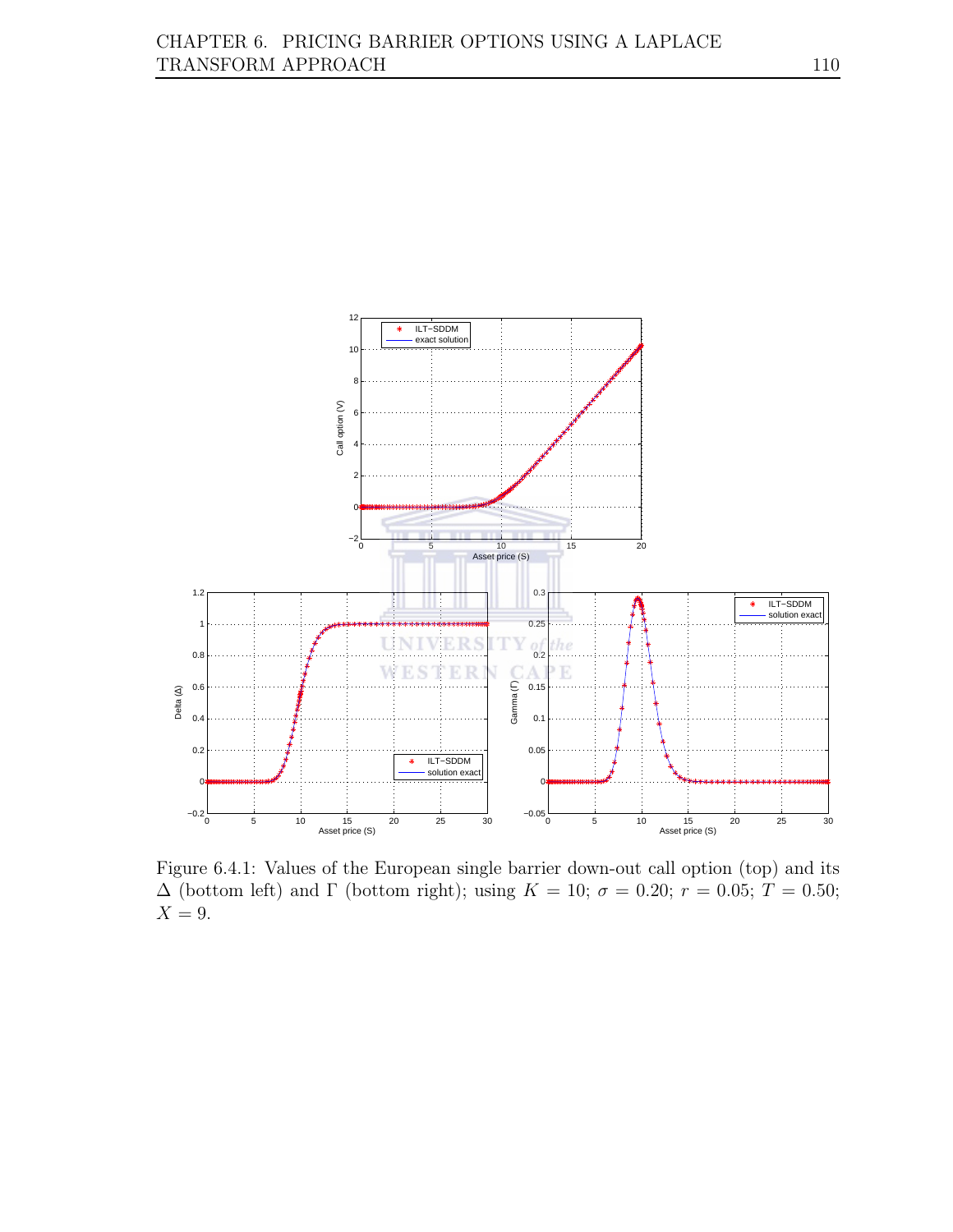

Figure 6.4.2: Convergence of CN, ILT-FDM and ILT-SDDM methods for the European single barrier down-out call options (top),  $\Delta$  (bottom left) and  $\Gamma$  (bottom right); using  $K = 10$ ;  $\sigma = 0.20$ ;  $r = 0.05$ ;  $T = 0.50$ ;  $X = 9$ . We took  $N = 50$  in each of the two sub-domains.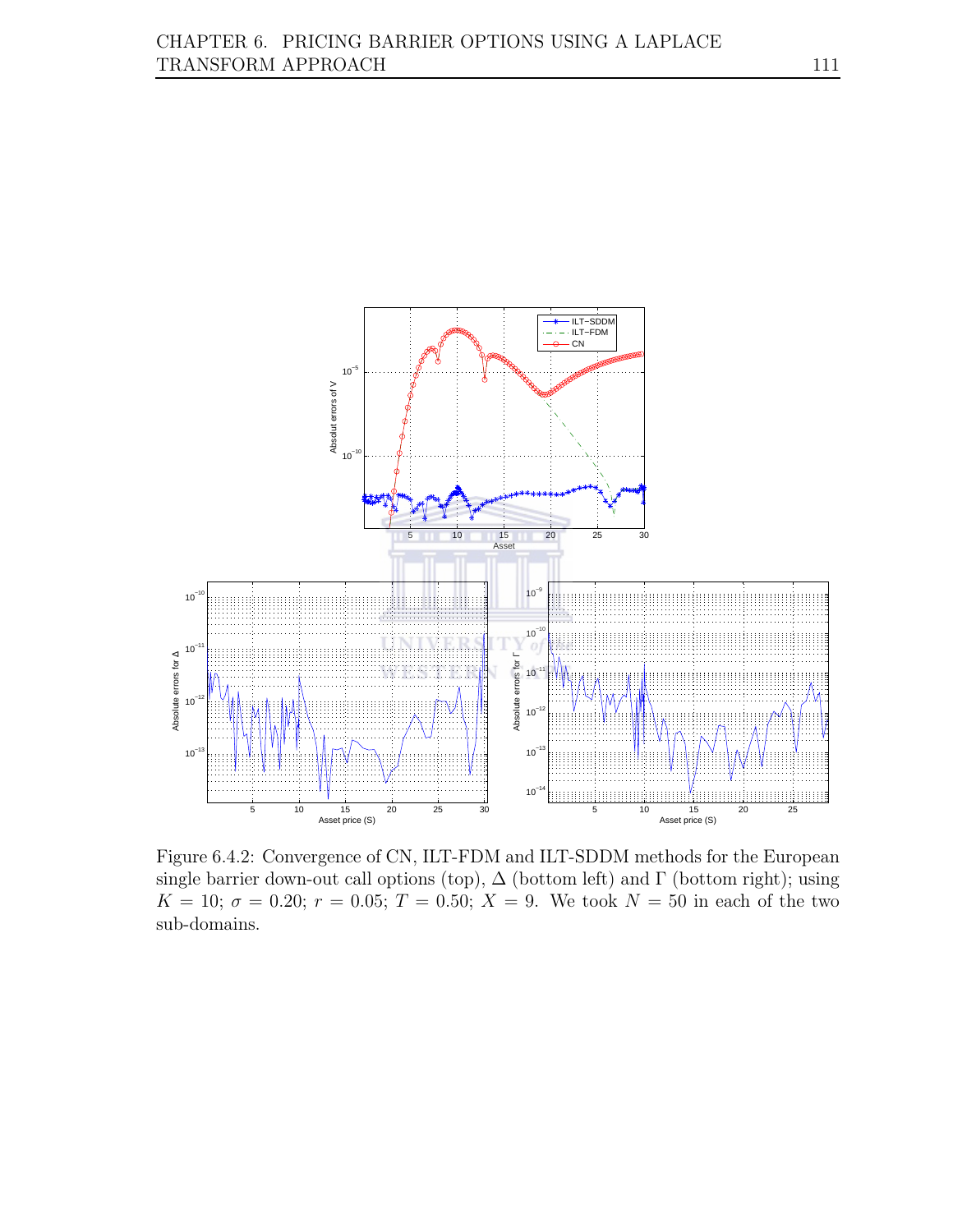

Figure 6.4.3: Values of the European double barrier knock-out call option (top) and its  $\Delta$  (bottom left) and  $\Gamma$  (bottom right); using  $K = 100$ ;  $\sigma = 0.25$ ;  $r = 0.05$ ;  $T = 0.5$ ;  $X_1 = 95$ ; and  $X_2 = 110$ .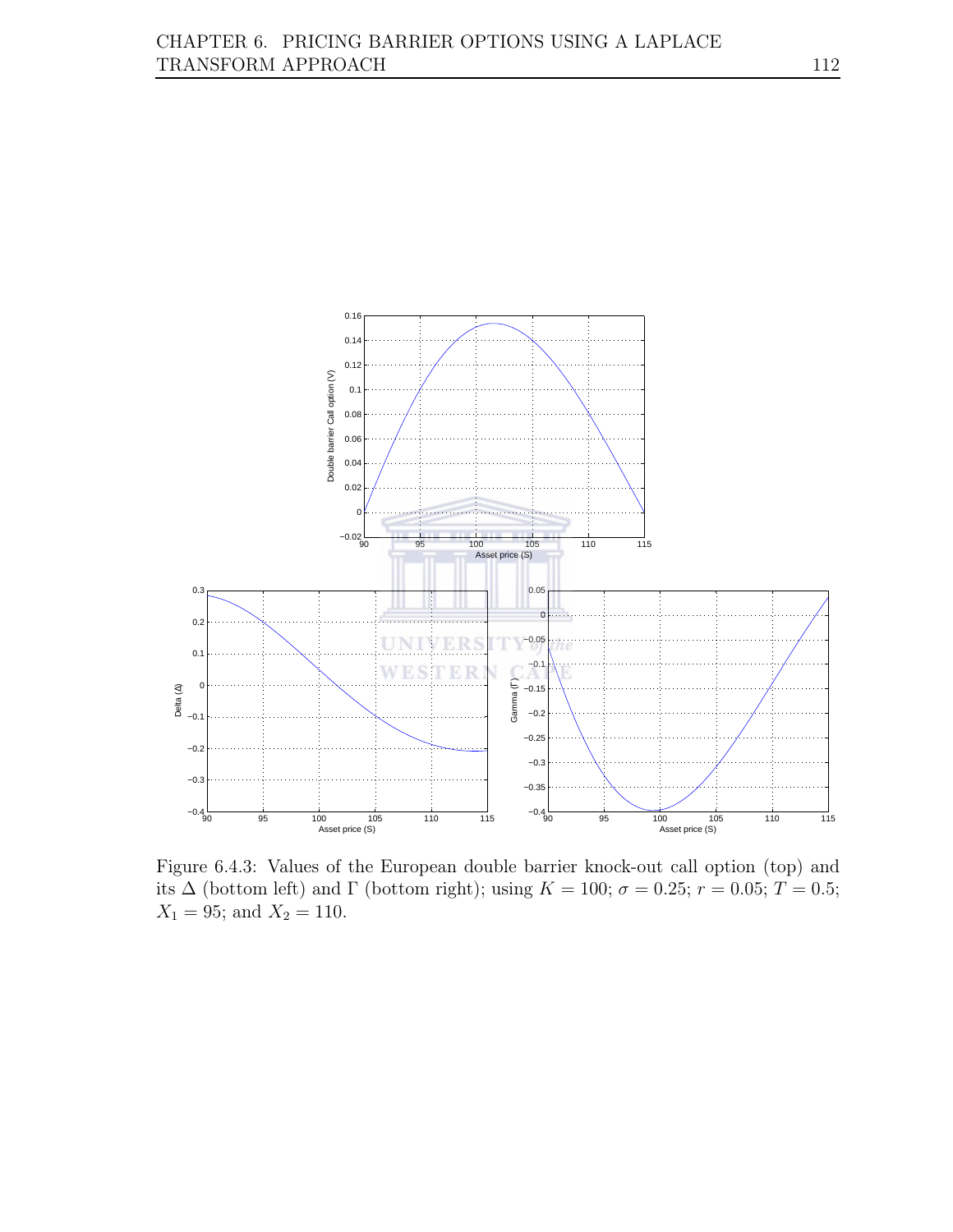## Chapter 7

# A contour integral methods for solving Heston's volatility model

. . . . . . . . . . . .

In this chapter we consider the Heston's volatility model [62]. We simulate this model using a combination of spectral collocation method and the Laplace transforms method. To approximate the two dimensional PDE, we construct a grid which is the tensor product of the two grids each of which are based on the Chebyshev points in the two spacial directions. The resulting semi-discrete problem is then solved by applying Laplace transform method based on Talbot's idea of deformation of the contour integral.

## 7.1 Introduction

The Heston model is one of the most popular stochastic volatility models for derivatives pricing. The model leads to a more realistic option price evaluation than the celebrated Black-Scholes model and constitutes its extension to the two-dimensional form [70, 100]. In [62], Heston derived a semi-closed formula for the model, however, its implementation is not a straightforward exercise because of the oscillatory behavior of the complex integrand which comes into play through the Fourier-type inversion formula. Therefore we turn to numerical methods to approximate these option pricing problems.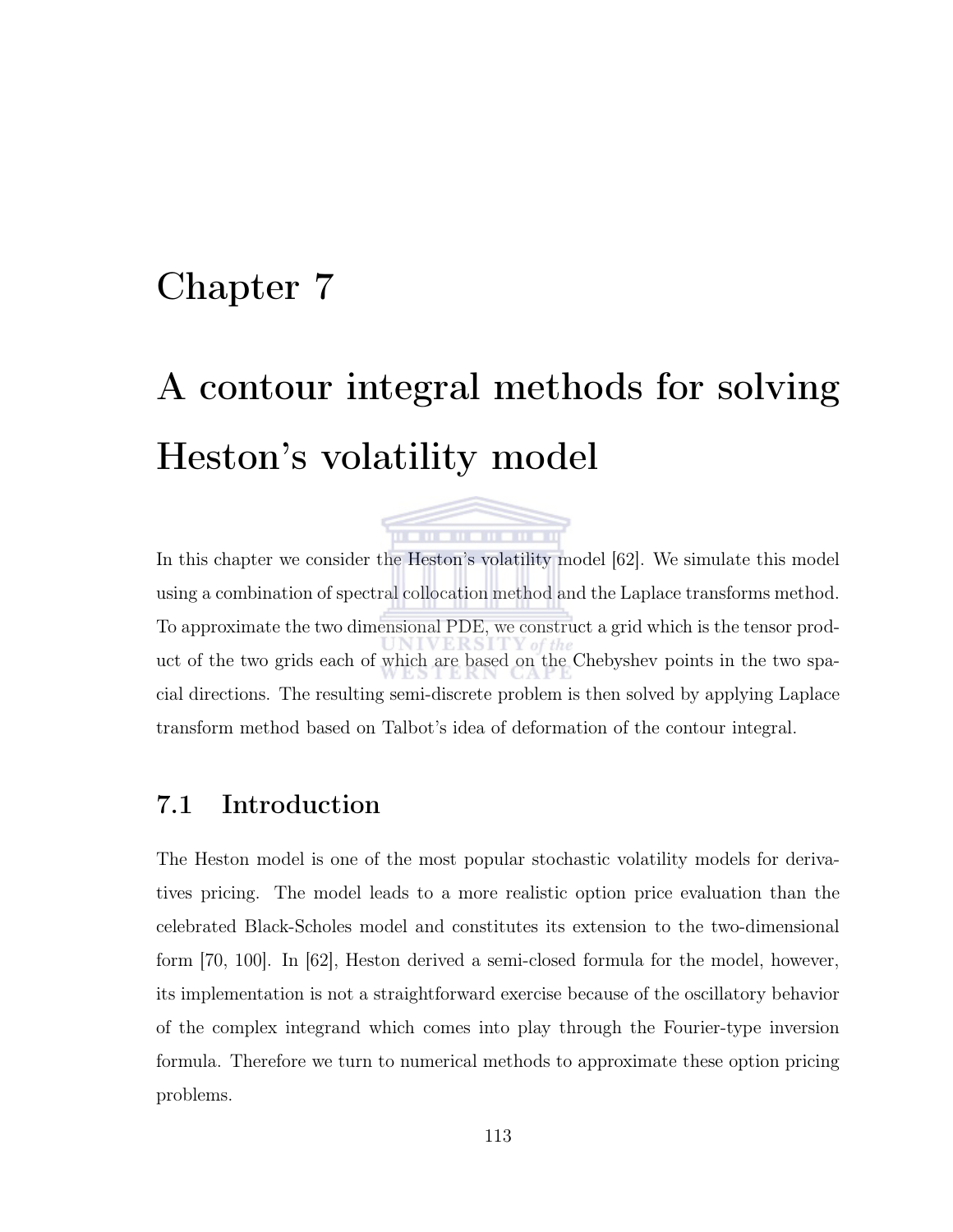Most of numerical methods for evaluating the Heston model are based on the method-of-line approach which consists of two steps. Firstly, the PDE is discretize in space thus generating a system of ordinary differential equation. Secondly, the subsequent semi-discrete problem is solved in time by applying a suitable time integrator method. This is the approach followed in some of the numerical methods we review below.

In't Hout and Foulon [77] used the method-of-line approach to solve the Heston model. They first, discretized the PDE using a non-uniform grid to capture the important region around the strike price. Then they integrated the resulting semi-discrete problem by using three different alternating direction implicit (ADI) methods in time. As ADI methods, they considered the Douglas [38, 99] , Craig-Sneyd [34], the Modified Craig-Sneyd [34, 76] and the Hundsdorfer-Verwer [72, 73] schemes. They demonstrated through various numerical examples with realistic data set from the literature combined with theoretical analysis and stability results obtained previously, that their approach was very effective. This approach was latter extended to the more complex Heston- $UNIVERSITY$  of the Hull-White PDE in [56].

In [74], Ikonen and Toivanen studied the accuracy of the operator splitting methods for solving American options with stochastic volatility. In their numerical experiments, they compared the accuracy of their approach with conventional implicit projective successive over relaxation (PSOR) time discretization method [106, 150]. The results obtained demonstrated that the additional error due to the splitting does not increase the time discretization error.

Zhu and Chen [147] applied singular perturbation method to price European put option with stochastic volatility model, and derived a simple analytical formula as an approximation for the valuation of European put options. In'T Hout and Weideman [75] used finite difference to semi-discretize the Heston model in space and subsequently used contour integral method for time integration. They compared the efficiency of the contour integral approach with the ADI splitting schemes for solving this problem. The numerical experiments showed that the contour integral method was superior for the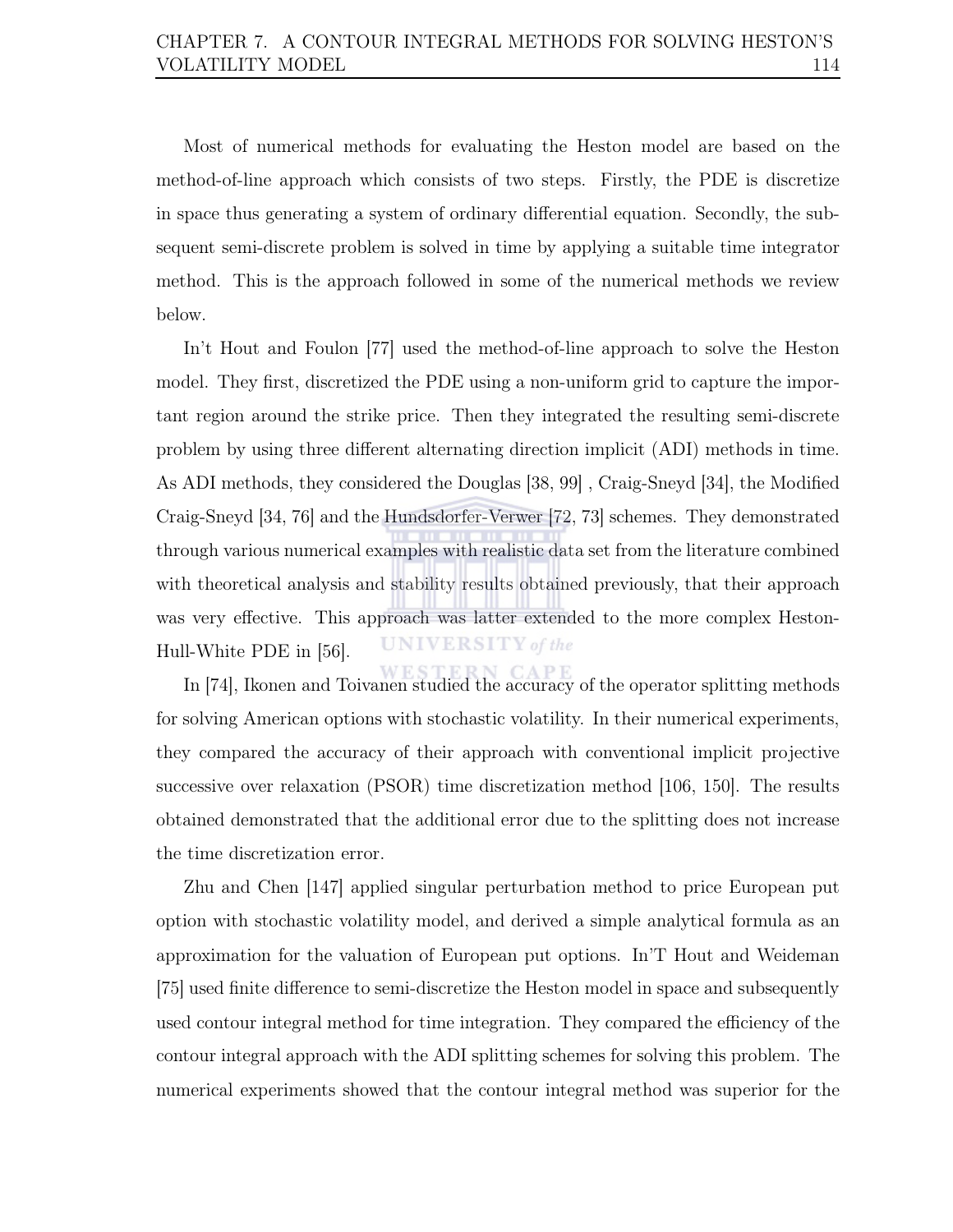range of medium to high accuracy requirements.

In this chapter, we apply the spectral method based on Chebyshev point to discretize the PDE in each spatial direction. Then we use a tensor product of the onedimensional polynomials to represent the two-dimensional basis functions. For the time discretization, we consider the contour integral methods. Some other works related to numerical methods of multi-asset options pricing can be found in [10, 90, 112, 118, 124].

The rest of this chapter is organized as follows. In Section 7.2, we discuss the Heston model problem. In Section 7.3, we discuss the application of spectral methods to solve the model problem. Numerical results of our experiments are presented in Section 7.4 and finally the summary and conclusions are given in Section 7.5.

## 7.2 Description of the model problem

Let  $V \equiv V(s, \varphi, \tau)$  denotes the price of a European option described by the Heston's stochastic volatility model at time  $\tau = T - t$ . Then, V satisfies the following PDE

$$
\frac{\partial V}{\partial \tau} = \frac{1}{2} \sigma^2 s \varphi \frac{\partial^2 V}{\partial s^2} + \rho \sigma s \varphi \frac{\partial V^2}{\partial s \partial \varphi} + \frac{1}{2} \sigma^2 \varphi \frac{\partial^2 V}{\partial \varphi^2} + r \frac{\partial V}{\partial s} + \tilde{\kappa} (\varsigma - \varphi) \frac{\partial V}{\partial \varphi} - rV, \quad (7.2.1)
$$

where  $0 \leq \tau \leq T$ ,  $s > 0$  and  $\varphi > 0$ . The parameter  $\tilde{\kappa} > 0$  is the mean-reversion rate,  $\varsigma > 0$  is the long-term mean,  $\sigma > 0$  is the volatility-of-variance,  $\rho \in [-1,1]$  is the correlation between the two underlying Brownian motion,  $r$  denotes the risk free interest rate.

For a European style put option, the payoff yields the initial condition

$$
V(s, \varphi, 0) = \max(K - s, 0), \tag{7.2.2}
$$

where  $K > 0$  is the strike price of the option. In numerical practice, a bounded spatial domain  $[0, s_{\text{max}}] \times [0, \varphi_{\text{max}}]$  is chosen with fixed values  $s_{\text{max}}$ ,  $\varphi_{\text{max}}$  taken sufficiently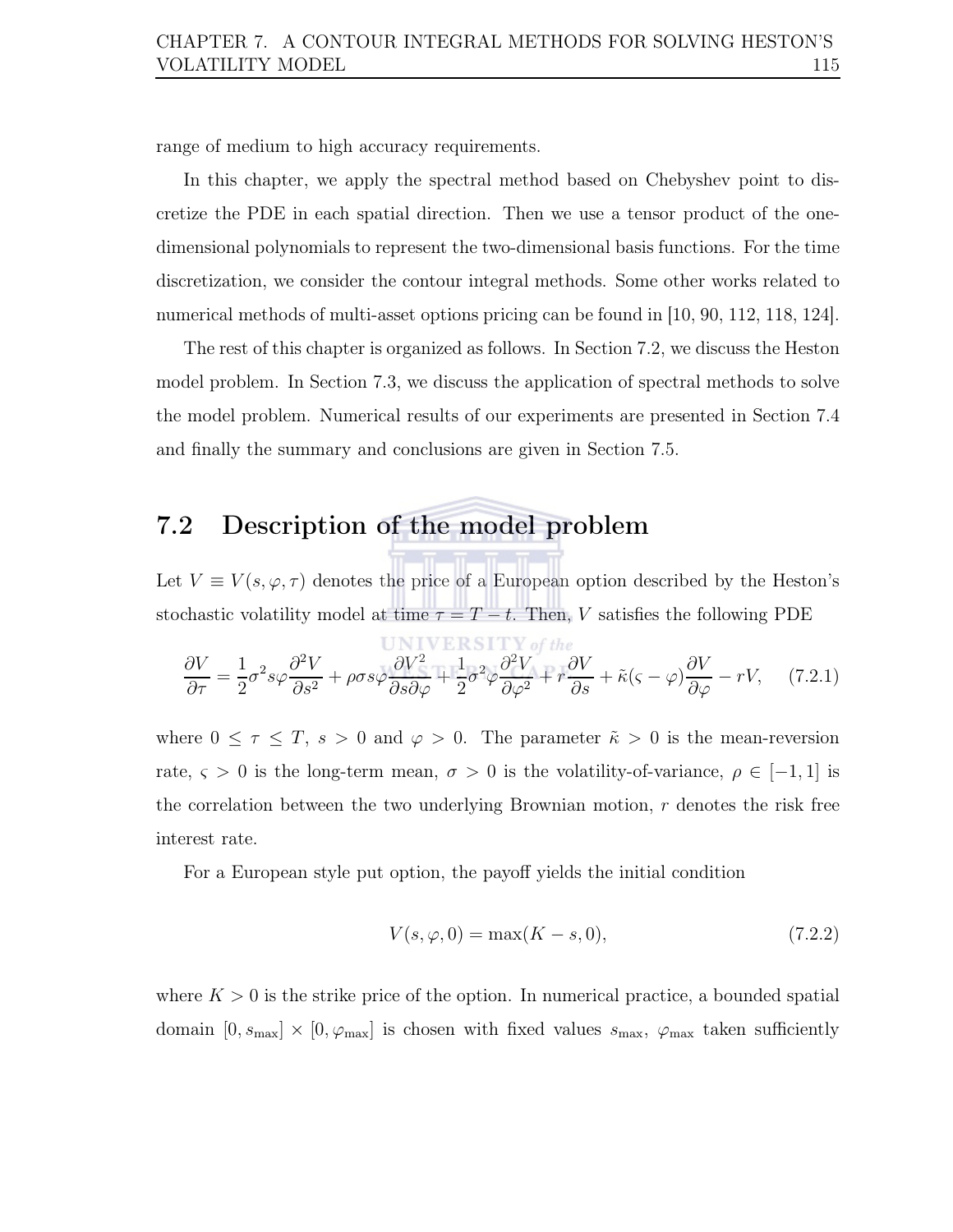large. The boundary conditions are

$$
V(0, \varphi, t) = K,
$$
  
\n
$$
\left\{\n\begin{aligned}\n & (0 \le \varphi < \varphi_{\text{max}}, 0 \le t \le T), \\
& (0 \le \varphi \le \varphi_{\text{max}}, 0 \le t \le T), \\
& (0 \le \varphi \le \varphi_{\text{max}}, 0 \le \tau \le T), \\
& \frac{\partial V}{\partial \varphi}(s, \varphi_{\text{max}}, \tau) = 0, \\
& (0 \le s < s_{\text{max}}, 0 \le \tau \le T).\n\end{aligned}\n\right\} \tag{7.2.3}
$$

We use the spectral domain approach for discretization of (7.2.1)-(7.2.3) in the next section.

### 7.3 Spectral discretization

We discretize the two dimensional problem  $(7.2.1)$  by using spectral method. To this end, as a basis, we recall the discretization of a one dimensional function and then we extend the discretization to the two dimensional problem by using tensor product.

 $\overline{\mathbf{m}}$ 

To begin with, let us note that the rational approximation of a function  $u$ , defined on  $[-1, 1]$ , at the Chebyshev points  $\xi_k$ ,  $k = 0, 1, ..., N$  is given by

**IVERSITY** 

$$
u_N(\xi) = \frac{\sum_{k=0}^{N} \frac{w_k}{\xi - \xi_k} u(\xi_k)}{\sum_{k=0}^{N} \frac{w_k}{\xi - \xi_k}},
$$
\n(7.3.1)

where  $w_k$ ,  $k = 0, 1, ..., N$  are the barycentric weights defined by  $w_0 = 1/2$ ,  $w_N =$  $(-1)^N/2$ , and  $w_k = (-1)^k$ ;  $k = 1, ..., N - 1$ . For the rational spectral method, the  $m^{th}$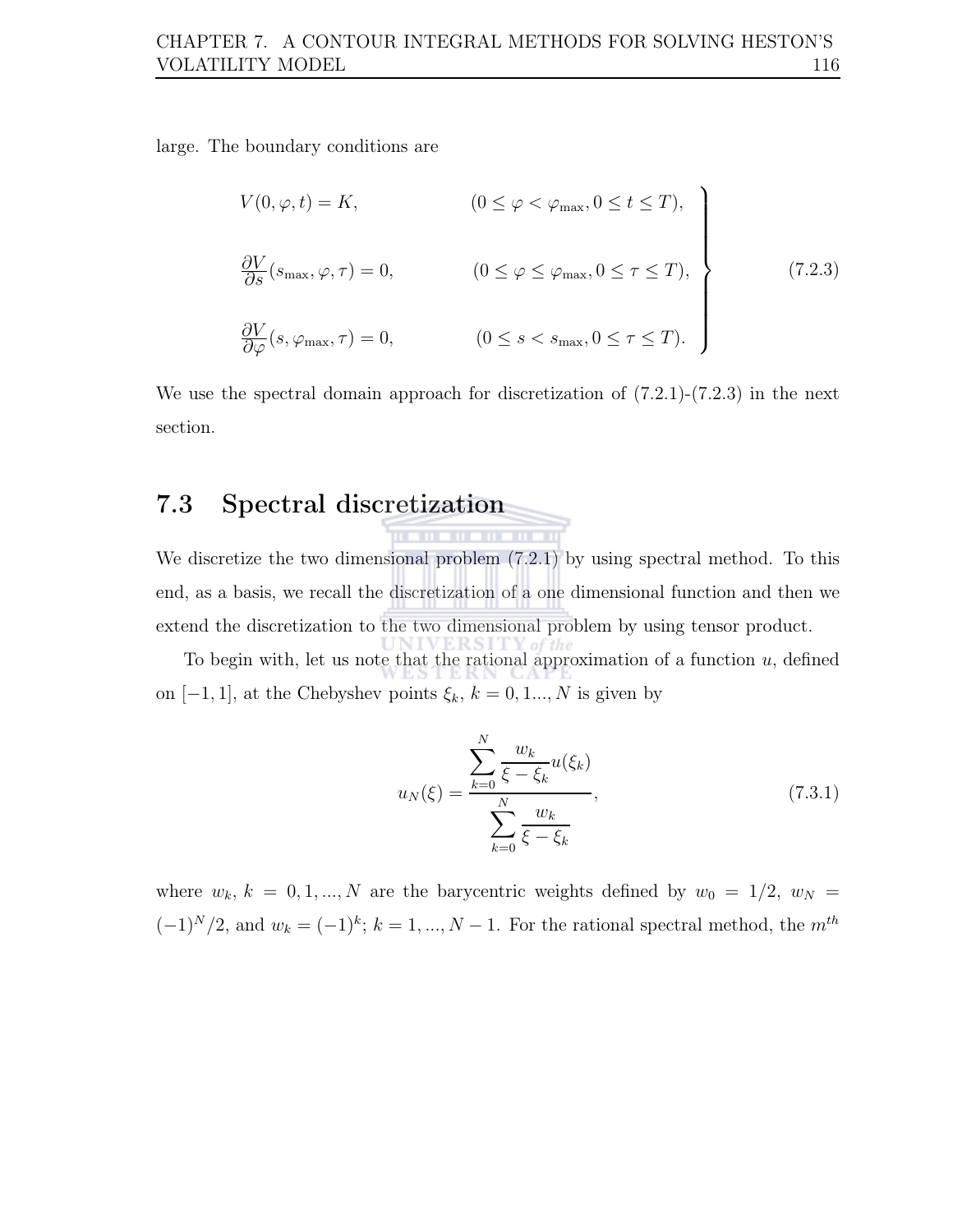order differentiation matrix associated with the rational interpolant (7.3.1) is given by

$$
u_N^{(m)}(\xi_k) = \sum_{k=0}^N \frac{d^m}{d\xi^m} \left( \frac{\sum_{k=0}^N \frac{w_k}{\xi - \xi_k} u(\xi_k)}{\sum_{k=0}^N \frac{w_k}{\xi - \xi_k}} \right).
$$
(7.3.2)

Similar to the one-dimensional approximation, the rational approximation for a two dimensional function defined on  $[-1, 1] \times [-1, 1]$  is given by

$$
u_N(\xi, \tilde{\xi}) = \frac{\sum_{j=0}^N \sum_{k=0}^{\tilde{N}} \frac{w_j w_k}{(\xi - \xi_j) (\tilde{\xi} - \tilde{\xi}_k)} u(\xi_k, \tilde{\xi}_k)}{\sum_{j=0}^N \sum_{k=0}^{\tilde{N}} \frac{w_j w_k}{(\xi - \xi_j) (\tilde{\xi} - \tilde{\xi}_k)}}
$$
(7.3.3)

where  $w_j$ ,  $j = 0, 1, ..., N$  and  $w_k$ ,  $j = 0, 1, ..., \tilde{N}$  are the barycentric weights defined by  $w_0 = 1/2, w_N = (-1)^N/2$ , and  $w_j = (-1)^j$ ;  $j = 1, ..., N - 1$ , and  $w_{\tilde{N}} = (-1)^{\tilde{N}}/2$ , and  $w_k = (-1)^k; k = 1, ..., \tilde{N} - 1.$ 

In this chapter, we proceed differently to discretize the two dimensional problem  $(7.2.1)$ . We set up a grid based on Chebyshev points independently in each direction s and  $\varphi$ , called the tensor grid [60, 79, 132].

**Definition 7.3.1** *Let*  $P \in \mathbb{R}^{\ell \times k}$  *and*  $Q \in \mathbb{R}^{m \times n}$ *. The tensor product, also called Kronecker product, of* P *and* Q *is the matrix defined by*

$$
P \otimes Q = \left( \begin{array}{ccc} p_{11}Q & \dots & p_{1k}Q \\ \vdots & \ddots & \vdots \\ p_{\ell 1} & \dots & p_{\ell k}Q \end{array} \right) \in \mathbb{R}^{\ell m \times kn}.\tag{7.3.4}
$$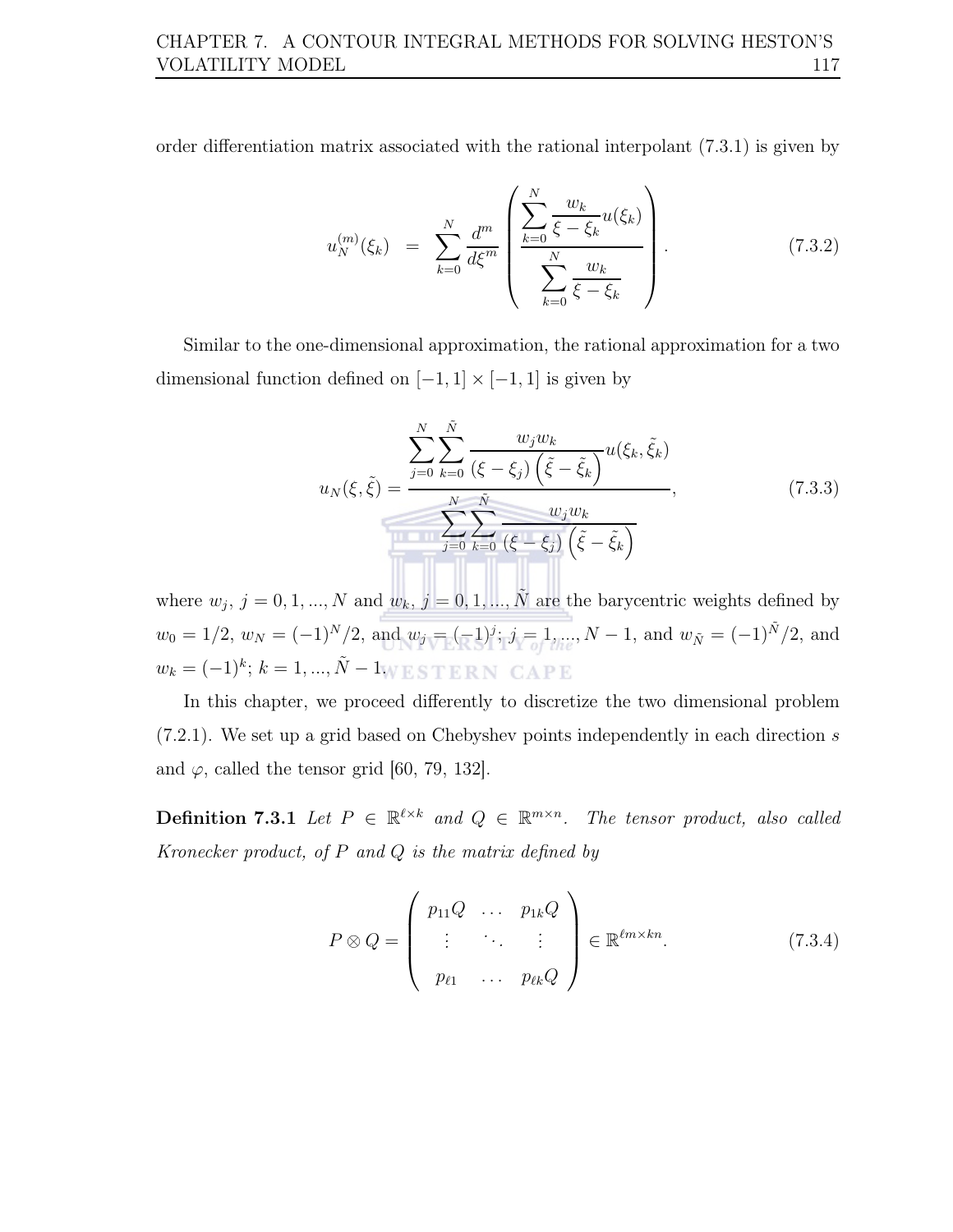On the tensor grid, the discretization of other derivatives reads

$$
\frac{\partial V}{\partial s} := \left( D_s^{(1)} \otimes I_\varphi \right) V,
$$
\n
$$
\frac{\partial V}{\partial \varphi} := \left( I_s \otimes D_\varphi^{(1)} \right) V,
$$
\n
$$
\frac{\partial^2 V}{\partial s^2} := \left( D_s^{(2)} \otimes I_\varphi \right) V,
$$
\n
$$
\frac{\partial^2 V}{\partial \varphi^2} := \left( I_s \otimes D_\varphi^{(2)} \right) V,
$$
\n
$$
\frac{\partial^2 V}{\partial s \partial \varphi} := \left( D_s^{(1)} \otimes D_\varphi^{(1)} \right) V,
$$
\n(7.3.5)

where  $\otimes$  denotes the Kronecker product,  $I_s$  and  $I_{\varphi}$  are the identity matrices in s and  $\varphi$  direction, respectively;  $D_s^{(1,2)}$ ,  $D_{\varphi}^{(1,2)}$  are the first and second order differentiation matrices in the corresponding variable.

To discretize  $(7.2.1)$ , we map each domain to the reference interval  $[-1, 1]$  by the **WESTERN CAPE** linear transformations

$$
s = \frac{s_{\max}}{2} (\xi + 1) \qquad s \in [0, s_{\max}],
$$
  

$$
\varphi = \frac{\varphi_{\max}}{2} (\xi + 1) \qquad \varphi \in [0, \varphi_{\max}].
$$
 (7.3.6)

On the tensor grid, (7.2.1) becomes

$$
V_{\tau} = \beta_1 (D_s^{(2)} \otimes I_{\varphi}) V + \beta_2 (D_s^{(1)} \otimes D_{\varphi}^{(1)}) V + \beta_3 (I_s \otimes D_{\varphi}^{(2)}) V + r (D_s^{(1)} \otimes I_{\varphi}) V + \beta_4 (I_s \otimes D_{\varphi}^{(1)}) V - r I_s \otimes I_{\varphi} V, \tag{7.3.7}
$$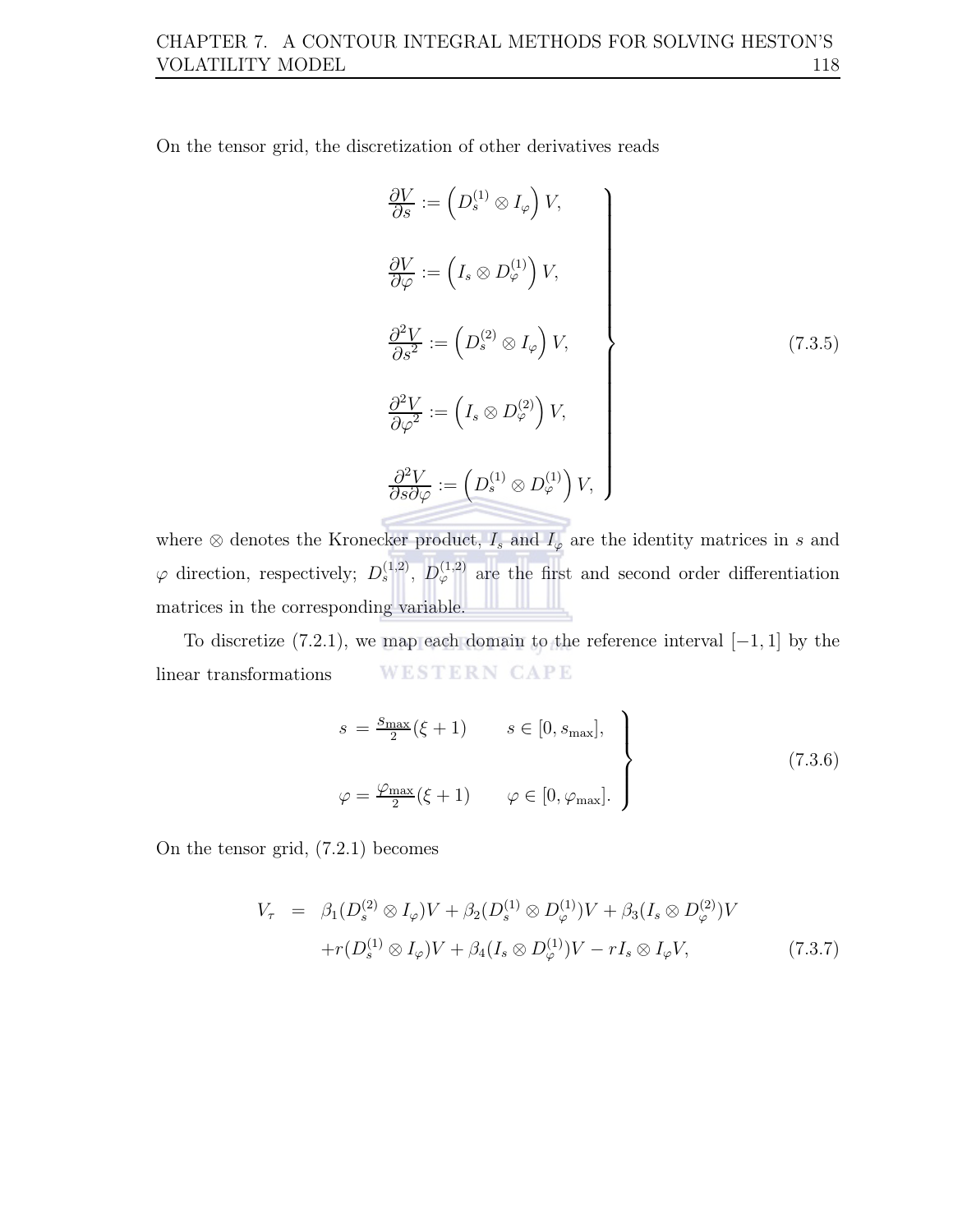where

$$
\beta_1 = \frac{1}{2}\sigma^2 s^2 I_s \otimes \varphi I_{\varphi},
$$
  
\n
$$
\beta_2 = \rho \sigma s I_s \otimes \varphi I_{\varphi},
$$
  
\n
$$
\beta_3 = \frac{1}{2}\sigma^2 \varphi I_{\varphi} \otimes I_{\varphi},
$$
  
\n
$$
\beta_4 = \tilde{\kappa}(\varsigma - \varphi) I_{\varphi} \otimes I_{\varphi}.
$$

The equation (7.3.7) can be written in the form of a global matrix as

$$
V_{\tau} = AV,\tag{7.3.8}
$$

where

$$
A = \beta_1(D_s^{(2)} \otimes I_{\varphi}) + \beta_2(D_s^{(1)} \otimes D_{\varphi}^{(1)}) + \beta_3(I_s \otimes D_{\varphi}^{(2)}) + r(D_s^{(1)} \otimes I_{\varphi}) + \beta_4(I_s \otimes D_{\varphi}^{(1)}) - rI_s \otimes I_{\varphi}.
$$
 (7.3.9)

We solve (7.3.8) by the Laplace transform method discuss earlier in previous chapter. Below we discuss the numerical results.

## 7.4 Numerical results

In this section, we compute put option prices for the Heston model (7.3.8) with boundary conditions (7.2.3) using the spectral method in space and contour integral method in the time direction. The parameter values used in the simulation are  $K = 10$ ;  $\sigma = 0.9$ ;  $r = 0.1; \rho = 0.1; \varsigma = 0.16; T = 0.25, s_{\text{max}} = 20, \varphi_{\text{max}} = 1.$  The prices are presented in Tables 7.4.1 and 7.4.2 for asset values  $s = 8$ ; 9; 10; 11; 12 and for the variance values  $\varphi = 0.0625$  and  $\varphi = 0.25$ . In the first column we have the values of the asset, the second column contains the exact values obtained in [74], the third column contains the values obtained from our inverse Laplace transform (ILT) approach and the last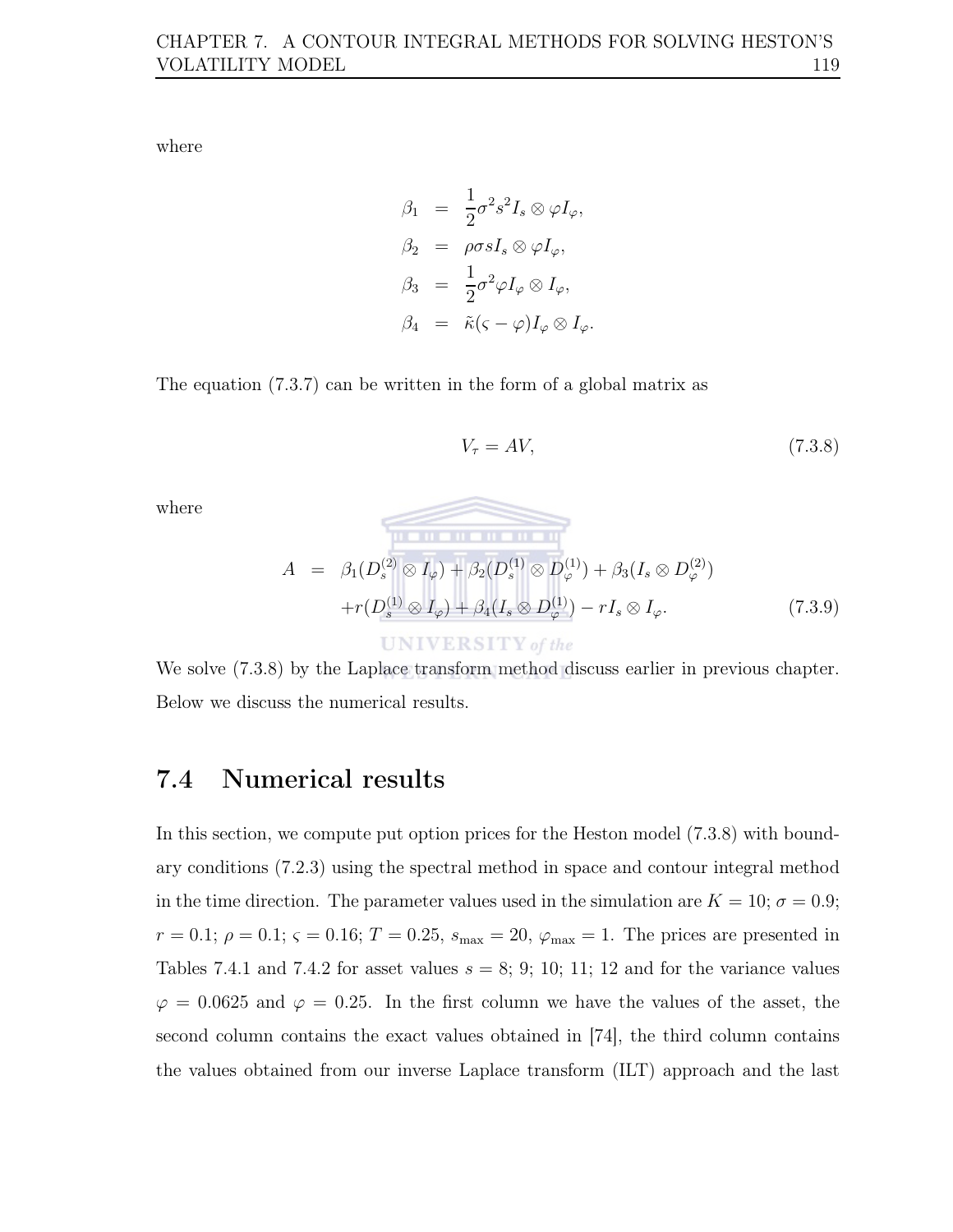column represents the estimated error.

From tables 7.4.1 and 7.4.2, we observe that the direct application of the spectral method combined with the ILT method produces results which are second order accurate.

Table 7.4.1: Values of the European put option associated with the Heston's volatility model using  $\varphi = 0.0625, K = 10; \sigma = 0.9; r = 0.1; \rho = 0.1; \varsigma = 0.16; T = 0.25,$  $s_{\text{max}} = 20, \varphi_{\text{max}} = 1.$ 

| S  | Exact values [74] | HТ     | Error  |
|----|-------------------|--------|--------|
| 8  | 2.0000            | 2.0984 | 0.0984 |
| 9  | 1.1080            | 1.1523 | 0.0443 |
| 10 | 0.5316            | 0.5422 | 0.0106 |
| 11 | 0.2261            | 0.1502 | 0.0759 |
| 12 | 0.0907            | 0.0788 | 0.0119 |
|    |                   |        |        |

Table 7.4.2: Values of the European put option associated with the Heston's volatility model using  $\varphi = 0.25, K = 10; \sigma = 0.9; r = 0.1; \rho = 0.1; \varsigma = 0.16; T = 0.25,$  $s_{\text{max}} = 20, \varphi_{\text{max}} = 1.$ 

| S  | Exact values [74] | ШT     | Error  |
|----|-------------------|--------|--------|
| 8  | 2.0733            | 2.0930 | 0.0197 |
| 9  | 1.3290            | 1.3460 | 0.0170 |
| 10 | 0.7992            | 0.6974 | 0.1018 |
| 11 | 0.4536            | 0.4699 | 0.0163 |
| 12 | 0.2502            | 0.2611 | 0.0109 |

### 7.5 Summary and discussions

We proposed spectral method combined with the Laplace transform method for pricing European options using Heston's stochastic volatility model. In this approach, a direct spectral method is applied for discretization in space. To approximate the derivatives in both  $s$  and  $v$  directions, we set up a grid based on Chebyshev points independently in both directions and then considered a new grid which is the tensor product of these two grids. Our computational results show that the proposed method gives the option prices that are very close to the exact values.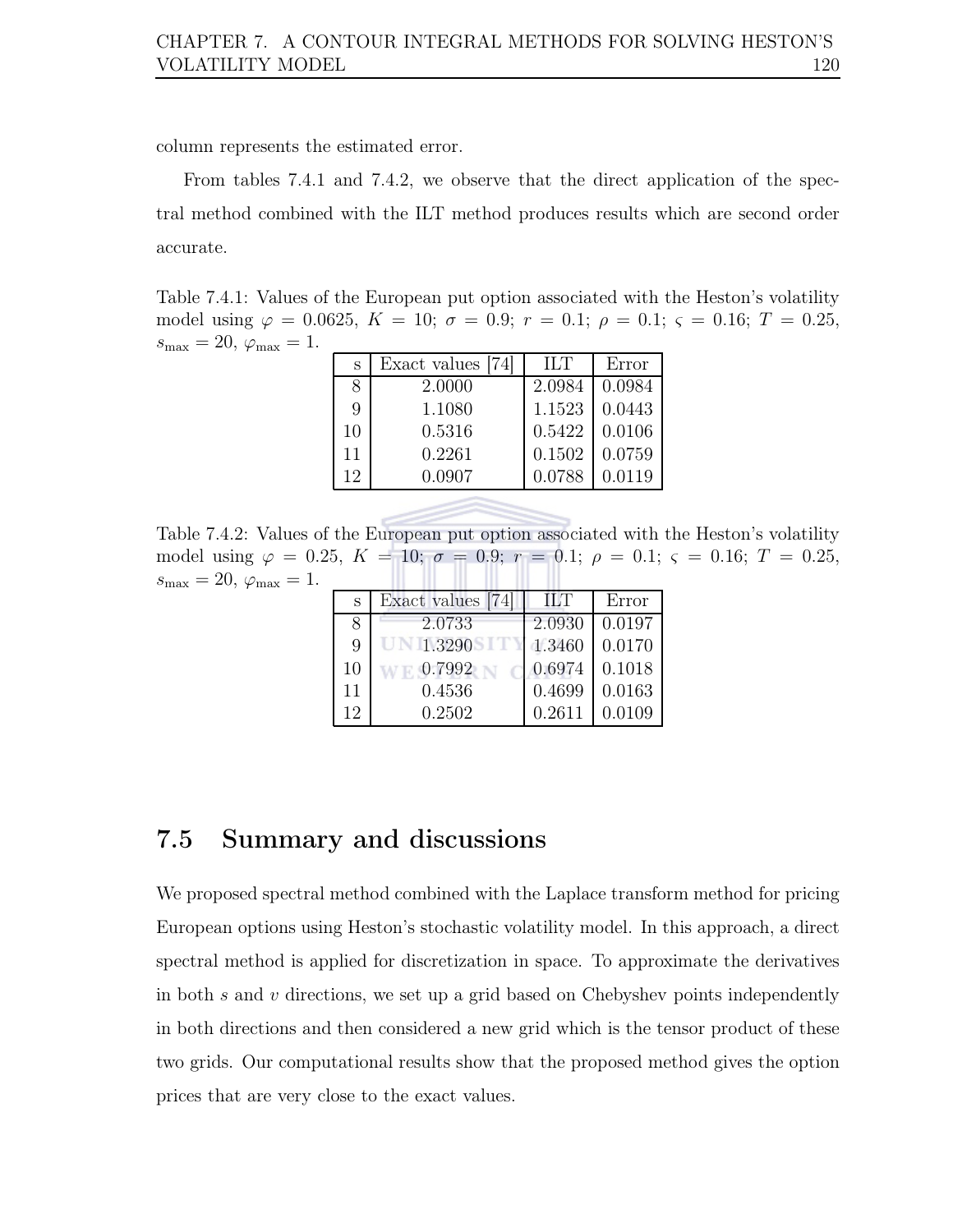Currently, we are investigating the possibility of using the multi-domain decomposition method in space to further improve the accuracy.



**UNIVERSITY** of the **WESTERN CAPE**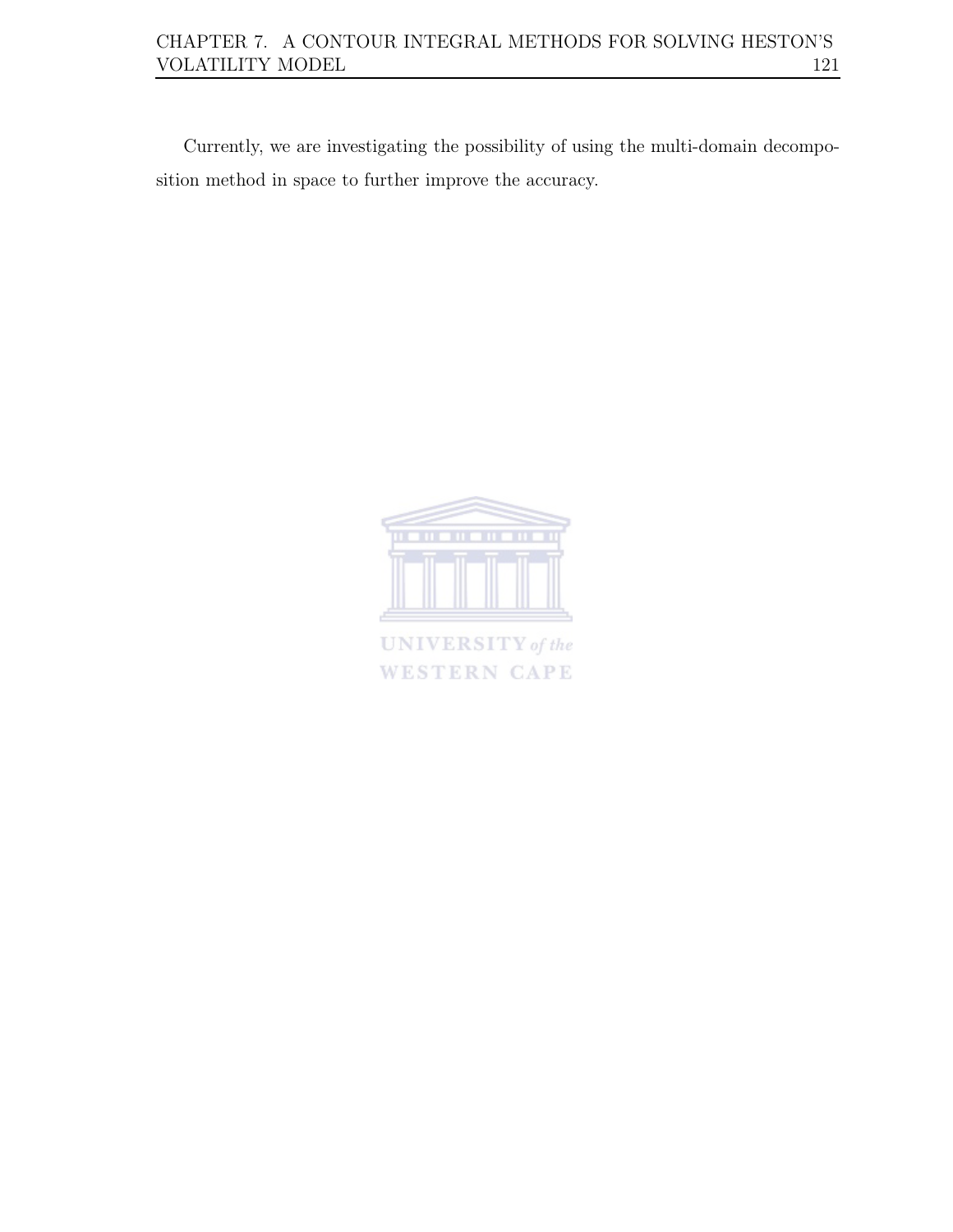## Chapter 8

# Concluding remarks and scope for future research

. . . . . . . . . .

In this thesis, we investigated the application of Laplace transform method for solving different option pricing models. We particularly applied this method to price options under the Black-Scholes model such as the European and American options. Then we extended the approach to the jump-diffusion model, barrier options and the Heston's stochastic volatility model. To discretize in space, we use decomposition method based on spectral method. The method uses piecewise rational expansions to approximate the option price represented on a Chebyshev grid within each sub-domain. It is the piecewise rational approximation that allows an exact representation of the non-smooth initial condition of these options. Numerical results have shown that by dividing the domain into sub-domain at the discontinuity (strick price  $K$ ), the spectral method gives exponential convergence.

In Chapter 2, we investigated two efficient numerical methods for solving the Black-Scholes equation for pricing the European options. We used spectral methods to discretize the associated partial differential equation with respect to space and generated a system of ODEs which was then solved by applying two contour integral methods. The first one was the exponential time differencing Runge-Kutta method of order 4.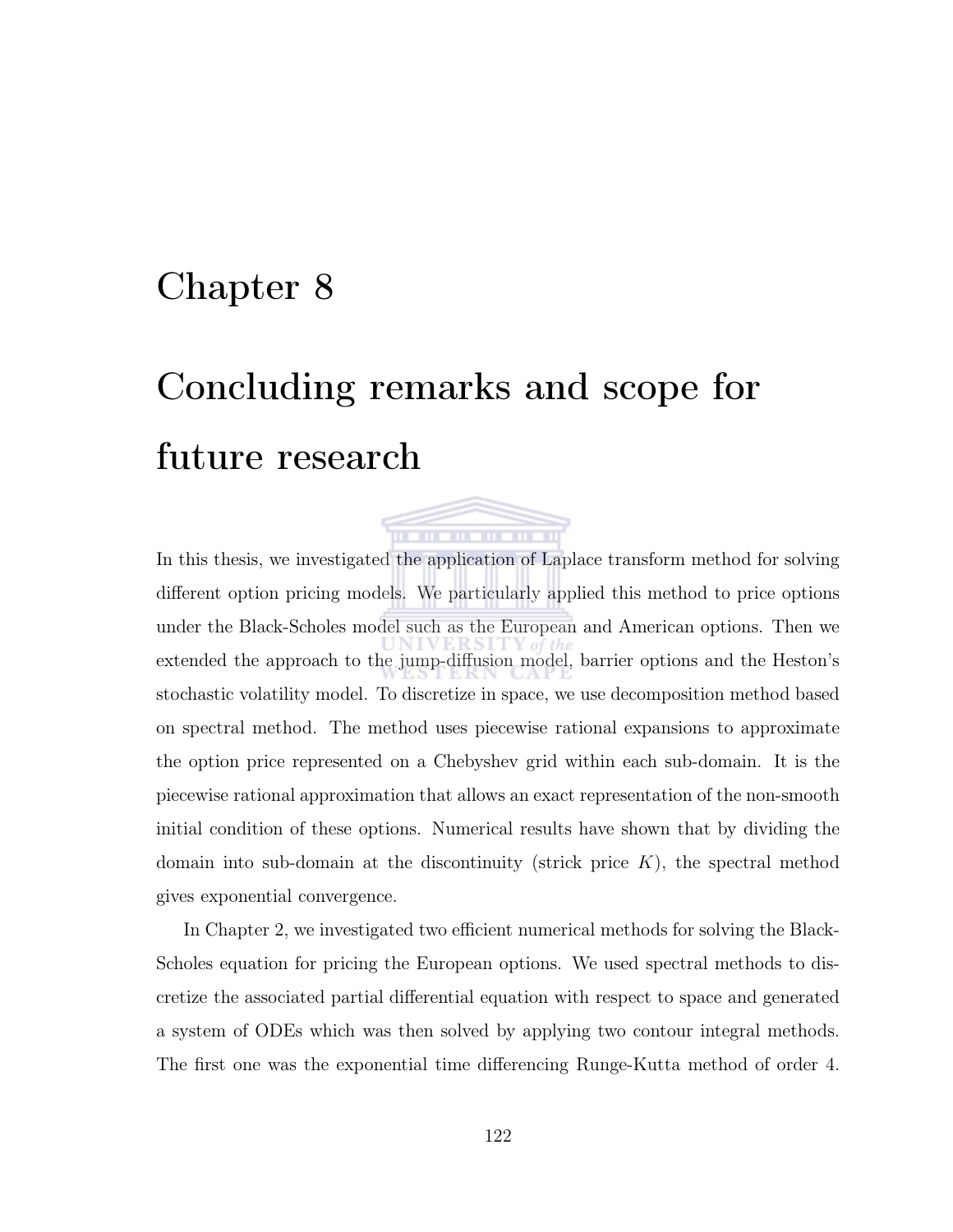The second one was based on the application of the trapezoidal rule to approximate a Bromwich integral. We gave a comparative discussion on these two methods and compared the numerical results with conventional methods such as the MATLAB solver ode15s and Crank-Nicholson's method.

In Chapter 3, we investigated a new approach to improve the results obtained in Chapter 2. The approach was based on spectral domain decomposition and the Laplace transform method. The spectral domain decomposition method approximated the solution using piecewise high order rational interpolant on the Chebyshev mesh points within each sub-domain with the boundary domain placed at the strike price where the discontinuity was located. The resulting system was then solved by applying Laplace transform method. To assess the accuracy and efficiency of this method, the solutions obtained by using this approach were compared with those obtained with conventional methods such as Crank-Nicholson and finite difference methods.

Ideas explored in Chapter 2 and 3 were extended to design a robust numerical method to price American options in Chapter 4. Due to the non-smooth initial condition associated with the American options, we used spectral domain decomposition method to approximate the option price which was represented pointwise on a Chebyshev grid within each sub-domain. To avoid the computation of the unknown free boundary associated with the American option, we used an updating procedure. Numerical results of the proposed method were presented for the solution and the Greeks.

In Chapter 5, we considered options with jumps on a single asset. We took advantage of the suitability of the Chebyshev grid point for Gauss-Legendre quadrature to efficiently approximate the convolution integral. The resulting discrete problem was solved by the inverse Laplace transform using the Bromwich contour integral approach. The numerical results obtained were compared with those obtained from Crank-Nicholson and finite difference methods.

In Chapter 6, we solved problems for pricing exotic options. In particular, we solved a single barrier European down-and-out and a double barrier European knockout option. We compared the results obtained from our approach with those seen in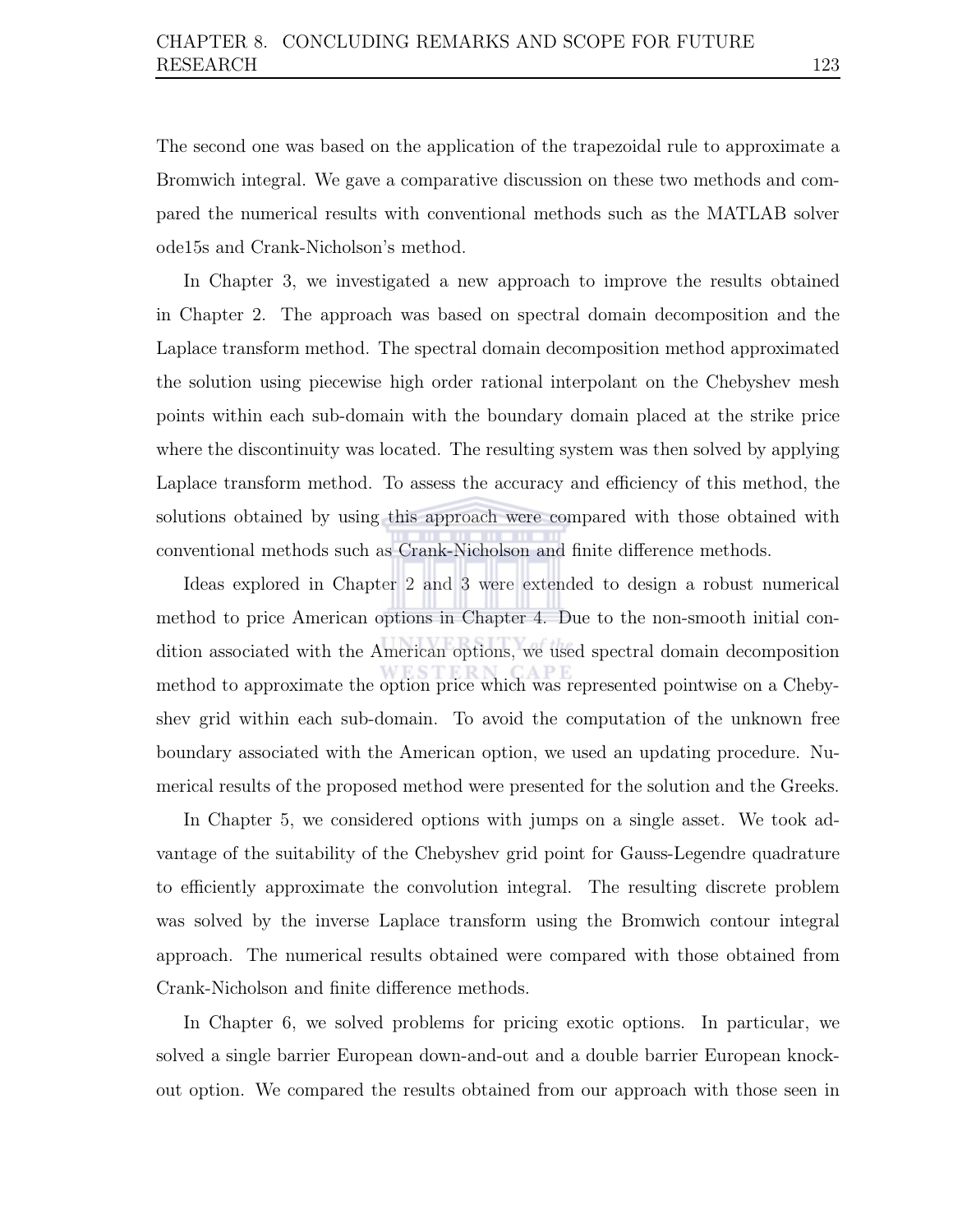the literature.

To see the further applicability of the methods proposed in previous chapters, in Chapter 7, we applied them to solve the Heston's volatility model. To approximate the associated two-variable PDE, we constructed a grid which was the tensor product of the two grids each of which were based on the Chebyshev points in the two directions in space. The resulting semi-discrete problem was then solved by applying Laplace transform method.

From all the numerical experiments, we see that Laplace transform method is very efficient and robust for solving the option pricing problems in computational finance.

As far as the scope of the future work is concerned, we are currently investigating the extensions of this approach to price more complicated model such as American jump-diffusion model. We are also investigating whether the preconditioning of the block matrix in SDDM can produce better results. Furthermore, we think the method can be potentially extended to price other complex options, for example,

- Improved Heston's stochastic volatility,
- Arithmetic Asian options, STERN CAPE
- Asian Basket options.

Additionally, we note that the domain decomposition approach proposed and used to solve some of the problems in this thesis can be made more efficient so that it can be used to solve problems for pricing multi-asset options.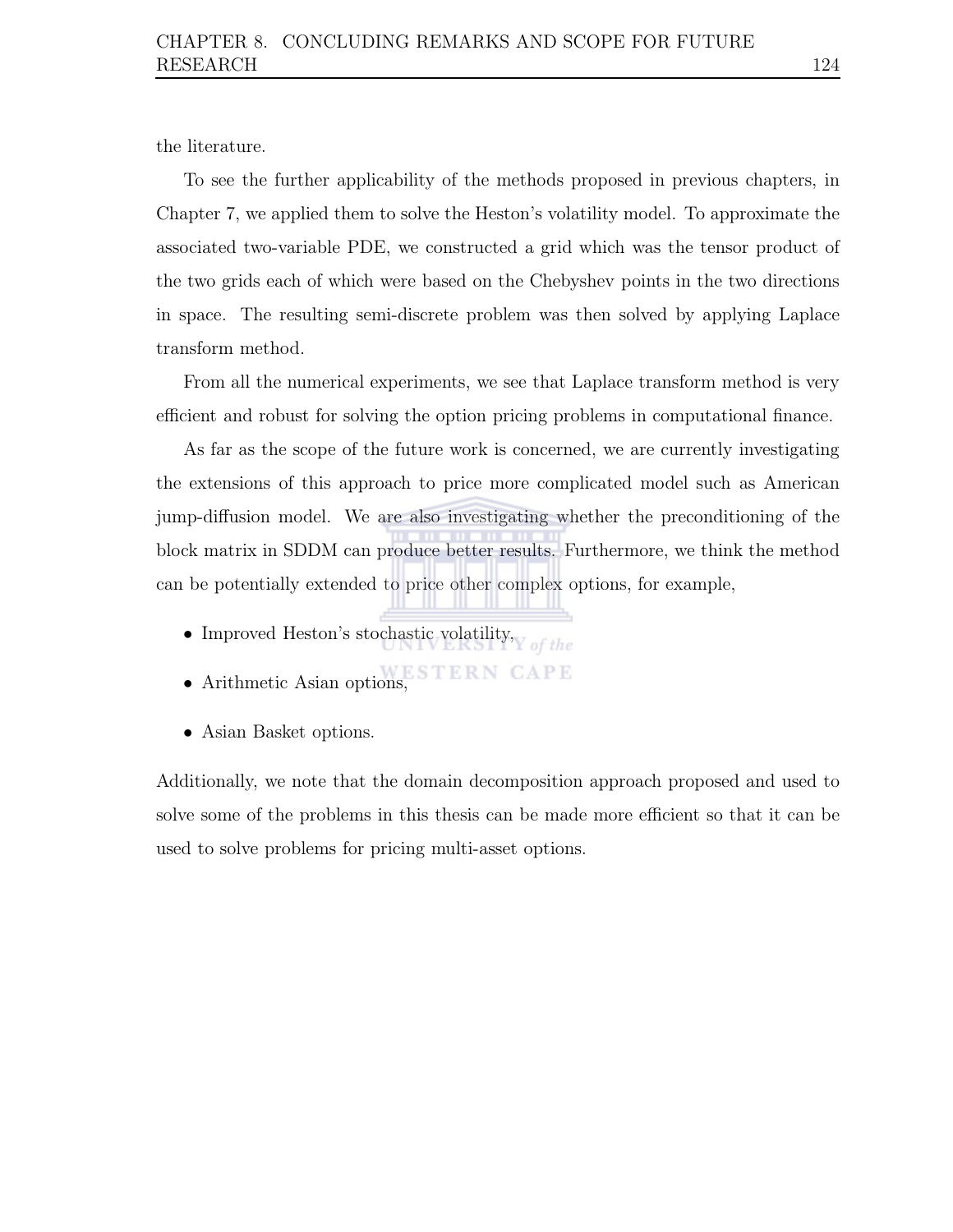## Bibliography

- [1] J. Abate and P.P. Valko, Multi-precision Laplace transform inversion, *International Journal for Numerical Methods in Engineering* 60 (5) (2004) 979–993.
- [2] J. Ahn, S. Kang and Y. Kwon, A Laplace transform finite difference method for the Black-Scholes equation, *Mathematical and Computer Modelling* 51 (3-4) (2010) 247–255.
- [3] L. Andersen and J. Andreasen, Jump-diffusion processes: Volatility smile fitting and numerical methods for option pricing, *Review of Derivatives Research* 4 **UNIVERSITY** of the (2000) 231–262. WESTERN CAPE
- [4] U.M. Ascher, S.J. Ruuth and B.T.R. Wetton, Implicit-explicit methods for timedependent partial differential equations, *SIAM Journal on Numerical Analysis* 32 (1995) 797–823.
- [5] R. Baltensperger, J.P. Berrut and B. Noël, Exponential convergence of a linear rational interpolant between transformed Chebyshev points, *Mathematics of Computation* 68 (1999) 1109–1120.
- [6] E. Banks and P. Siegel, *The Options Applications Handbook: Hedging and Speculating Techniques for Professional Investors*, McGraw-Hill, 2006.
- [7] G. Barone-Adesi and E. Whaley, Efficient analytic approximation of American option values, *The Journal of Finance* XLII (2) (1987).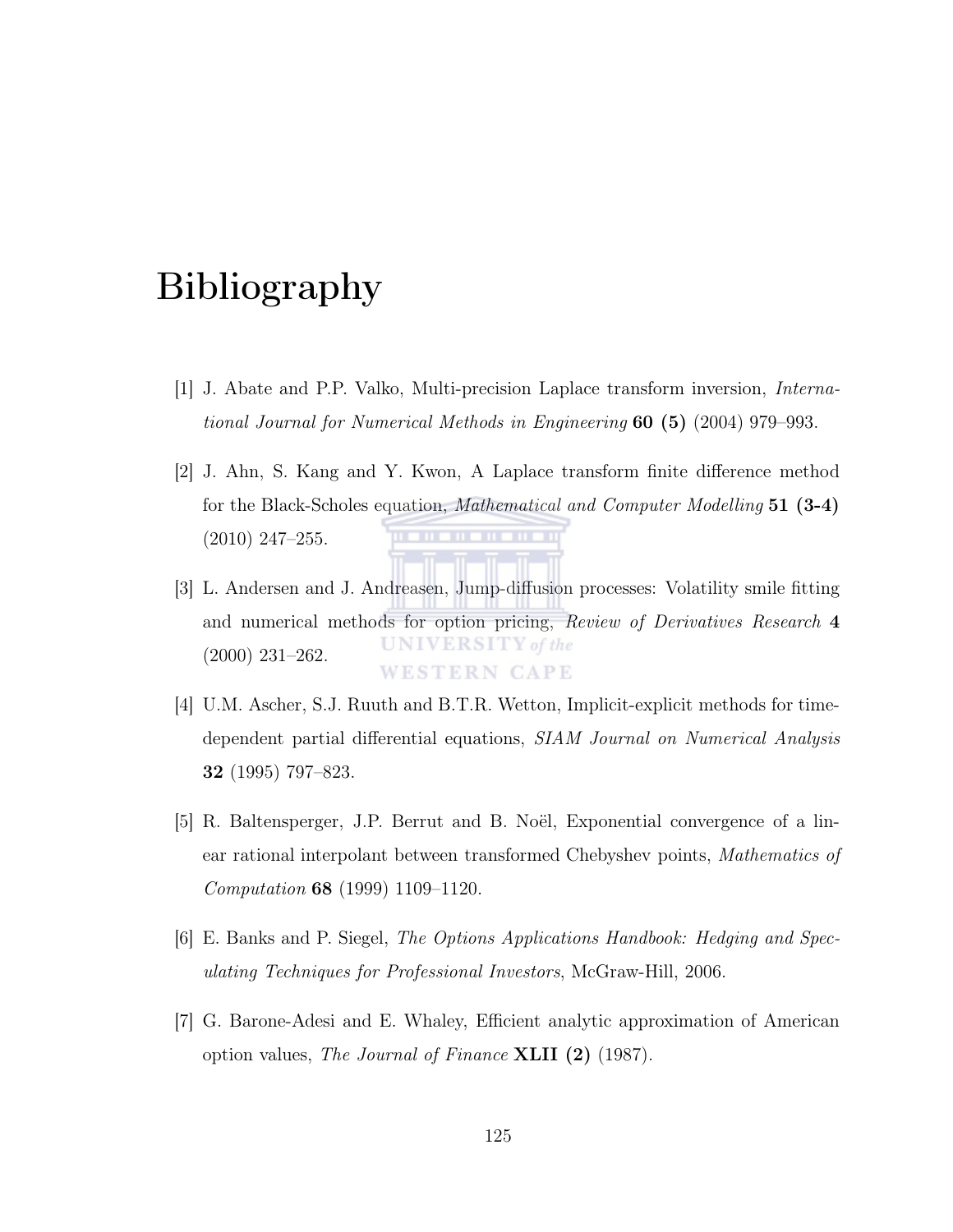- [8] J. Barraquand and D. Martineau, Numerical valuation of high dimensional multivariate American securities, *Journal of Financial and Quantitative Analysis* 30 (1995) 383–405.
- [9] A. Battauz and M. Pratelli, Optimal stopping and American options with discrete dividends and exogenous risk, *Insurance: Mathematics and Economics* 35 (2004) 255–265.
- [10] C. Bernard, O. Le Courtois and F. Quittard-Pinon, Pricing derivatives with barriers in a stochastic interest rate environment, *Journal of Economic Dynamics and Control* 32 (9) (2008) 2903–2938.
- [11] J.P. Berrut and H.D. Mittelmann, Rational interpolation through the optimal attachment of poles to the interpolating polynomial, *Numerical Algorithms* 23 (4) (2000) 315–328.
- [12] F. Black and M. Scholes, The pricing of options and corporate liabilities, *The Journal of Political Economy* 81 (3) (1973) 637-654. WESTERN CAPE
- [13] J.P. Boyd, *Chebyshev and Fourier Spectral Methods* 2*nd ed.*, Dover, New York, 2000.
- [14] P.P. Boyle, Options: A Monte-Carlo approach, *Journal of Financial Economics* 4 (3) (1977) 323–338.
- [15] P.P. Boyle and Y.S. Tian, An explicit finite difference approach to the pricing of barrier options, *Applied Mathematical Finance* 5 (1998) 17–43.
- [16] M. Brennan and E. Schwartz, The valuation of American put options, *Journal of Finance* 32 (1977) 449–462.
- [17] M. Brennan and E. Schwartz, Finite difference methods and jumps processes arising in the pricing of contingent claims: A synthesis, *Journal of Financial and Quantitative Analysis* 13 (3) (1978) 461–474.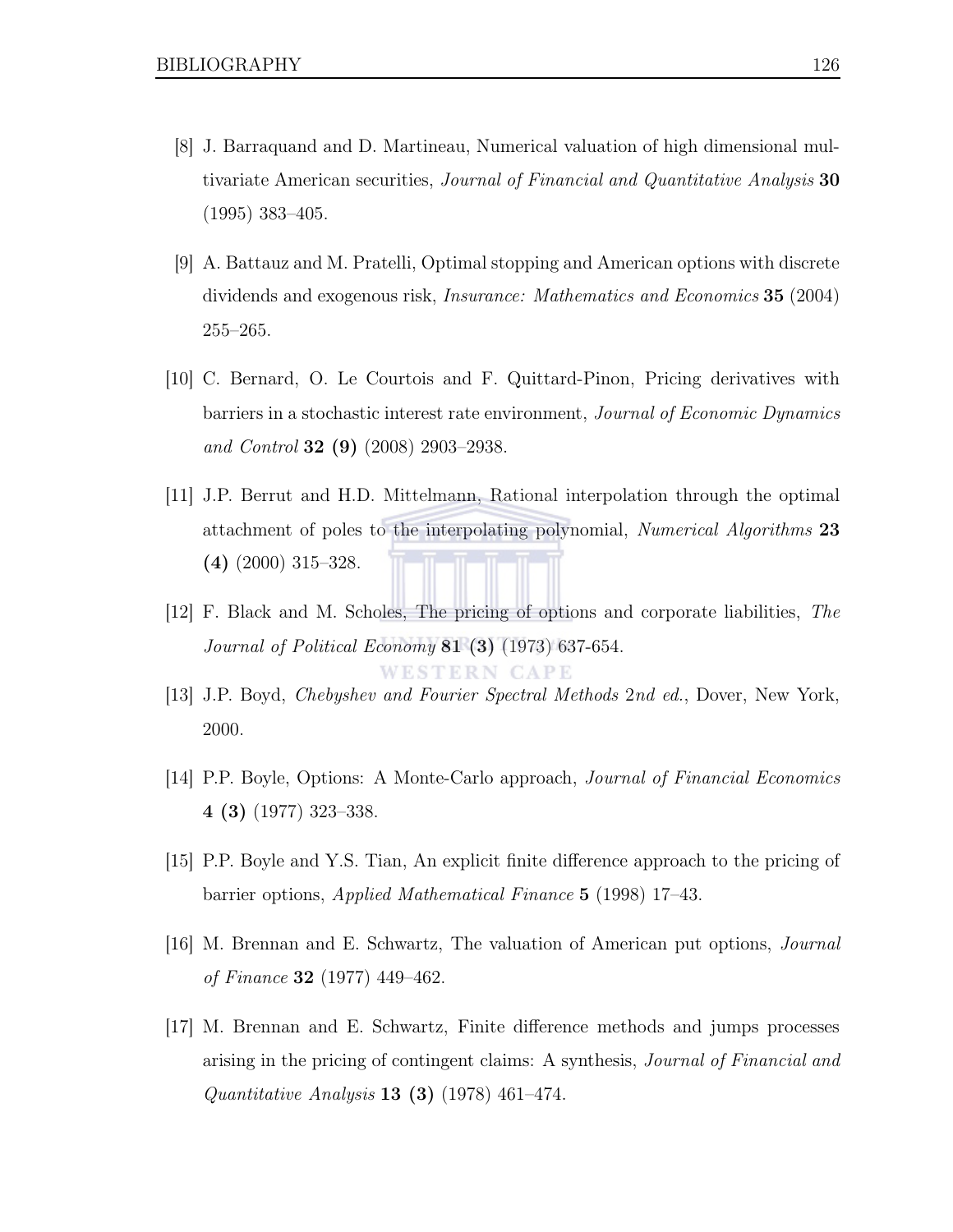- [18] M. Broadie, P. Glasserman and S.G. Kou, A continuity correction for discrete barrier options, *Mathematical Finance* 7 (1997) 325–349.
- [19] P. Carr, R. Jarrow and R. Myneni, Alternative characterizations of the American put, *Mathematical Finance* 2 (1992) 87–106.
- [20] Z. Cen and A. Le, A robust finite difference scheme for pricing American put options with Singularity-Separating method, *Numerical Algorithms* 53 (2010) 497–510.
- [21] T. Chan, Pricing contingent claims on stocks driven by Lévy processes, *Annals of Applied Probability* 9 (2) (1999) 504–528.
- [22] S. Chao, Y. Jing-Yang and L. Sheng-Hong, On barrier option pricing in binomial market with transaction costs, *Applied Mathematics and Computation* 189 (2007) 1505–1516.
- [23] X. Chen, J. Chadam and R. Stamicar, The optimal exercise boundary for American put option: analytic and numerical approximation, Preprint, 2000.
- [24] C. Chiarella, B. Kang and G. Meyer, The evaluation of barrier option prices under stochastic volatility, *Computers and Mathematics with Applications,* to appear.
- [25] M.M. Chwala, M.A. Al-Zanaidi and D.J. Evans, Generalize trapezoidal formulas for the Black-Scholes equation of option pricing, *International Journal of Computer Mathematics* 12 (2003) 1521–1526.
- [26] M.M. Chwala, M.A. Al-Zanaidi and D.J. Evans, Generralized trapezoidal formulas for valuing American options, *International Journal of Computer Mathematics* 81 (3) (2004) 375–381.
- [27] N. Clarke and K. Parrott, Multigrid for American option pricing with stochastic volatility, *Applied Mathematical Finance* 6 (1999) 177–195.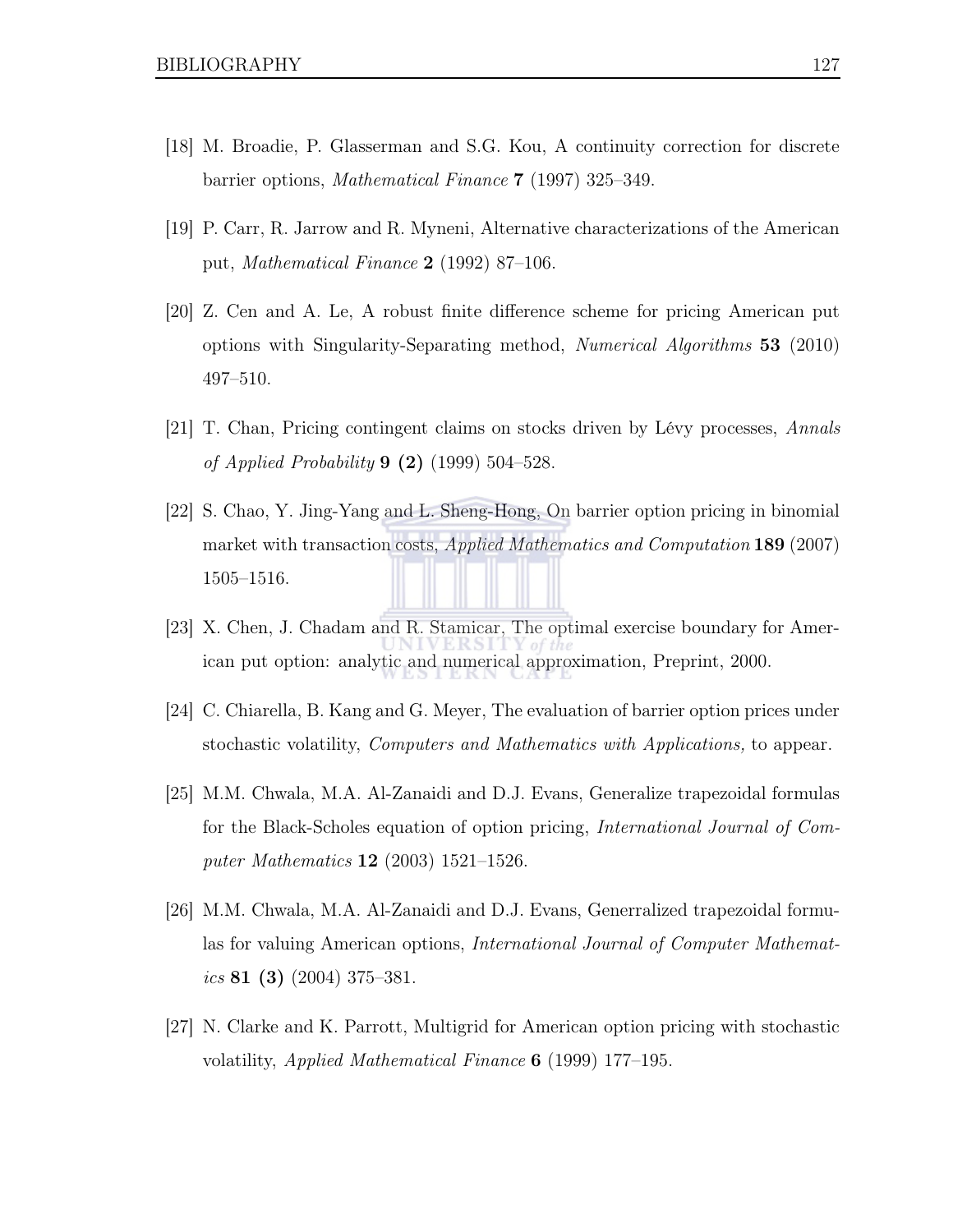- [28] R. Company, A.L. Gonzalez and L. Jodar, Numerical solution of modified Black-Scholes equation pricing stock options with discrete dividend, *Mathematical and Computer Modelling* 44 (2006) 1058–1068.
- [29] J.C. Cortés, L. Jódar and P. Sevilla-Peris, Exact and numerical solution of Blck-Scholes equations matrix equation, *Applied Mathematics and Computing* 160 (2005) 607–613.
- [30] M. Costabile, I. Massab and E. Russo, An adjusted binomial model for pricing Asian options, *Review of Quantitative Finance and Accounting* 27 (2006) 285– 296.
- [31] J.C. Cox, S.A. Ross and M. Rubinstein, Option pricing: A simplified approach, *Journal of Financial Economics* 7 (3) (1979) 229–264.
- [32] J.C. Cox and M. Rubinstein, *Options Markets*, Prentice-Hall, Englewood Cliffs, New Jersey, 1985.
- **UNIVERSITY** of the [33] S.M. Cox and P.C. Mathews, Exponential time differencing for stiff system, *Journal of Computational Physics* 176 (2002) 430–455.
- [34] I.J.D. Craig and A.D. Sneyd, An alternating-direction implicit scheme for parabolic equations with mixed derivatives, *Computational Mathematics and Applications* 16 (1988) 341–350.
- [35] S.H. Crandall, An optimal implicit recurrence formula for the heat conduction equation, *Quarterly of Applied Mathematics* 13 (1955) 318–320.
- [36] B. Davies and B. Martin, Numerical inversion of Laplace transform: a survey and comparison of methods, *Journal of Computational Physics* 33 (1) (1979) 1–32.
- [37] G. Doetsch, *Introduction to the Theory and Application of the Laplace Transformation*, Springer-Verlag, New York, 1970.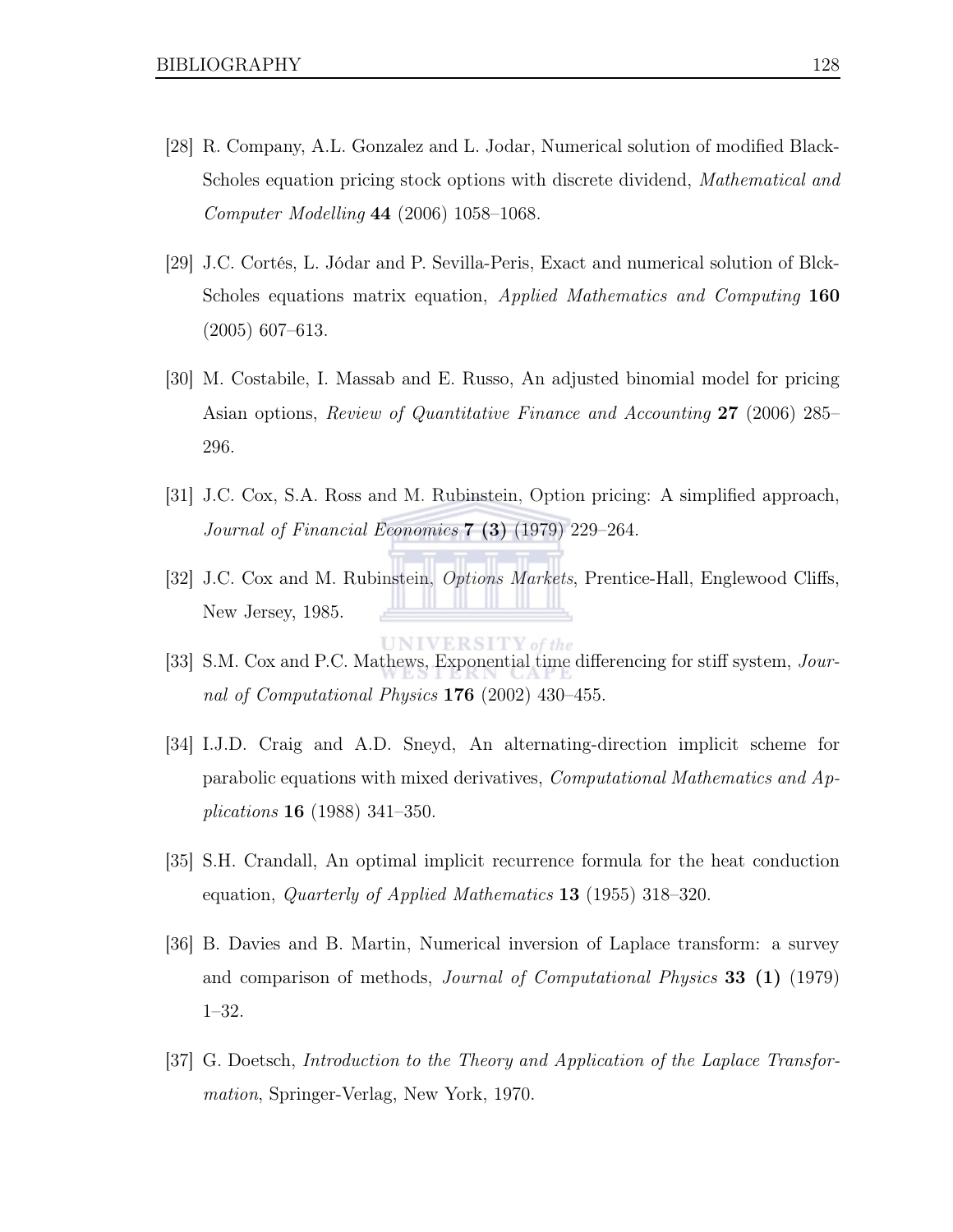- [38] J. Douglas and H.H. Rachford, On the numerical solution of heat conduction problems in two and three space variables, *Transaction of the American Mathematical Society* 82 (1956) 421–439.
- [39] D.G. Duffy, On the numerical inversion of Laplace transform: comparison of the three new methods on characteristic problems from applications, *ACM Transactions on Mathamatical Software* 19 (1993) 333–359.
- [40] D.G. Duffy, *Transform Methods for Solving Partial Differential Equations, 2nd ed.*, Chapman & Hall/CRC, Boca Raton, FL, 2004.
- [41] F. Fang and C.W. Oosterlee, Pricing Early-Exercise and Discrete Barrier Options By Fourier-Cosine Series Expansions, *Numerische Mathematik* 114 (1) (2009) 27–62.  $\mathbf{H}$  . The state  $\mathbf{H}$
- [42] F. Fang and C.W. Oosterlee, A Fourier-based Valuation Method for Bermudan and Barrier Options under Heston′ s Model, *SIAM Journal on Financial Mathematics* 2 (2011) 439–463. WESTERN CAPE
- [43] G.E. Fasshauer, A.Q.M. Khaliq and D.A. Voss, Using meshfree approximation for multi-asset American option, *Journal of the Chinese Institute of Engineers* 27 (4) (2004) 563–571.
- [44] L. Feng and V. Linetsky, Pricing discretely monitored barrier options and defaultable bonds in Lévy process models: A fast Hilbert transform approach, *Mathematical Finance* 18 (3) (2008) 337–384.
- [45] S. Figlewski and B. Gao, The adaptive mesh model: a new approach to efficient option pricing, *Journal of Financial Economics* 53 (1999) 313–351.
- [46] E.O. Fischer, Analytic approximation for the valuation of American put options on stocks with known dividends, *International Review of Economics and Finance* 2 (2) (1993) 115–127.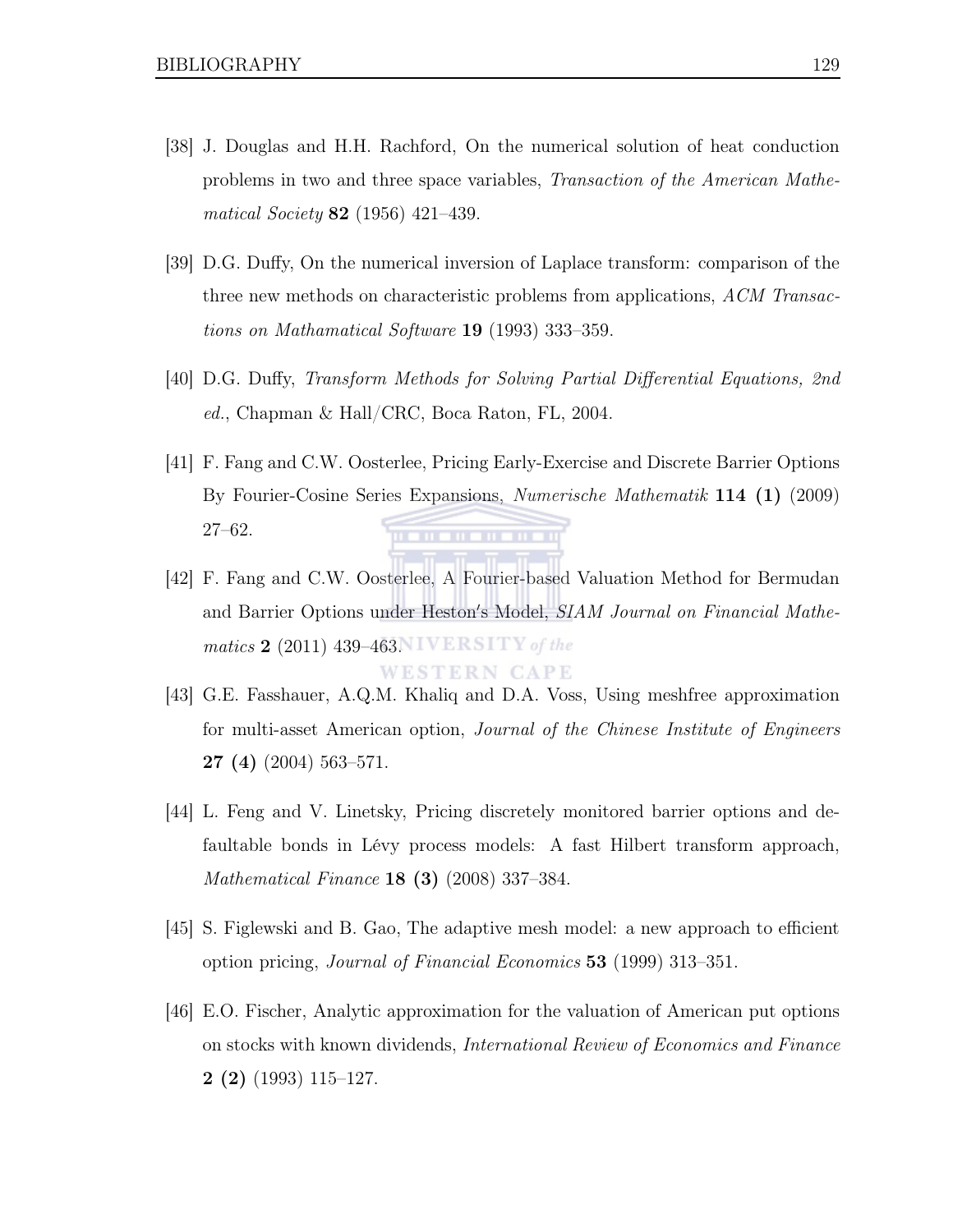- [47] B. Fornberg, *A Spectral Guide to Pseudospectral Methods*, Cambridge University Press, Cambrigde, 1996.
- [48] P.A. Forsyth and K.R. Vetzal, Quadratic convergence for valuing American options using a penalty method, *SIAM Journal on Scientific Computing* 23 (6) (2002) 2095–2122.
- [49] G. Fusai and M. C. Recchioni, Analysis of quadrature methods for pricing discrete barrier options, *Journal of Economic Dynamics and Control* 31 (3) (2007) 826– 860.
- [50] I.P. Gavrilyuk and V.L. Makarav, Exponentially convergent parallel discretization methods for the first order evolution equations, *Computational Methods in Applied Mathematics* 1 (2001) 333–355.
- [51] I.P. Gavrilyuk and H. Hackbush and B.N. Khoromskij, H-matrix approximation for the operator exponential with applications, *Numerische Mathematik* 92 **UNIVERSITY** of the (2002) 83–111. **WESTERN CAPE**
- [52] R. Gesk and H.E. Johnson, The American put options valued analytically, *Journal of Finance* 39 (5) (1984) 1511–1524.
- [53] R. Gesk and K. Shastri, Valuation by approximation: A comparison of alternative option valuation techniques, *Journal of Financial and Quantitative Analysis* 20 (1985) 45-71.
- [54] G.H. Golub and C.F. van Loan, *Matrix Computations*, 3rd ed., Johns Hopkins University Press, Baltimore, 1996.
- [55] Y. Goto, Z. Fei, S. Kan and E. Kita, Options valuation by using radial basis function approximation, *Engineering Analysis with Boundary Elements* 31 (2007) 836–843.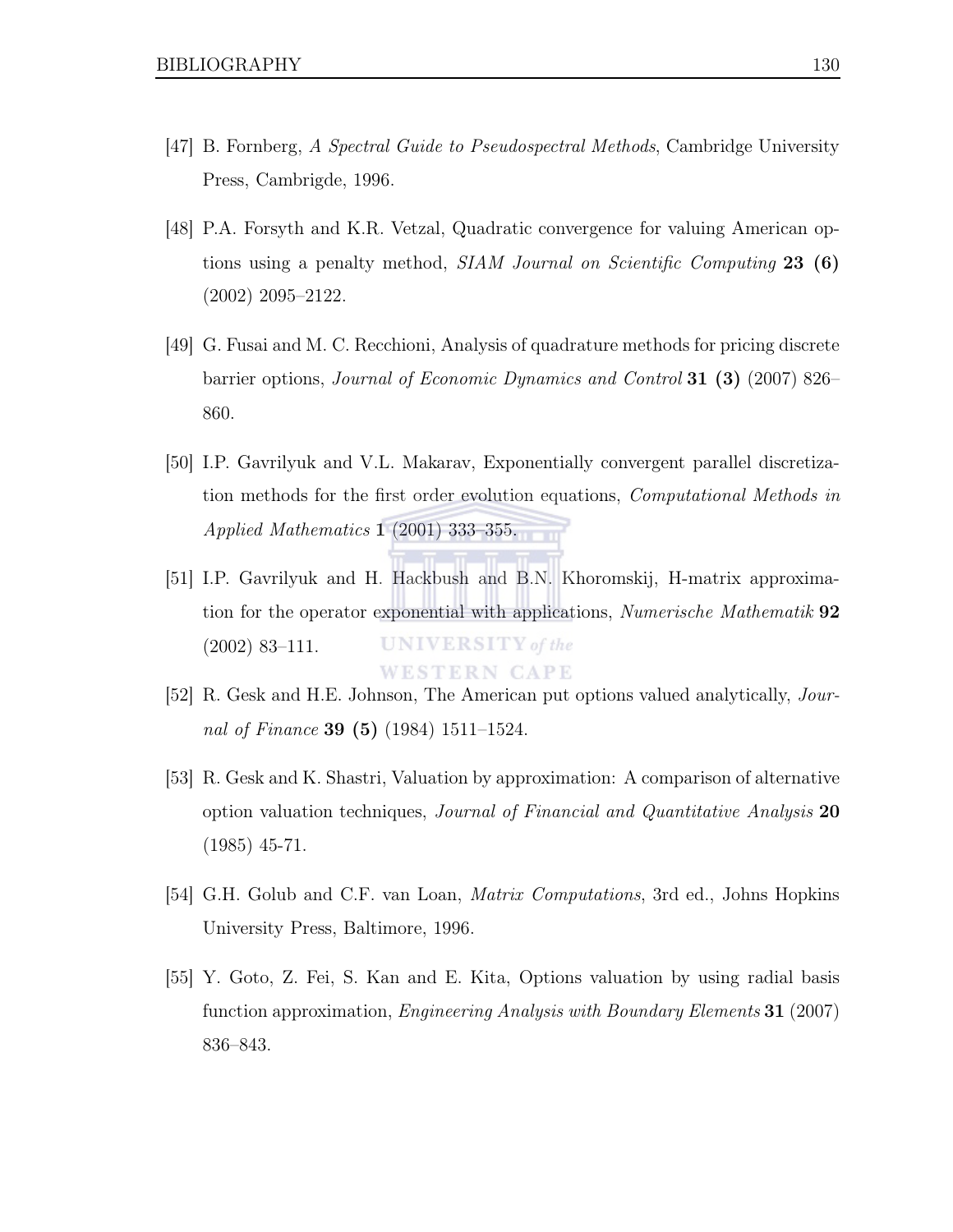- [56] T. Haentjens and K. In't Hout, ADI Finite Difference Discretization of the Heston-Hull-White PDE, *ICNAAM 2010: International Conference of Numerical Analysis and Applied Mathematics 2010. AIP Conference Proceedings* 1281 (2010) 1995–1999.
- [57] N. Hale, On the Use of Conformal Maps to Speed Up Numerical Computations, PhD Thesis, Oxford University, 2009.
- [58] H. Han and X. Wu, Fast numerical method for the Black-Scholes equations of American options, *SIAM Journal on Numerical Analysis* 41 (2003) 2081–2095.
- [59] E. Haug, Closed form valuation of American barrier options, *International Journal of Theoretical and Applied Finance* 4 (2001) 355–359.
- [60] W. Heinrichs, Improved condition number of spectral methods, *Mathematics of Computation* 53 (187) (1989) 103–119.
- [61] J.S. Hesthaven, S. Gottlieb and D. Gottlieb, *Spectral Method for Time-Dependent Problems*, Cambridge University Press, Cambridge, 2007.
- [62] S.L. Heston, A closed-form solution for options with stochastic volatility with applications to bond and currency options, *Review of Financial Studies* 6 (2) (1993) 327–343.
- [63] N.J. Higham, *Accuracy and Stability of Numerical Algorithms*, SIAM, Philadelphia, 1996.
- [64] J.D. Higham, *An Introduction to Financial Option Valuation*, Cambridge University Press, Cambridge, 2004.
- [65] M. Hochbruck, C. Lubich and H. Selhofer, Exponential integration for large systems of differential equations, *SIAM Journal on Scientific Computing* 19 (1998) 1552–1574.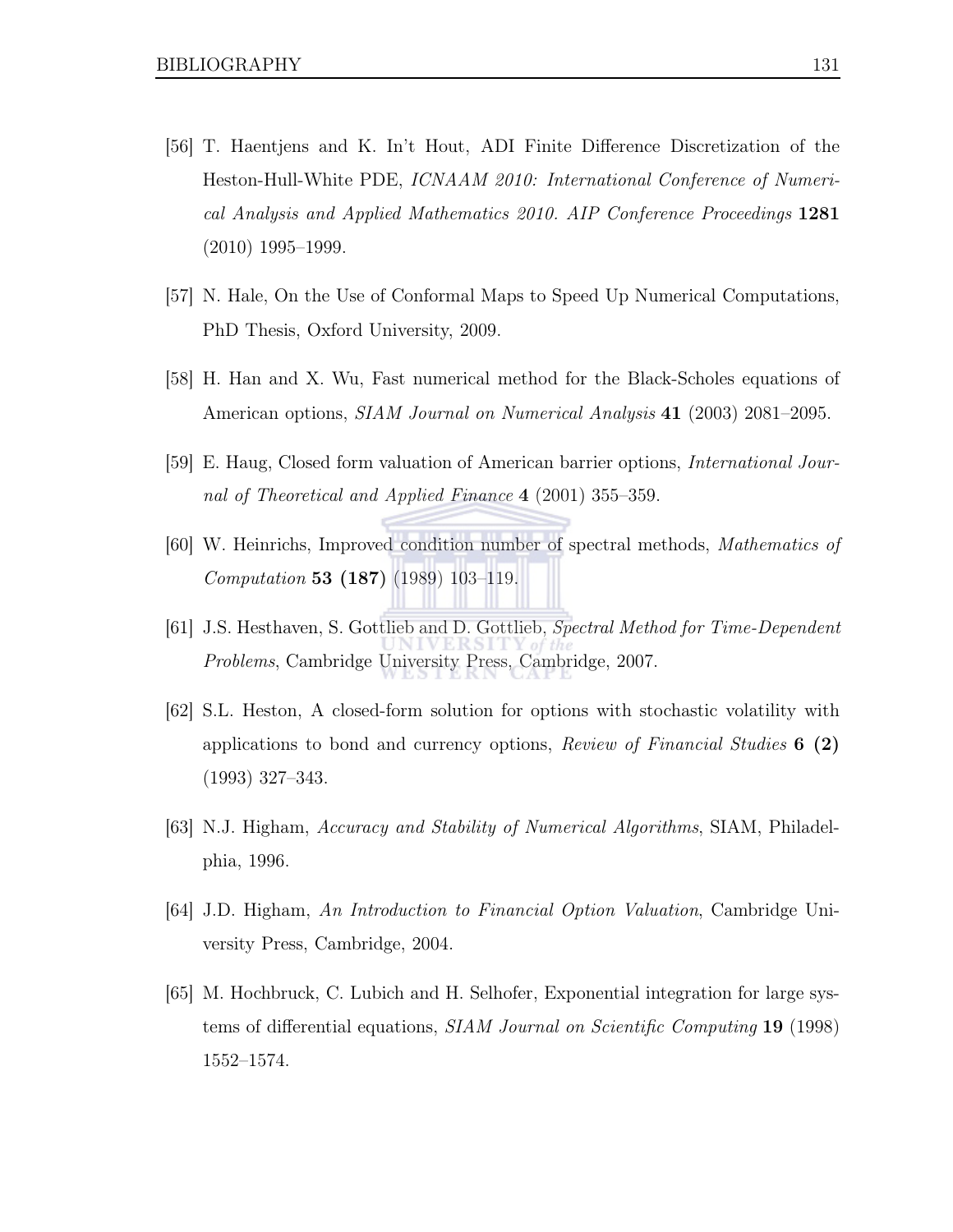- [66] M. Hochbruck and A. Ostermann, Explicite exponential Runge-Kutta methods for semilinear parabolic problems, *SIAM Journal on Numerical Analysis* 43 (2005) 1069–1090.
- [67] Y.C. Hon, A quasi-Radial basis functions methods for American options pricing, *Computer and Mathematics with Applications* 43 (2002) 513–524.
- [68] E.N. Houstis, K. Pantazopoulos and S. Kortesis, A front-tracking finite difference method for the valuation of American options, *Computational Economics* 12 (3) (1998) 255–273.
- [69] W.Z. Huang and M.D. Sloan, The pseudospectral method for solving differential eigenvalue problems, *Journal of Computational Physics* 111 (1994) 399–409.
- [70] J.C. Hull and A. White, The pricing of options on assets with stochastic volatility, *The Review of Financial Studies* 42 (1987) 281–300.
- [71] J.C. Hull, *Options Futures and Others Derivatives*, 4th ed., Prentice-Hall Inter-**Y** of the national, New Jersey, 2000. **CAPE** ERN
- [72] W. Hundsdorfer, Accuracy and stability of splitting with stabilizing corrections, *Applied Numerical Mathematics* 42 (2002) 213–233.
- [73] W. Hundsdorfer and J.G. Verwer, *Numerical Solution of Time-Dependent Advection-Diffusion-Reaction Equations*, Springer, Berlin, 2003.
- [74] S. Ikonen and J. Toivanen, Operator splitting methods for pricing American options under stochastic volatility, *Numerische Mathematik* 113 (2009), 299–324.
- [75] K.J. In't Hout and J.A.C. Weideman, Appraisal of a contour integral method for the Black-Scholes and Heston equations, *SIAM Journal on Scientific Computing* 33 (2011) 763–785.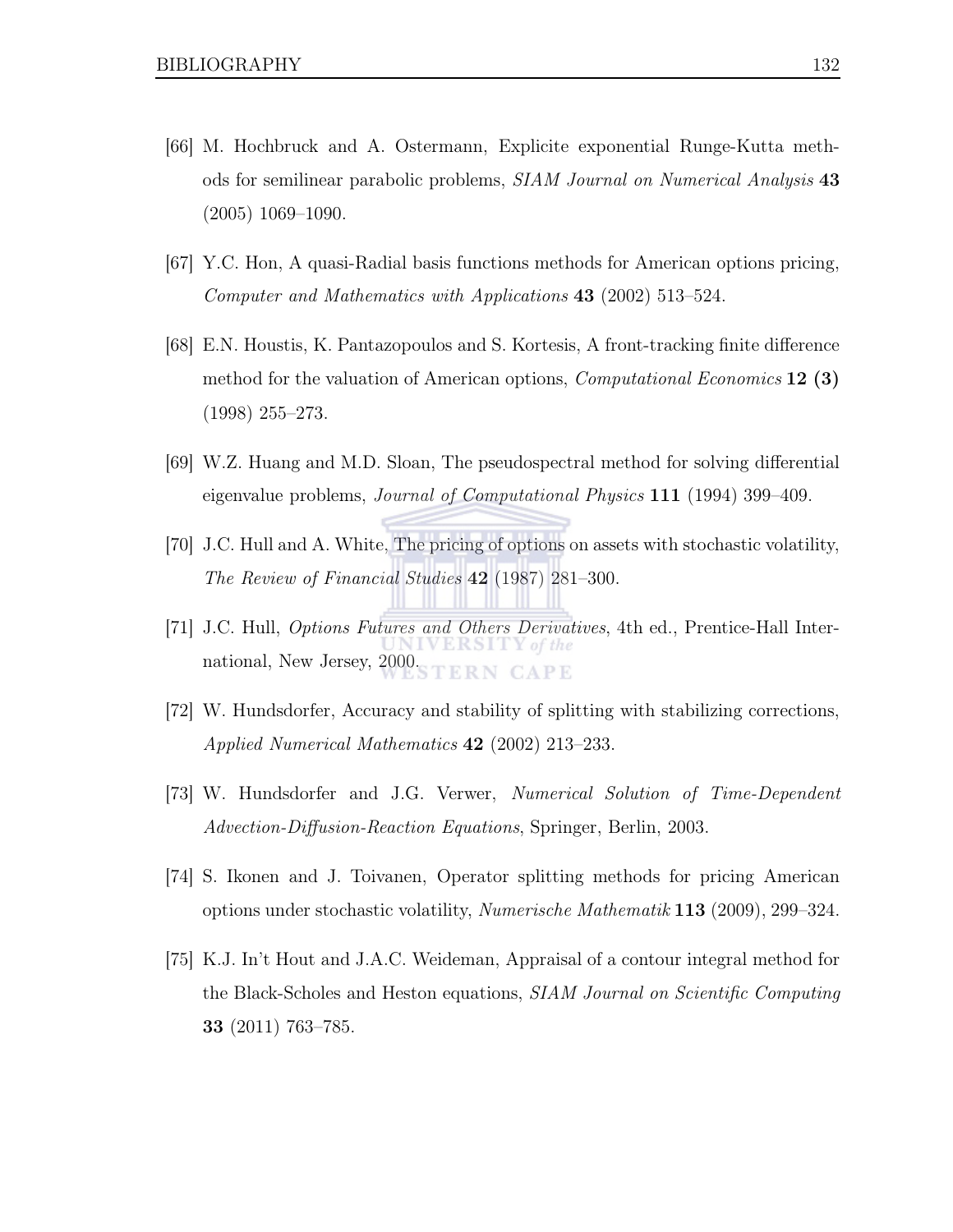- [76] K.J. In't Hout and B.D. Welfert, Unconditional stability of second-order ADI schemes applied to multi-dimensional diffusion equations with mixed derivative, *Applied Numerical Mathematics* 59 (3-4) (2009) 677–692.
- [77] K.J. In't Hout and S. Foulon, ADI finite difference schemes for option pricing in the Heston model with correlation, *International Journal of Numerical Analysis and Modeling* 7 (2) (2010) 303–320.
- [78] K.R. Jackson, S. Jaimungal and V. Surkov, Fourier space time-stepping for option pricing with Lévy models, *Journal of Computational Finance* 12 (2) (2008) 1–28.
- [79] K. Julien and M. Watson, Efficient multi-dimensional solution of PDEs using Chebyshev spectral methods, *Journal of Computational Physics* 228 (5) 1480– 1503.
- [80] I. Karatzas and S.E. Shreve, *Brownian Motion and Stochastic Calculus*, Graduate Texts in Mathematics, vol.113, Springer-Verlag, New York, 1991.
- $UNIVERSITY$  of the [81] A. Kassam and L.N. Trefethen, Fourth-order time stepping for stiff PDEs, *Journal of Computational Physics* 176 (2002) 430–455.
- [82] A.Q.M. Khaliq, D.A. Voss and S.H.K. Kazmi, A linearly implicit predictorcorrector scheme for pricing American options using a penalty method approach, *Journal of Banking and Finance* 30 (2006) 489–502.
- [83] A.Q.M. Khaliq, D.A. Voss, and K. Kazmi, Adaptive  $\theta$ -methods for pricing American options, *Journal of Computational and Applied Mathematics* 222 (2008) 210–227.
- [84] I.J. Kim, The analytic valuation of American options, *The Review of Financial Studies* 3 (4) (1990) 547–572.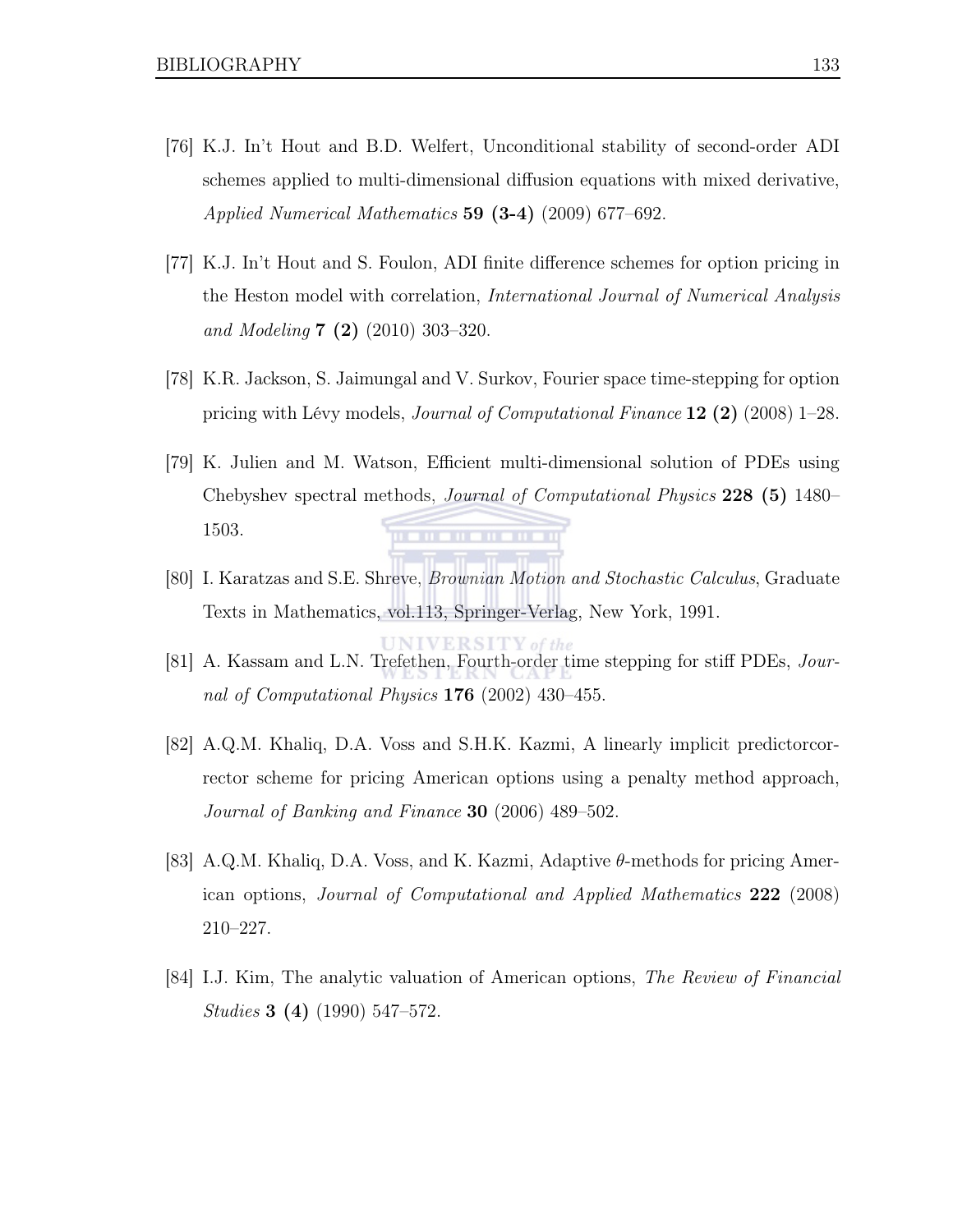- [85] M. Kindelan, F. Bernal, P. Gonzalez-Rodriguez and M. Moscoso, Application of the RBF meshless method to the solution of the radiative transport equation, *Journal of Computational Physics* 229 (2010) 1897–1908.
- [86] R.W. Klopfenstein, Numerical differentiation formulas for stiff systems of ordinary differential equations, *RCA Review* 32 (1971) 447–462.
- [87] S.G. Kou and H. Wang, First passage times of a jump diffusion process, *Advances in Applied Probability* 35 (2003) 504–531.
- [88] R.E. Kuske and J.B. Keller, Optimal exercise boundary for American put option, *Applied Mathematical Finance* 5 (2) (1998) 107–116.
- [89] Y.K. Kwok, *Mathematical Models of Financial Derivatives*, Springer-Verlag, New York, 1998.
- [90] E. Larsson, K. Ahlander and A. Hal, Multi-dimensional option pricing using radial basis functions and the generalized Fourier transform, *Journal of Computational and Applied Mathematics* 222 (2008) 175–192.
- [91] A.J. Laub, *Matrix Analysis for Scientists and Engineers*, SIAM, Philadelphia, PA, 2005.
- [92] W. Liao and A.Q.M. Khaliq, High-order compact scheme for solving non-linear Black-Scholes equation with transaction cost, *International Journal of Computer Mathematics* 86 (6) (2009) 1009–1023.
- [93] M. López-Fernández and C. Palencia, On the numerical inversion of the Laplace transform of certain holomorphic mappings, *Applied Numerical Mathematics* 51  $(2-3)$   $(2004)$   $289-303$ .
- [94] L.W. Macmillan, An analytic approximation for the American put price, *Advances in Futures and Options Research* 1 (1986) 119–139.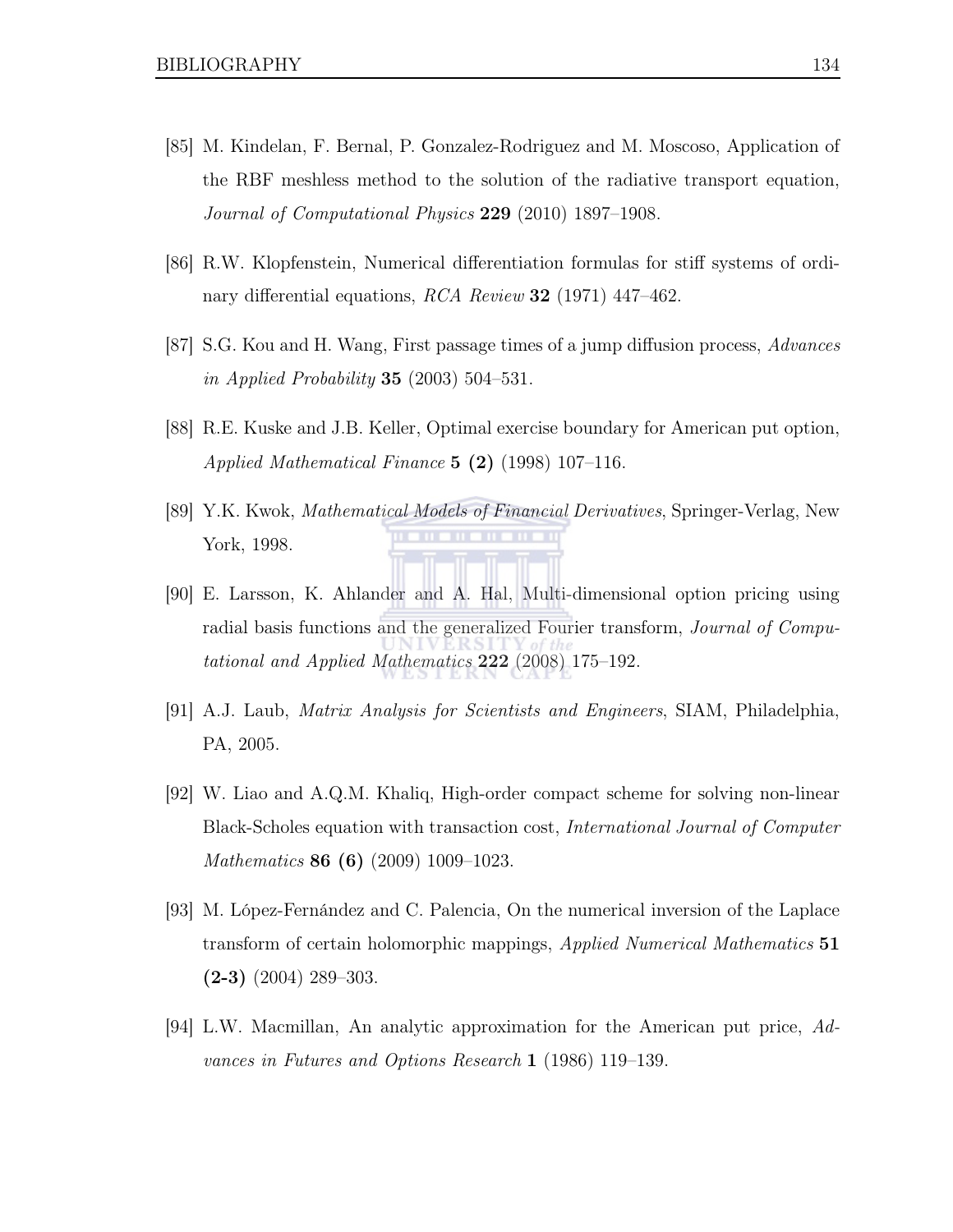- [95] R. Mallier and G. Alobaidi, Laplace transforms and American options, *Applied Mathematical Finance* 7 (2000) 241–256.
- [96] V.E. Martensen, Zur numerischen Auswertung uneigentlicher Integrale, *Zeitschrift für Angewandte Mathematik und Mechanik* 48 (1968) T83–T85.
- [97] B.J. McCartin and S.M. Labadie, Accurate and efficient pricing of vanilla stock options via the Crandall-Douglas scheme, *Appliend Mathematics and Computation* 143 (2003) 39–60.
- [98] H.P. McKean, Appendix: A free boundary problem for the heat equation arising from a problem in mathematical economics, *Industrial Management Review* 6 (1965) 32–39.
- [99] S. McKee, D.P. Wall and S. K. Wilson, An alternating direction implicit scheme for parabolic equations with mixed derivative and convective terms, *Journal Computational Physics* 126 (1) (1996) 64–76.
- **UNIVERSITY** of the [100] R.C. Merton, Option pricing when underlying stock returns are discontinous, *Journal of Financial Economics* 3 (1976) 125–144.
- [101] G.H. Meyer, Numerical investigation of early exercise in American puts with discrete dividends, *Journal of Computational Finance* 5 (2) (2002) 37–53.
- [102] G.V. Narayanan and D.E. Beskos, Numerical operational methods for timedependent linear problems, *International Journal for Numerical Methods in Engineering* 18 (12) (1982) 1829–1854.
- [103] J.C. Ndogmo and D.B. Ntwiga, High-Order accurate implicite methos for barrier option pricing, *Applied Mathematics and Computation* 218 (2011) 2210–2224.
- [104] B.F. Nielsen, O. Skavhaug and A. Tveito, Penalty and front-fixing methods for the numerical solution of American option problems, *Journal of Computation Finance* 5 (2002) 69–97.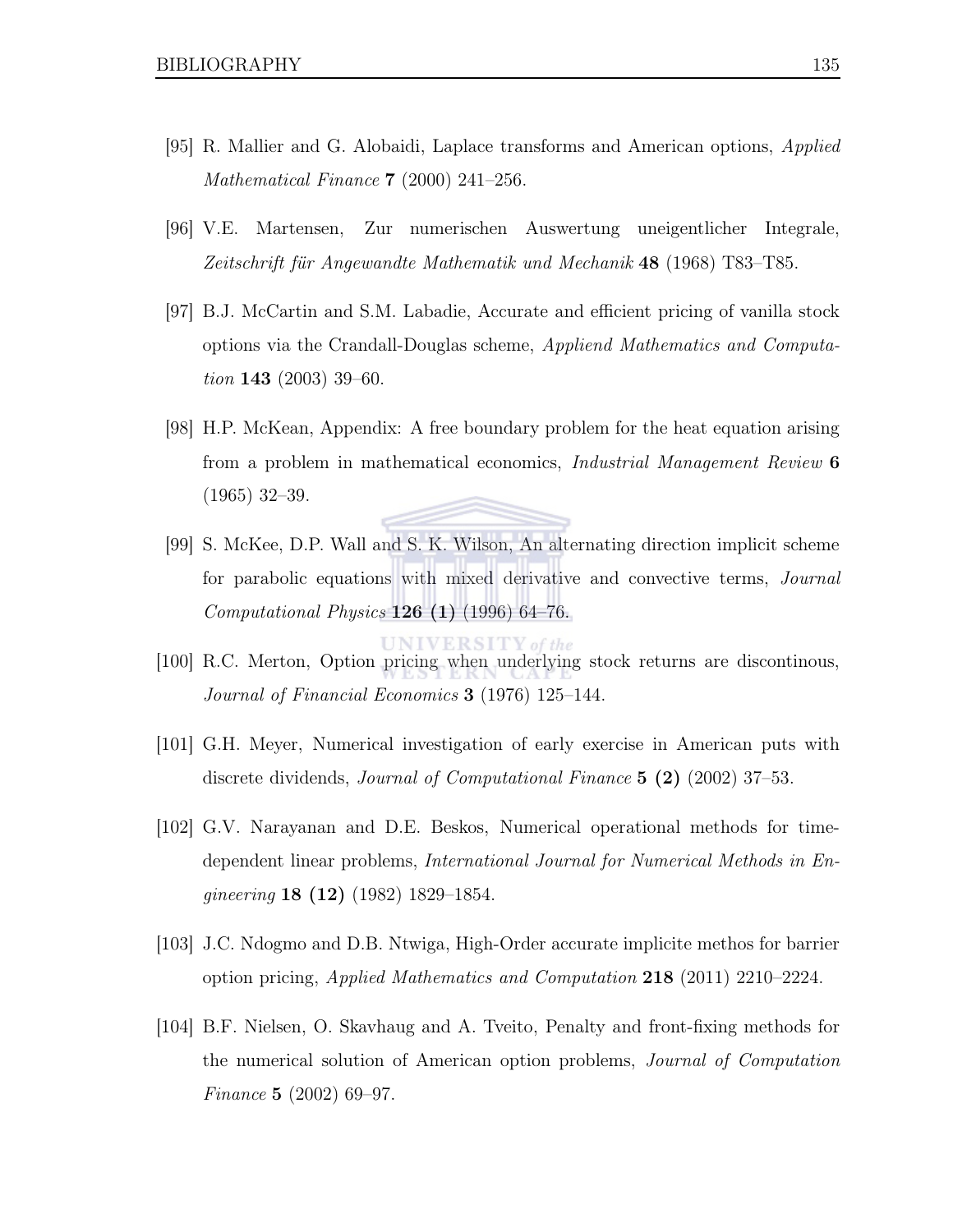- [105] G. Ökten, E. Salta and A. Göncü, On pricing discrete barrier options using conditional expectation and importance sampling Monte Carlo, *Mathematical and Computer Modelling* 47 (2008) 484–494.
- [106] C.W. Oosterlee, On multigrid for linear complementarity problems with application to American-style options, *Electronic Transaction on Numerical Analysis* 15 (2003) 165–185.
- [107] C.W. Oosterlee, C.C.W. Leentvaar and X. Huang, Accurate american option pricing by grid stretching and high-order finite differences, *Technical report: Delft University of Technology*, The Netherlands, 2005.
- [108] A. Pelsser, Pricing double barrier options using Laplace transforms, *Finance and Stochastics* 4 (2000) 95–104.
- [109] J. Persson and L. Sydow, Pricing American options using a space-time adaptive finite difference method, *Mathematics and Computers in Simulation* 80 (2010) **UNIVERSITY** of the 1922–1935. **WESTERN CAPE**
- [110] G. Petrella, An extension of the Euler Laplace method transform inversion algoritm with application in option pricing, *Operation Research Letter* 32 (2004) 380–389.
- [111] G. Petralla and S. Kou, Numerical pricing of discrete barrier and lookback options via Laplace transforms *The Journal of Computational Finance* 8 (1) (2004) 1–37.
- [112] U. Pettersson, E. Larsson, G. Marcusson and J. Persson, Improved radial basis function methods for multi-dimensional option pricing, *Journal of Computational and Applied Mathematics* 222 (2008) 82–93.
- [113] P. Phelim, B.Y. Tian, An explicit finite difference approach to the pricing of barrier options, *Applied Mathematics Finance* 5 (1998) 17–43.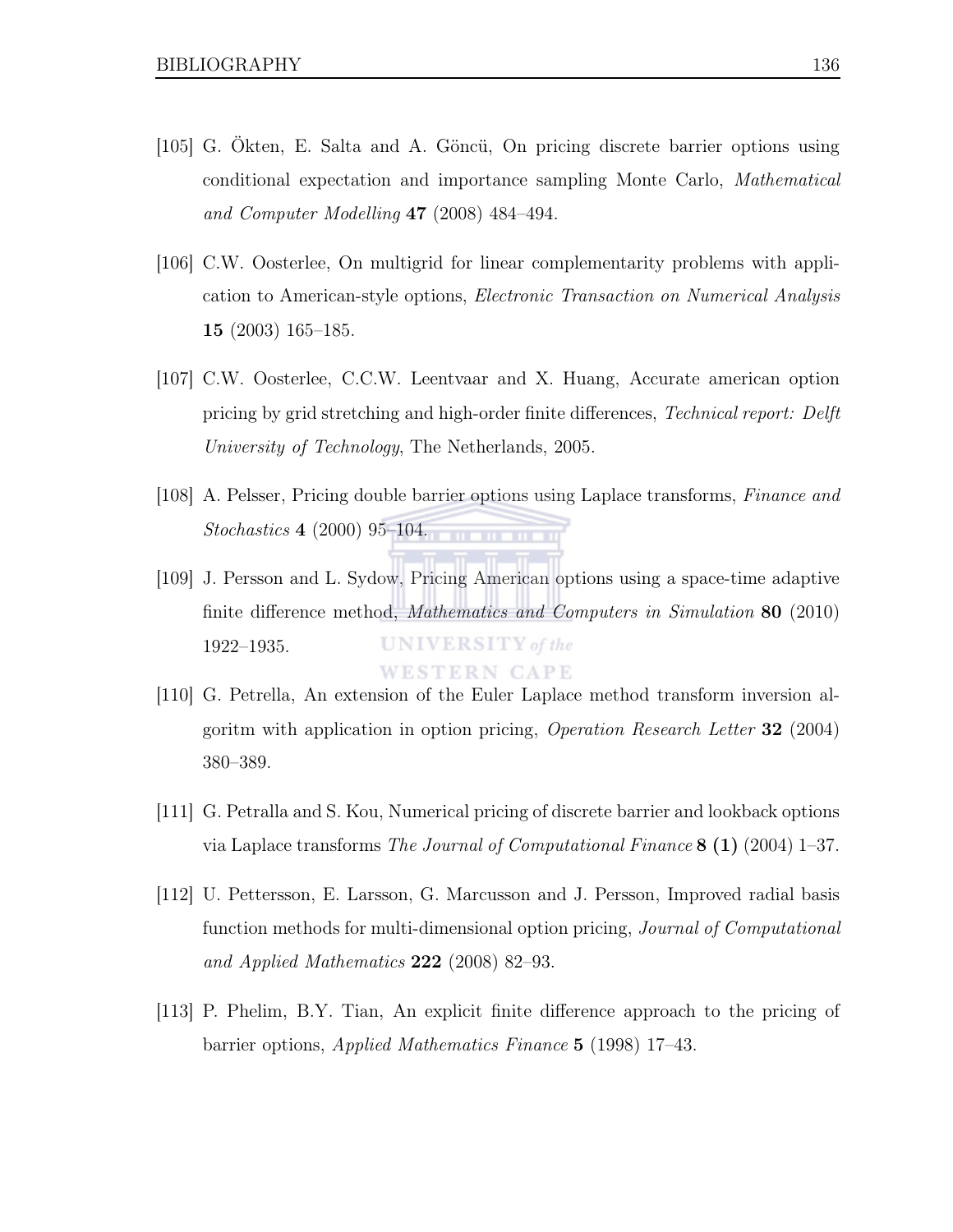- [114] D. Rich, The mathematical foundations of barrier option pricing theory, *Advances in Futures and Options Research* 7 (1994) 267–311.
- [115] P. Ritchken, On pricing barrier options, *Journal of Derivatives* 3 (1995) 9–28.
- [116] L.C.G. Rogers and Z. Shi, The Value of an Asian Option, *Journal of Applied Probability* 32 (4) (1995) 1077–1088.
- [117] H. Sak, S.Ozekici and I. Boduroglu, Parallel computing in Asian option pricing, *Parallel Computing* 33 (2007) 92–108.
- [118] S. Sanfelici, Galerkin infinite element approximation for pricing barrier options and options with discontinuous payoff, *Decisions in Economics and Finance* 27 (2004) 125–151.
- [119] C. Schneider and W. Werner, Some aspect of rational interpolation, *Mathematics of Computation* 47 (1986) 285–299.

**THE REAL** 

- [120] D. Sevčovič, An iterative algorithm for evaluating approximations to the optimal exercise boundary for a non-linear Black-Scholes equation, *Computational Finance* arXiv:0710.5301v1 [q-fin.CP] 28 Oct 2007.
- [121] D. Sevčovič, Transformation methods for evaluating approximations to the optimal exercise boundary for linear and non-linear Black-Scholes, *Computational Finance* arXiv:0805.0611v1 [q-fin.CP] 5 May 2008.
- [122] A. Sheen, I.H. Sloan, and V. Thomée, A Parallel method for time-discretization of parabolic problems based on contour integral representation and quadrature, *Mathematics of Computation* 69 (2000) 177–195.
- [123] M.R. Spiegel, *Theory and Problems of Laplace Transforms*, McGraw-Hill, New York, 1965.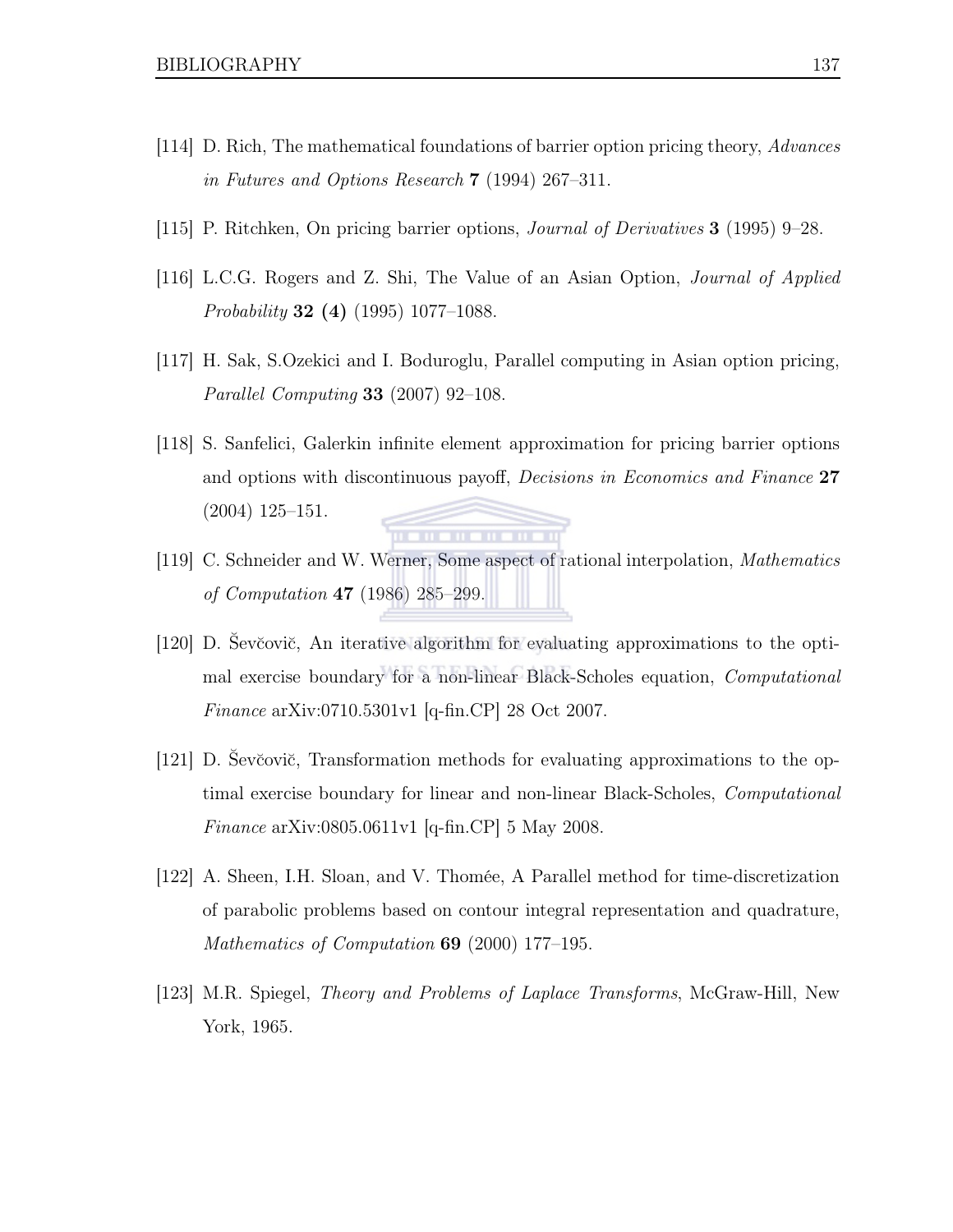- [124] C. Sun, J.Y. Yang and S.H. Li, On barrier option pricing in binomial market with transaction costs, *Applied Mathematics and Computation* 189 (2) (2007) 1505–1516.
- [125] A. Talbot, The accurate numerical inversion of Laplace transforms, *IMA Journal of Applied Mathematics* 23 (1) (1979) 97–120.
- [126] D.Y. Tangman, A. Gopaul and M. Bhuruth, Exponential time integration and Chebychev discretisation schemes for fast pricing of options, *Applied Numerical Mathematics* 58 (9) (2008) 1309–1319.
- [127] D.Y. Tangman, A. Gopaul and M. Bhuruth, Numerical pricing of option using high-order compact finite difference schemes, *Journal of Computational and Applied Mathematics* 218 (2) (2008) 270–280.
- [128] D.Y. Tangman, A. Gopaul and M. Bhuruth, A fast high-order finite difference algorithm for pricing American option, *Journal of Computational and Applied Mathematics* 222 (2008) 17–29. WESTERN CAPE
- [129] D.Y. Tangman, A. Gopaul and M. Bhuruth, Numerical pricing of option using high-order compact finite difference schemes, *Journal of Computational and Applied Mathematics* 218 (2) (2008) 270–280.
- [130] W. Tee, A rational collocation with adaptively transformed Chebyshev grid points, *SIAM Journal on Scientific Computing* 28 (5) (2006) 1798–1811.
- [131] J. Toivanen, A high-order front-tracking finite difference method for pricing American options under jump-diffusion models, *Journal of Computational Finance* 13 (3) (2010) 61–79.
- [132] L.N. Trefeten, *Spectral Method in MATLAB*, SIAM, Philadelphia, PA, 2000.
- [133] B.A. Wade, A.Q.M. Khaliq, M. Yousuf, J. Vigo-Aguiar and R. Deininger, On smoothness of the Crank-Nicholson scheme and higher order scheme for pricing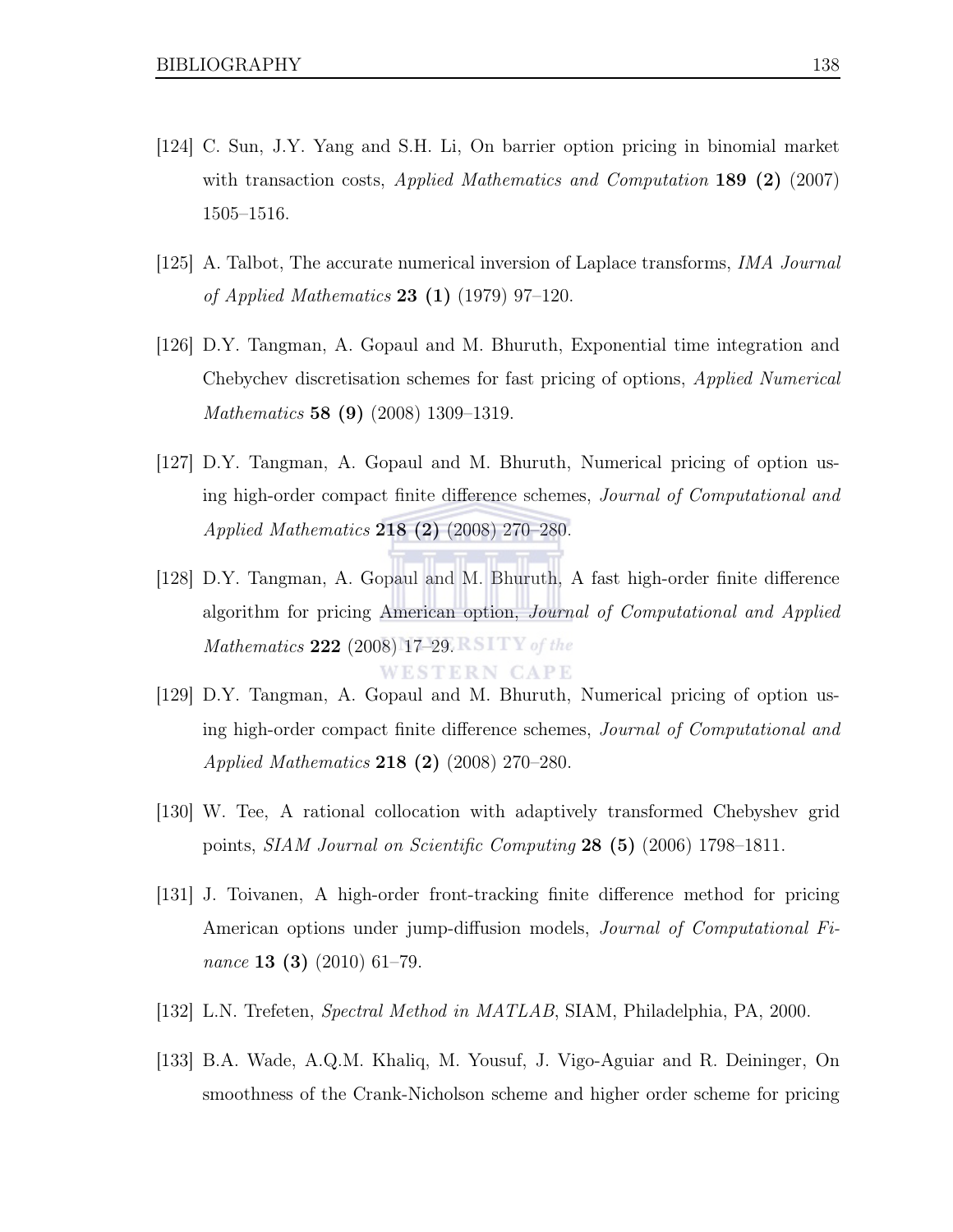barrier options, *Journal of Computational and Applied Mathematics* 204 (2007) 144–158.

- [134] J.Z. Wei, A front-fixing finite difference method for the valuation of Americain options, *Journal of Financial Engineering* 6 (2) (1997).
- [135] J.A.C. Weideman, L.N. Trefethen, The eigenvalues of second-order spectral differentiation matrices, *SIAM Journal on Numerical Analysis* 25 (1988) 1279–1298.
- [136] J.A.C. Weideman and S.C. Reddy, A MATLAB differentiation matrix suit, *ACM Transaction on Mathematics Software* 26 (2000) 465–519.
- [137] J.A.C. Weideman, Optimizing Talbot's contours for the inversion of the Laplace transform, *SIAM Journal on Numerical Analysis* 44 (2006) 2342–2362.
- [138] J.A.C. Weideman and L.N. Trefethen, Parabolic and hyperbolic contours for computing the Bromwich integral, *Mathematics of Computation* 76 (259) (2007) 1341–1356. **UNIVERSITY** of the
- [139] D.B. Welfert, Generation of pseudospectral differentiation matrices I, *SIAM Journal on Numerical Analysis* 34 (1997) 1640–1657.
- [140] R.E.Whaley, Valuation of American call options on dividend-paying stocks, *Journal of Financial Economics* 10 (1982) 29–58.
- [141] P. Wilmot, J. Dewynne and S. Howison *Options Pricing, Mathematical Models and Computation*, Oxford Financial Press, Oxford, 1993.
- [142] P. Wilmot *Theory and Practice of Financial Engineering*, John Wiley & Sons, 1998.
- [143] L. Wu. and Y.K. Kwok, A front-fixing finite difference method for the valuation of Americain options, *Journal of Financial Engineering* 6 (2) (1997) 83–97.